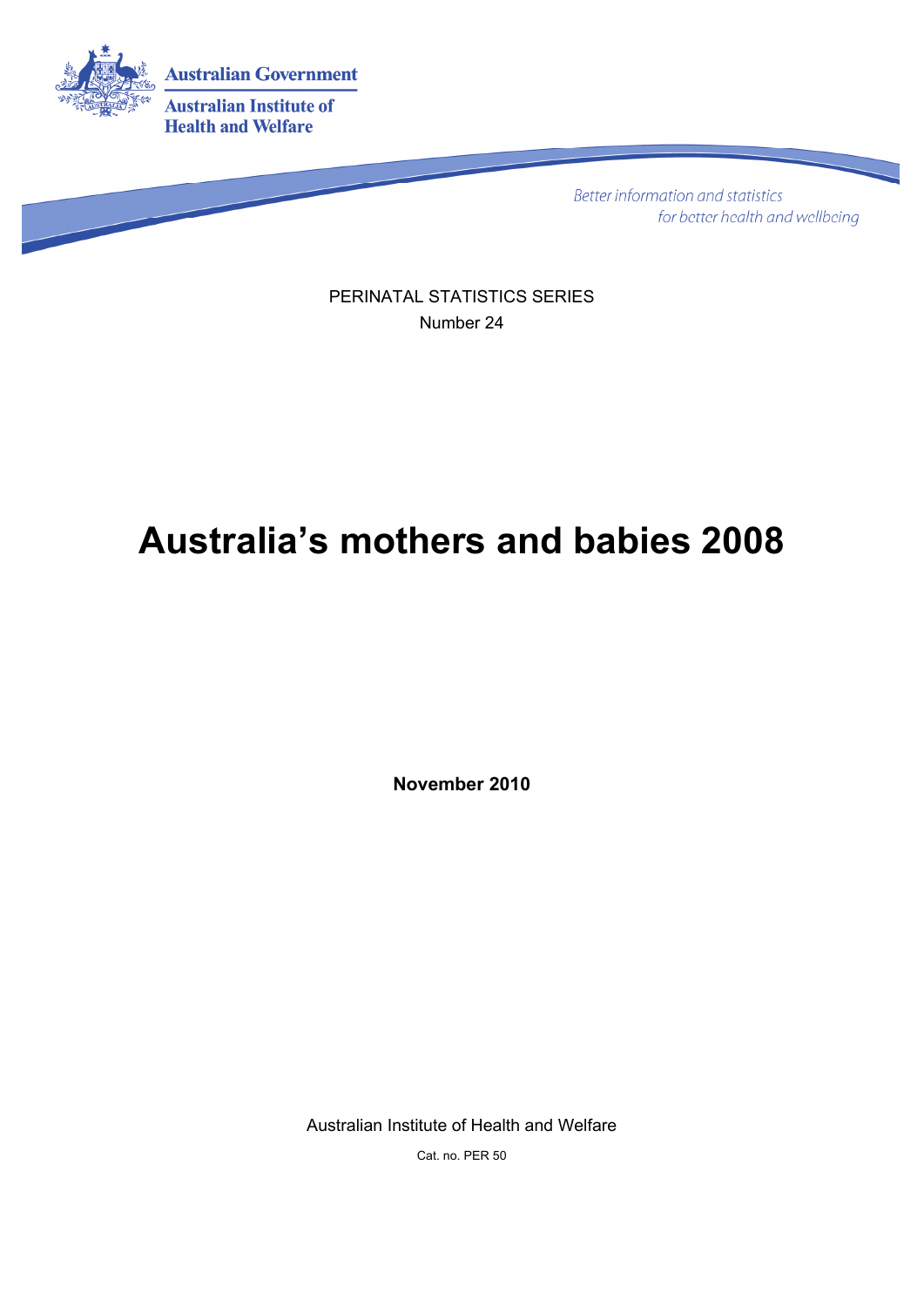#### **The Australian Institute of Health and Welfare is Australia's national health and welfare statistics and information agency. The Institute's mission is**  *better information and statistics for better health and wellbeing***.**

© Australian Institute of Health and Welfare and the University of New South Wales 2010

This work is copyright. Apart from any use as permitted under the *Copyright Act 1968*, no part may be reproduced without prior written permission from the Australian Institute of Health and Welfare. Requests and enquiries concerning reproduction and rights should be directed to the Head of the Communications, Media and Marketing Unit, Australian Institute of Health and Welfare, GPO Box 570, Canberra ACT 2601.

The National Perinatal Statistics Unit (NPSU) is a collaborating unit of the [Australian Institute of Health](http://www.aihw.gov.au/)  [and Welfare \(AIHW\)](http://www.aihw.gov.au/). It aims to provide information and statistics in reproductive and perinatal health. The AIHW National Perinatal Statistics Unit, which was established in 1979, is part of the [University of](http://www.unsw.edu.au/)  [New South Wales \(UNSW\)](http://www.unsw.edu.au/) and is located at [Sydney Children's Hospital \(SCH\),](http://www.sch.edu.au/) Randwick Hospitals Campus.

This publication is part of the Australian Institute of Health and Welfare's Perinatal statistics series. A complete list of the Institute's publications is available from the Institute's website <www.aihw.gov.au>.

ISSN 1321-8336 ISBN 978-1-74249-078-6

#### **Suggested citation**

Laws PJ, Li Z & Sullivan EA 2010. Australia's mothers and babies 2008. Perinatal statistics series no. 24. Cat. no. PER 50. Canberra: AIHW.

#### **Australian Institute of Health and Welfare**

Board Chair Hon. Peter Collins, AM, QC

**Director** Penny Allbon

Any enquiries about or comments on this publication should be directed to: AIHW National Perinatal Statistics Unit Level 2, McNevin Dickson Building Randwick Hospitals Campus Randwick NSW 2031 Phone: (02) 9382 1014 Email: npdc@unsw.edu.au Website: <www.npsu.unsw.edu.au>

Published by the Australian Institute of Health and Welfare Printed by Bluestar Print

> **Please note that there is the potential for minor revisions of data in this report. Please check the online version at <www.aihw.gov.au> for any amendments.**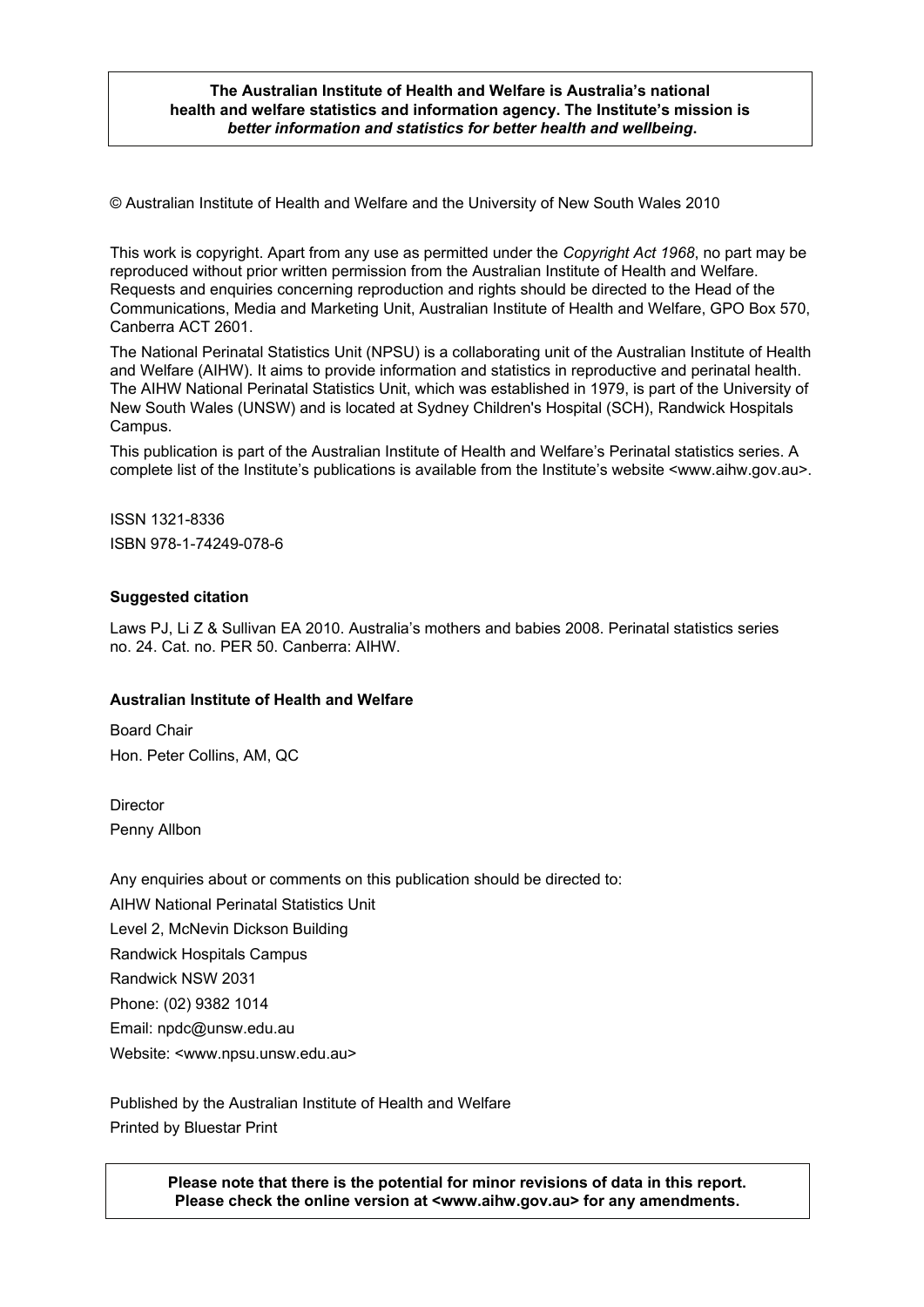# **Contents**

| 1              |  |
|----------------|--|
|                |  |
|                |  |
|                |  |
|                |  |
|                |  |
|                |  |
| $\overline{2}$ |  |
|                |  |
| 3              |  |
|                |  |
|                |  |
|                |  |
|                |  |
|                |  |
|                |  |
| 4              |  |
|                |  |
|                |  |
|                |  |
| 5              |  |
| 6              |  |
|                |  |
|                |  |
|                |  |
|                |  |
|                |  |
|                |  |
|                |  |
|                |  |
|                |  |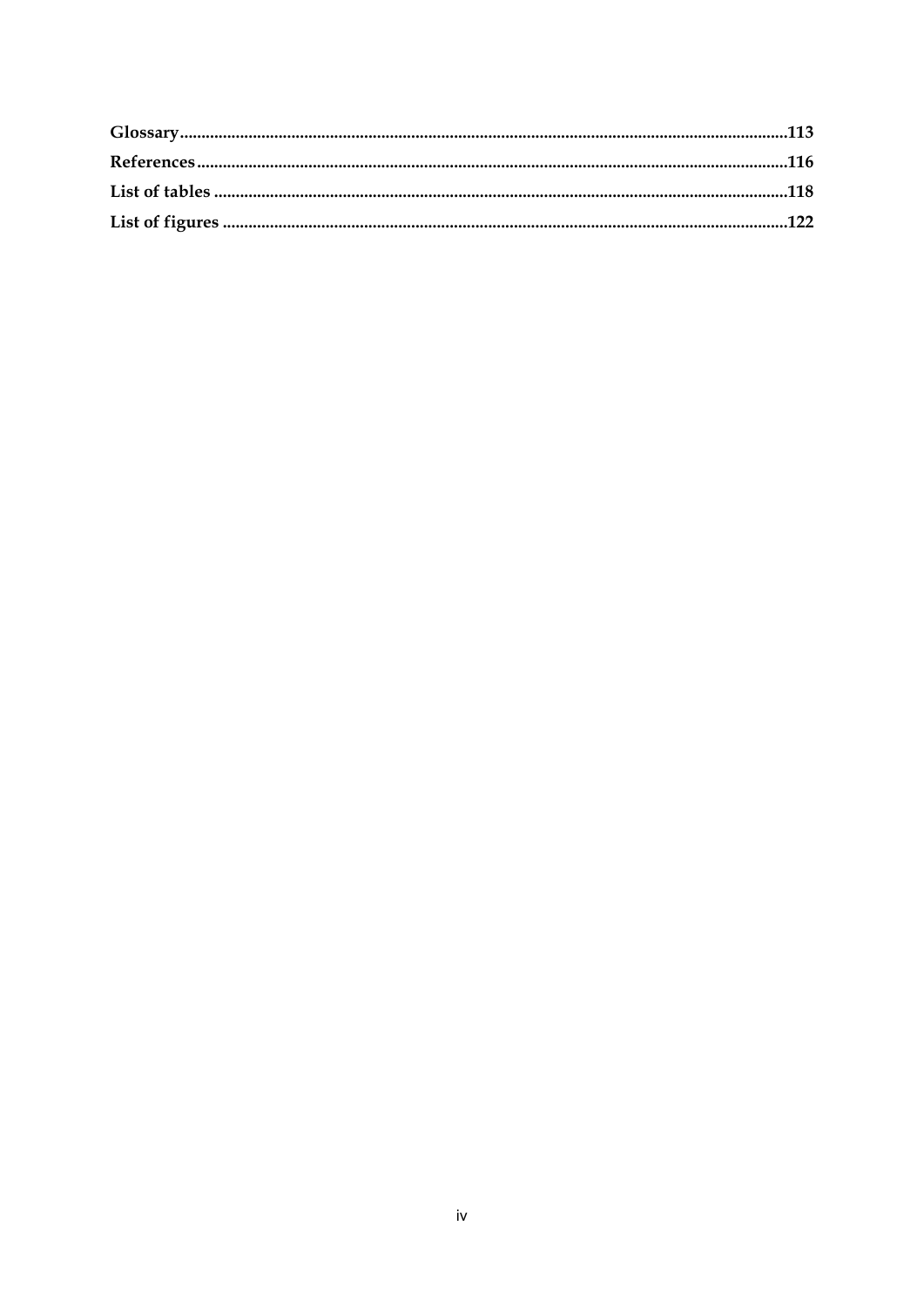# <span id="page-4-0"></span>**Acknowledgments**

The Australian Institute of Health and Welfare National Perinatal Statistics Unit (NPSU) is a formally affiliated institution of the University of New South Wales (UNSW) and is collocated in the Perinatal and Reproductive Epidemiology Research Unit, School of Women's and Children's Health, Faculty of Medicine. We would like to acknowledge the support of the NPSU by the School of Women's and Children's Health, UNSW and the Sydney Children's Hospital.

The NPSU values the time, effort and expertise contributed by all states and territories in the collection and provision of the data used in this report. We would like to acknowledge the staff members of the state and territory health authorities who provided data and reviewed the tables for this report:

Lee Taylor, Kim Lim and Elvis Maio, Centre for Epidemiology and Research, NSW Department of Health

Anna Cooper and Sonia Palma, Clinical Councils' Unit, and Sophie Treleaven, Consultative Council on Obstetric & Paediatric Mortality & Morbidity, Department of Health, Victoria

Sue Cornes, Joanne Bunney, Colleen Morris and Vesna Dunne, Health Statistics Centre, Queensland Health

Alan Joyce and Tony Satti, Maternal and Child Health Unit, Department of Health, Western Australia

Wendy Scheil, Annabelle Chan, Kevin Priest and Joan Scott, Pregnancy Outcome Statistics Unit, Department of Health, South Australia. We would like to recognise the contribution of Associate Professor Annabelle Chan to the *Australia's mothers and babies* report series over 17 years and wish Annabelle all the best for her retirement.

Peter Mansfield, Divisional Support Unit, Department of Health and Human Services, Tasmania

Rosalind Sexton and Louise Freebairn, Epidemiology Branch, ACT Health

Leanne O'Neil and Hua Zhao, Department of Health and Families, Northern Territory.

The authors and data providers would also like to acknowledge the contribution of Max Le, Manager of the Maternal and Child Health Unit in Western Australia's Department of Health, who passed away suddenly in September 2010.

Within the NPSU, Jishan Dean assisted in database management. Within the AIHW, John Steggall coordinated the printing and publication process.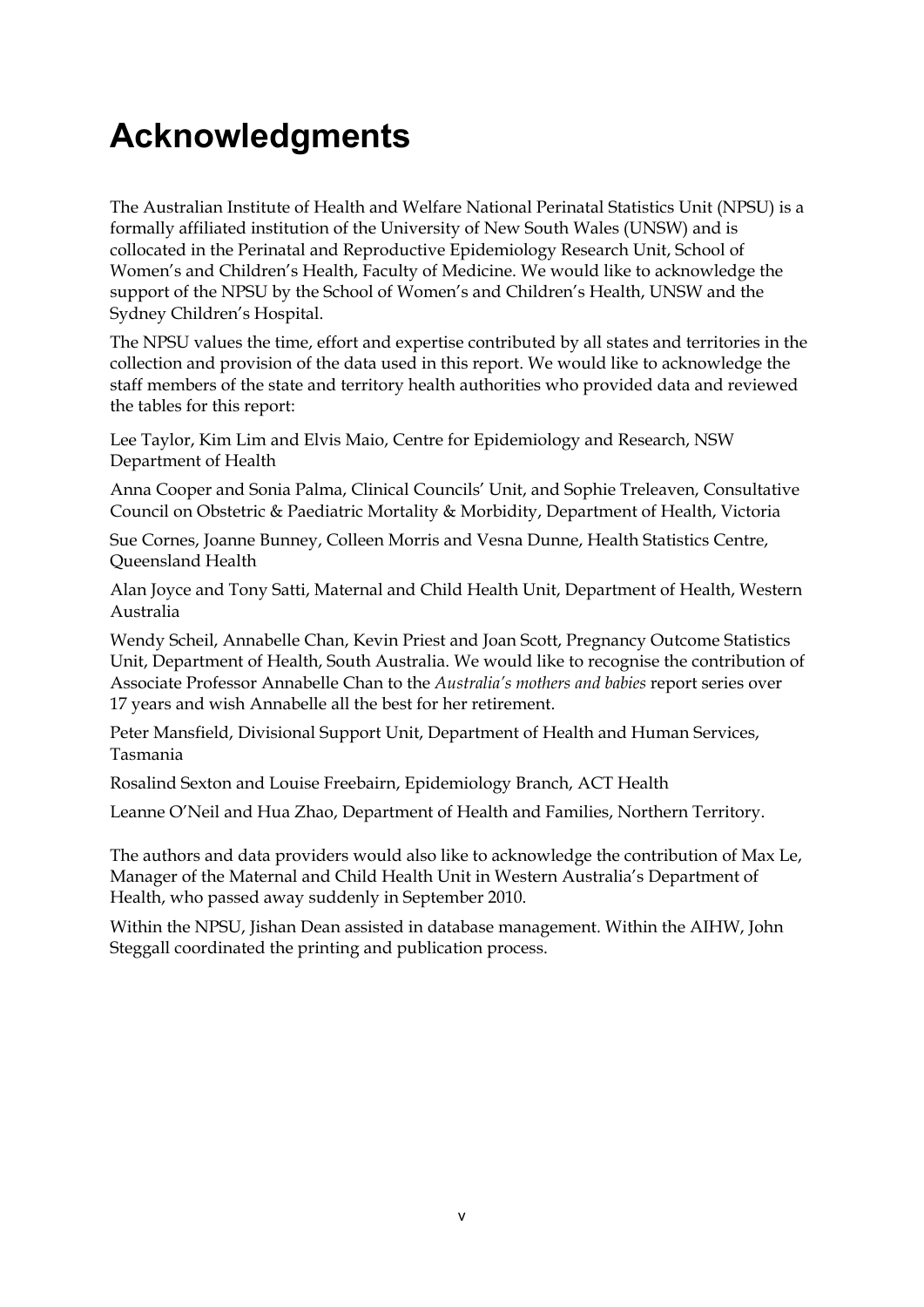# <span id="page-5-0"></span>**Abbreviations**

| <b>ABS</b>    | <b>Australian Bureau of Statistics</b>                                           |
|---------------|----------------------------------------------------------------------------------|
| <b>ACT</b>    | <b>Australian Capital Territory</b>                                              |
| <b>AIHW</b>   | Australian Institute of Health and Welfare                                       |
| <b>ART</b>    | assisted reproductive technology                                                 |
| <b>ASCCSS</b> | Australian Standard Classification of Countries for Social Statistics            |
| <b>ASGC</b>   | Australian Standard Geographical Classification                                  |
| g             | gram                                                                             |
| <b>IPPR</b>   | intermittent positive pressure respiration                                       |
| <b>LMP</b>    | first day of the last menstrual period                                           |
| <b>METeOR</b> | metadata online registry                                                         |
| <b>NHDD</b>   | National Health Data Dictionary                                                  |
| <b>NHISSC</b> | National Health Information Standards and Statistics Committee                   |
| <b>NICU</b>   | neonatal intensive care unit                                                     |
| <b>NMDS</b>   | National Minimum Data Set                                                        |
| <b>NPDC</b>   | National Perinatal Data Collection                                               |
| <b>NPDDC</b>  | National Perinatal Data Development Committee                                    |
| <b>NPSU</b>   | <b>AIHW National Perinatal Statistics Unit</b>                                   |
| <b>NSW</b>    | New South Wales                                                                  |
| NT            | Northern Territory                                                               |
| PSANZ-PDC     | Perinatal Society of Australia and New Zealand Perinatal Death<br>Classification |
| Qld           | Queensland                                                                       |
| <b>SA</b>     | South Australia                                                                  |
| <b>SACC</b>   | <b>Standard Australian Classification of Countries</b>                           |
| <b>SCN</b>    | special care nursery                                                             |
| Tas           | Tasmania                                                                         |
| <b>UNSW</b>   | University of New South Wales                                                    |
| Vic           | Victoria                                                                         |
| <b>WA</b>     | Western Australia                                                                |
| <b>WHO</b>    | World Health Organization                                                        |
| n.a.          | not available                                                                    |
| n.p.          | not published                                                                    |
| $\ddotsc$     | not applicable                                                                   |
|               |                                                                                  |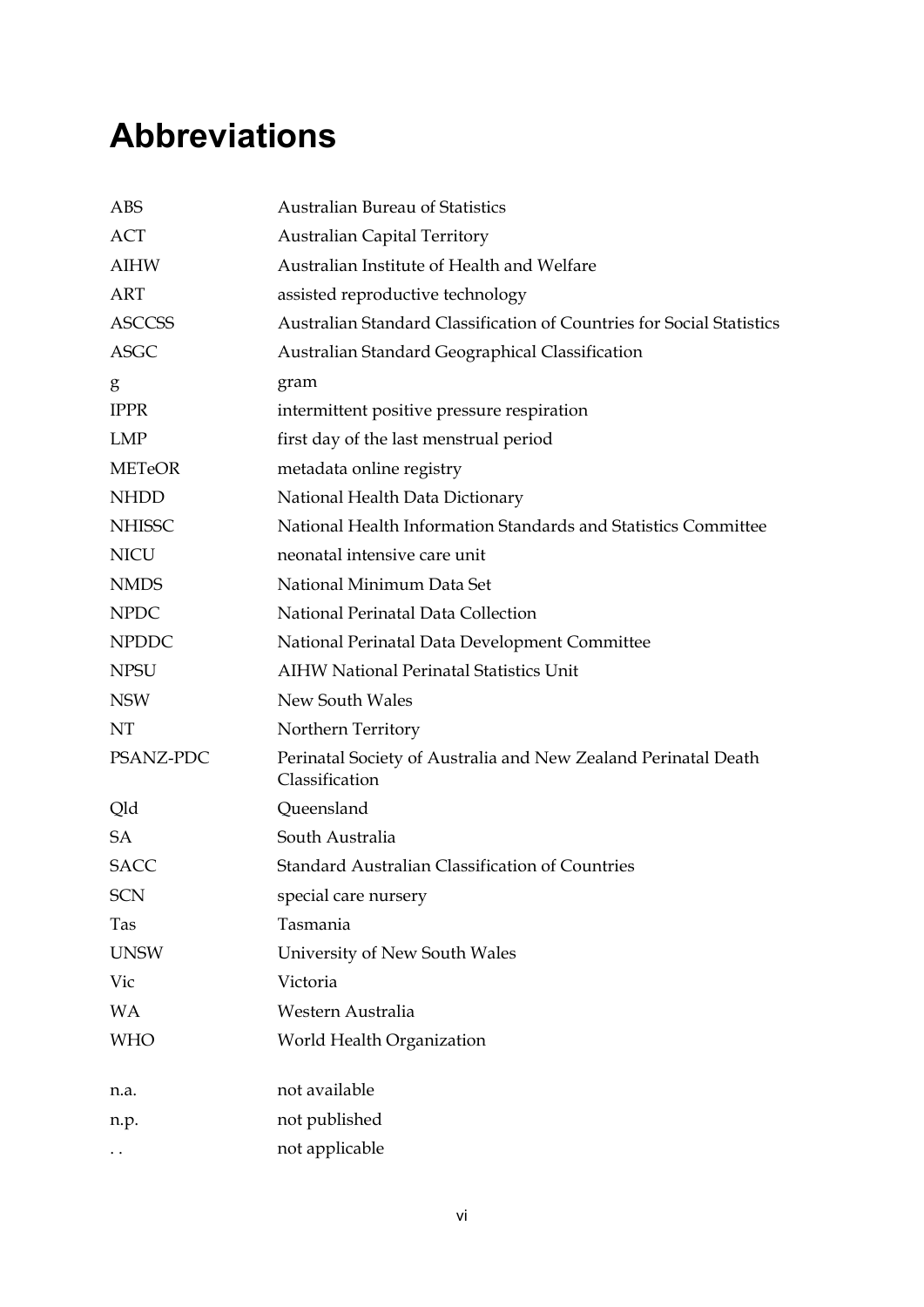# <span id="page-6-0"></span>**Summary**

### **More births**

*Australia's mothers and babies 2008* is the eighteenth annual report on pregnancy and childbirth in Australia providing national information on women who gave birth and the characteristics and outcomes of their babies. In 2008, 292,156 women gave birth to 296,925 babies in Australia. This included 294,737 live births and 2,188 fetal deaths. The increase in births continued, with 2,720 more births (0.9%) than reported in 2007. However, the 'baby boom' peak appears to have passed; the rate of women aged 15–44 years giving birth in the population decreased slightly between 2007 and 2008. Data on the use of assisted reproductive technology (ART) showed that 3.2% of women who gave birth received ART treatment.

#### **Antenatal factors**

For jurisdictions where data on number of antenatal visits were available, 98.3% of women who gave birth had at least one antenatal visit, with 92.0% having five or more visits. Women who had no antenatal care accounted for only 0.3%. The proportion of women who smoked while pregnant was 16.2%. The average age of mothers who smoked was 27.0 years compared with 30.2 years for non-smokers.

#### **Indigenous mothers**

Of women who gave birth during 2008, 3.8% identified as Aboriginal or Torres Strait Islander. The average age of Indigenous mothers was 25.1 years, compared with 30.1 years for non-Indigenous mothers. Over half of the Aboriginal and Torres Strait Islander mothers reported smoking during pregnancy (50.9%), compared with 14.4% of non-Indigenous women who gave birth.

#### **Labour and delivery**

Of women who laboured, 74.6% had analgesia administered. The most common type of analgesia for labour was nitrous oxide (50.3%). The most common method of administration of anaesthesia for instrumental deliveries was epidural or caudal anaesthesia (50.7%), and for caesarean sections, spinal anaesthesia (61.3%). This is the second year that the rate of caesarean section has not significantly increased with a 0.2% rise from 30.9% in 2007 to 31.1% in 2008. The caesarean section rate for first-time mothers was 32.0% in 2008. Around 83.2% of those who had previously had a caesarean section had a further caesarean section in 2008.

#### **Baby outcomes**

Of babies born in 2008, 6.1% of live births were of low birthweight (less than 2,500 grams). This rate of low birthweight was the lowest in the decade 1999–2008. The perinatal death rate was 10.2 per 1,000 births in 2008, which comprised fetal and neonatal death rates of 7.4 per 1,000 births and 2.8 per 1,000 live births respectively. The leading category of perinatal death was congenital abnormality (24.9%). For term singleton births the leading categories of perinatal death were unexplained antepartum death (26.8%), congenital abnormality (16.4%) and hypoxic peripartum death (13.2%).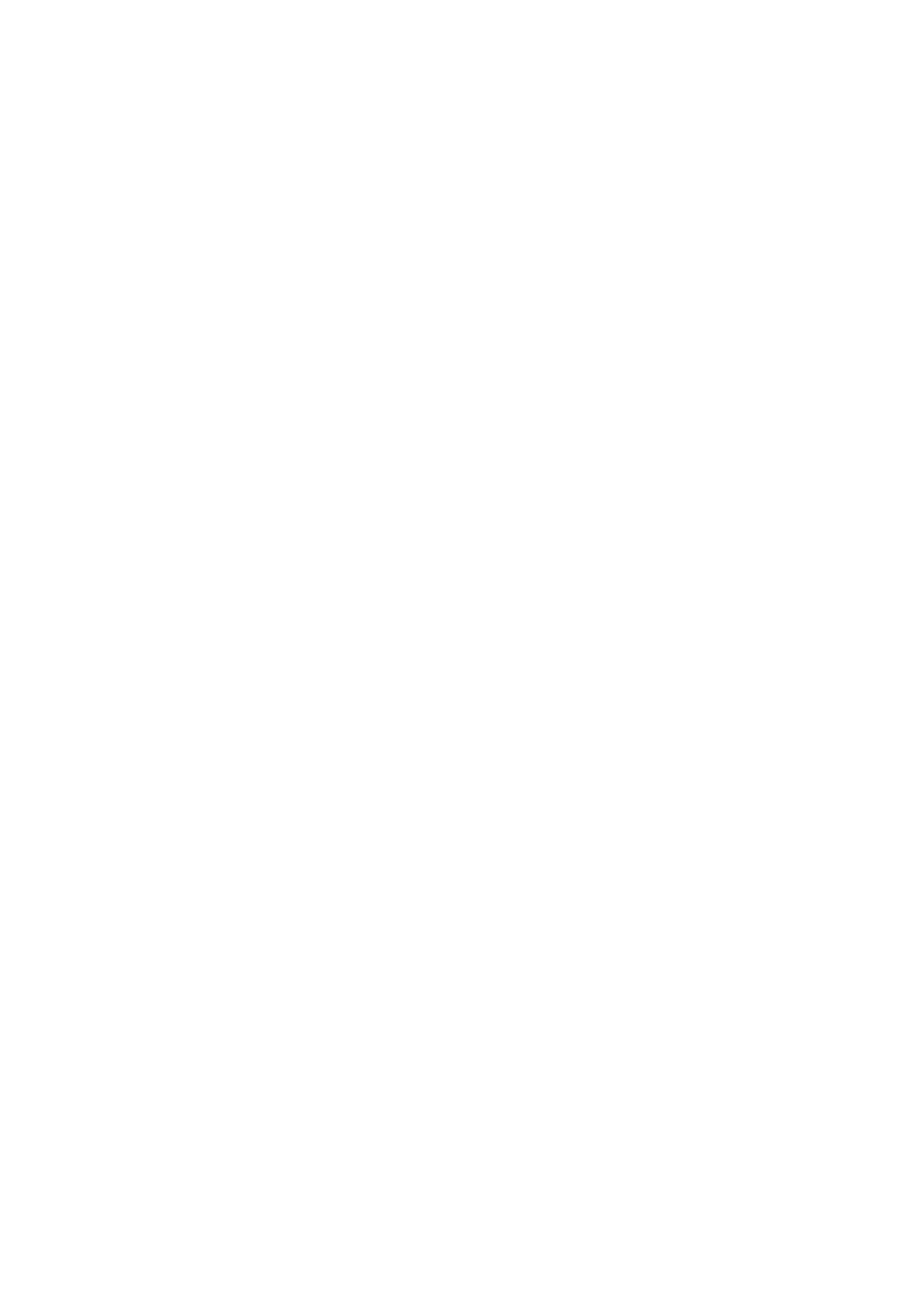# <span id="page-8-0"></span>**1 Introduction**

*Australia's mothers and babies 2008* is the eighteenth in the annual series prepared by the Australian Institute of Health and Welfare's (AIHW) National Perinatal Statistics Unit (NPSU). The report provides national information on the pregnancy and childbirth of mothers, and the characteristics and outcomes of their babies. It is a collaborative effort of the NPSU and states and territories, and can be used by researchers, academics, students, policy makers and health service planners, and those providing services in reproductive health. The report is based on data from the National Perinatal Data Collection (NPDC).

# <span id="page-8-1"></span>**Purpose of this report**

The purpose of *Australia's mothers and babies 2008* is to provide information on the women who gave birth to liveborn or stillborn babies in 2008, and on their babies.

This is achieved through:

- reporting against the Perinatal National Minimum Data Set
- providing national information on women who gave birth in 2008, including demographics, risk factors and characteristics relating to the pregnancy, childbirth and puerperium
- providing national information on the characteristics and perinatal outcomes of babies born in 2008
- providing information for state and territory comparison
- providing information for international comparison.

# <span id="page-8-2"></span>**National Perinatal Data Collection**

The 2008 national data on births are based on notifications to the perinatal data collection in each state and territory. Midwives and other staff, using information obtained from mothers and from hospital or other records, complete notification forms for each birth in each jurisdiction. Information is included in the NPDC for all live births and stillbirths of at least 400 grams birthweight or at least 20 weeks gestation. Figure 1.1 shows the pathway of perinatal data to the NPSU for national collation.

Each state and territory collects more information than is specified in the Perinatal National Minimum Data Set (NMDS), and the NPSU requests some of these additional items. The information includes characteristics of the mother, such as previous pregnancies and perineal status after vaginal birth, and characteristics of the baby, such as resuscitation and admission to a special care nursery or neonatal intensive care unit.

The state and territory health authorities undertake data processing, analysis and publication of reports. Each state and territory provided data in an electronic format to the NPSU. Due to data editing and subsequent updates of state and territory databases, the numbers in this report may differ slightly from those in reports published by the states and territories. See Appendix 1 for a list of state and territory reports on the 2008 data and Appendix 2 for state and territory contact details.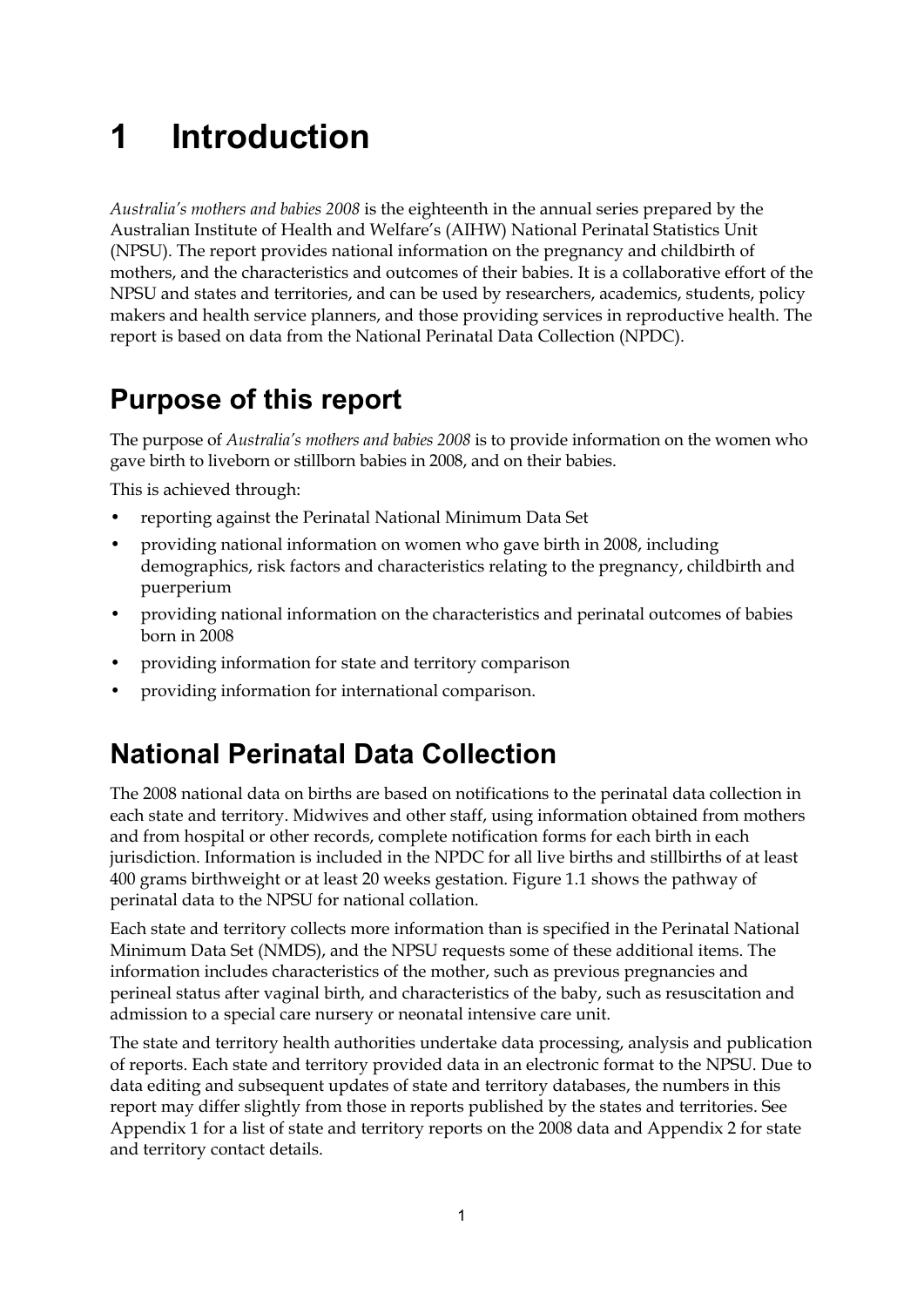

## <span id="page-9-0"></span>**The Perinatal National Minimum Data Set**

An NMDS is a core set of data elements endorsed by the National Health Information Standards and Statistics Committee (NHISSC) for mandatory collection and reporting at a national level. An NMDS includes agreement on specified data elements as well as the scope of the application of those data elements and the statistical units for collection. Definitions of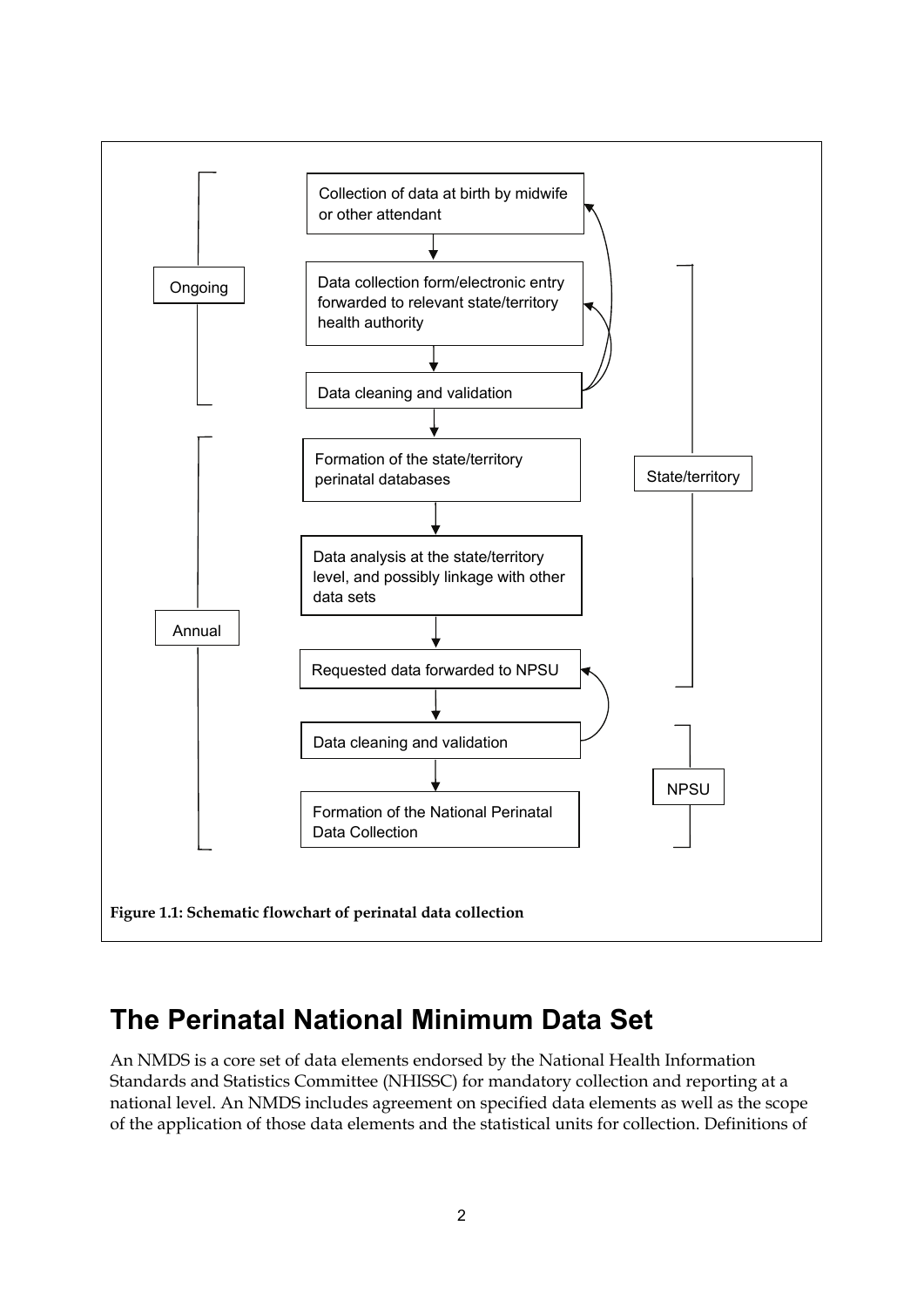all data elements that are included in NMDSs are included in the AIHW's online metadata registry, 'METeOR'.

The Perinatal NMDS is a specification for data collected on all births in Australia in hospitals, birth centres and the community. Data are collected from perinatal administrative and clinical record systems and forwarded regularly to the relevant state or territory health authority. Data for the year ending 31 December are then provided annually to the NPSU for national collation.

The Perinatal NMDS was first specified in 1997. It includes data items relating to the mother, including demographic characteristics and factors relating to the pregnancy, labour and birth, and data items relating to the baby, including birth status, sex and birthweight. An evaluation of compliance with the Perinatal NMDS specifications, reported in the *Perinatal National Minimum Data Set compliance evaluation 2001 to 2005* showed improvement for 2005 data, available at <www.preru.unsw.edu.au/PRERUWeb.nsf/page/ps21> (Laws 2008).

Current definitions are available in the *National health data dictionary* (NHDD) Version 15 (AIHW 2010) and on METeOR online at <www.meteor.aihw.gov.au>. A list of the current Perinatal NMDS data elements can be found in Appendix 3. Versions 13 and 14 of the NHDD were current at the time of collection of the 2008 data (HDSC 2006; HDSC 2008).

In 2009, a program for national data development was completed to add nationally agreed data items on smoking during pregnancy and gestation at the first antenatal visit to the Perinatal NMDS from 2010. Work is also underway to develop data elements for the collection of antenatal care information, risk factors during pregnancy including alcohol and drug use, and Indigenous status of the baby. Enhancement of perinatal data is a priority for the Council of Australian Governments (COAG).

# <span id="page-10-0"></span>**The National Perinatal Data Development Committee**

The primary role of the National Perinatal Data Development Committee (NPDDC) is to undertake perinatal data development. New data items and changes to existing items that are agreed to by the Committee are submitted to NHISSC for endorsement for inclusion in METeOR and the Perinatal NMDS. The NPDDC is comprised of representatives from each state and territory health authority, the Australian Bureau of Statistics (ABS), the AIHW and the NPSU, with temporary members invited on a transitory basis as their expertise is required. The NPDDC works in consultation with clinical reference groups.

A program of perinatal data development has led to improvements in data provision and reporting. The program of data development involves revision of existing Perinatal NMDS items, data development work on existing perinatal METeOR items and the development of new perinatal items.

# <span id="page-10-1"></span>**Data quality, presentation and interpretation**

This report presents perinatal data that can largely be compared with data presented in *Australia's mothers and babies 2007* (Laws & Sullivan 2009). This edition includes a special chapter on instrumental vaginal births (Chapter 5).

Tabulated data in this report are based on births in each state and territory in 2008 meeting the criteria for inclusion in the NPDC. Each state and territory has its own form and/or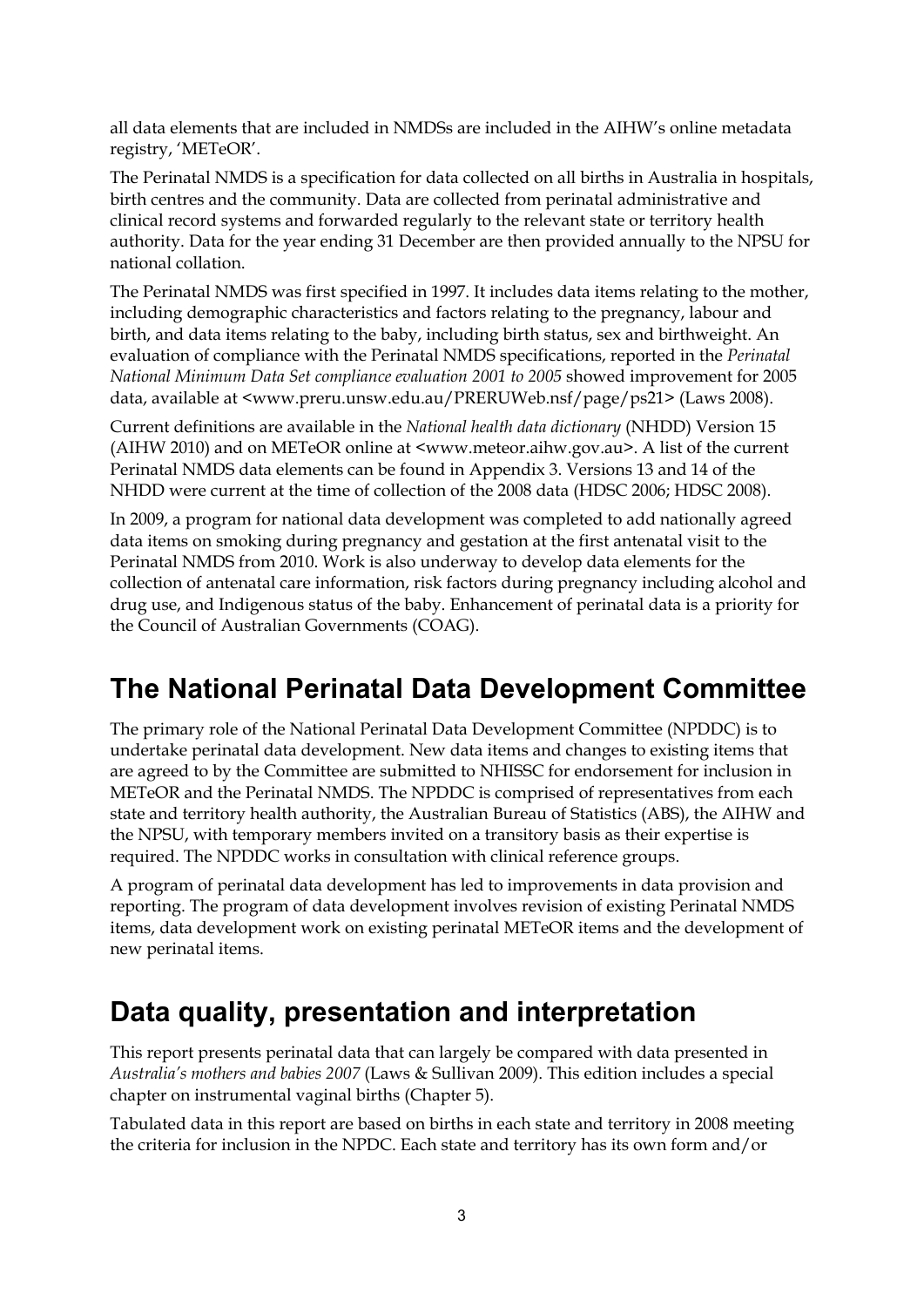electronic system for collecting perinatal data. Unless otherwise stated, the data in this report relate to the state or territory of occurrence of births in 2008 rather than to the state or territory of usual residence of the mother.

Data are presented for all states and territories where available. Although the perinatal collections are based on the NMDS, in some jurisdictions the data are collected in different categories. Where data are not available from all states and territories in the required format or data have not been published for other reasons, this is indicated in the footnotes of tables or figures.

The data received from states and territories are checked for completeness, validity and logical errors. Changes are made as necessary in consultation with the state and territory perinatal data providers.

All states and territories have a data item to record Indigenous status on their perinatal form, although there are some differences among the jurisdictions. According to the NHDD, Indigenous status is a measure of whether a person identifies as being of Aboriginal or Torres Strait Islander origin (AIHW 2010). This separately identifies mothers as those of Aboriginal and Torres Strait Islander origin, and non-Indigenous mothers. No information is collected about the father's or baby's Indigenous status.

Since 2005, all jurisdictions collect information on Indigenous status of the mother in accordance with the NMDS. All jurisdictions are working towards improving the ascertainment of Indigenous status in their perinatal collections. Consultation for a new data element to collect Indigenous status of the baby was completed in June 2010 and the data element is anticipated to be added to the Perinatal NMDS from July 2011. In 2007, the NPSU, in collaboration with the AIHW's Aboriginal and Torres Strait Islander Health and Welfare Unit, released a report on Indigenous mothers and their babies. This project included an assessment of Indigenous status data quality (Leeds et al. 2007).

There are a small number of Aboriginal and Torres Strait Islander mothers who give birth in the Australian Capital Territory, and the proportion fluctuates from year to year, making this jurisdiction less comparable to other jurisdictions. In 2008, 29.1% of Aboriginal or Torres Strait Islander women who gave birth in the Australian Capital Territory were not Australian Capital Territory residents.

The Australian Capital Territory data contain a relatively high proportion of New South Wales residents who gave birth in the Australian Capital Territory. The proportion of nonresidents who gave birth in the Australian Capital Territory was 15.7% in 2008. When interpreting the data it is important to note that these births to non-residents may include a disproportionate number of high risk and multi-fetal pregnancies associated with poorer perinatal outcomes. Therefore, percentages or rates such as those for preterm birth and perinatal deaths may be inflated for births that occur in the Australian Capital Territory. Reporting by state or territory of usual residence of the mother assists in addressing this issue.

The Perinatal NMDS does not include neonatal or perinatal death data items or information on cause of death. However, this information is collected as part of the NPDC. The data are incomplete. In some jurisdictions, neonatal deaths for babies transferred to another hospital or readmitted to hospital and those dying at home may not be included. Neonatal deaths for the Northern Territory are considered to be incomplete for 2008 as data do not include deaths occurring outside of the Northern Territory. Due to the small number of deaths, interpretation can be limited as to whether differences in mortality rates are due to statistical fluctuations or differential ascertainment.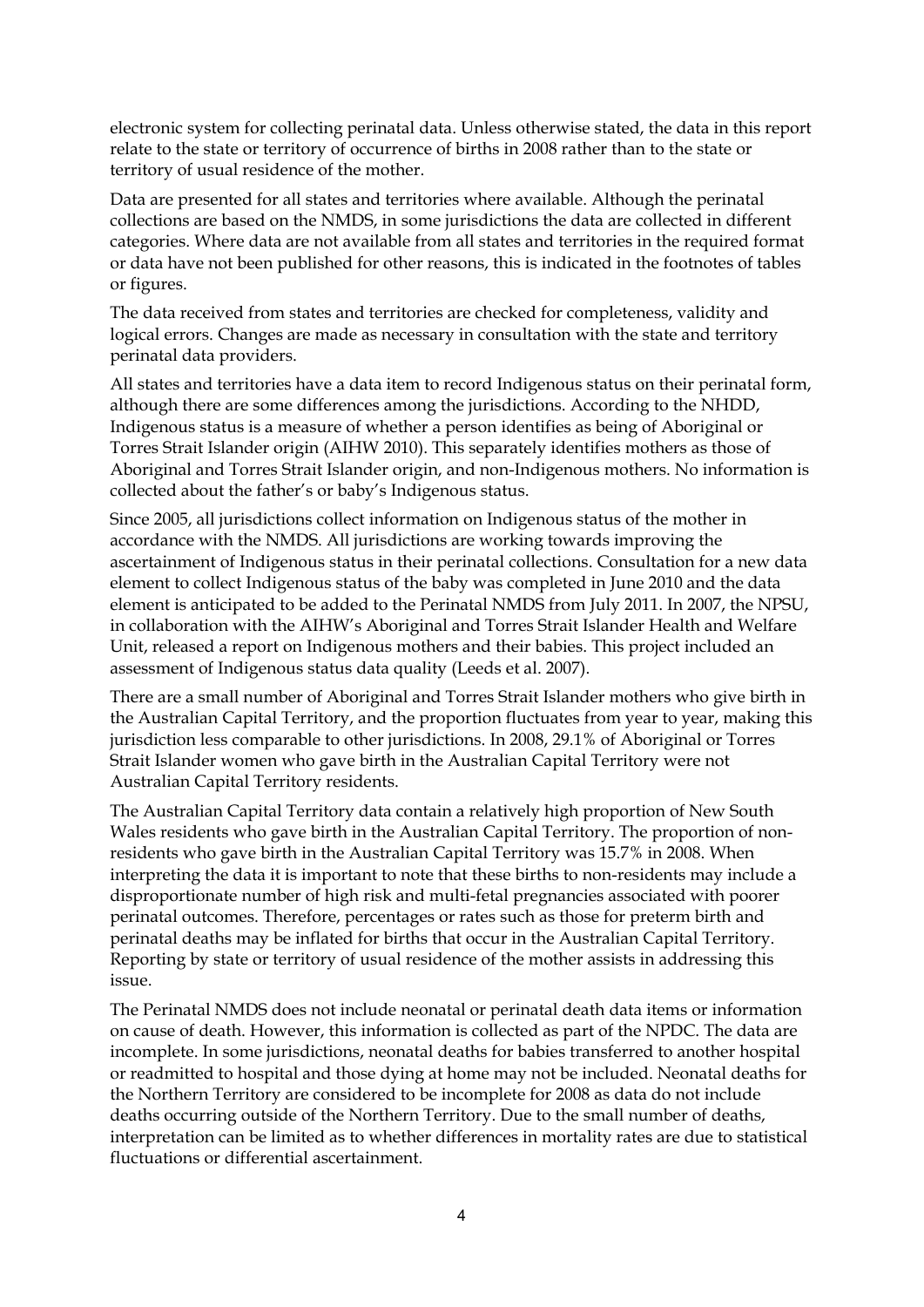The number of babies is marginally higher than the number of mothers because of multiple births. The terms 'mothers' or 'women who gave birth' have been used in this report when referring to maternal characteristics, whereas 'births' refers to babies.

Cell sizes of less than five in tables have not been published in line with AIHW guidelines for protecting privacy of individuals (SIMC 2007). Exceptions to this are small numbers in 'Other' and 'Not stated' categories. Where n.p. (not published) has been used to protect confidentiality, the suppressed numbers are included in the totals.

For multiple pregnancies, items presented for mothers which may be different for each baby, such as place of birth, are classified according to the characteristics of the first born baby. Where these items are presented for babies, each baby of a multiple birth is assigned the value of the first born baby. The exceptions are gestational age, presentation at birth and method of birth, for which the value for each baby of a multiple birth is presented.

Throughout the report, for totals, percentages may not add up to 100.0, and for subtotals, they may not add up to the sum of the percentages for the categories. This is due to rounding. Some percentages in the tables appear as 0.0% where numbers are small.

# <span id="page-12-0"></span>**Structure of this report**

The remainder of this report is divided into the following chapters:

• Chapter 2: Summary data

This chapter contains summary data on the number of women who gave birth and the number of babies born in 2008.

• Chapter 3: Mothers

This chapter contains information on women who gave birth in 2008, including their demographic profile (e.g. maternal age), maternal characteristics (e.g. parity), and characteristics of the labour, birth and puerperium (e.g. onset of labour, method of birth, perineal status).

• Chapter 4: Babies

This chapter contains information on the characteristics and outcomes of babies born in 2008, including birth status, gestational age, birthweight and sex ratios.

• Chapter 5: Instrumental vaginal births

This chapter focuses on selected characteristics of women who had instrumental vaginal births and outcomes of their babies.

• Chapter 6: Perinatal mortality

This chapter includes data from the NPDC on fetal, neonatal and perinatal deaths. It also presents deaths from some jurisdictions classified using the Perinatal Society of Australia and New Zealand Perinatal Death Classification (PSANZ-PDC).

Appendix 4 presents the underlying data for the figures in the report.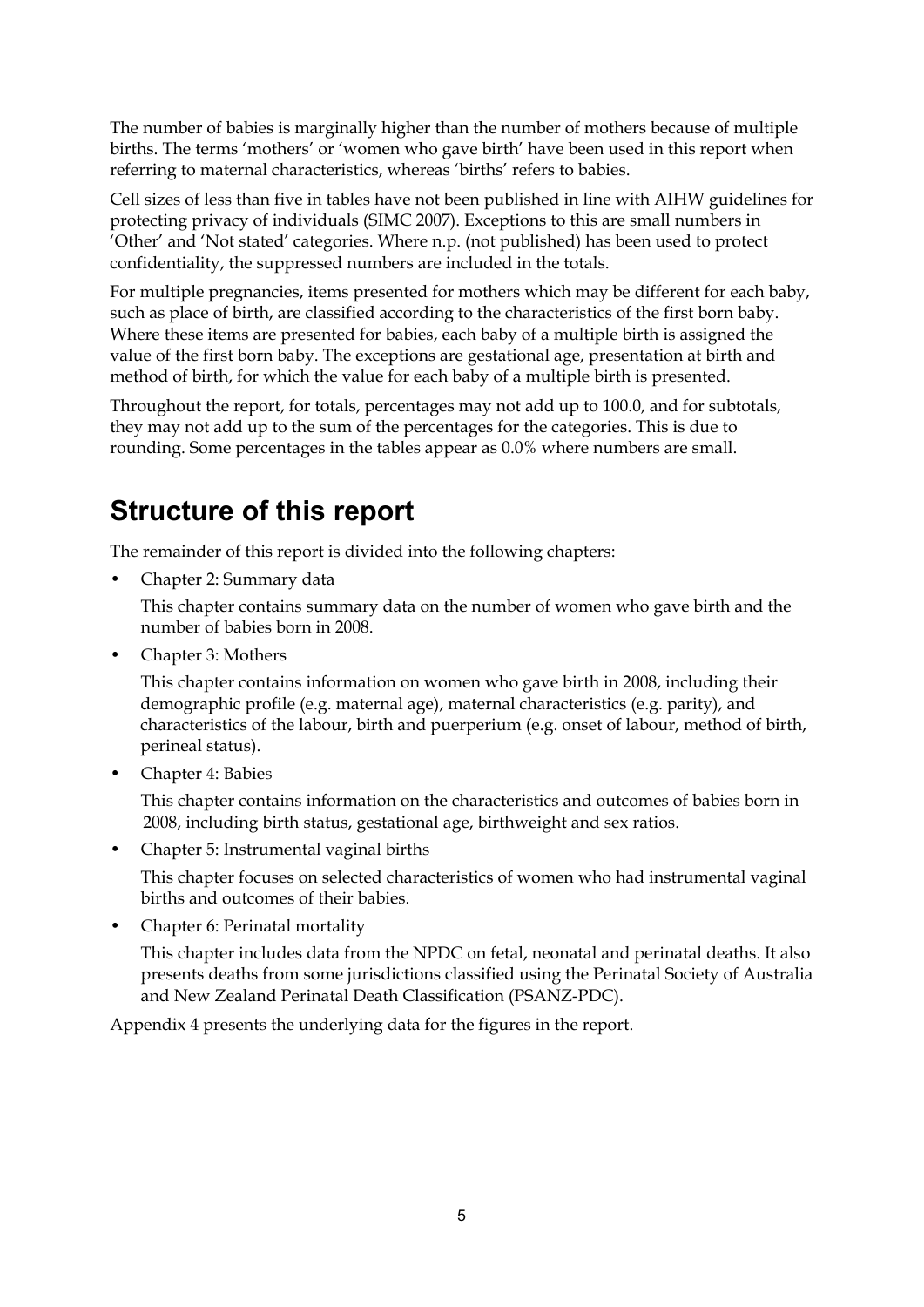# <span id="page-13-0"></span>**2 Summary data**

## <span id="page-13-1"></span>**Women who gave birth and births**

There were 292,156 women who gave birth in 2008 reported to the NPDC, resulting in a total of 296,925 births. Of these, 2,188 were fetal deaths (Table 2.1). This showed an increase of only 2,720 births (0.9%) from the 294,205 reported in 2007, and a 15.4% increase since 2004.

|                | <b>NSW</b> | Vic    | Qld    | WA     | <b>SA</b> | Tas   | <b>ACT</b> | NT    | Australia |
|----------------|------------|--------|--------|--------|-----------|-------|------------|-------|-----------|
| <b>Mothers</b> | 94.857     | 71.324 | 60.326 | 30.237 | 19.671    | 6.349 | 5.589      | 3.803 | 292,156   |
| Fetal deaths   | 584        | 703    | 384    | 225    | 151       | 58    | 55         | 28    | 2,188     |
| Live births    | 95.752     | 71.843 | 61.016 | 30.449 | 19.818    | 6,397 | 5.650      | 3,812 | 294,737   |
| All births     | 96,336     | 72,546 | 61,400 | 30,674 | 19,969    | 6,455 | 5,705      | 3,840 | 296,925   |

**Table 2.1: Women who gave birth and births, by state and territory, 2008** 

Ten years earlier, in 1999, there were 257,430 births. The number of births has been increasing since 2001, when the lowest number of births during the past decade was reported (254,326) (Figure 2.1).

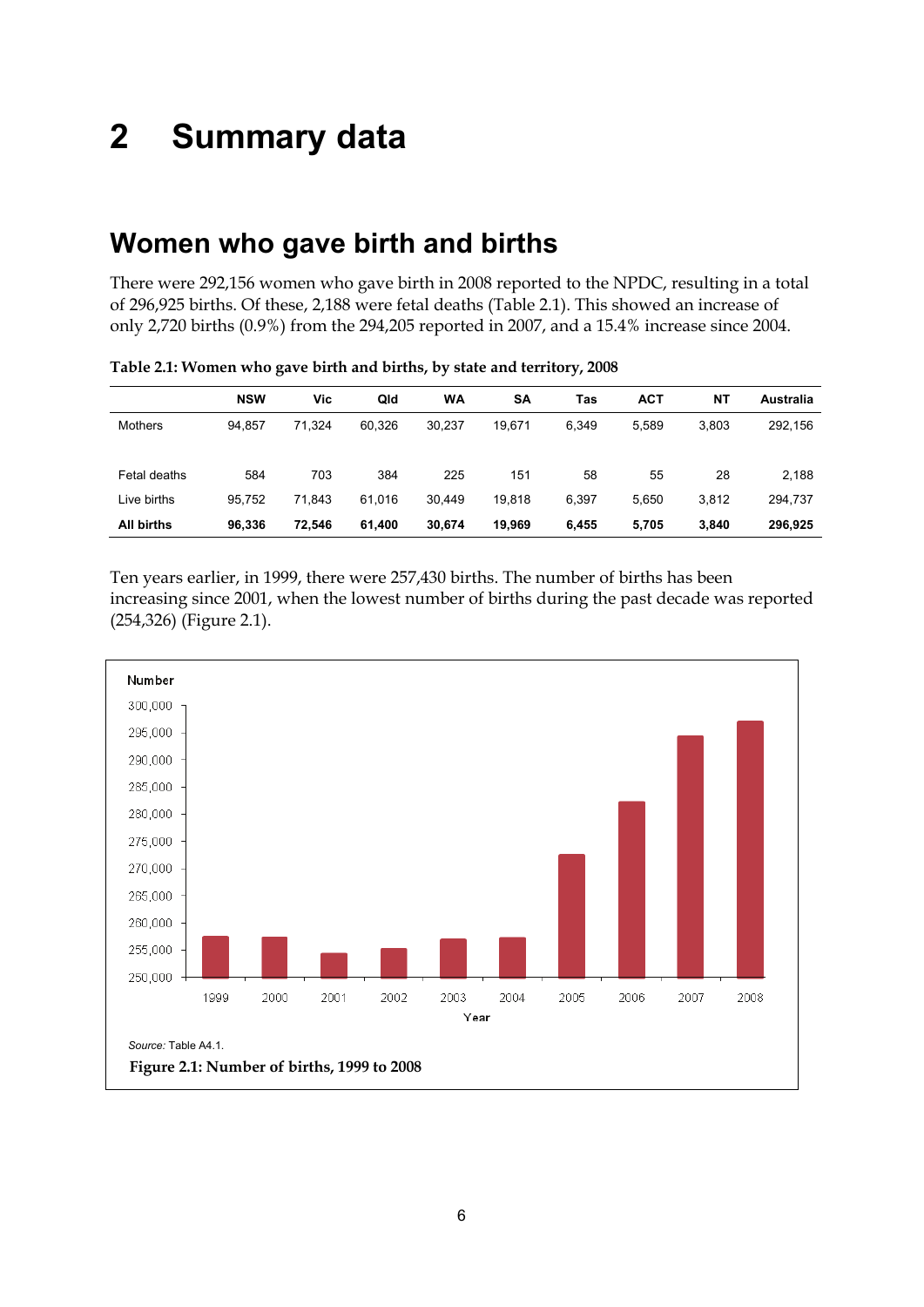There were 294,737 live births in 2008 reported to the NPDC (Table 2.1). This was 1,884 less than the 296,621 live births registered in Australia in 2008 (ABS 2009). Reasons for the differences in national figures on live births between the two collections are being further investigated, but somewhat reflect the different scope, methods and timing of the data collections (Laws et al. 2007).

As a proportion of females of reproductive age (15–44 years) in the population, the crude rate of women who gave birth was 60.4 per 1,000 in 1999. This rate decreased to 58.5 per 1,000 in 2004 and increased again to 64.9 per 1,000 females aged 15–44 years in 2007, where the 'baby boom' peaked. In 2008, there was a slight decrease in the crude rate to 64.4 per 1,000 females aged 15–44 years. The age-adjusted rates were similar (Figure 2.2).

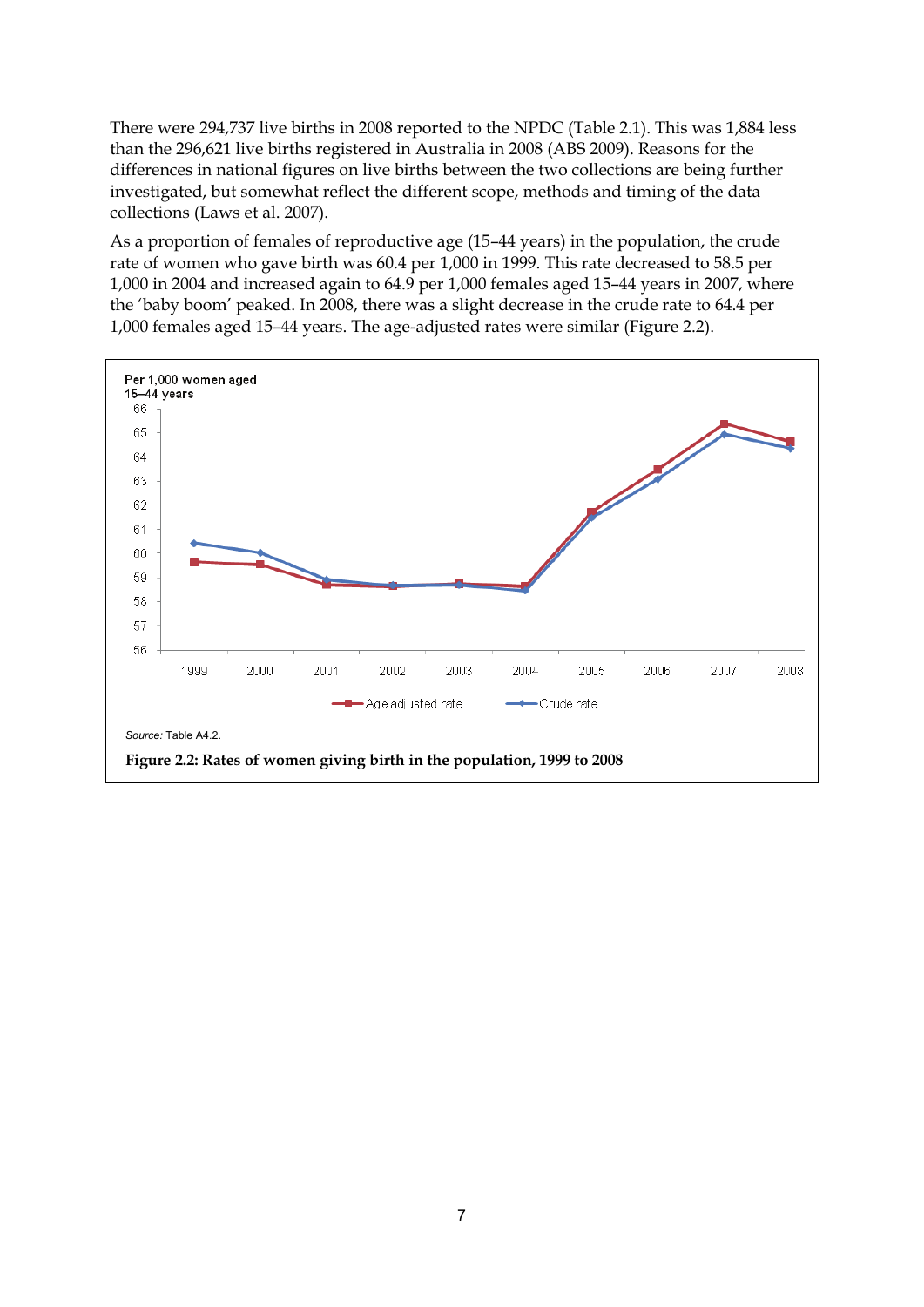# <span id="page-15-0"></span>**3 Mothers**

# <span id="page-15-1"></span>**Demographic profile**

### **Maternal age**

Maternal age is an important risk factor for both obstetric and perinatal outcome. Adverse outcomes are more likely to occur in younger and older mothers (Gortzak-Uzan et al. 2001; Joseph et al. 2005). The age of mothers ranged from less than 15 years to 58 years in 2008. The average age of women who gave birth in Australia has increased gradually in recent years. The mean age in 2008 was 29.9 years, compared with 29.0 years in 1999, while the median age in 2008 was 30.0 years. The trend in delayed childbearing can be attributed to a number of factors including social, educational and economic factors, and increased access to assisted reproductive technology (Carolan 2003; Cleary-Goldman et al. 2005).

In 2008, the average age of mothers was higher in women who gave birth in Victoria and the Australian Capital Territory (30.7 and 30.8 years respectively) and lower in the Northern Territory (27.7 years) than the national average of 29.9 years (Table 3.1). Nationally, the proportion of teenage mothers (less than 20 years) dropped from 5.1% in 1999 to 4.1% in 2007, increasing slightly to 4.2% in 2008. The proportion of women who gave birth in 2008 who were teenagers ranged from a low of 2.1% in the Australian Capital Territory to 10.9% in the Northern Territory (Table 3.1).

The proportion of mothers aged 20–24 years fell from 16.1% in 1999 to 14.5% in 2008. The proportion of older mothers, aged 35 years and over, has continued to increase from 16.3% in 1999 to 22.9% in 2008. Mothers aged 40 and over made up 3.8% of women giving birth in 2008 compared with 2.4% in 1999. There were 467 women aged 45 years and over who gave birth in 2008, accounting for 0.2%.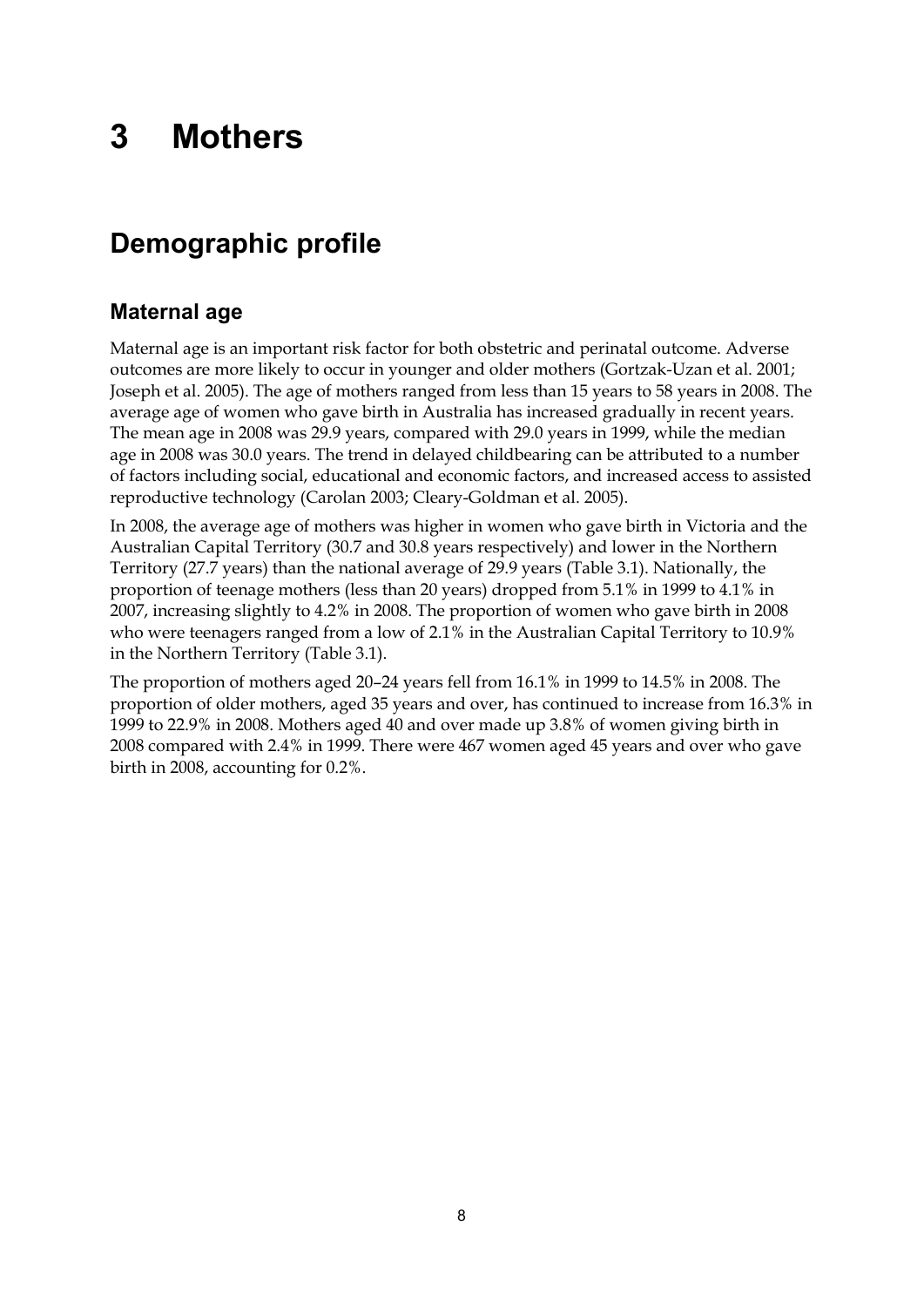|                      | State/territory of birth |             |        |           |                   |       |                    |           |           |
|----------------------|--------------------------|-------------|--------|-----------|-------------------|-------|--------------------|-----------|-----------|
| Maternal age (years) | <b>NSW</b>               | $Vic^{(a)}$ | Qld    | <b>WA</b> | SA <sup>(b)</sup> | Tas   | ACT <sup>(c)</sup> | <b>NT</b> | Australia |
| Mean                 | 30.1                     | 30.7        | 29.2   | 29.5      | 29.6              | 28.6  | 30.8               | 27.7      | 29.9      |
|                      |                          |             |        |           | <b>Number</b>     |       |                    |           |           |
| Less than 20         | 3,360                    | 1,956       | 3,456  | 1,535     | 884               | 443   | 119                | 415       | 12,168    |
| $20 - 24$            | 13,117                   | 8,160       | 10,458 | 4,822     | 3,080             | 1,254 | 597                | 864       | 42,352    |
| $25 - 29$            | 25,403                   | 17,969      | 16,889 | 8,162     | 5,433             | 1,781 | 1,471              | 1,015     | 78,123    |
| $30 - 34$            | 30,648                   | 24,412      | 17,585 | 9,209     | 6,117             | 1,741 | 1,946              | 916       | 92,574    |
| $35 - 39$            | 18,580                   | 15,645      | 10,067 | 5,476     | 3,455             | 938   | 1,222              | 495       | 55,878    |
| 40 and over          | 3,738                    | 3,174       | 1,871  | 1,033     | 702               | 192   | 234                | 98        | 11,042    |
| Not stated           | 11                       | 8           |        |           |                   |       |                    |           | 19        |
| <b>Total</b>         | 94,857                   | 71,324      | 60,326 | 30,237    | 19,671            | 6,349 | 5,589              | 3,803     | 292,156   |
|                      |                          |             |        |           | Per cent          |       |                    |           |           |
| Less than 20         | 3.5                      | 2.7         | 5.7    | 5.1       | 4.5               | 7.0   | 2.1                | 10.9      | 4.2       |
| $20 - 24$            | 13.8                     | 11.4        | 17.3   | 15.9      | 15.7              | 19.8  | 10.7               | 22.7      | 14.5      |
| $25 - 29$            | 26.8                     | 25.2        | 28.0   | 27.0      | 27.6              | 28.1  | 26.3               | 26.7      | 26.7      |
| $30 - 34$            | 32.3                     | 34.2        | 29.1   | 30.5      | 31.1              | 27.4  | 34.8               | 24.1      | 31.7      |
| $35 - 39$            | 19.6                     | 21.9        | 16.7   | 18.1      | 17.6              | 14.8  | 21.9               | 13.0      | 19.1      |
| 40 and over          | 3.9                      | 4.5         | 3.1    | 3.4       | 3.6               | 3.0   | 4.2                | 2.6       | 3.8       |
| Not stated           | 0.0                      | 0.0         |        |           |                   |       |                    |           | 0.0       |
| <b>Total</b>         | 100.0                    | 100.0       | 100.0  | 100.0     | 100.0             | 100.0 | 100.0              | 100.0     | 100.0     |

|  | Table 3.1: Women who gave birth by maternal age and state and territory, 2008 |  |  |  |
|--|-------------------------------------------------------------------------------|--|--|--|
|--|-------------------------------------------------------------------------------|--|--|--|

(a) For Vic, maternal ages presented here may differ from those produced by the Victorian Perinatal Data Collection.

(b) For SA, the mean maternal age presented here may differ from that produced by the Pregnancy Outcome Statistics Unit that uses maternal age to four decimal places for this calculation. The NPDC contains maternal age in completed years.

(c) 15.7% of women who gave birth in the ACT were non-ACT residents. Care must be taken when interpreting percentages.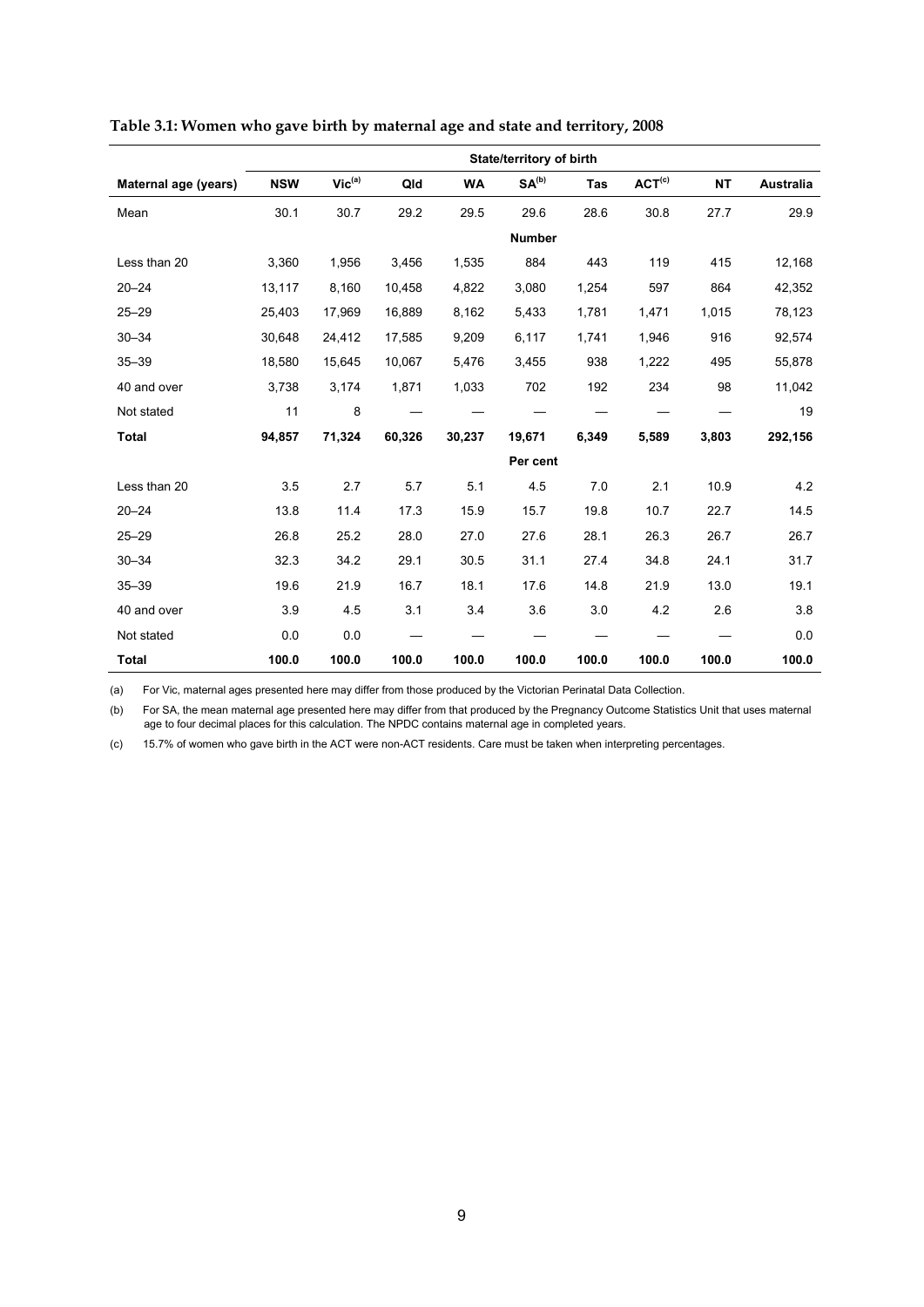When compared to Table 3.1, Table 3.2 excludes 0.13% of mothers not usually resident in Australia or whose state or territory of usual residence was 'Not stated'. There was minimal impact on the age of women accessing services outside of their state of usual residence with only Queensland showing a marginal decline of 0.1 year, and Victoria and the Australian Capital Territory an increase of 0.1 year, in their mean maternal ages.

| <b>Maternal</b> |            |                             |        |           | State/territory of usual residence |       |                    |           |           |
|-----------------|------------|-----------------------------|--------|-----------|------------------------------------|-------|--------------------|-----------|-----------|
| age (years)     | <b>NSW</b> | $\mathsf{Vic}^\mathsf{(a)}$ | Qld    | <b>WA</b> | SA <sup>(b)</sup>                  | Tas   | ACT <sup>(c)</sup> | <b>NT</b> | Australia |
| Mean            | 30.1       | 30.8                        | 29.1   | 29.5      | 29.6                               | 28.6  | 30.9               | 27.7      | 29.9      |
|                 |            |                             |        |           | <b>Number</b>                      |       |                    |           |           |
| Less than 20    | 3,450      | 1,858                       | 3,479  | 1,540     | 877                                | 441   | 93                 | 411       | 12,149    |
| $20 - 24$       | 13,310     | 7,924                       | 10,542 | 4,830     | 3,077                              | 1,256 | 491                | 854       | 42,284    |
| $25 - 29$       | 25,769     | 17,610                      | 16,998 | 8,176     | 5,411                              | 1,789 | 1,243              | 1,008     | 78,004    |
| $30 - 34$       | 31,138     | 24,059                      | 17,627 | 9,221     | 6,078                              | 1,739 | 1,680              | 923       | 92,465    |
| $35 - 39$       | 18,895     | 15,439                      | 10,071 | 5,477     | 3,438                              | 944   | 1,047              | 507       | 55,818    |
| 40 and over     | 3,790      | 3,144                       | 1,874  | 1,034     | 701                                | 192   | 201                | 97        | 11,033    |
| Not stated      | 11         | 4                           |        | 1         | 1                                  |       |                    |           | 17        |
| <b>Total</b>    | 96,363     | 70,038                      | 60,591 | 30,279    | 19,583                             | 6,361 | 4,755              | 3,800     | 291,770   |
|                 |            |                             |        |           | Per cent                           |       |                    |           |           |
| Less than 20    | 3.6        | 2.7                         | 5.7    | 5.1       | 4.5                                | 6.9   | 2.0                | 10.8      | 4.2       |
| $20 - 24$       | 13.8       | 11.3                        | 17.4   | 16.0      | 15.7                               | 19.7  | 10.3               | 22.5      | 14.5      |
| $25 - 29$       | 26.7       | 25.1                        | 28.1   | 27.0      | 27.6                               | 28.1  | 26.1               | 26.5      | 26.7      |
| $30 - 34$       | 32.3       | 34.4                        | 29.1   | 30.5      | 31.0                               | 27.3  | 35.3               | 24.3      | 31.7      |
| $35 - 39$       | 19.6       | 22.0                        | 16.6   | 18.1      | 17.6                               | 14.8  | 22.0               | 13.3      | 19.1      |
| 40 and over     | 3.9        | 4.5                         | 3.1    | 3.4       | 3.6                                | 3.0   | 4.2                | 2.6       | 3.8       |
| Not stated      | 0.0        | 0.0                         |        | 0.0       | 0.0                                |       |                    |           | 0.0       |
| <b>Total</b>    | 100.0      | 100.0                       | 100.0  | 100.0     | 100.0                              | 100.0 | 100.0              | 100.0     | 100.0     |

**Table 3.2: Women who gave birth by maternal age and state and territory of usual residence, 2008** 

*Note:* Excludes mothers not usually resident in Australia and those whose state or territory of usual residence was 'Not stated'.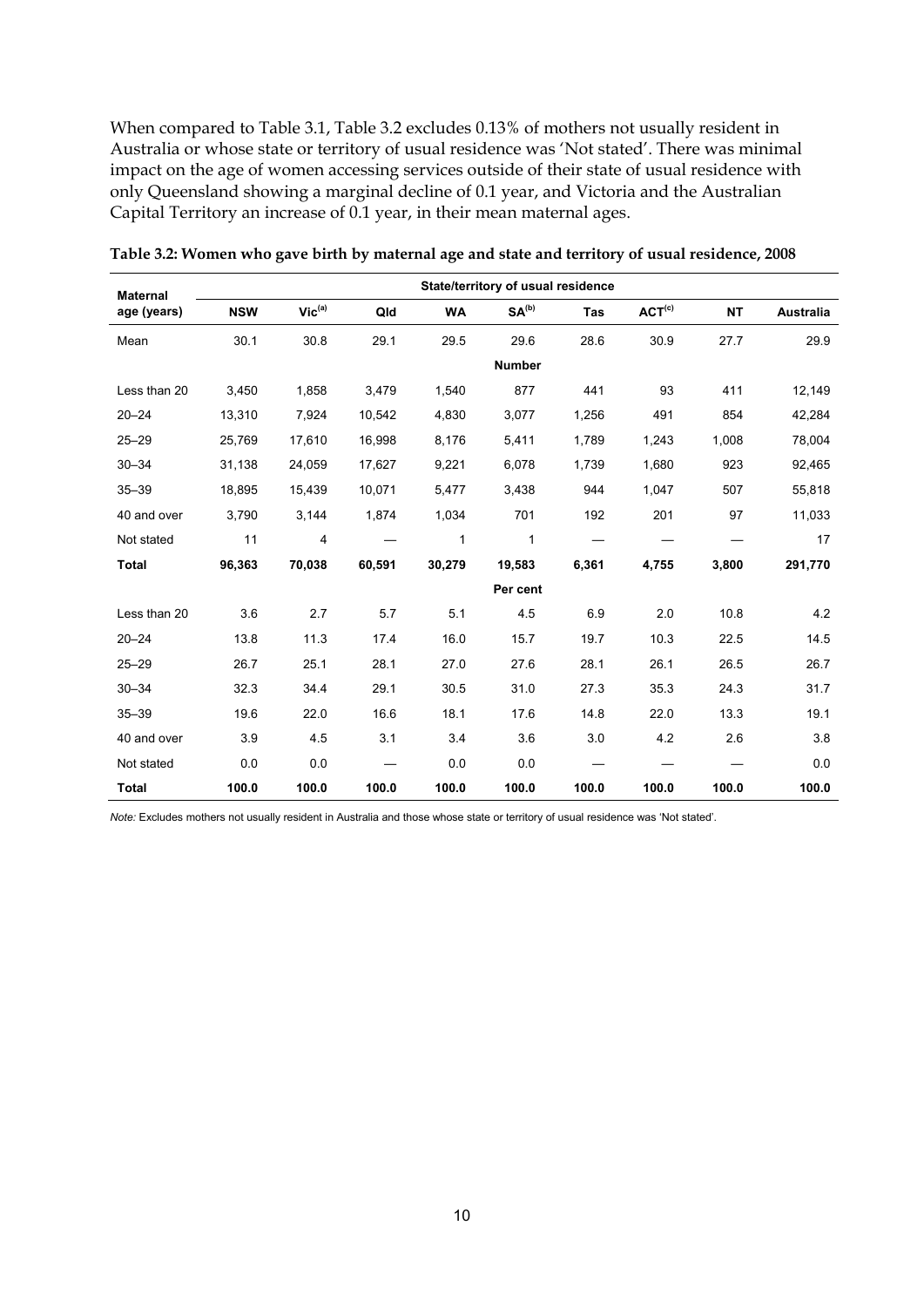## **Aboriginal and Torres Strait Islander mothers**

The data presented on Indigenous mothers are influenced by the quality and completeness of Indigenous identification, which may vary among jurisdictions. Further detail about the collection and reporting of Indigenous status data are presented in the report *Indigenous mothers and their babies, Australia 2001–2004* (Leeds et al. 2007).

In 2008, 11,188 women who identified as being Aboriginal or Torres Strait Islander gave birth in Australia, representing 3.8% of all women who gave birth (Table 3.3). Aboriginal or Torres Strait Islander mothers accounted for a much greater proportion of all mothers in the Northern Territory (36.8%) than in other jurisdictions. There were also high proportions of Aboriginal or Torres Strait Islander mothers in Western Australia and Queensland (both 5.6%). Because of their larger overall populations, there were more Aboriginal or Torres Strait Islander women who gave birth in Queensland (3,372), New South Wales (2,976) and Western Australia (1,694) than in the Northern Territory (1,400) (Table 3.3).

| Indigenous status                              | <b>NSW</b> | Vic    | Qld    | <b>WA</b> | <b>SA</b>     | Tas   | ACT <sup>(a)</sup> | <b>NT</b> | <b>Australia</b> |
|------------------------------------------------|------------|--------|--------|-----------|---------------|-------|--------------------|-----------|------------------|
|                                                |            |        |        |           | <b>Number</b> |       |                    |           |                  |
| Aboriginal or Torres<br>Strait Islander        | 2,976      | 723    | 3,372  | 1,694     | 624           | 296   | 103                | 1,400     | 11,188           |
| Non-Indigenous                                 | 91,668     | 70,515 | 56,917 | 28,543    | 19,047        | 6,053 | 5,461              | 2,384     | 280,588          |
| Not stated                                     | 213        | 86     | 37     |           |               |       | 25                 | 19        | 380              |
| <b>Total</b>                                   | 94,857     | 71,324 | 60,326 | 30,237    | 19,671        | 6,349 | 5,589              | 3,803     | 292,156          |
|                                                |            |        |        |           | Per cent      |       |                    |           |                  |
| <b>Aboriginal or Torres</b><br>Strait Islander | 3.1        | 1.0    | 5.6    | 5.6       | 3.2           | 4.7   | 1.8                | 36.8      | 3.8              |
| Non-Indigenous                                 | 96.6       | 98.9   | 94.3   | 94.4      | 96.8          | 95.3  | 97.7               | 62.7      | 96.0             |
| Not stated                                     | 0.2        | 0.1    | 0.1    |           |               |       | 0.4                | 0.5       | 0.1              |
| Total                                          | 100.0      | 100.0  | 100.0  | 100.0     | 100.0         | 100.0 | 100.0              | 100.0     | 100.0            |

**Table 3.3: Women who gave birth by Indigenous status and state and territory, 2008** 

(a) 15.7% of women who gave birth in the ACT were non-ACT residents. Care must be taken when interpreting percentages. For example, 29.1% of Aboriginal or Torres Strait Islander women who gave birth in the ACT in 2008 were non-ACT residents.

More Aboriginal or Torres Strait Islander mothers have their babies at a younger age compared with non-Indigenous mothers. The average age of Aboriginal or Torres Strait Islander women who gave birth in 2008 was 25.1 years, compared with 30.1 years for non-Indigenous mothers. One in five (20.5%) Aboriginal or Torres Strait Islander mothers were teenagers, compared with 3.5% of non-Indigenous mothers.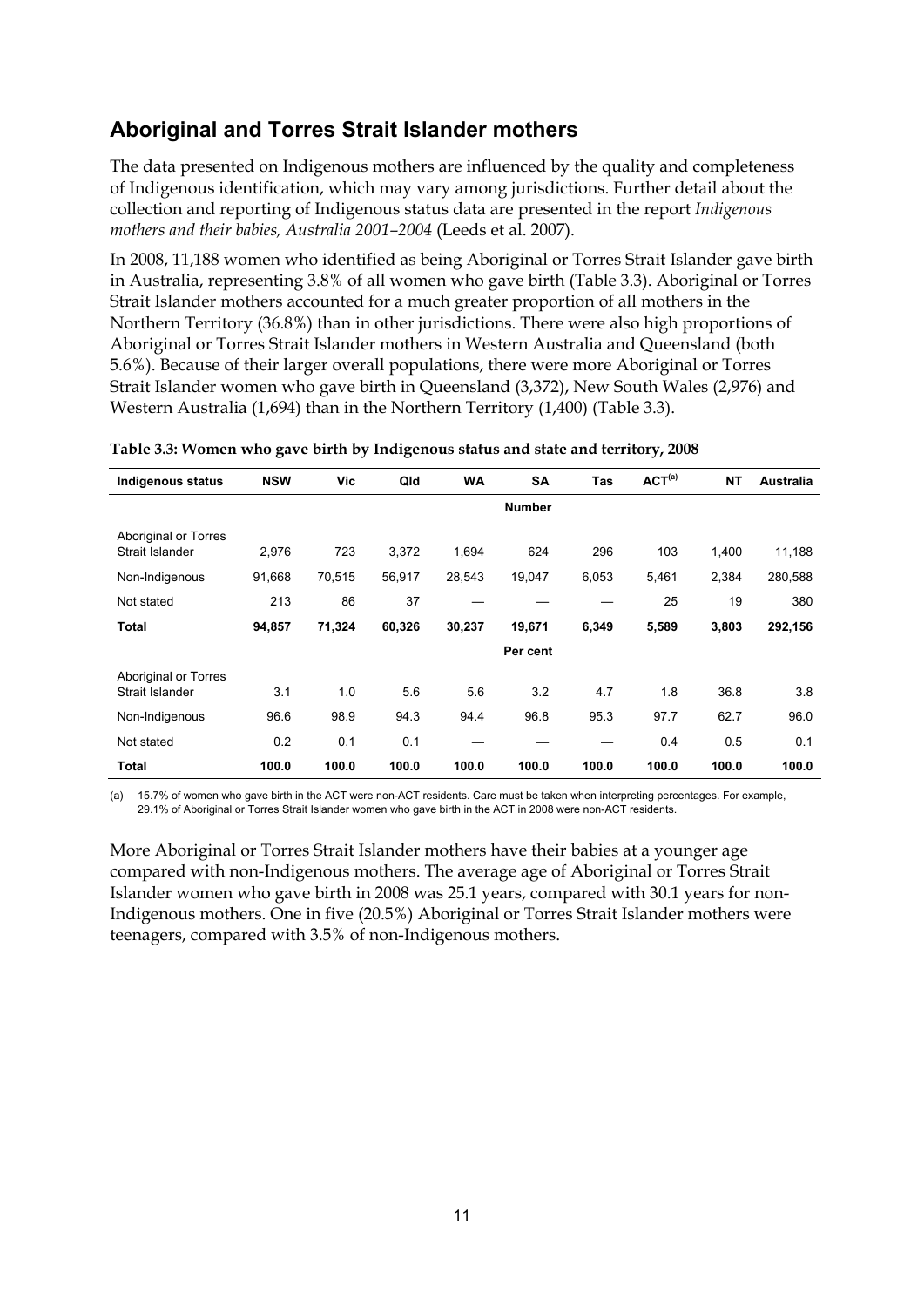### **Geographical location of the mother's usual residence**

#### **State and territory of the mother's usual residence**

Of women who gave birth in the Australian Capital Territory, 15.7% lived outside of the Australian Capital Territory. For the remaining jurisdictions, the proportion of women who gave birth outside their state or territory of usual residence ranged from 0.1% in Western Australia, to 2.0% in both Victoria and the Northern Territory (Table 3.4).

| State/<br>territory of          |                                  |        |        |                                  | <b>State/territory of birth</b> |                          |            |           |              |
|---------------------------------|----------------------------------|--------|--------|----------------------------------|---------------------------------|--------------------------|------------|-----------|--------------|
| usual<br>residence              | <b>NSW</b>                       | Vic    | Qld    | <b>WA</b>                        | SA                              | Tas                      | <b>ACT</b> | <b>NT</b> | <b>Total</b> |
|                                 |                                  |        |        |                                  | <b>Number</b>                   |                          |            |           |              |
| <b>NSW</b>                      | 93,718                           | 1,251  | 491    | $5$                              | n.p.                            |                          | 872        |           | 96,363       |
| Vic                             | 24                               | 69,930 | 11     | $5$                              | 66                              | $\overline{\phantom{0}}$ | n.p.       | $5$       | 70,038       |
| Qld                             | 780                              | 47     | 59,746 | 5                                | 8                               |                          | $5$        | $5$       | 60,591       |
| <b>WA</b>                       | $5$                              | 18     | 14     | 30,206                           | n.p.                            |                          |            | 28        | 30,279       |
| SA                              | $5$                              | 13     | $5$    | $5$                              | 19,521                          |                          |            | 38        | 19,583       |
| Tas                             | $\overbrace{\phantom{12321111}}$ | 18     | $5$    |                                  | $5$                             | 6,338                    |            | $5$       | 6,361        |
| <b>ACT</b>                      | 40                               | $5$    | $5$    |                                  | $5$                             |                          | 4,709      |           | 4,755        |
| <b>NT</b>                       | $5$                              | n.p.   | 26     | 5                                | 33                              |                          |            | 3,728     | 3,800        |
| Non-<br>resident <sup>(a)</sup> | 284                              | 39     | 30     | $5$                              | $5$                             | 11                       |            | 5         | 372          |
| Not stated                      |                                  |        |        | 14                               |                                 |                          |            |           | 14           |
| <b>Total</b>                    | 94,857                           | 71,324 | 60,326 | 30,237                           | 19,671                          | 6,349                    | 5,589      | 3,803     | 292,156      |
|                                 |                                  |        |        |                                  | Per cent                        |                          |            |           |              |
| <b>NSW</b>                      | 98.8                             | 1.8    | 0.8    | n.p.                             | n.p.                            |                          | 15.6       |           | 33.0         |
| Vic                             | 0.0                              | 98.0   | 0.0    | n.p.                             | 0.3                             |                          | n.p.       | n p.      | 24.0         |
| Qld                             | 0.8                              | 0.1    | 99.0   | 0.0                              | 0.0                             |                          | n.p.       | n.p.      | 20.7         |
| <b>WA</b>                       | n.p.                             | 0.0    | 0.0    | 99.9                             | n.p.                            |                          |            | 0.7       | 10.4         |
| SA                              | n.p.                             | 0.0    | n.p.   | n.p.                             | 99.2                            |                          |            | 1.0       | 6.7          |
| Tas                             | $\overline{\phantom{m}}$         | 0.0    | n.p.   | $\overbrace{\phantom{12321111}}$ | n.p.                            | 99.8                     |            | n.p.      | 2.2          |
| <b>ACT</b>                      | 0.0                              | n.p.   | n.p.   |                                  | n.p.                            |                          | 84.3       |           | 1.6          |
| NT                              | n.p.                             | n.p.   | 0.0    | 0.0                              | 0.2                             |                          |            | 98.0      | 1.3          |
| Non-<br>resident <sup>(a)</sup> | 0.3                              | 0.1    | 0.0    | n.p.                             | n.p.                            | 0.2                      |            | 0.1       | 0.1          |
| Not stated                      |                                  |        |        | 0.0                              |                                 |                          |            |           | 0.0          |
| <b>Total</b>                    | 100.0                            | 100.0  | 100.0  | 100.0                            | 100.0                           | 100.0                    | 100.0      | 100.0     | 100.0        |

#### **Table 3.4: Women who gave birth by state and territory of usual residence and state and territory of birth, 2008**

(a) Not usually resident in Australia.

n.p. Data not published to maintain confidentiality of small numbers.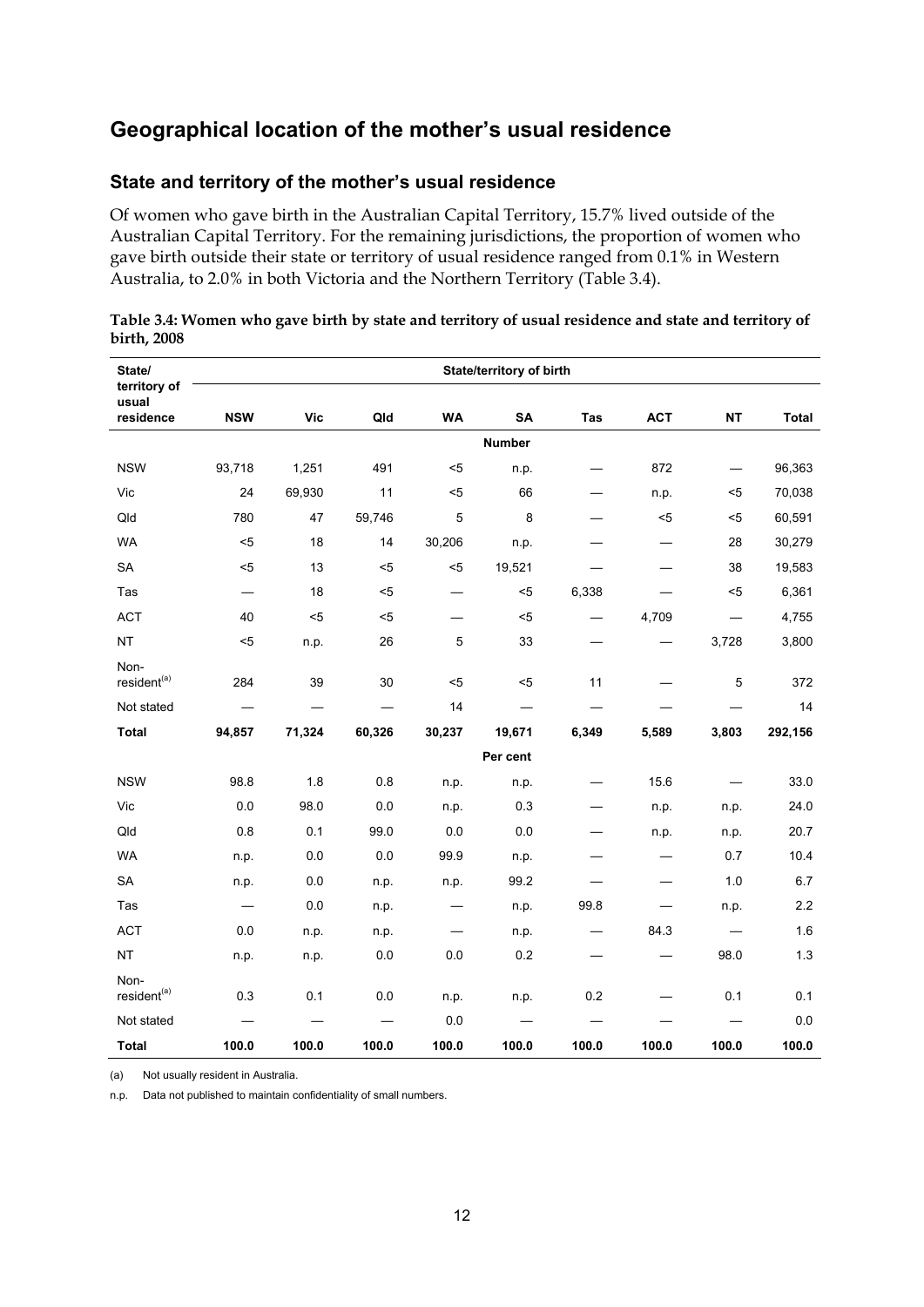#### **Remoteness Area of the mother's usual residence**

Data on the geographical location of the usual residence of the mother were provided as state and Statistical Local Area and/or postcode. These data have been mapped to levels of remoteness using the ABS's Australian Standard Geographical Classification (ASGC) remoteness structure.

The distribution of Remoteness Area of mothers varied by state and territory of usual residence. In Queensland, 59.3% of women resided in major cities compared with 70.0% or more in the other populous states. The Northern Territory and Australian Capital Territory presented different profiles of Remoteness Area, with almost all Australian Capital Territory resident mothers living in a major city compared with Northern Territory women who lived in outer regional, remote and very remote areas (Table 3.5).

| <b>Remoteness</b> |            |                      |        |           | State/territory of usual residence |                       |                      |                      |         |
|-------------------|------------|----------------------|--------|-----------|------------------------------------|-----------------------|----------------------|----------------------|---------|
| Area              | <b>NSW</b> | Vic                  | Qld    | <b>WA</b> | SA                                 | Tas                   | <b>ACT</b>           | <b>NT</b>            | Total   |
|                   |            |                      |        |           | <b>Number</b>                      |                       |                      |                      |         |
| Major cities      | 73,067     | 53,944               | 35,943 | 21,270    | 14,297                             | $\bar{L}$ , $\bar{L}$ | 4,748                | $\ddotsc$            | 203,269 |
| Inner regional    | 17,108     | 13,183               | 12,229 | 3,695     | 2,326                              | 4,188                 | $\overline{7}$       | $\ddot{\phantom{a}}$ | 52,736  |
| Outer<br>regional | 5,582      | 2,862                | 9,880  | 2,890     | 2,173                              | 2,046                 | $\sim$ $\sim$        | 2,041                | 27,474  |
| Remote            | 493        | 40                   | 1,534  | 1,546     | 589                                | 103                   | $\ddotsc$            | 816                  | 5,121   |
| Very remote       | 110        | $\ddot{\phantom{a}}$ | 996    | 861       | 193                                | 24                    | $\sim$ $\sim$        | 938                  | 3,122   |
| Total             | 96,360     | 70,029               | 60,582 | 30,262    | 19,578                             | 6,361                 | 4,755                | 3,795                | 291,722 |
|                   |            |                      |        |           | Per cent                           |                       |                      |                      |         |
| Major cities      | 75.8       | 77.0                 | 59.3   | 70.3      | 73.0                               | $\ddot{\phantom{a}}$  | 99.9                 | $\ddotsc$            | 69.7    |
| Inner regional    | 17.8       | 18.8                 | 20.2   | 12.2      | 11.9                               | 65.8                  | 0.1                  | $\ddot{\phantom{a}}$ | 18.1    |
| Outer<br>regional | 5.8        | 4.1                  | 16.3   | 9.5       | 11.1                               | 32.2                  | $\ddot{\phantom{a}}$ | 53.8                 | 9.4     |
| Remote            | 0.5        | 0.1                  | 2.5    | 5.1       | 3.0                                | 1.6                   | $\ddotsc$            | 21.5                 | 1.8     |
| Very remote       | 0.1        | $\ddot{\phantom{1}}$ | 1.6    | 2.8       | 1.0                                | 0.4                   | $\ddotsc$            | 24.7                 | 1.1     |
| <b>Total</b>      | 100.0      | 100.0                | 100.0  | 100.0     | 100.0                              | 100.0                 | 100.0                | 100.0                | 100.0   |

| Table 3.5: Women who gave birth by Remoteness Area of usual residence and state and territory of |  |
|--------------------------------------------------------------------------------------------------|--|
| usual residence, 2008                                                                            |  |

*Note:* Excludes mothers not usually resident in Australia and those whose state or territory of usual residence was 'Not stated'.

. . Not applicable.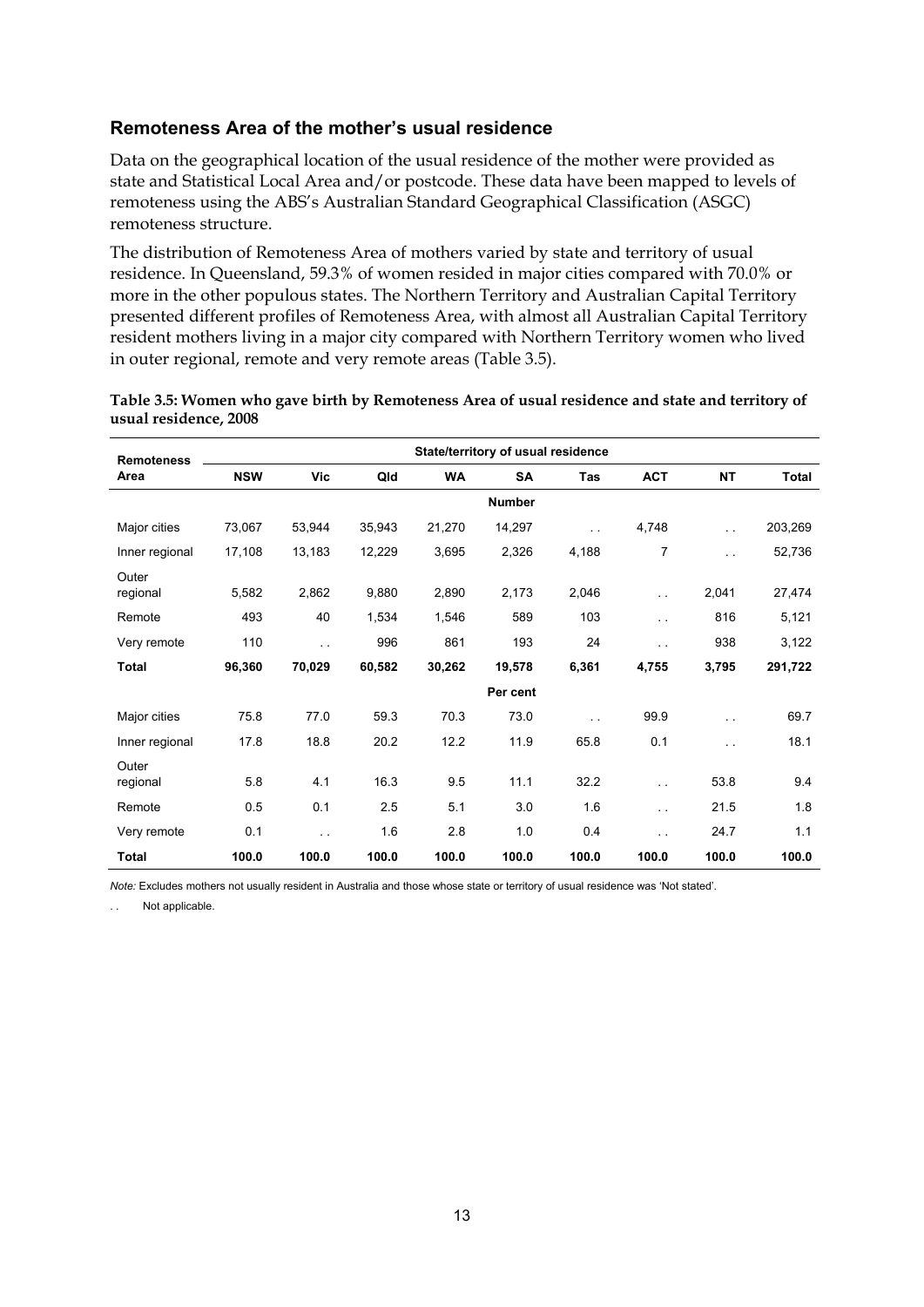Remoteness Area of mother's usual residence also varied by Indigenous status. Of non-Indigenous women who gave birth in 2008, 71.4% lived in major cities, followed by 18.0% in inner regional areas. Aboriginal and Torres Strait Islander women were more evenly spread across Remoteness Areas, with 27.6% living in major cities and 25.7% in outer regional areas. Few non-Indigenous women who gave birth lived in very remote areas compared with Indigenous mothers (0.5% compared with 15.7%). Of not stated records for Indigenous status, 70.3% were in major cities (Table 3.6).

| <b>Remoteness Area</b> | Indigenous | Non-Indigenous | <b>Not stated</b> | <b>Total</b> |
|------------------------|------------|----------------|-------------------|--------------|
|                        |            |                | <b>Number</b>     |              |
| Major cities           | 3,084      | 199,922        | 263               | 203,269      |
| Inner regional         | 2,290      | 50,380         | 66                | 52,736       |
| Outer regional         | 2,879      | 24,559         | 40                | 27,478       |
| Remote                 | 1,170      | 3,949          | $\overline{2}$    | 5,121        |
| Very remote            | 1,758      | 1,361          | 3                 | 3,122        |
| Total                  | 11,181     | 280,171        | 374               | 291,726      |
|                        |            |                | Per cent          |              |
| Major cities           | 27.6       | 71.4           | 70.3              | 69.7         |
| Inner regional         | 20.5       | 18.0           | 17.6              | 18.1         |
| Outer regional         | 25.7       | 8.8            | 10.7              | 9.4          |
| Remote                 | 10.5       | 1.4            | 0.5               | 1.8          |
| Very remote            | 15.7       | 0.5            | 0.8               | 1.1          |
| Total                  | 100.0      | 100.0          | 100.0             | 100.0        |

| Table 3.6: Women who gave birth by Remoteness Area of usual residence and |  |  |  |
|---------------------------------------------------------------------------|--|--|--|
| Indigenous status, 2008                                                   |  |  |  |

*Note:* Excludes mothers not usually resident in Australia.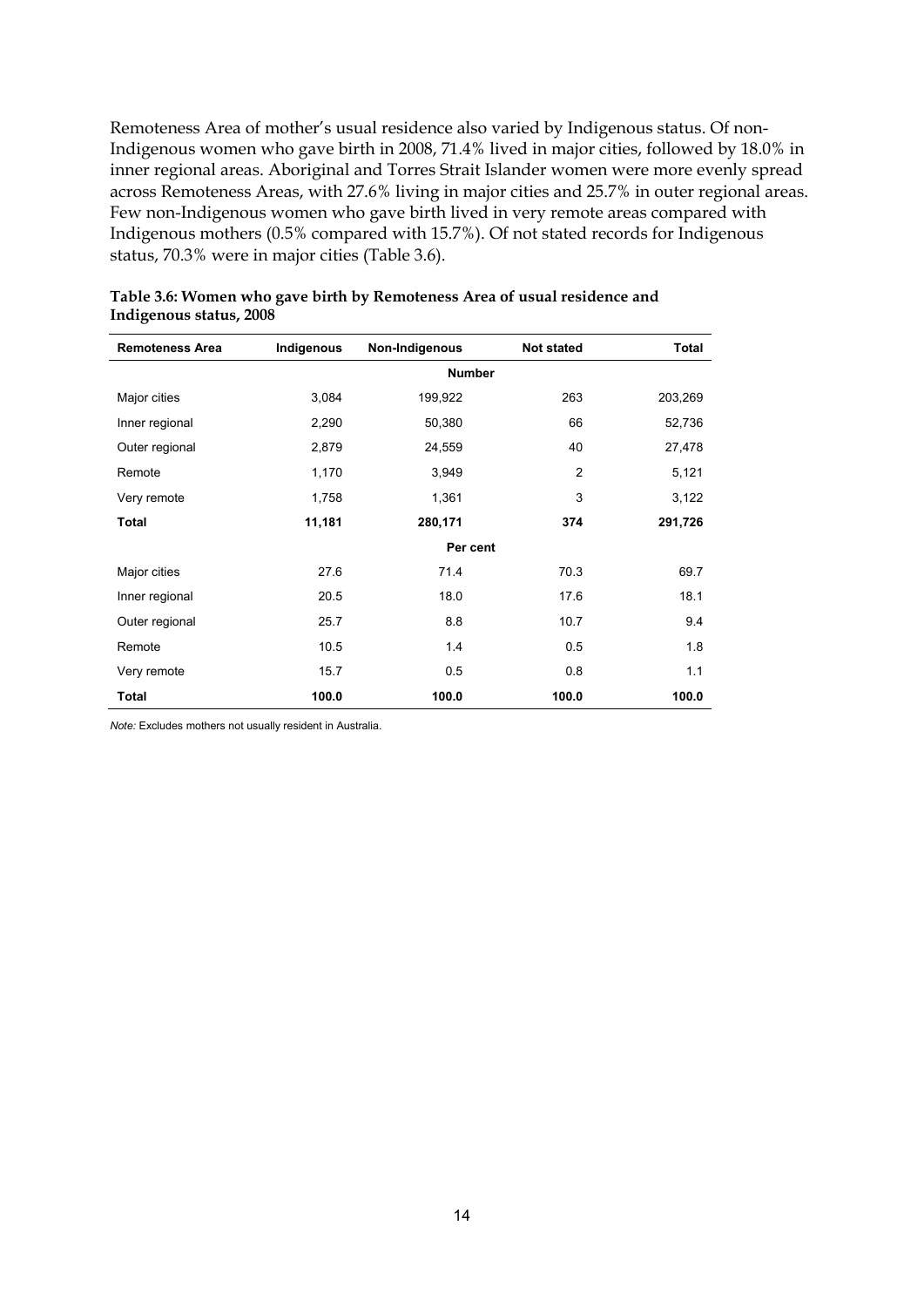### **Maternal country of birth**

The country of birth of the mother may be an important risk factor for outcomes such as low birthweight and perinatal mortality. Of women who gave birth in Australia in 2008, 25.3% were born in countries other than Australia. Mothers born in the United Kingdom constituted 2.9% of all mothers and accounted for a relatively high proportion of all mothers in Western Australia (6.7%). New Zealand-born mothers constituted 2.9% of all women who gave birth. One in 10 women who gave birth was born in an Asian country (10.3%). Larger proportions of mothers born in non-English speaking countries gave birth in the more populous states, New South Wales and Victoria (Table 3.7).

| <b>Country of birth</b>                                     | <b>NSW</b> | <b>Vic</b> | Qld    | <b>WA</b> | <b>SA</b>     | <b>Tas</b> | <b>ACT</b> | <b>NT</b>      | Australia |
|-------------------------------------------------------------|------------|------------|--------|-----------|---------------|------------|------------|----------------|-----------|
|                                                             |            |            |        |           | <b>Number</b> |            |            |                |           |
| Australia                                                   | 65,694     | 51,923     | 48,765 | 20,858    | 16,201        | 5,953      | 4,390      | 3,268          | 217,052   |
| New Zealand                                                 | 2,388      | 1.486      | 3,150  | 1,064     | 217           | 39         | 59         | 61             | 8,464     |
| United Kingdom                                              | 2,531      | 1,614      | 1,525  | 2,032     | 588           | 75         | 128        | 73             | 8,566     |
| Former<br>Yugoslavia                                        | 255        | 170        | 20     | 78        | 30            |            | n.p.       | $5$            | 568       |
| Other Europe<br>and former USSR                             | 2,427      | 2,223      | 1,034  | 840       | 357           | 56         | 143        | 66             | 7,146     |
| Lebanon                                                     | 1,557      | 473        | 21     | 21        | 26            |            | $5$        | $5$            | 2,102     |
| <b>Other Middle</b><br>East and North<br>Africa             | 2,404      | 1,747      | 343    | 437       | 236           | 20         | 72         | 20             | 5,279     |
| China and<br>Hong Kong                                      | 2,735      | 1,285      | 398    | 243       | 177           | 14         | 90         | 13             | 4,955     |
| India                                                       | 1,940      | 1,865      | 366    | 286       | 226           | 13         | 107        | 18             | 4,821     |
| Philippines                                                 | 1,373      | 645        | 542    | 217       | 171           | 24         | 46         | 42             | 3,060     |
| Vietnam                                                     | 1,699      | 1,620      | 344    | 311       | 291           | $5$        | 60         | n.p.           | 4,341     |
| Other Asia                                                  | 5,336      | 3,626      | 1,483  | 1,427     | 671           | 58         | 256        | 117            | 12,974    |
| Northern America                                            | 686        | 400        | 375    | 212       | 92            | 24         | 66         | 29             | 1,884     |
| South and<br><b>Central America</b><br>and the<br>Caribbean | 830        | 452        | 269    | 167       | 86            | n.p.       | 31         | n.p.           | 1,851     |
| Africa (excluding<br>North Africa)                          | 1,361      | 1,254      | 733    | 1,055     | 247           | 40         | 63         | 42             | 4,795     |
| Other countries                                             | 1,437      | 541        | 932    | 86        | 55            | 11         | 56         | 31             | 3,149     |
| Not stated                                                  | 204        |            | 26     | 903       |               | 9          | 5          | $\overline{c}$ | 1,149     |
| <b>Total</b>                                                | 94,857     | 71,324     | 60,326 | 30,237    | 19,671        | 6,349      | 5,589      | 3,803          | 292,156   |

|  |  | Table 3.7: Women who gave birth by country of birth and state and territory, 2008 |
|--|--|-----------------------------------------------------------------------------------|
|--|--|-----------------------------------------------------------------------------------|

*(continued)*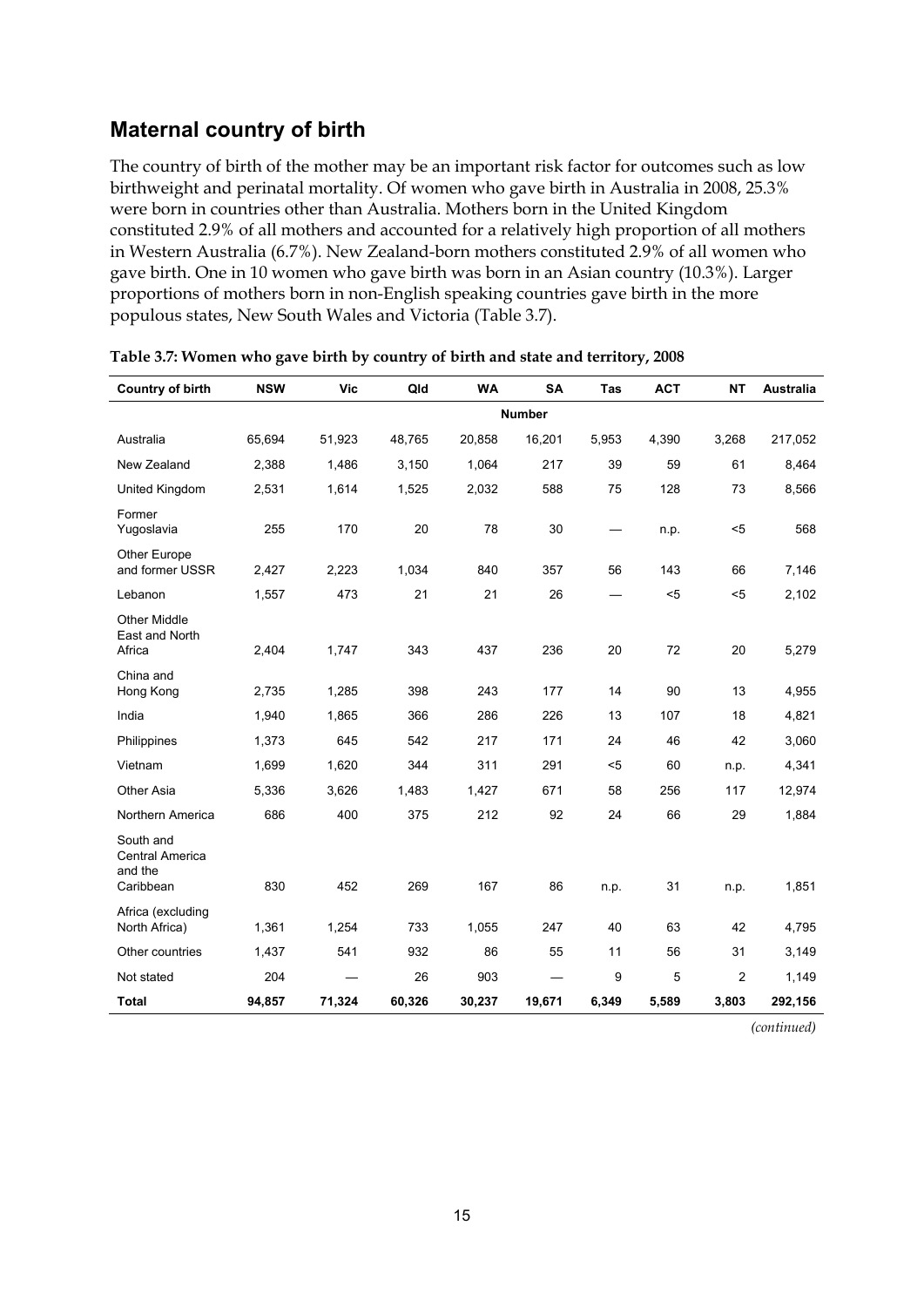| <b>Country of birth</b>                              | <b>NSW</b> | <b>Vic</b> | Qld   | <b>WA</b> | SA       | <b>Tas</b> | <b>ACT</b> | <b>NT</b> | <b>Australia</b> |
|------------------------------------------------------|------------|------------|-------|-----------|----------|------------|------------|-----------|------------------|
|                                                      |            |            |       |           | Per cent |            |            |           |                  |
| Australia                                            | 69.3       | 72.8       | 80.8  | 69.0      | 82.4     | 93.8       | 78.5       | 85.9      | 74.3             |
| New Zealand                                          | 2.5        | 2.1        | 5.2   | 3.5       | 1.1      | 0.6        | 1.1        | 1.6       | 2.9              |
| United Kingdom                                       | 2.7        | 2.3        | 2.5   | 6.7       | 3.0      | 1.2        | 2.3        | 1.9       | 2.9              |
| Former<br>Yugoslavia                                 | 0.3        | 0.2        | 0.0   | 0.3       | 0.2      |            | n.p.       | n.p.      | 0.2              |
| Other Europe<br>and former USSR                      | 2.6        | 3.1        | 1.7   | 2.8       | 1.8      | 0.9        | 2.6        | 1.7       | 2.4              |
| Lebanon                                              | 1.6        | 0.7        | 0.0   | 0.1       | 0.1      |            | n.p.       | n.p.      | 0.7              |
| <b>Other Middle</b><br>East and North<br>Africa      | 2.5        | 2.4        | 0.6   | 1.4       | 1.2      | 0.3        | 1.3        | 0.5       | 1.8              |
| China and Hong<br>Kong                               | 2.9        | 1.8        | 0.7   | 0.8       | 0.9      | 0.2        | 1.6        | 0.3       | 1.7              |
| India                                                | 2.0        | 2.6        | 0.6   | 0.9       | 1.1      | 0.2        | 1.9        | 0.5       | 1.7              |
| Philippines                                          | 1.4        | 0.9        | 0.9   | 0.7       | 0.9      | 0.4        | 0.8        | 1.1       | 1.0              |
| Vietnam                                              | 1.8        | 2.3        | 0.6   | 1.0       | 1.5      | n.p.       | 1.1        | n.p.      | 1.5              |
| Other Asia                                           | 5.6        | 5.1        | 2.5   | 4.7       | 3.4      | 0.9        | 4.6        | 3.1       | 4.4              |
| Northern America                                     | 0.7        | 0.6        | 0.6   | 0.7       | 0.5      | 0.4        | 1.2        | 0.8       | 0.6              |
| South and<br>Central America<br>and the<br>Caribbean | 0.9        | 0.6        | 0.4   | 0.6       | 0.4      | n.p.       | 0.6        | n.p.      | 0.6              |
| Africa (excluding<br>North Africa)                   | 1.4        | 1.8        | 1.2   | 3.5       | 1.3      | 0.6        | 1.1        | 1.1       | 1.6              |
| Other countries                                      | 1.5        | 0.8        | 1.5   | 0.3       | 0.3      | 0.2        | 1.0        | 0.8       | 1.1              |
| Not stated                                           | 0.2        | 0.0        | 0.0   | 3.0       |          | 0.1        | 0.1        | 0.1       | 0.4              |
| <b>Total</b>                                         | 100.0      | 100.0      | 100.0 | 100.0     | 100.0    | 100.0      | 100.0      | 100.0     | 100.0            |

**Table 3.7 (continued): Women who gave birth by country of birth and state and territory, 2008** 

*Note:* Data were mapped to the ABS Standard Australian Classification of Countries (SACC) (ABS 1998).

n.p. Data not published to maintain confidentiality of small numbers.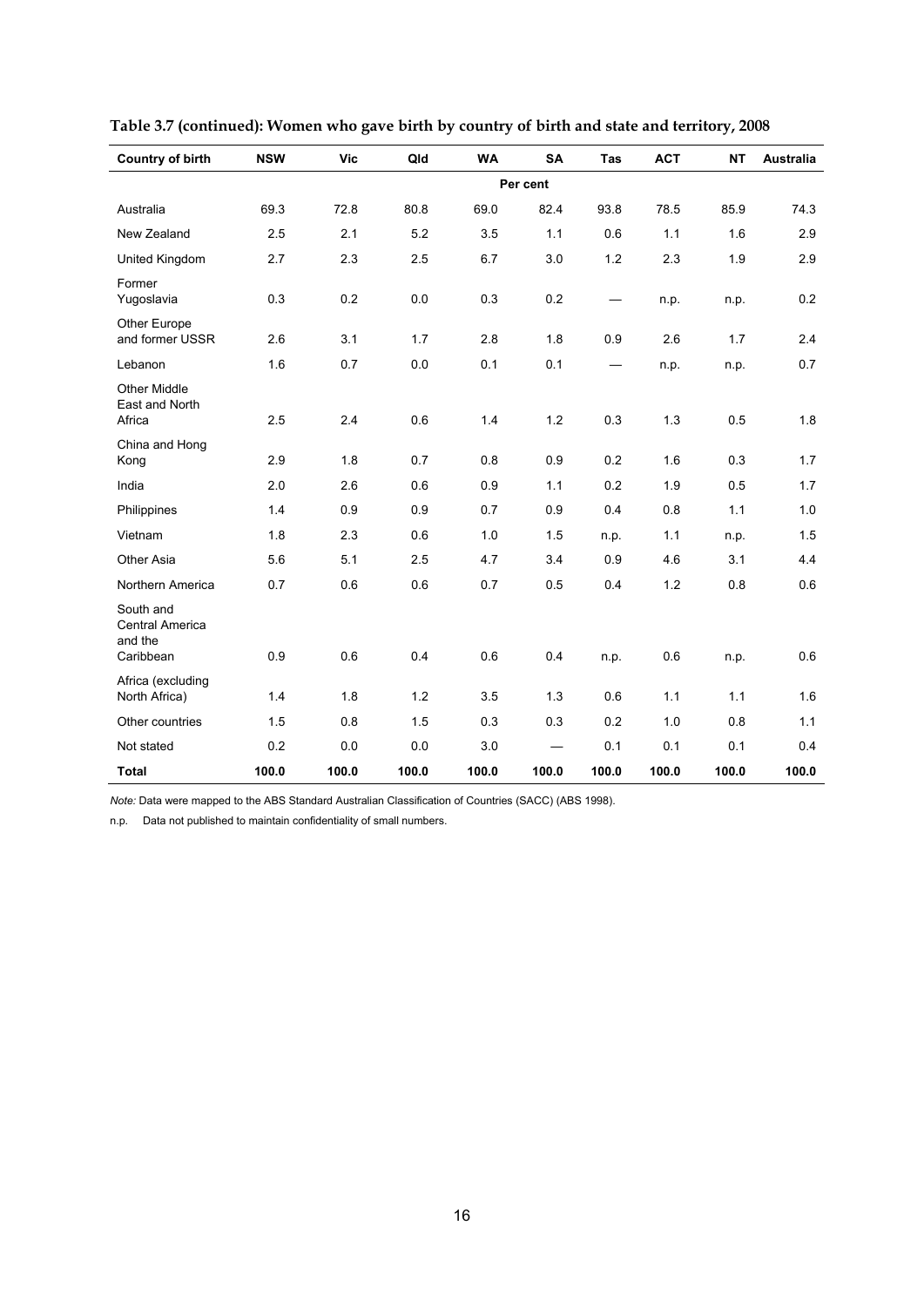## <span id="page-24-0"></span>**Maternal characteristics**

## **Parity**

Parity is the number of a woman's previous pregnancies that resulted in a birth. In 2008, 41.6% of mothers had their first baby and 33.4% had their second baby. One in six mothers (15.2%) had given birth twice previously and 9.7% had given birth three or more times (Table 3.8).

A parity of three or more was more common in mothers in the Northern Territory than mothers in the other jurisdictions. In the Northern Territory, 8.4% of women had given birth three times previously and 6.9% four or more times, compared with 5.7% and 4.0% respectively for Australia (Table 3.8).

In 2008, 31.6% of Aboriginal or Torres Strait Islander mothers were having their first baby and 68.2% had given birth previously. More than one-quarter (27.0%) of Indigenous women had given birth three or more times previously.

| Parity          | <b>NSW</b> | Vic    | Qld    | <b>WA</b> | <b>SA</b>     | Tas   | <b>ACT</b> | <b>NT</b>      | <b>Total</b> |
|-----------------|------------|--------|--------|-----------|---------------|-------|------------|----------------|--------------|
|                 |            |        |        |           | <b>Number</b> |       |            |                |              |
| None            | 39,446     | 30,935 | 24,149 | 12,481    | 8,156         | 2,480 | 2,429      | 1,497          | 121,573      |
| One             | 31,637     | 24,070 | 19,565 | 10,220    | 6,869         | 2,119 | 1,982      | 1,099          | 97,561       |
| Two             | 14,523     | 10,497 | 9,591  | 4,610     | 2,883         | 1,040 | 744        | 626            | 44,514       |
| Three           | 5,438      | 3,542  | 3,927  | 1,733     | 1,090         | 401   | 261        | 318            | 16,710       |
| Four or<br>more | 3,622      | 2,280  | 3,094  | 1,193     | 673           | 309   | 173        | 261            | 11,605       |
| Not stated      | 191        |        |        |           |               |       |            | $\overline{c}$ | 193          |
| <b>Total</b>    | 94,857     | 71,324 | 60,326 | 30,237    | 19,671        | 6,349 | 5,589      | 3,803          | 292,156      |
|                 |            |        |        |           | Per cent      |       |            |                |              |
| None            | 41.6       | 43.4   | 40.0   | 41.3      | 41.5          | 39.1  | 43.5       | 39.4           | 41.6         |
| One             | 33.4       | 33.7   | 32.4   | 33.8      | 34.9          | 33.4  | 35.5       | 28.9           | 33.4         |
| Two             | 15.3       | 14.7   | 15.9   | 15.2      | 14.7          | 16.4  | 13.3       | 16.5           | 15.2         |
| Three           | 5.7        | 5.0    | 6.5    | 5.7       | 5.5           | 6.3   | 4.7        | 8.4            | 5.7          |
| Four or<br>more | 3.8        | 3.2    | 5.1    | 3.9       | 3.4           | 4.9   | 3.1        | 6.9            | 4.0          |
| Not stated      | 0.2        |        |        |           |               |       |            | 0.1            | 0.1          |
| <b>Total</b>    | 100.0      | 100.0  | 100.0  | 100.0     | 100.0         | 100.0 | 100.0      | 100.0          | 100.0        |

**Table 3.8: Women who gave birth by parity and state and territory, 2008** 

The average age of first-time mothers increased from 27.1 years in 1999 to 28.2 years in 2008. The median age of first-time mothers was 28.0 years in 2008. Nevertheless, in 2008 57.8% of first-time mothers were aged less than 30 years. The average age of women giving birth for the second time was 30.5 years.

The average age of first-time Aboriginal and Torres Strait Islander mothers was 21.0 years in 2008. This was significantly lower than for first-time non-Indigenous mothers (28.4 years).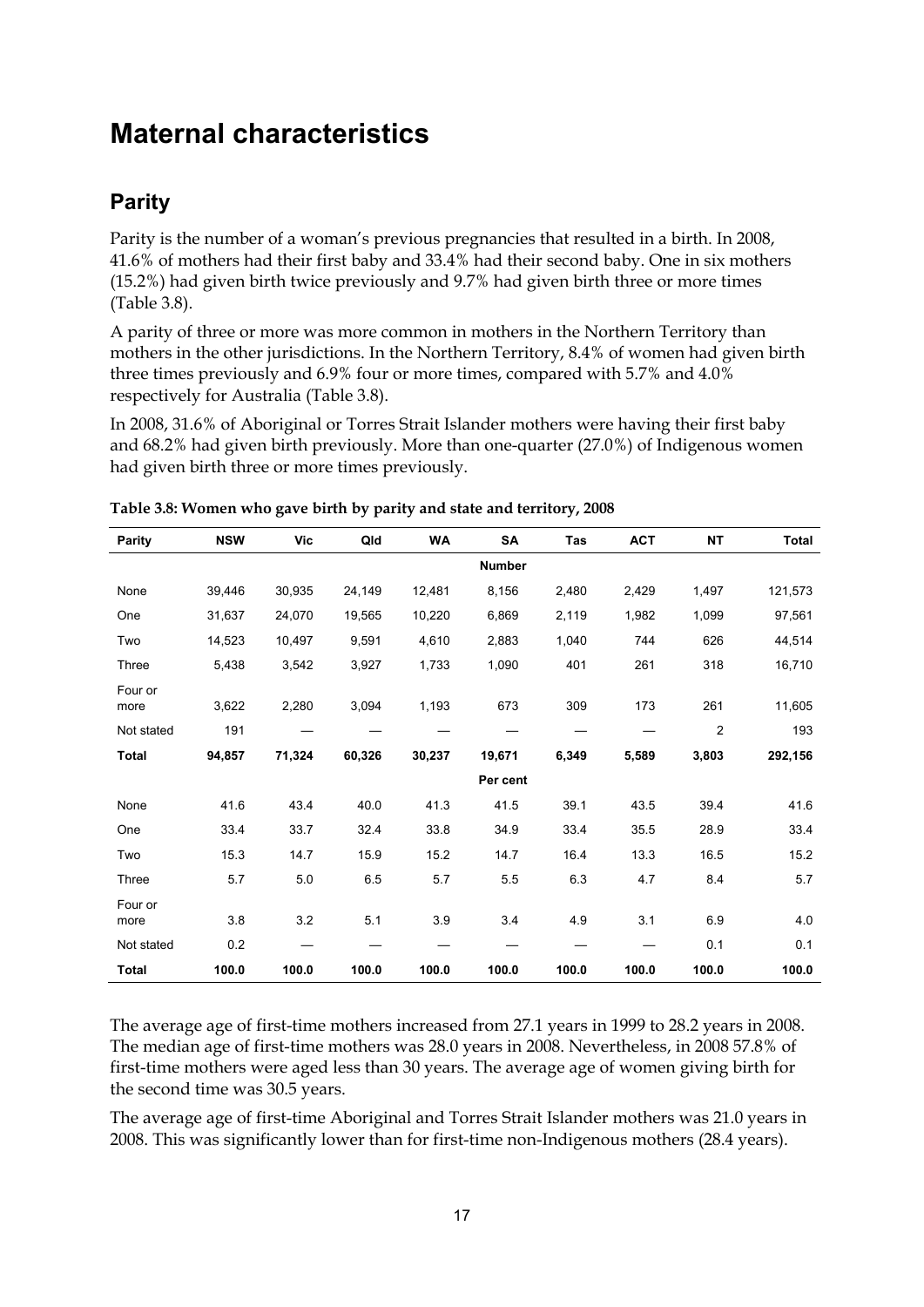Figure 3.1 shows the increase in the proportion of first-time mothers in the older age groups between 1999 and 2008. Of women aged 35–39 years, 26.6% were first-time mothers compared with 24.0% in 1999. Of women aged 40 years and over, one-quarter (25.3%) had their first baby in 2008, compared with 22.4% in 1999. Of all first-time mothers, 14.5% were aged 35 years or older in 2008, compared with 9.5% in 1999. The proportion of mothers who had given birth at least twice previously increased with maternal age from 1.9% for teenagers to 42.8% for mothers aged 40 years and over (Table 3.9).

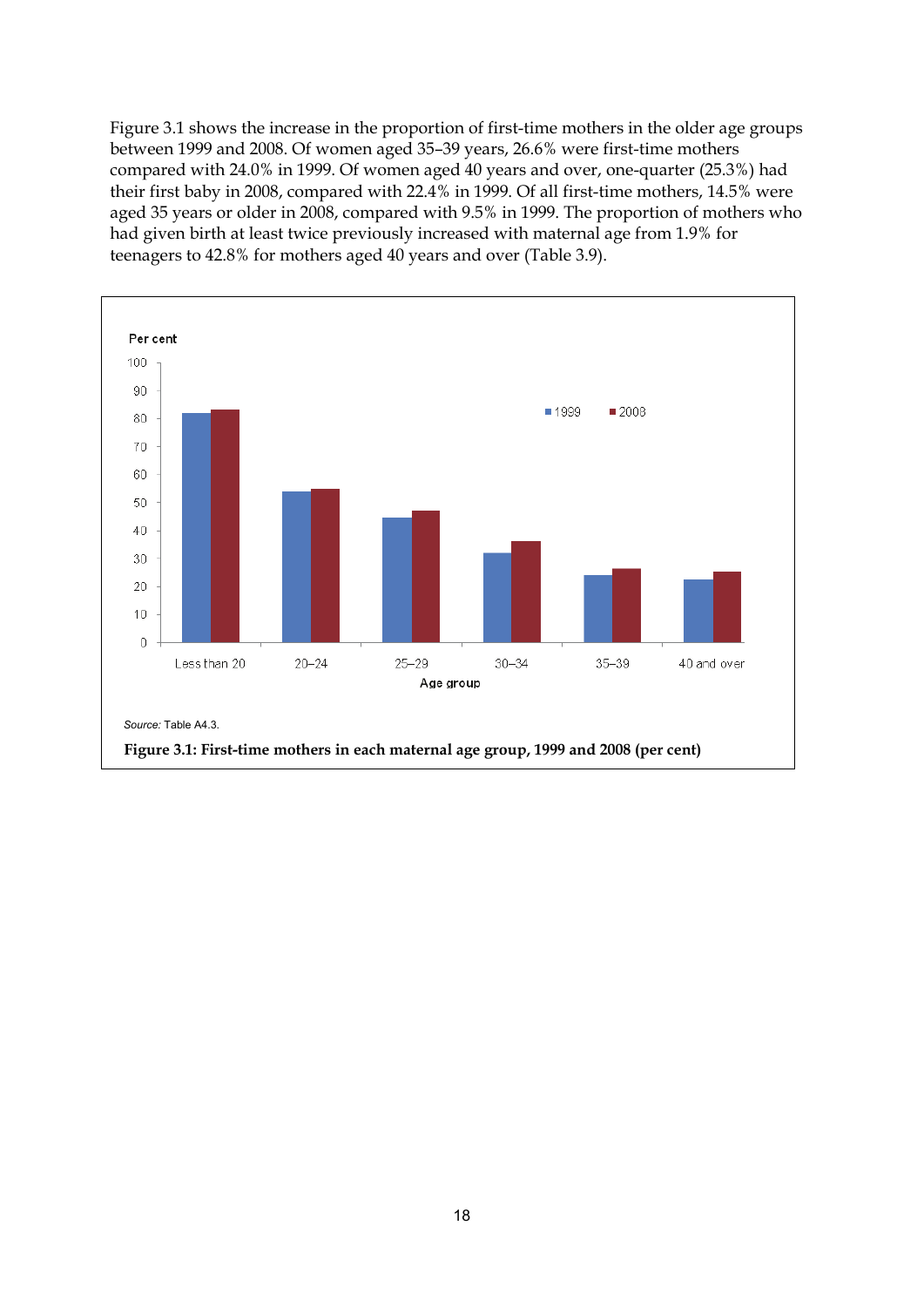|              | Less    |           |           |           |               | 40 and | <b>Not</b> |              |
|--------------|---------|-----------|-----------|-----------|---------------|--------|------------|--------------|
| Parity       | than 20 | $20 - 24$ | $25 - 29$ | $30 - 34$ | $35 - 39$     | over   | stated     | <b>Total</b> |
|              |         |           |           |           | <b>Number</b> |        |            |              |
| None         | 10,122  | 23,315    | 36,878    | 33,610    | 14,841        | 2,798  | 9          | 121,573      |
| One          | 1,808   | 13,202    | 24,509    | 34,185    | 20,364        | 3,485  | 8          | 97,561       |
| Two          | 209     | 4,321     | 10,480    | 15,311    | 11,976        | 2,216  | 1          | 44,514       |
| Three        | 20      | 1,145     | 4,033     | 5,546     | 4,802         | 1,164  |            | 16,710       |
| Four or more | 6       | 354       | 2,192     | 3,875     | 3,830         | 1,348  |            | 11,605       |
| Not stated   | 3       | 15        | 31        | 47        | 65            | 31     | 1          | 193          |
| <b>Total</b> | 12,168  | 42,352    | 78,123    | 92,574    | 55,878        | 11,042 | 19         | 292,156      |
|              |         |           |           |           | Per cent      |        |            |              |
| None         | 83.2    | 55.1      | 47.2      | 36.3      | 26.6          | 25.3   | 47.4       | 41.6         |
| One          | 14.9    | 31.2      | 31.4      | 36.9      | 36.4          | 31.6   | 42.1       | 33.4         |
| Two          | 1.7     | 10.2      | 13.4      | 16.5      | 21.4          | 20.1   | 5.3        | 15.2         |
| Three        | 0.2     | 2.7       | 5.2       | 6.0       | 8.6           | 10.5   |            | 5.7          |
| Four or more | 0.0     | 0.8       | 2.8       | 4.2       | 6.9           | 12.2   |            | 4.0          |
| Not stated   | 0.0     | 0.0       | 0.0       | 0.1       | 0.1           | 0.3    | 5.3        | 0.1          |
| <b>Total</b> | 100.0   | 100.0     | 100.0     | 100.0     | 100.0         | 100.0  | 100.0      | 100.0        |

**Table 3.9: Women who gave birth by parity and maternal age, 2008**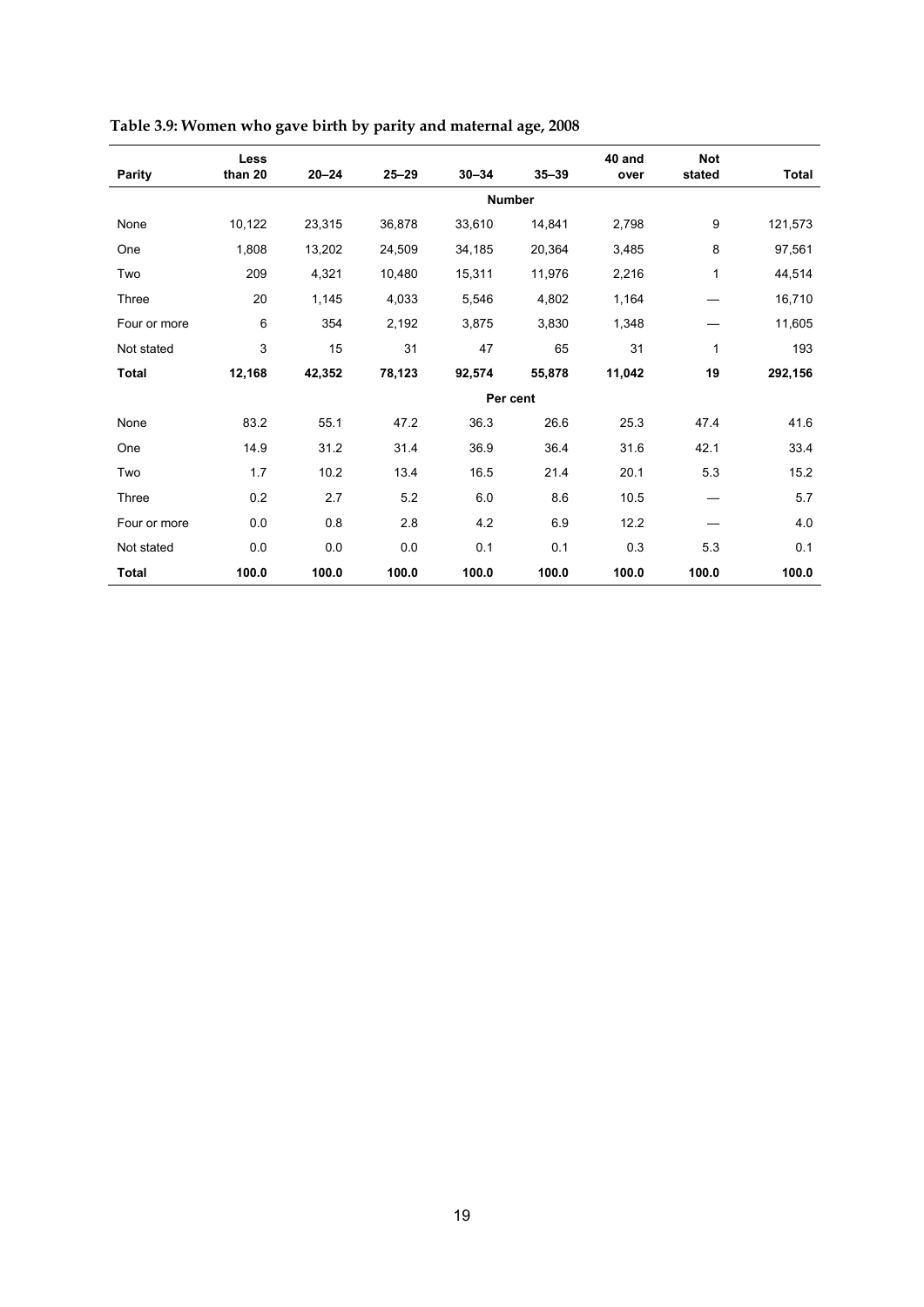### **Previous caesarean sections**

In 2008, 27.6% of multiparous women who gave birth in Australia had a history of previous caesarean section. This proportion ranged from 23.9% in Tasmania to 29.9% in South Australia (Table 3.10). Of those women who had a history of previous caesarean section (excluding Western Australia), 22.9% had had the procedure more than once.

| Table 3.10: Multiparous women who gave birth by number of previous caesarean sections and state |  |  |
|-------------------------------------------------------------------------------------------------|--|--|
| and territory, 2008                                                                             |  |  |

| <b>Previous</b><br>caesarean |            |        |        |           |               |            |            |           |              |
|------------------------------|------------|--------|--------|-----------|---------------|------------|------------|-----------|--------------|
| sections                     | <b>NSW</b> | Vic    | Qld    | <b>WA</b> | <b>SA</b>     | <b>Tas</b> | <b>ACT</b> | <b>NT</b> | <b>Total</b> |
|                              |            |        |        |           | <b>Number</b> |            |            |           |              |
| None                         | 39,782     | 29,176 | 25,447 | 12,466    | 8,077         | 2,945      | 2,291      | 1,702     | 121,886      |
| At least one                 | 14,099     | 11,212 | 10,730 | 5,290     | 3,438         | 924        | 785        | 601       | 47,079       |
| One                          | 11,012     | 8.635  | 8,108  | n.a.      | 2,713         | 676        | 617        | 439       | 37,490       |
| Two                          | 2,498      | 2,128  | 2,122  | n.a.      | 588           | 200        | 142        | 113       | 7,791        |
| Three or more                | 589        | 449    | 500    | n.a.      | 137           | 48         | 26         | 49        | 1,798        |
| Not stated                   | 1,339      | 1      |        |           |               |            | 84         | 1         | 1,425        |
| <b>Total</b>                 | 55,220     | 40,389 | 36,177 | 17,756    | 11,515        | 3,869      | 3,160      | 2,304     | 170,390      |
|                              |            |        |        |           | Per cent      |            |            |           |              |
| None                         | 72.0       | 72.2   | 70.3   | 70.2      | 70.1          | 76.1       | 72.5       | 73.9      | 71.5         |
| At least one                 | 25.5       | 27.8   | 29.7   | 29.8      | 29.9          | 23.9       | 24.8       | 26.1      | 27.6         |
| One                          | 19.9       | 21.4   | 22.4   | n.a.      | 23.6          | 17.5       | 19.5       | 19.1      | 22.0         |
| Two                          | 4.5        | 5.3    | 5.9    | n.a.      | 5.1           | 5.2        | 4.5        | 4.9       | 4.6          |
| Three or more                | 1.1        | 1.1    | 1.4    | n.a.      | 1.2           | 1.2        | 0.8        | 2.1       | 1.1          |
| Not stated                   | 2.4        | 0.0    |        |           |               |            | 2.7        | 0.0       | 0.8          |
| <b>Total</b>                 | 100.0      | 100.0  | 100.0  | 100.0     | 100.0         | 100.0      | 100.0      | 100.0     | 100.0        |

n.a. Data not available.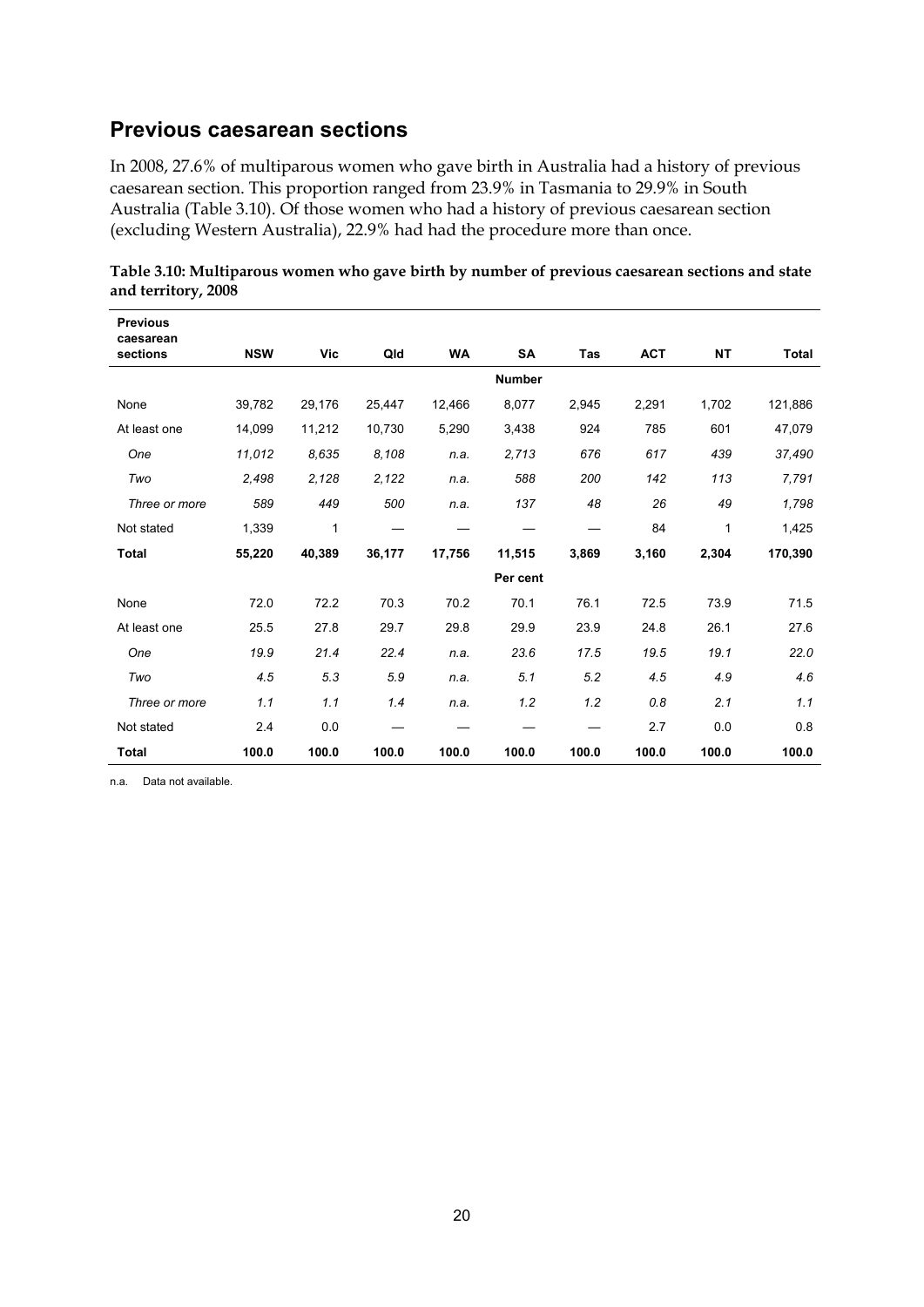### **Assisted reproductive technology**

Data on whether the pregnancy resulted from assisted reproductive technology (ART) were available for Victoria, Queensland, Western Australia, Tasmania and the Australian Capital Territory. Of women who gave birth in these five jurisdictions in 2008, 3.2% received ART treatment, ranging from 1.9% in the Australian Capital Territory to 3.9% in Queensland (Table 3.11).

The average age of women who received ART was 34.0 years. This was higher than the average age of women who did not receive ART treatment (29.8 years). In 2008, 63.6% of mothers who received ART treatment were having their first baby and 36.4% had given birth previously.

|              | <b>NSW</b> | Vic    | Qld    | <b>WA</b> | <b>SA</b>     | Tas   | <b>ACT</b> | <b>NT</b> | <b>Total</b> |
|--------------|------------|--------|--------|-----------|---------------|-------|------------|-----------|--------------|
|              |            |        |        |           | <b>Number</b> |       |            |           |              |
| <b>ART</b>   | n.a.       | 2,128  | 2,373  | 747       | n.a.          | 177   | 106        | n.a.      | 5,531        |
| Not ART      | n.a.       | 69,196 | 57,947 | 20,480    | n.a.          | 6,172 | 5,483      | n.a.      | 159,278      |
| Not stated   | n.a.       |        | 6      | 9,010     | n.a.          |       |            | n.a.      | 9,016        |
| <b>Total</b> | n.a.       | 71,324 | 60,326 | 30,237    | n.a.          | 6,349 | 5,589      | n.a.      | 173,825      |
|              |            |        |        |           | Per cent      |       |            |           |              |
| <b>ART</b>   | n.a.       | 3.0    | 3.9    | 2.5       | n.a.          | 2.8   | 1.9        | n.a.      | 3.2          |
| Not ART      | n.a.       | 97.0   | 96.1   | 67.7      | n.a.          | 97.2  | 98.1       | n.a.      | 91.6         |
| Not stated   | n.a.       |        | 0.0    | 29.8      | n.a.          |       |            | n.a.      | 5.2          |
| <b>Total</b> | n.a.       | 100.0  | 100.0  | 100.0     | n.a.          | 100.0 | 100.0      | n.a.      | 100.0        |

#### **Table 3.11: Women who gave birth by whether pregnancy was the result of assisted reproductive technology (ART) and state and territory, 2008**

n.a. Data not available.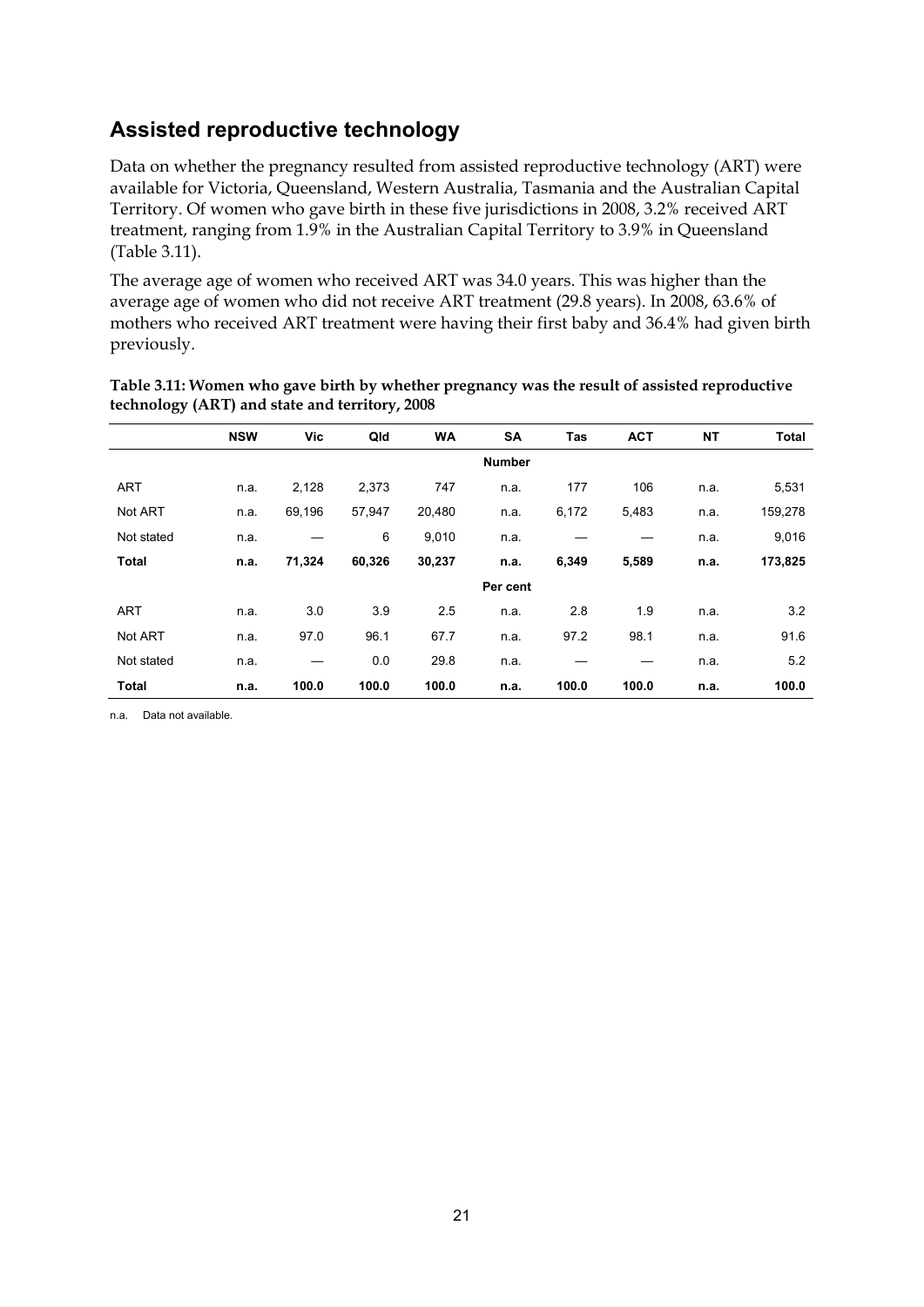# <span id="page-29-0"></span>**Antenatal period**

### **Antenatal visits**

Data on the number of antenatal visits during pregnancy were available for Queensland, South Australia and the Northern Territory. Table 3.12 shows that 98.3% of women who gave birth in these jurisdictions had at least one antenatal visit, with 92.0% having five or more visits. Only 0.3% had no antenatal visits (Table 3.12).

When only women who gave birth at 32 weeks gestation or more were included, thus excluding the very preterm births, 98.4% had at least one visit. Women who attended five or more visits accounted for 92.7%.

Aboriginal or Torres Strait Islander mothers attended fewer antenatal visits compared with non-Indigenous mothers. Of Indigenous mothers who gave birth at 32 weeks or more, 76.8% attended five or more visits, compared with 93.8% of non-Indigenous mothers.

| <b>Antenatal visits</b> | <b>NSW</b> | Vic  | Qld    | <b>WA</b> | SA            | Tas  | <b>ACT</b> | <b>NT</b> | Total  |
|-------------------------|------------|------|--------|-----------|---------------|------|------------|-----------|--------|
|                         |            |      |        |           | <b>Number</b> |      |            |           |        |
| None                    | n.a.       | n.a. | 173    | n.a.      | 40            | n.a. | n.a.       | 37        | 250    |
| At least one            | n.a.       | n.a. | 60,117 | n.a.      | 18,497        | n.a. | n.a.       | 3,735     | 82,349 |
| One                     | n.a.       | n.a. | 531    | n.a.      | 54            | n.a. | n.a.       | 67        | 652    |
| Two to four             | n.a.       | n.a. | 3,763  | n.a.      | 486           | n.a. | n.a.       | 379       | 4,628  |
| Five or more            | n.a.       | n.a. | 55,823 | n.a.      | 17,957        | n.a. | n.a.       | 3,289     | 77,069 |
| Not stated              | n.a.       | n.a. | 36     | n.a.      | 1,134         | n.a. | n.a.       | 31        | 1,201  |
| Total                   | n.a.       | n.a. | 60,326 | n.a.      | 19,671        | n.a. | n.a.       | 3,803     | 83,800 |
|                         |            |      |        |           | Per cent      |      |            |           |        |
| None                    | n.a.       | n.a. | 0.3    | n.a.      | 0.2           | n.a. | n.a.       | 1.0       | 0.3    |
| At least one            | n.a.       | n.a. | 99.7   | n.a.      | 94.0          | n.a. | n.a.       | 98.2      | 98.3   |
| One                     | n.a.       | n.a. | 0.9    | n.a.      | 0.3           | n.a. | n.a.       | 1.8       | 0.8    |
| Two to four             | n.a.       | n.a. | 6.2    | n.a.      | 2.5           | n.a. | n.a.       | 10.0      | 5.5    |
| Five or more            | n.a.       | n.a. | 92.5   | n.a.      | 91.3          | n.a. | n.a.       | 86.5      | 92.0   |
| Not stated              | n.a.       | n.a. | 0.1    | n.a.      | 5.8           | n.a. | n.a.       | 0.8       | 1.4    |
| <b>Total</b>            | n.a.       | n.a. | 100.0  | n.a.      | 100.0         | n.a. | n.a.       | 100.0     | 100.0  |

**Table 3.12: Women who gave birth by number of antenatal visits and state and territory, 2008** 

n.a. Data not available.

Data on gestational age at first antenatal visit were available for New South Wales, South Australia and the Northern Territory. Of women who gave birth in these jurisdictions, 78.4% attended at least one antenatal visit in the first trimester (before 14 weeks gestation).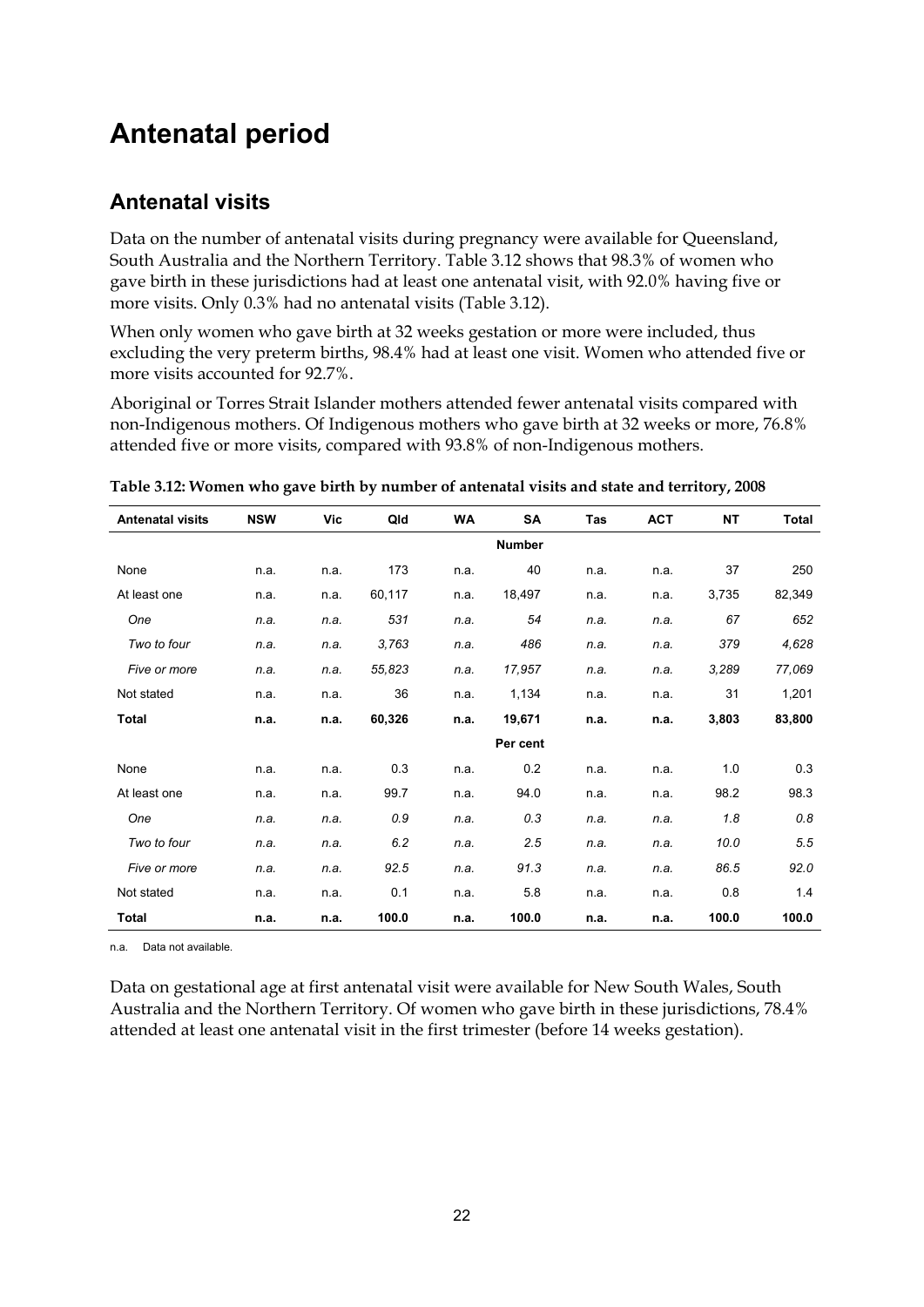### **Smoking during pregnancy**

Smoking is a risk factor for pregnancy complications, and is associated with poorer perinatal outcomes such as low birthweight, preterm birth, small for gestational age babies and perinatal death (Laws et al. 2006).

For 2008, data on smoking status were available for seven states and territories: New South Wales, Queensland, Western Australia, South Australia, Tasmania, the Australian Capital Territory and the Northern Territory. The proportion of women who smoked while pregnant ranged from 12.8% in New South Wales to 26.9% in Tasmania. Overall, 16.2% of women in these states and territories smoked during pregnancy (Table 3.13). This proportion has changed little over the previous five years.

| <b>Smoking status</b> | <b>NSW</b> | Vic  | Qld    | <b>WA</b> | SA <sup>(b)(c)</sup> | <b>Tas</b> | <b>ACT</b> | NT <sup>(c)</sup> | <b>Total</b> |
|-----------------------|------------|------|--------|-----------|----------------------|------------|------------|-------------------|--------------|
|                       |            |      |        |           | <b>Number</b>        |            |            |                   |              |
| Smoked                | 12,095     | n.a. | 11,642 | 4,661     | 3,948                | 1,708      | 781        | 895               | 35,730       |
| Did not smoke         | 82,726     | n.a. | 48,268 | 25,576    | 15,426               | 4,595      | 4,775      | 2,396             | 183,762      |
| Not stated            | 36         | n.a. | 416    |           | 297                  | 46         | 33         | 512               | 1,340        |
| <b>Total</b>          | 94,857     | n.a. | 60,326 | 30,237    | 19,671               | 6,349      | 5,589      | 3,803             | 220,832      |
|                       |            |      |        |           | Per cent             |            |            |                   |              |
| Smoked                | 12.8       | n.a. | 19.3   | 15.4      | 20.1                 | 26.9       | 14.0       | 23.5              | 16.2         |
| Did not smoke         | 87.2       | n.a. | 80.0   | 84.6      | 78.4                 | 72.4       | 85.5       | 63.0              | 83.2         |
| Not stated            | 0.0        | n.a. | 0.7    | —         | 1.5                  | 0.7        | 0.6        | 13.5              | 0.6          |
| <b>Total</b>          | 100.0      | n.a. | 100.0  | 100.0     | 100.0                | 100.0      | 100.0      | 100.0             | 100.0        |

**Table 3.13: Women who gave birth by tobacco smoking status during pregnancy and state and territory, 2008(a)**

(a) Because of differences in definitions and methods used for data collection, care must be taken when comparing across jurisdictions.

(b) For SA, 'Smoked' includes women who quit before the first antenatal visit.

(c) For SA and NT, smoking status was recorded at the first antenatal visit.

n.a. Data not available.

*Note:* Mother's tobacco smoking status during pregnancy is self-reported.

The average age of mothers who smoked during pregnancy was 27.0 years compared with 30.2 years for those who did not smoke. Teenage mothers accounted for 11.2% of all mothers who reported smoking during pregnancy and 3.3% of mothers who did not smoke. Of all teenage mothers, 39.0% reported smoking.

Aboriginal or Torres Strait Islander mothers accounted for 14.9% of mothers who smoked during pregnancy in the jurisdictions which provided smoking data. Over half of the Aboriginal and Torres Strait Islander mothers reported smoking during pregnancy (50.9%), compared with 14.4% of non-Indigenous women who gave birth.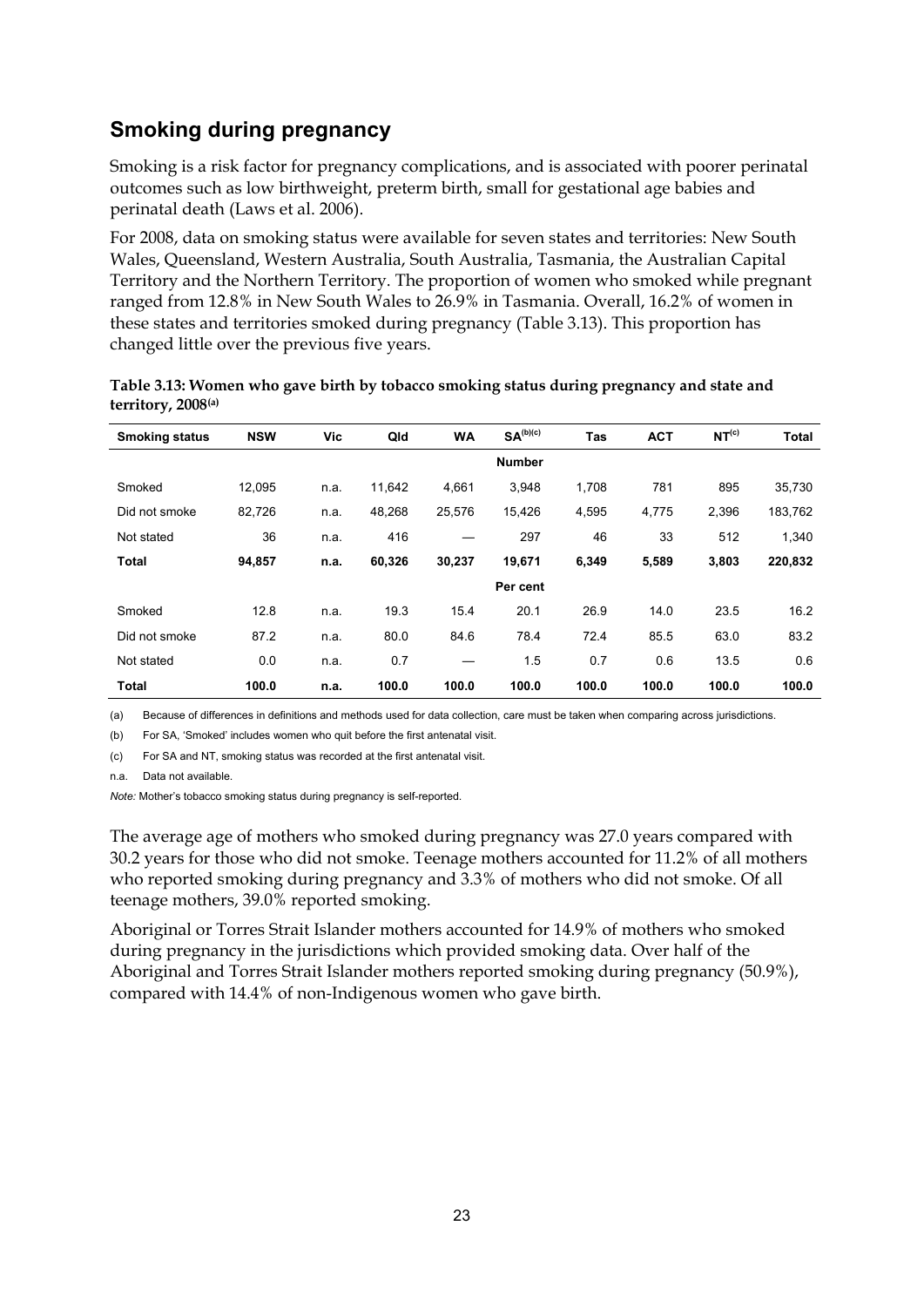## <span id="page-31-0"></span>**Labour and birth characteristics**

## **Place of birth**

#### **Actual place of birth**

Almost all births in Australia occur in hospitals, in conventional labour-ward settings. There were 283,119 women who gave birth in hospitals (96.9%) in 2008 (Table 3.14). A further 6,460 women gave birth in birth centres (2.2%) and this proportion was highest in South Australia (6.3%) and the Australian Capital Territory (6.0%). Planned homebirths and other births, such as those occurring unexpectedly before arrival in hospital or in other settings, were the two categories accounting for the smallest proportion of women who gave birth (2,567 women, 0.9%).

| Place of<br>birth | <b>NSW</b> | Vic    | Qld    | <b>WA</b> | SA            | Tas   | <b>ACT</b> | <b>NT</b>   | Australia |
|-------------------|------------|--------|--------|-----------|---------------|-------|------------|-------------|-----------|
|                   |            |        |        |           | <b>Number</b> |       |            |             |           |
| Hospital          | 91,245     | 69,607 | 59,426 | 29,558    | 18,258        | 6,213 | 5,228      | 3,584       | 283,119   |
| Birth centre      | 2,911      | 1,082  | 431    | 317       | 1,236         | 34    | 333        | 116         | 6,460     |
| Home              | 196        | 297    | 111    | 232       | 101           | n.p.  | $5$        | 31          | 1,000     |
| Other             | 496        | 337    | 358    | 130       | 76            | n.p.  | n.p.       | $(a)$ 72    | 1,567     |
| Not stated        | 9          | 1      |        |           |               |       |            |             | 10        |
| Total             | 94,857     | 71,324 | 60,326 | 30,237    | 19,671        | 6,349 | 5,589      | 3,803       | 292,156   |
|                   |            |        |        |           | Per cent      |       |            |             |           |
| Hospital          | 96.2       | 97.6   | 98.5   | 97.8      | 92.8          | 97.9  | 93.5       | 94.2        | 96.9      |
| Birth centre      | 3.1        | 1.5    | 0.7    | 1.0       | 6.3           | 0.5   | 6.0        | 3.1         | 2.2       |
| Home              | 0.2        | 0.4    | 0.2    | 0.8       | 0.5           | n.p.  | n.p.       | 0.8         | 0.3       |
| Other             | 0.5        | 0.5    | 0.6    | 0.4       | 0.4           | n.p.  | n.p.       | $^{(a)}1.9$ | 0.5       |
| Not stated        | 0.0        | 0.0    |        |           |               |       |            |             | 0.0       |
| Total             | 100.0      | 100.0  | 100.0  | 100.0     | 100.0         | 100.0 | 100.0      | 100.0       | 100.0     |

| Table 3.14: Women who gave birth by actual place of birth and state and territory, 2008 |  |  |  |
|-----------------------------------------------------------------------------------------|--|--|--|
|                                                                                         |  |  |  |

(a) The majority of these births occurred in remote community health centres.

n.p. Data not published to maintain confidentiality of small numbers.

*Note:* For multiple births, the place of birth of the first born baby was used.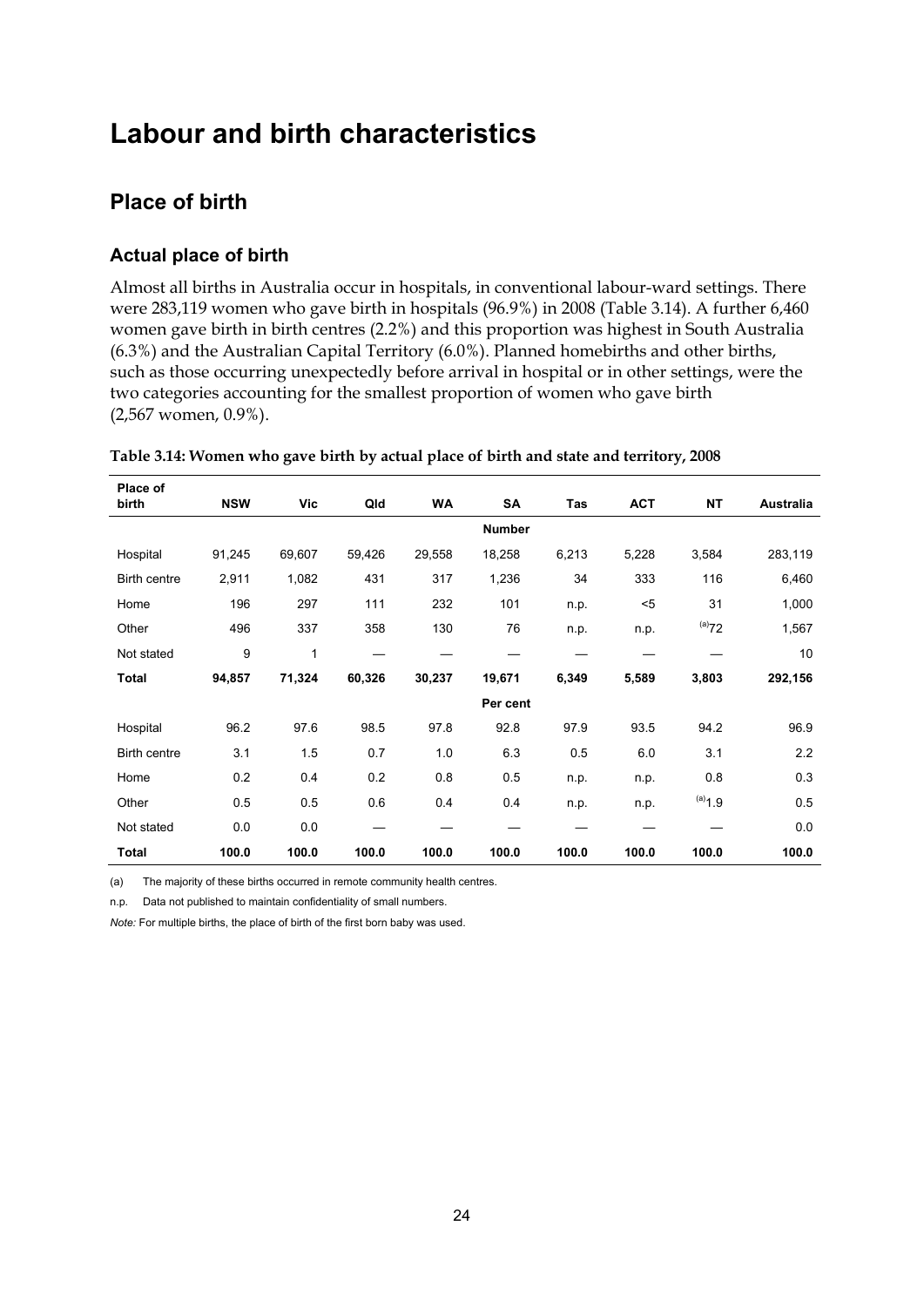#### **Intended place of birth**

The jurisdictions collect intended place of birth at different times during the pregnancy. Victoria, South Australia and Tasmania collect this item at the time of booking, while the remaining states and territories collect the intended place of birth at the onset of labour. Care must be taken when comparing data across the jurisdictions.

In 2008, the intended place of birth was hospital for 95.8% of mothers and birth centres for 3.5%. Only 0.6% intended to give birth at home or in other settings (Table 3.15).

Around 4.1% of mothers intended to give birth outside of a conventional labour-ward setting in 2008 (Table 3.15). Only 3.1% of mothers actually did so, giving birth in places such as birth centres or at home.

| Place of<br>birth | <b>NSW</b> | Vic           | Qld    | <b>WA</b> | SA       | Tas   | <b>ACT</b> | NΤ          | <b>Total</b> |  |
|-------------------|------------|---------------|--------|-----------|----------|-------|------------|-------------|--------------|--|
|                   |            | <b>Number</b> |        |           |          |       |            |             |              |  |
| Hospital          | 90,139     | 69,044        | 59,605 | 29,272    | 17,227   | 6,171 | 4,907      | 3,548       | 279,913      |  |
| Birth centre      | 3,950      | 1,886         | 568    | 645       | 2,289    | 104   | 503        | 179         | 10,124       |  |
| Home              | 240        | 341           | 141    | 289       | 115      | 29    | 12         | 45          | 1,212        |  |
| Other             | 493        | —             | 9      | 31        | 40       | 45    |            | $^{(a)}25$  | 643          |  |
| Not stated        | 35         | 53            | 3      | —         |          |       | 167        | 6           | 264          |  |
| <b>Total</b>      | 94,857     | 71,324        | 60,326 | 30,237    | 19,671   | 6,349 | 5,589      | 3,803       | 292,156      |  |
|                   |            |               |        |           | Per cent |       |            |             |              |  |
| Hospital          | 95.0       | 96.8          | 98.8   | 96.8      | 87.6     | 97.2  | 87.8       | 93.3        | 95.8         |  |
| Birth centre      | 4.2        | 2.6           | 0.9    | 2.1       | 11.6     | 1.6   | 9.0        | 4.7         | 3.5          |  |
| Home              | 0.3        | 0.5           | 0.2    | 1.0       | 0.6      | 0.5   | 0.2        | 1.2         | 0.4          |  |
| Other             | 0.5        | —             | 0.0    | 0.1       | 0.2      | 0.7   |            | $^{(a)}0.7$ | 0.2          |  |
| Not stated        | 0.0        | 0.1           | 0.0    |           |          |       | 3.0        | 0.2         | 0.1          |  |
| <b>Total</b>      | 100.0      | 100.0         | 100.0  | 100.0     | 100.0    | 100.0 | 100.0      | 100.0       | 100.0        |  |

(a) Includes remote community health centres.

*Note:* Intended place of birth at time of booking for Vic, SA and Tas. Intended place of birth at onset of labour for NSW, Qld, WA, ACT and NT.

### **Duration of pregnancy**

Different methods may be used for estimating the duration of a pregnancy, which is reported as the number of completed weeks of gestation. Estimates may be made based on the calculated interval between the first day of the last menstrual period (LMP) and the baby's date of birth. For the majority of pregnancies, the gestational age derived from the known menstrual dates provides a good estimate of the duration of pregnancy. When the date of LMP is not known or is uncertain, gestational age can be estimated using ultrasound measurements taken in early pregnancy (before the 20th week of gestation). Estimates of gestational age may be revised if there is a discrepancy between gestational ages calculated from dates and ultrasounds, as most pregnant women have at least one ultrasound examination in early pregnancy.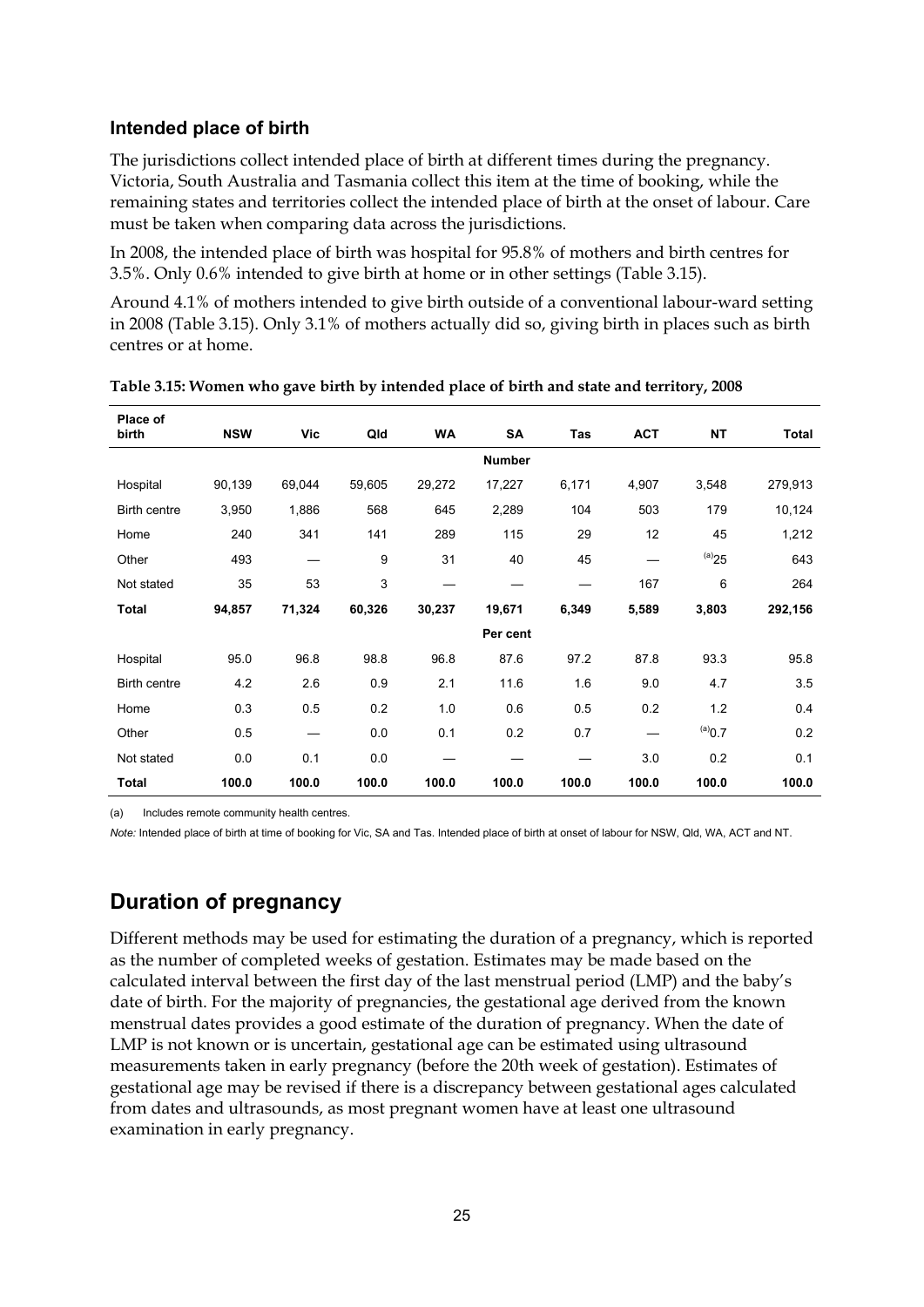Preterm birth (less than 37 completed weeks of gestation) occurred for 7.4% of all mothers in 2008. The average duration of pregnancy in Australia was 38.8 weeks. A small proportion of mothers gave birth at 20–27 weeks (0.8%) or 28–31 weeks (0.7%), while 5.9% gave birth at 32–36 weeks. There was a higher proportion of preterm birth in the Northern Territory (9.5%) than elsewhere (Table 3.16). This is likely to be associated with the different age structure of the population and higher proportion of births to Indigenous mothers (Tables 3.1 and 3.3).

Of women who gave birth in 2008, 91.7% gave birth at 37–41 completed weeks of gestation (term) and 0.9% gave birth at 42 or more weeks gestation (post-term). Post-term births were least common in South Australia (0.4%) and most common in the Australian Capital Territory (1.8%) (Table 3.16).

The numbers reported here are based on the duration of pregnancies of mothers, and so differ from the figures on gestational age in Chapter 4, which are based on the gestational age of their babies. The numbers differ because the lower gestational age associated with multiple births is applied once for the duration of pregnancy data, while the gestational age of each individual baby in a multiple birth is used for the data presented in Chapter 4.

| <b>Duration of</b><br>pregnancy |            |                             |        |           |               |            |                    |           |                  |
|---------------------------------|------------|-----------------------------|--------|-----------|---------------|------------|--------------------|-----------|------------------|
| (weeks)                         | <b>NSW</b> | $\mathsf{Vic}^\mathsf{(a)}$ | Qld    | <b>WA</b> | <b>SA</b>     | <b>Tas</b> | ACT <sup>(b)</sup> | <b>NT</b> | <b>Australia</b> |
| Mean                            | 38.9       | 38.8                        | 38.8   | 38.7      | 38.8          | 38.8       | 38.9               | 38.7      | 38.8             |
|                                 |            |                             |        |           | <b>Number</b> |            |                    |           |                  |
| $20 - 27$ <sup>(c)</sup>        | 664        | 744                         | 463    | 233       | 181           | 54         | 50                 | 38        | 2,427            |
| $28 - 31$                       | 586        | 489                         | 471    | 224       | 136           | 54         | 61                 | 35        | 2,056            |
| $32 - 36$                       | 5,153      | 4,136                       | 3,702  | 1,911     | 1,216         | 416        | 309                | 287       | 17,130           |
| $37 - 41$                       | 87,674     | 64,975                      | 55,265 | 27,693    | 18,059        | 5,765      | 5,067              | 3,408     | 267,906          |
| 42 and over                     | 763        | 971                         | 420    | 176       | 79            | 60         | 102                | 35        | 2,606            |
| Not stated                      | 17         | 9                           | 5      |           |               |            |                    |           | 31               |
| <b>Total</b>                    | 94,857     | 71,324                      | 60,326 | 30,237    | 19,671        | 6,349      | 5,589              | 3,803     | 292,156          |
|                                 |            |                             |        |           | Per cent      |            |                    |           |                  |
| $20 - 27$ <sup>(c)</sup>        | 0.7        | 1.0                         | 0.8    | 0.8       | 0.9           | 0.9        | 0.9                | 1.0       | 0.8              |
| $28 - 31$                       | 0.6        | 0.7                         | 0.8    | 0.7       | 0.7           | 0.9        | 1.1                | 0.9       | 0.7              |
| $32 - 36$                       | 5.4        | 5.8                         | 6.1    | 6.3       | 6.2           | 6.6        | 5.5                | 7.5       | 5.9              |
| $37 - 41$                       | 92.4       | 91.1                        | 91.6   | 91.6      | 91.8          | 90.8       | 90.7               | 89.6      | 91.7             |
| 42 and over                     | 0.8        | 1.4                         | 0.7    | 0.6       | 0.4           | 0.9        | 1.8                | 0.9       | 0.9              |
| Not stated                      | 0.0        | 0.0                         | 0.0    |           |               |            |                    |           | 0.0              |
| <b>Total</b>                    | 100.0      | 100.0                       | 100.0  | 100.0     | 100.0         | 100.0      | 100.0              | 100.0     | 100.0            |

**Table 3.16: Women who gave birth by duration of pregnancy and state and territory, 2008** 

(a) Preterm birth rates may be higher as the majority of late terminations for psychosocial indications are undertaken in Vic.

(b) 15.7% of women who gave birth in the ACT were non-ACT residents. Care must be taken when interpreting percentages. For example, the percentage of ACT resident women who gave birth at 20–27 weeks gestation was 0.7% and at 28–31 weeks gestation was 0.7%.

(c) Includes 2 pregnancies of less than 20 weeks duration.

*Note:* For multiple births, the gestational age of the first born baby was used.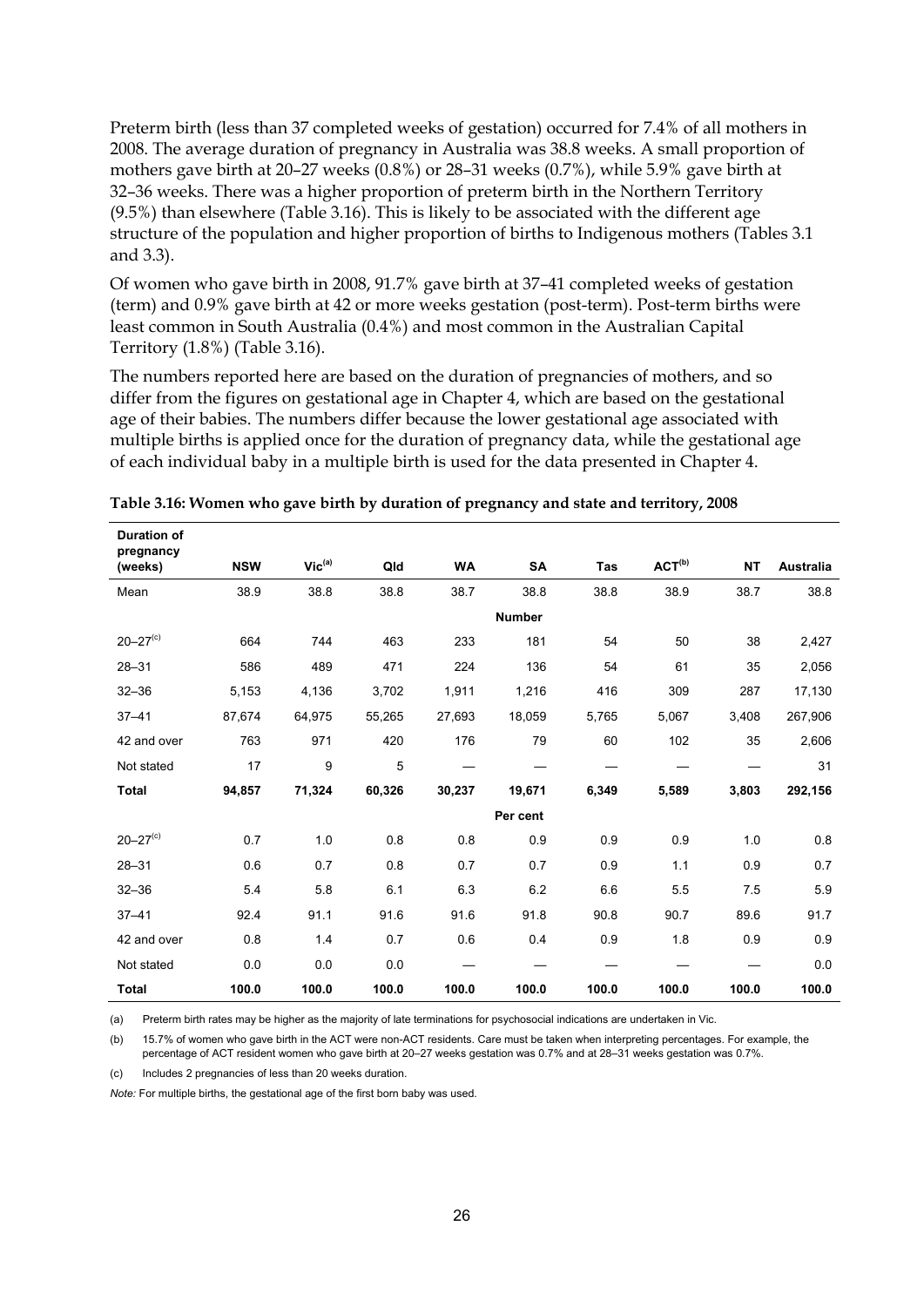## **Multiple pregnancy**

The number of multiple births has increased in the last two decades. This can be attributed largely to the increased use of ART, delay in childbearing and the growing number of older mothers (Tough et al. 2000; Tough et al. 2002).

In the perinatal collections, multiple pregnancies are based on the number of fetuses that remain in utero at 20 weeks gestation and are subsequently delivered. In 2008, there were 4,703 multiple pregnancies (1.6% of all mothers) (Table 3.17), consisting of 4,639 twin pregnancies, 62 triplet pregnancies and 2 quadruplet pregnancies.

| <b>Plurality</b> | <b>NSW</b> | Vic    | Qld    | <b>WA</b> | <b>SA</b>     | <b>Tas</b> | ACT <sup>(a)</sup> | <b>NT</b> | <b>Australia</b> |
|------------------|------------|--------|--------|-----------|---------------|------------|--------------------|-----------|------------------|
|                  |            |        |        |           | <b>Number</b> |            |                    |           |                  |
| Singleton        | 93.404     | 70.116 | 59,268 | 29.807    | 19.374        | 6.244      | 5,474              | 3.766     | 287,453          |
| Multiple         | 1.453      | 1.208  | 1,058  | 430       | 297           | 105        | 115                | 37        | 4,703            |
| <b>Total</b>     | 94,857     | 71,324 | 60,326 | 30,237    | 19,671        | 6,349      | 5,589              | 3.803     | 292,156          |
|                  |            |        |        |           | Per cent      |            |                    |           |                  |
| Singleton        | 98.5       | 98.3   | 98.2   | 98.6      | 98.5          | 98.3       | 97.9               | 99.0      | 98.4             |
| Multiple         | 1.5        | 1.7    | 1.8    | 1.4       | 1.5           | 1.7        | 2.1                | 1.0       | 1.6              |
| <b>Total</b>     | 100.0      | 100.0  | 100.0  | 100.0     | 100.0         | 100.0      | 100.0              | 100.0     | 100.0            |

|  |  | Table 3.17: Women who gave birth by plurality and state and territory, 2008 |
|--|--|-----------------------------------------------------------------------------|
|--|--|-----------------------------------------------------------------------------|

(a) 15.7% of women who gave birth in the ACT were non-ACT residents. Care must be taken when interpreting percentages. For example, the percentage of multiple pregnancies for ACT residents who gave birth in the ACT was 1.7%.

There were 16.1 multiple pregnancies per 1,000 mothers in 2008. The twinning rate was 15.9 per 1,000 mothers. In 1999, there were 3,944 multiple pregnancies (15.6 per 1,000 mothers), with a twinning rate of 15.1 per 1,000 mothers. Triplet and higher order multiple pregnancies have remained fairly stable with a rate of 0.3 to 0.4 per 1,000 mothers since 1999, but dropped to a rate of 0.2 per 1,000 mothers in 2008.

Of women who gave birth in the five jurisdictions where data were available on whether the pregnancy resulted from ART (Table 3.11), 11.3% of women who had ART had a multiple pregnancy. Of these women, 10.9% had twins and 0.4% had higher order multiples. This compared with 1.4% for twins and 0.01% for higher order multiples for non-ART mothers.

## **Onset and type of labour**

Onset of labour is categorised as spontaneous, induced or no labour, where a caesarean section was performed before labour had started. In 2008, the onset of labour was spontaneous for 57.0% of all women who gave birth, and there was no labour for 18.2% of mothers. Labour was induced for 24.8% of mothers (Table 3.18).

The proportion of mothers with spontaneous onset of labour was highest in the Northern Territory (64.9%) and lowest in Western Australia (52.6%). Western Australia and Queensland reported the highest proportions of mothers with no labour (20.7% and 20.3% respectively) (Table 3.18).

The percentage of induced labour was higher in South Australia (28.6%) than in the other states and territories. Overall, combined medical and surgical induction of labour was more common than either type alone.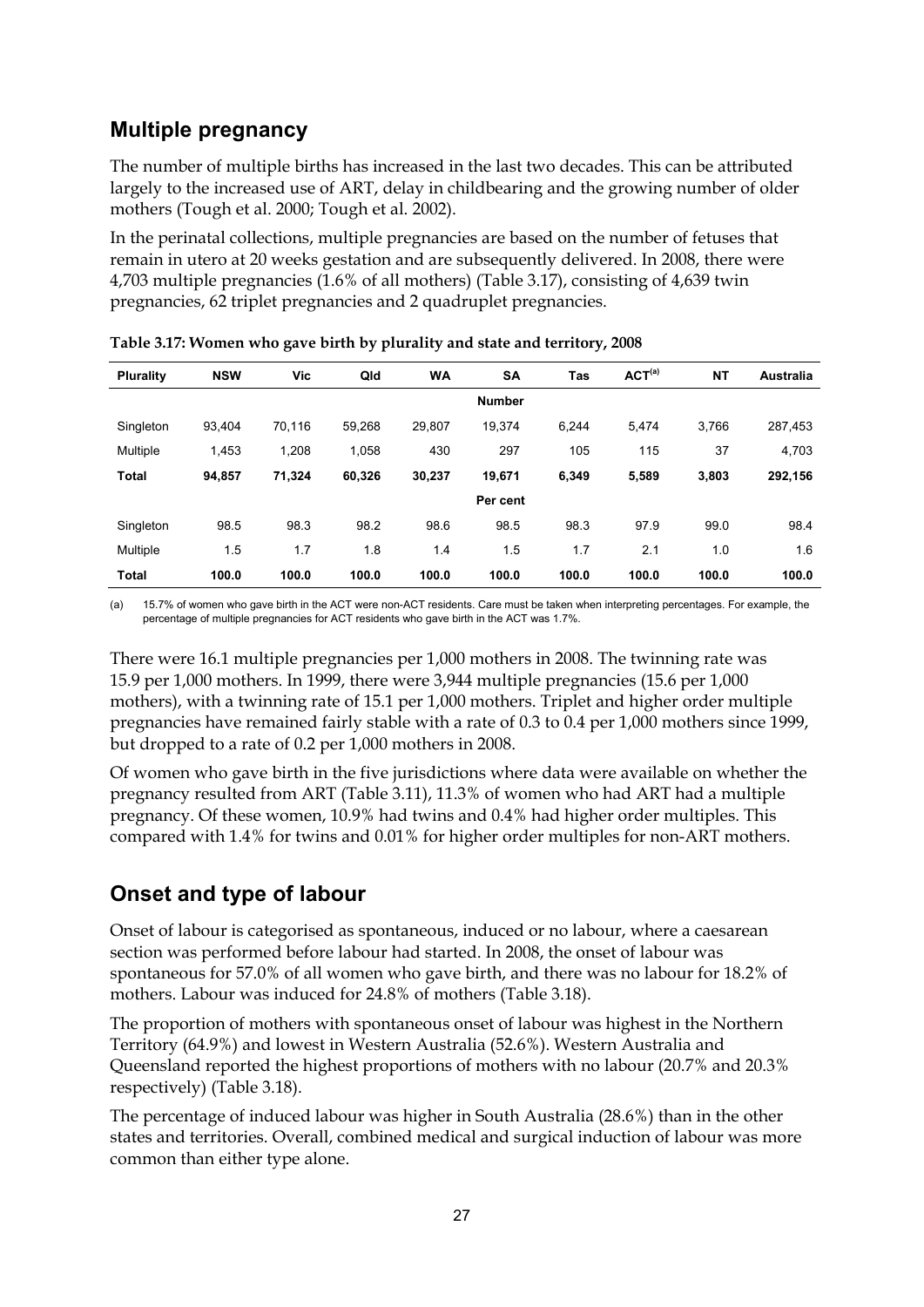Once labour has started it may be necessary to intervene to speed up or augment the labour. In 2008, labour was augmented for 19.9% of all mothers, representing 35.0% of mothers with spontaneous onset of labour. There was considerable variation among the states and territories in whether labour was augmented, ranging from 16.5% of all women who gave birth in New South Wales to 23.1% in Queensland (Table 3.18).

| labour/type of<br>augmentation or<br>induction | <b>NSW</b> | <b>Vic</b> | Qld            | WA     | SA            | Tas   | ACT <sup>(a)</sup> | <b>NT</b> | Total   |
|------------------------------------------------|------------|------------|----------------|--------|---------------|-------|--------------------|-----------|---------|
|                                                |            |            |                |        | <b>Number</b> |       |                    |           |         |
| Spontaneous                                    | 54,729     | 41,270     | 34,439         | 15,911 | 10,660        | 3,776 | 3,346              | 2,468     | 166,599 |
| No augmentation                                | 39,054     | 26,775     | 20,504         | 9,257  | 6,312         | 2,588 | 2,043              | 1,298     | 107,831 |
| Medical only <sup>(b)</sup>                    | 5,528      | 3,862      | 3,530          | 1,935  | 1,065         | 287   | 370                | 253       | 16,830  |
| Surgical only                                  | 7,068      | 8,028      | 8.674          | 3,184  | 2,560         | 717   | 641                | 401       | 31,273  |
| Combined                                       | 3.064      | 2,605      | 1,713          | 1,531  | 723           | 184   | 200                | 135       | 10,155  |
| Other/not stated                               | 15         |            | 18             | 4      |               |       | 92                 | 381       | 510     |
| Induced                                        | 23,997     | 17,546     | 13,615         | 8,059  | 5,634         | 1,632 | 1,225              | 761       | 72,469  |
| Medical only <sup>(b)</sup>                    | 7.486      | 5.659      |                |        |               |       | 434                |           |         |
|                                                |            |            | 5,112          | 1,518  | 1,706         | 674   |                    | 250       | 22,839  |
| Surgical only                                  | 1,680      | 1,148      | 1,474          | 522    | 645           | 202   | 121                | 92        | 5,884   |
| Combined                                       | 14,667     | 10,736     | 6.924          | 5,943  | 3,280         | 709   | 623                | 414       | 43,296  |
| Other/not stated                               | 164        | 3          | 105            | 76     | 3             | 47    | 47                 | 5         | 450     |
| No labour                                      | 16,120     | 12,508     | 12,270         | 6,267  | 3,377         | 941   | 1,018              | 574       | 53,075  |
| Not stated                                     | 11         |            | $\overline{2}$ |        |               |       |                    |           | 13      |
| Total                                          | 94,857     | 71,324     | 60,326         | 30,237 | 19,671        | 6,349 | 5,589              | 3,803     | 292,156 |
|                                                |            |            |                |        | Per cent      |       |                    |           |         |
| Spontaneous                                    | 57.7       | 57.9       | 57.1           | 52.6   | 54.2          | 59.5  | 59.9               | 64.9      | 57.0    |
| No augmentation                                | 41.2       | 37.5       | 34.0           | 30.6   | 32.1          | 40.8  | 36.6               | 34.1      | 36.9    |
| Medical only <sup>(b)</sup>                    | 5.8        | 5.4        | 5.9            | 6.4    | 5.4           | 4.5   | 6.6                | 6.7       | 5.8     |
| Surgical only                                  | 7.5        | 11.3       | 14.4           | 10.5   | 13.0          | 11.3  | 11.5               | 10.5      | 10.7    |
| Combined                                       | 3.2        | 3.7        | 2.8            | 5.1    | 3.7           | 2.9   | 3.6                | 3.5       | 3.5     |
| Other/not stated                               | 0.0        |            | 0.0            | 0.0    |               |       | 1.6                | 10.0      | 0.2     |
| Induced                                        | 25.3       | 24.6       | 22.6           | 26.7   | 28.6          | 25.7  | 21.9               | 20.0      | 24.8    |
| Medical only <sup>(b)</sup>                    | 7.9        | 7.9        | 8.5            | 5.0    | 8.7           | 10.6  | 7.8                | 6.6       | 7.8     |
| Surgical only                                  | 1.8        | 1.6        | 2.4            | 1.7    | 3.3           | 3.2   | 2.2                | 2.4       | 2.0     |
| Combined                                       | 15.5       | 15.1       | 11.5           | 19.7   | 16.7          | 11.2  | 11.1               | 10.9      | 14.8    |
| Other/not stated                               | 0.2        |            | 0.2            | 0.3    | 0.0           | 0.7   | 0.8                | 0.1       | 0.2     |
| No labour                                      | 17.0       | 17.5       | 20.3           | 20.7   | 17.2          | 14.8  | 18.2               | 15.1      | 18.2    |
| Not stated                                     | 0.0        |            | 0.0            |        |               |       |                    |           | 0.0     |
| Total                                          | 100.0      | 100.0      | 100.0          | 100.0  | 100.0         | 100.0 | 100.0              | 100.0     | 100.0   |

**Table 3.18: Women who gave birth by onset of labour and state and territory, 2008** 

**Onset of** 

(a) Multiple sources of data were used in the ACT to identify the types of augmentation and induction and improve ascertainment.

(b) Includes use of oxytocin and/or prostaglandins.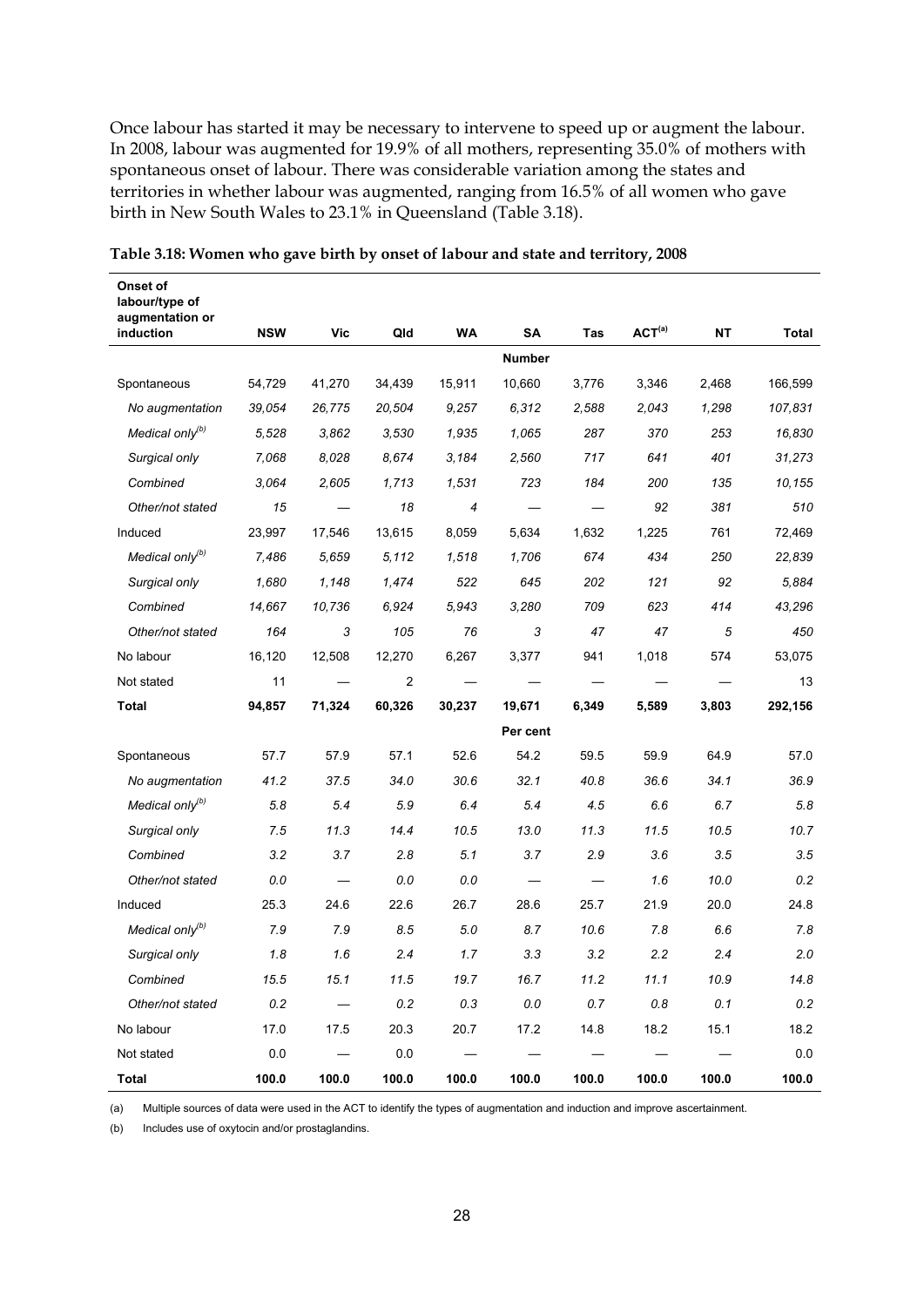Figure 3.2 presents the trends in type of onset of labour over the period from 1999 to 2008. In line with the increase in caesarean sections, spontaneous onset of labour generally decreased during this time, from 61.9% of all women giving birth in 1999 to 57.0% in 2008. The proportion of women giving birth without labour gradually increased, from 12.1% in 1999 to 18.2% in 2008. The proportion of women having induction of labour has remained constant over recent years.



Data on the main reason for induction of labour are presented in Table 3.19. These data are not part of the Perinatal NMDS and are not standard across jurisdictions. The data presented in this table should be examined independently for each state and territory, as the data are not comparable across jurisdictions. This is because of variability in data collection methods and reporting by individual jurisdictions. Where the main reason for induction of labour was prolonged pregnancy or psychosocial, data have been reported in the 'Other' category due to variability among states.

In New South Wales the data were collected using tick boxes, and 'psychosocial reasons' was not an option. In Victoria, Queensland and South Australia the information was collected as text, therefore this category has been included in 'Other'. A review of data describing the main reason given for induction of labour highlights the need for further work to enable consistent reporting.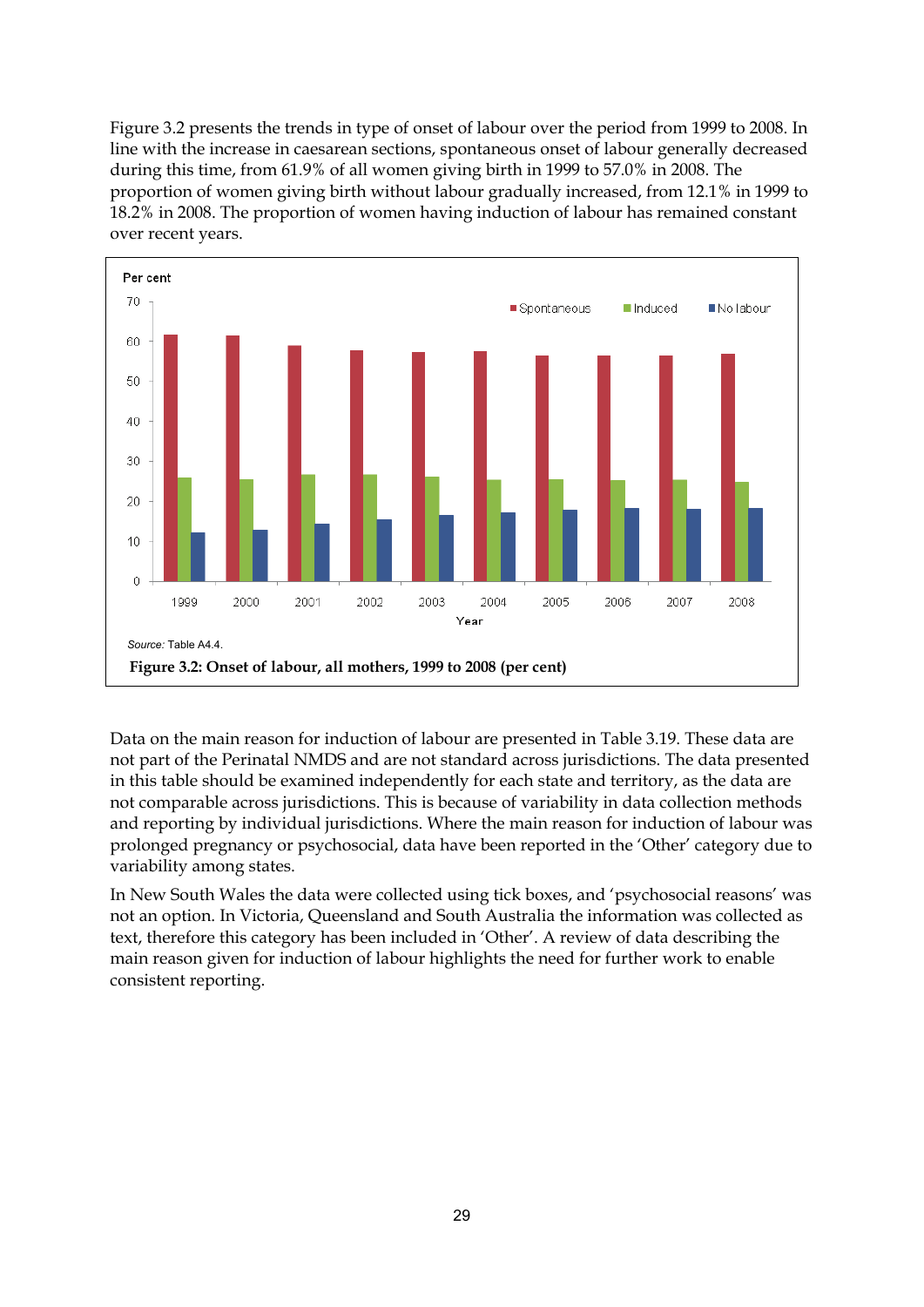Table 3.19 shows similar results for medical and fetal conditions or complications for New South Wales, Victoria, Queensland and South Australia. In these states, hypertension or preeclampsia (range 10.2% to 12.6%) and premature rupture of membranes (range 12.3% to 13.0% excluding South Australia) were leading reasons for induction.

|                                   | <b>NSW</b> | <b>Vic</b> | Qld    | <b>WA</b>     | SA    | Tas   | <b>ACT</b> | <b>NT</b> |
|-----------------------------------|------------|------------|--------|---------------|-------|-------|------------|-----------|
|                                   |            |            |        | <b>Number</b> |       |       |            |           |
| Hypertension/pre-eclampsia        | 2,473      | 2,071      | 1,390  | n.a.          | 710   | n.a.  | n.a.       | n.a.      |
| Premature rupture of<br>membranes | 2,924      | 2,213      | 1,773  | n.a.          | 186   | n.a.  | n.a.       | n.a.      |
| <b>Diabetes</b>                   | 1,617      | 1,326      | 977    | n.a.          | 347   | n.a.  | n.a.       | n.a.      |
| Intrauterine growth restriction   | 1,014      | 844        | 456    | n.a.          | 254   | n.a.  | n.a.       | n.a.      |
| Fetal death                       | 258        | 192        | 128    | n.a.          | 55    | n.a.  | n.a.       | n.a.      |
| <b>Fetal distress</b>             | 390        | 486        | 130    | n.a.          | 12    | n.a.  | n.a.       | n.a.      |
| Isoimmunisation                   | 36         | 47         | n.p.   | n.a.          | n.p.  | n.a.  | n.a.       | n.a.      |
| Chorioamnionitis                  | 31         | 32         | n.p.   | n.a.          | $5$   | n.a.  | n.a.       | n.a.      |
| Other <sup>(b)</sup>              | 14,979     | 10,335     | 8,711  | n.a.          | 4,055 | n.a.  | n.a.       | n.a.      |
| Not stated                        |            |            |        | n.a.          |       | n.a.  | n.a.       | n.a.      |
| <b>Total</b>                      | 23,722     | 17,546     | 13,615 | n.a.          | 5,634 | n.a.  | n.a.       | n.a.      |
|                                   |            |            |        | Per cent      |       |       |            |           |
| Hypertension/pre-eclampsia        | 10.4       | 11.8       | 10.2   | n.a.          | 12.6  | n.a.  | n.a.       | n.a.      |
| Premature rupture of<br>membranes | 12.3       | 12.6       | 13.0   | n.a.          | 3.3   | n.a.  | n.a.       | n.a.      |
| <b>Diabetes</b>                   | 6.8        | 7.6        | 7.2    | n.a.          | 6.2   | n.a.  | n.a.       | n.a.      |
| Intrauterine growth restriction   | 4.3        | 4.8        | 3.3    | n.a.          | 4.5   | n.a.  | n.a.       | n.a.      |
| Fetal death                       | 1.1        | 1.1        | 0.9    | n.a.          | 1.0   | n.a.  | n.a.       | n.a.      |
| <b>Fetal distress</b>             | 1.6        | 2.8        | 1.0    | n.a.          | 0.2   | n.a.  | n.a.       | n.a.      |
| Isoimmunisation                   | 0.2        | 0.3        | n.p.   | n.a.          | n.p.  | n.a.  | n.a.       | n.a.      |
| Chorioamnionitis                  | 0.1        | 0.2        | n.p.   | n.a.          | n.p.  | n.a.  | n.a.       | n.a.      |
| Other <sup>(b)</sup>              | 63.1       | 58.9       | 64.0   | n.a.          | 72.0  | n.a.  | n.a.       | n.a.      |
| Not stated                        |            |            |        | n.a.          |       | n.a.  | n.a.       | n.a.      |
| Total                             | 100.0      | 100.0      | 100.0  | n.a.          | 100.0 | 100.0 | n.a.       | n.a.      |

| Table 3.19: Women who gave birth and had an induction by main reason for induction and state |  |  |
|----------------------------------------------------------------------------------------------|--|--|
| and territory, 2008(a)                                                                       |  |  |

(a) Because of differences in definitions and methods used for data collection these data are not comparable across jurisdictions.

(b) Includes prolonged pregnancy, psychosocial reasons and other reasons.

n.a. Data not available.

n.p. Data not published to maintain confidentiality of small numbers.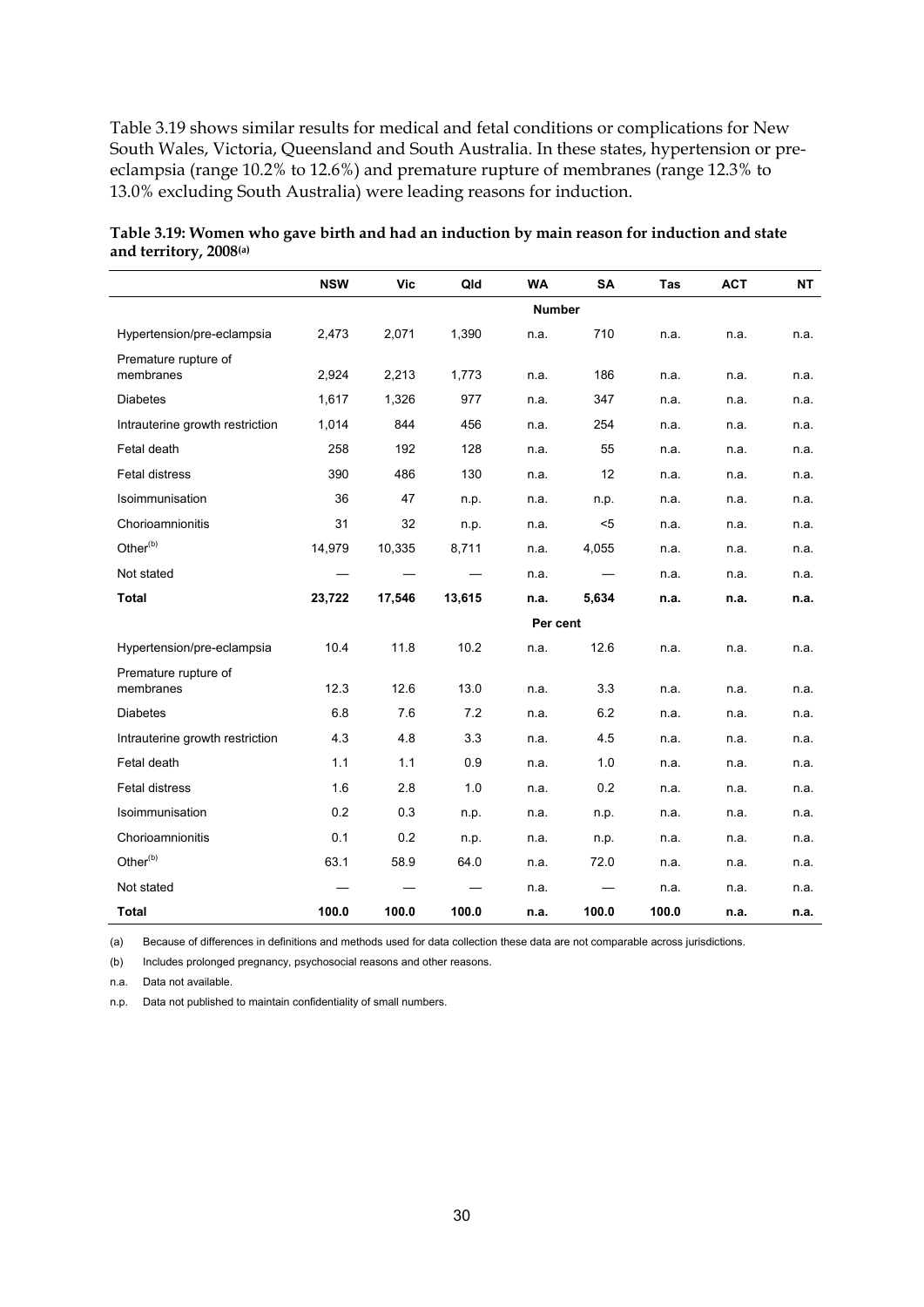#### **Pain relief for labour and operative delivery**

The type of analgesia or anaesthesia used for labour or delivery determines the effectiveness of pain relief, the extent to which a woman is able to actively participate in the birth and her mobility immediately after the birth. Data were available for all states and territories on whether analgesia was administered to relieve pain for labour and whether anaesthesia was administered for an operative delivery (caesarean section, vacuum extraction or forceps). Information on the type or types of analgesic or anaesthetic is also available and more than one type could be recorded for each woman. For the purposes of reporting, epidural or caudal, spinal and combined spinal-epidural analgesia or anaesthesia have been grouped into the category of 'regional analgesia or anaesthesia'. The data are presented both individually and grouped for use in comparison with other modes of analgesia or anaesthesia.

Table 3.20 shows that, of all women who laboured (defined as spontaneous or induced onset of labour), 74.6% had analgesia administered. This proportion ranged from 68.5% in the Australian Capital Territory to 78.8% in Western Australia.

| Table 3.20: Women who laboured by whether analgesia was administered to relieve pain for labour |  |
|-------------------------------------------------------------------------------------------------|--|
| and state and territory, 2008(a)                                                                |  |

| Analgesia                 | <b>NSW</b>     | Vic    | Qld    | <b>WA</b> | <b>SA</b>     | Tas   | <b>ACT</b> | <b>NT</b> | Total   |
|---------------------------|----------------|--------|--------|-----------|---------------|-------|------------|-----------|---------|
|                           |                |        |        |           | <b>Number</b> |       |            |           |         |
| None                      | 19,149         | 15,706 | 13,171 | 5,077     | 3,770         | 1,484 | 1,439      | 975       | 60,771  |
| Analgesia<br>administered | 59,575         | 43,110 | 34,879 | 18,893    | 12,524        | 3,924 | 3,132      | 2,237     | 178,274 |
| Not stated                | $\overline{2}$ |        | 4      |           |               |       |            | 17        | 23      |
| <b>Total</b>              | 78,726         | 58,816 | 48,054 | 23,970    | 16,294        | 5,408 | 4,571      | 3,229     | 239,068 |
|                           |                |        |        |           | Per cent      |       |            |           |         |
| None                      | 24.3           | 26.7   | 27.4   | 21.2      | 23.1          | 27.4  | 31.5       | 30.2      | 25.4    |
| Analgesia<br>administered | 75.7           | 73.3   | 72.6   | 78.8      | 76.9          | 72.6  | 68.5       | 69.3      | 74.6    |
| Not stated                | 0.0            | —      | 0.0    |           |               |       |            | 0.5       | 0.0     |
| <b>Total</b>              | 100.0          | 100.0  | 100.0  | 100.0     | 100.0         | 100.0 | 100.0      | 100.0     | 100.0   |

(a) Only women who had a spontaneous or induced labour are included.

Of first-time mothers who laboured, 84.9% had analgesia administered for labour. This was higher than the proportion in multiparous women (66.2%).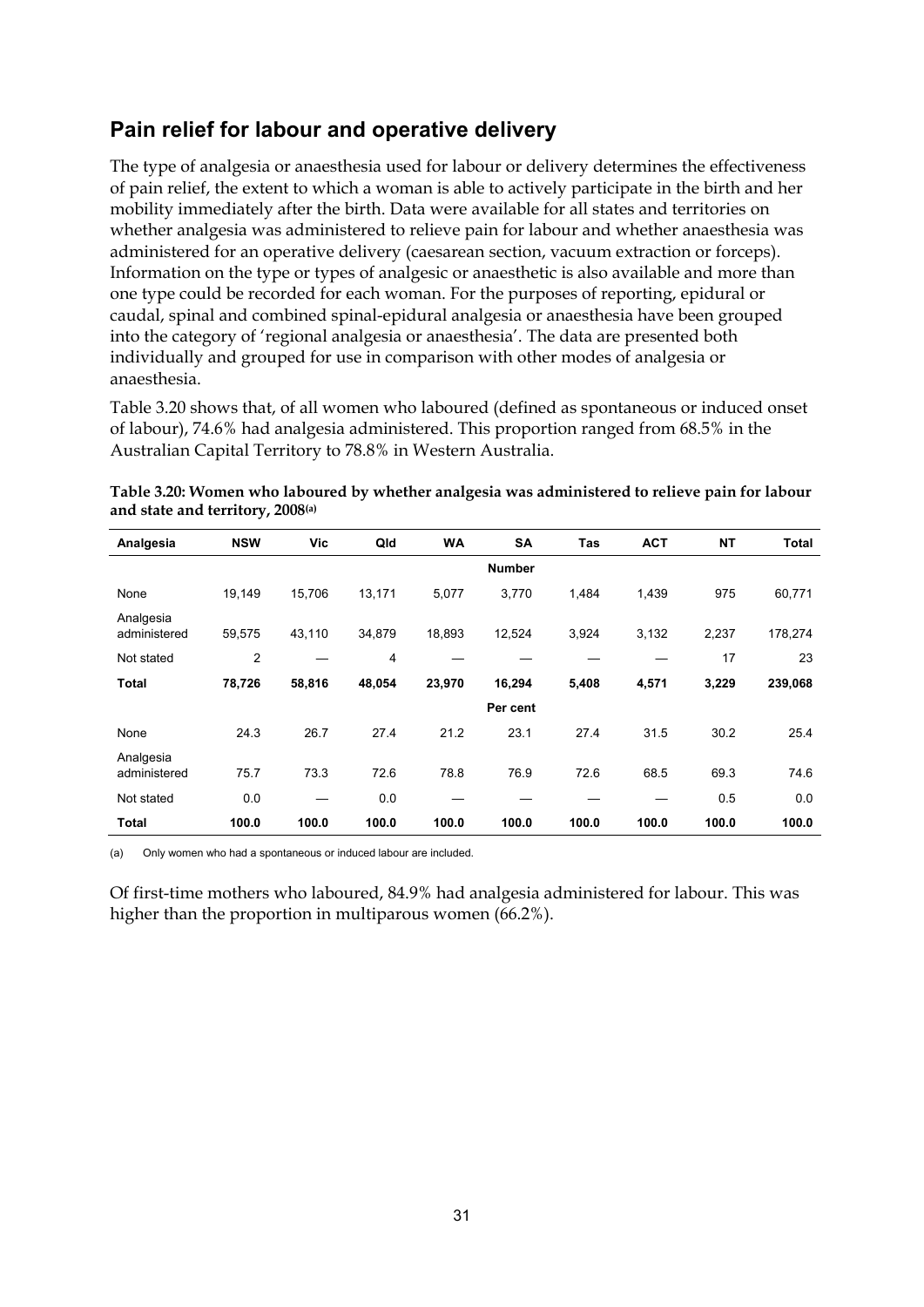Table 3.21 shows the method of analgesia administration for labour. As more than one type may be recorded for each woman, the individual categories add up to more than the number of women who laboured. Nitrous oxide (inhaled) was used by half of all women who laboured (50.3%) with the highest proportion of use in the Northern Territory (57.5%). Regional analgesia was used for 31.8% of women; epidural or caudal method for 28.2% and a spinal or combined spinal-epidural for a further 3.6% of women. Systemic opioids were administered to one-quarter of women who laboured (24.4%).

| Type of<br>analgesia        | <b>NSW</b> | Vic             | Qld    | <b>WA</b> | <b>SA</b>                       | <b>Tas</b> | <b>ACT</b> | <b>NT</b> | <b>Total</b> |
|-----------------------------|------------|-----------------|--------|-----------|---------------------------------|------------|------------|-----------|--------------|
|                             |            |                 |        |           | <b>Number</b>                   |            |            |           |              |
| Nitrous oxide               | 41,166     | 30,514          | 24,960 | 9,898     | 7,354                           | 2,669      | 1,812      | 1,856     | 120,229      |
| Systemic opioids            | 15,554     | 17,293          | 12,348 | 5,017     | 3,967                           | 1,896      | 1,454      | 698       | 58,227       |
| Regional                    | 22,817     | 19,473          | 13,554 | 10,949    | 6,267                           | 1,340      | 1,094      | 505       | 75,999       |
| Epidural or<br>caudal       | 21,537     | $^{(b)}$ 15,712 | 11,886 | 9,419     | 6,102                           | 1,191      | 1,041      | 491       | 67,379       |
| Spinal                      | 642        |                 | 1,422  | 362       | 154                             | 117        | n.p.       | $5$       | 2,747        |
| Combined<br>spinal-epidural | 638        | 3,761           | 246    | 1,168     | 11                              | 32         | $5$        | n.p.      | 5,873        |
| Other                       | 6,325      | 559             | 92     | 514       | 240                             | 105        | 140        | 89        | 8,064        |
| <b>Total women</b>          | 78,726     | 58,816          | 48,054 | 23,970    | 16,294                          | 5,408      | 4,571      | 3,229     | 239,068      |
|                             |            |                 |        |           | Rate per 100 women who laboured |            |            |           |              |
| Nitrous oxide               | 52.3       | 51.9            | 51.9   | 41.3      | 45.1                            | 49.4       | 39.6       | 57.5      | 50.3         |
| Systemic opioids            | 19.8       | 29.4            | 25.7   | 20.9      | 24.3                            | 35.1       | 31.8       | 21.6      | 24.4         |
| Regional                    | 29.0       | 33.1            | 28.2   | 45.7      | 38.5                            | 24.8       | 23.9       | 15.6      | 31.8         |
| Epidural or<br>caudal       | 27.4       | $^{(b)}$ 26.7   | 24.7   | 39.3      | 37.4                            | 22.0       | 22.8       | 15.2      | 28.2         |
| Spinal                      | 0.8        |                 | 3.0    | 1.5       | 0.9                             | 2.2        | n.p.       | n.p.      | 1.1          |
| Combined<br>spinal-epidural | 0.8        | 6.4             | 0.5    | 4.9       | 0.1                             | 0.6        | n.p.       | n.p.      | 2.5          |
| Other                       | 8.0        | 1.0             | 0.2    | 2.1       | 1.5                             | 1.9        | 3.1        | 2.8       | 3.4          |

**Table 3.21: Types of analgesia administered to relieve pain for labour by state and territory, 2008(a)**

(a) Only women who had a spontaneous or induced labour are included.

(b) Includes spinal as this type was not collected separately.

n.p. Data not published to maintain confidentiality of small numbers.

*Note:* More than one type of analgesia could be recorded, therefore the sums of individual categories are greater than the total numbers of women who gave birth and percentages add to more than 100%.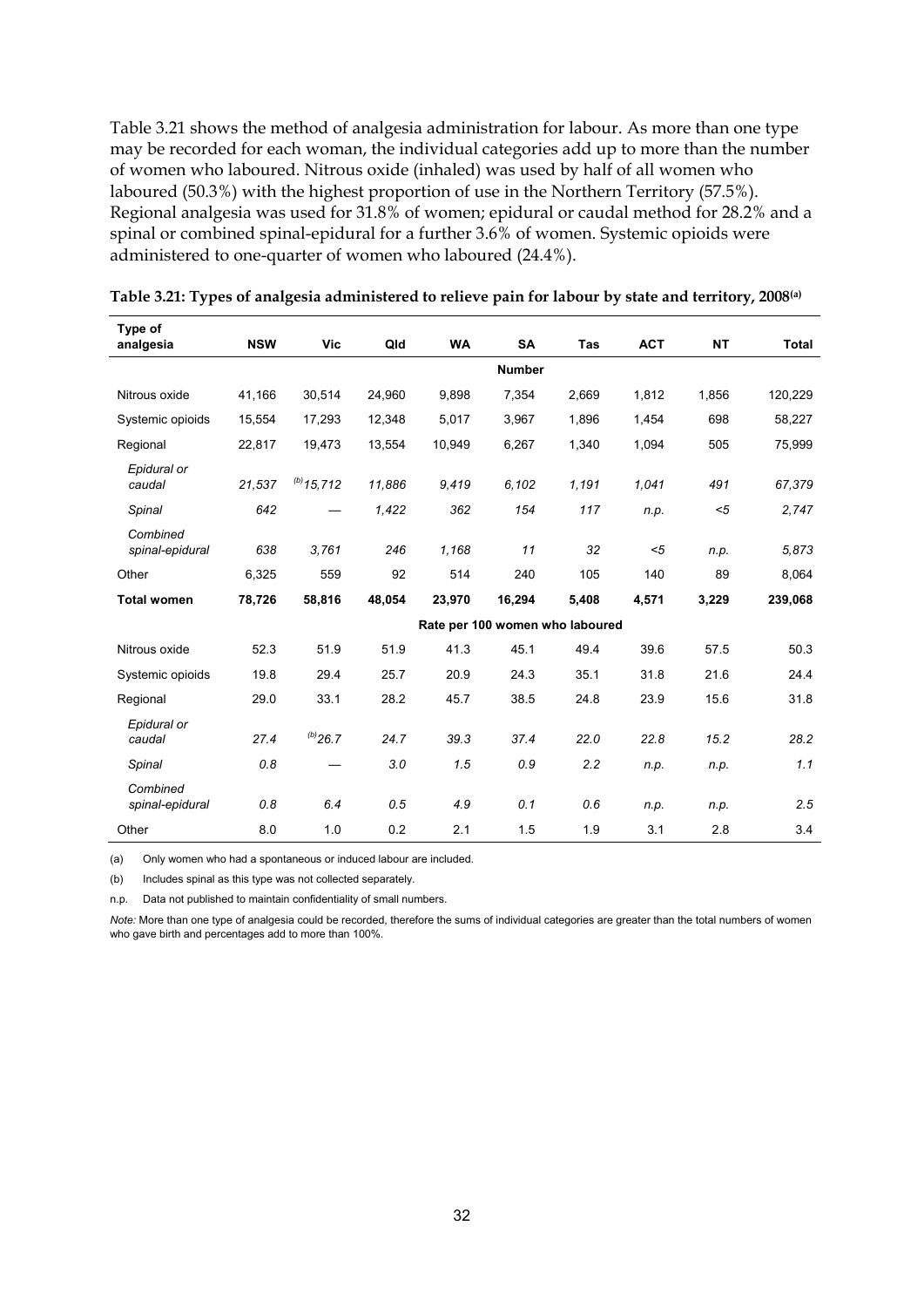Of all women who gave birth in 2008 and had a forceps, vacuum extraction or caesarean section delivery, 94.7% had anaesthesia administered. This proportion ranged from 82.2% in the Australian Capital Territory to around 97.0% in both New South Wales and Western Australia (Table 3.22).

| Table 3.22: Women who gave birth and had caesarean section or instrumental vaginal deliveries <sup>(a)</sup> |
|--------------------------------------------------------------------------------------------------------------|
| by whether anaesthetic was administered for the operative delivery and state and territory, 2008             |

| Anaesthesia                 | <b>NSW</b> | Vic    | Qld    | <b>WA</b> | <b>SA</b>     | <b>Tas</b> | <b>ACT</b> | <b>NT</b> | <b>Total</b>   |
|-----------------------------|------------|--------|--------|-----------|---------------|------------|------------|-----------|----------------|
|                             |            |        |        |           | <b>Number</b> |            |            |           |                |
| None                        | 1,138      | 2,126  | 1,867  | 485       | 350           | 183        | 421        | 59        | 6,629          |
| Anaesthesia<br>administered | 37,149     | 29,333 | 23,684 | 13,718    | 8,210         | 2,102      | 1,952      | 1,290     | 117,438        |
| Not stated                  | 3          |        |        |           |               |            | 1          |           | $\overline{4}$ |
| <b>Total</b>                | 38,290     | 31,459 | 25,551 | 14,203    | 8,560         | 2,285      | 2,374      | 1,349     | 124,071        |
|                             |            |        |        |           | Per cent      |            |            |           |                |
| None                        | 3.0        | 6.8    | 7.3    | 3.4       | 4.1           | 8.0        | 17.7       | 4.4       | 5.3            |
| Anaesthesia<br>administered | 97.0       | 93.2   | 92.7   | 96.6      | 95.9          | 92.0       | 82.2       | 95.6      | 94.7           |
| Not stated                  | 0.0        |        |        |           |               |            | 0.0        |           | 0.0            |
| <b>Total</b>                | 100.0      | 100.0  | 100.0  | 100.0     | 100.0         | 100.0      | 100.0      | 100.0     | 100.0          |

(a) Instrumental vaginal deliveries include forceps and vacuum extraction.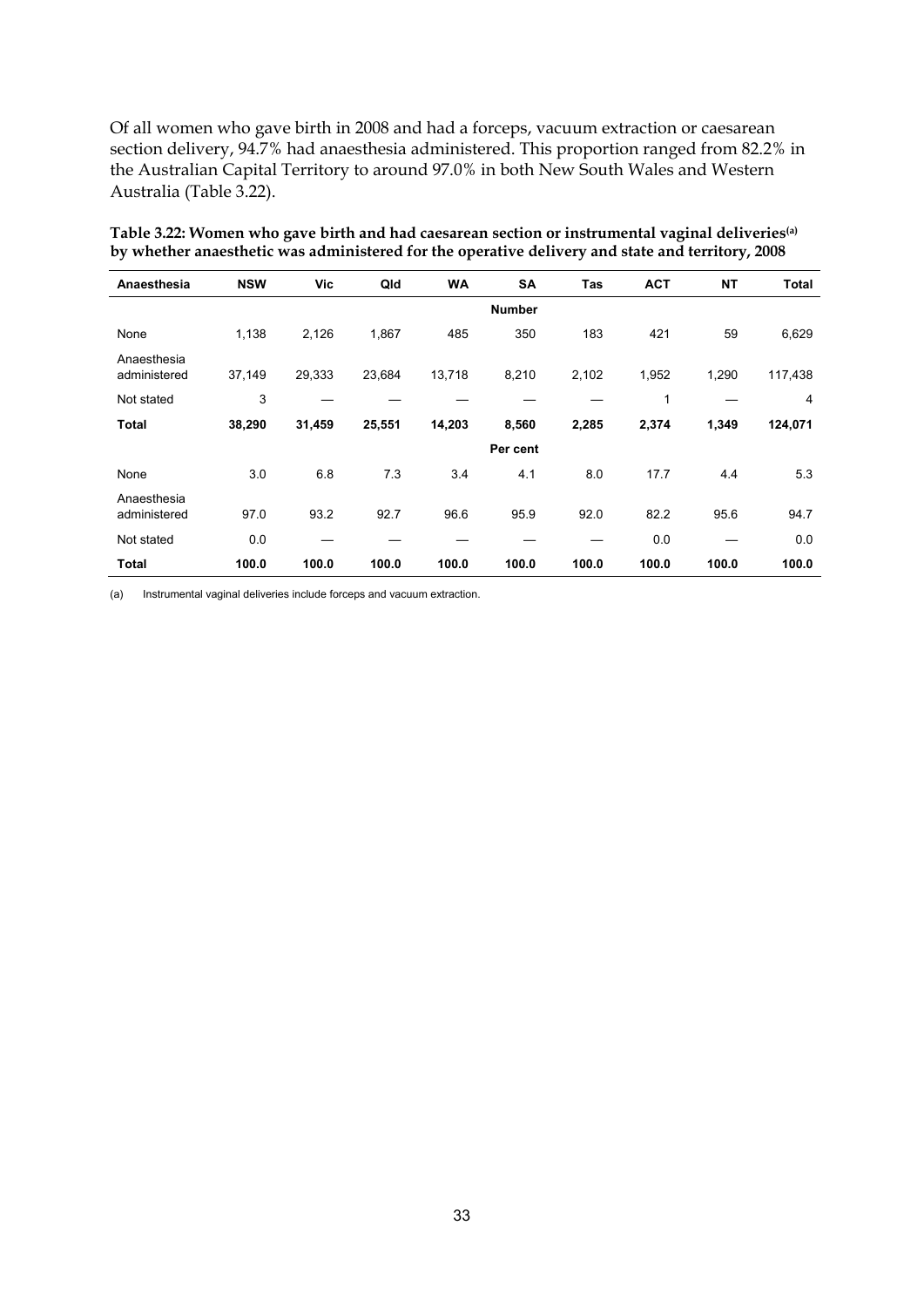Table 3.23 presents method of administration of anaesthesia in 2008 for women giving birth by caesarean section. As more than one type may be recorded for each woman, the totals in the table add up to more than the number of women who had a caesarean section. Although this data element specifies method of delivery of anaesthetic for caesarean sections, some states and territories may include anaesthetics administered for labour or administered after birth under this item, and this may be reflected in the differences reported among the states and territories.

In 2008, 61.3% of women who had a caesarean section had a spinal anaesthetic, while 42.8% had an epidural or caudal anaesthetic and 10.5% had a combined spinal-epidural anaesthetic (Table 3.23). The data on regional anaesthesia suggest that a combination of types may be administered for each woman who has a caesarean section, noting that more than one type can be reported.

A general anaesthetic was administered for 7.9% of caesarean sections (Table 3.23). There was variability in the proportion of women having a general anaesthetic for caesarean section by state and territory, from 4.8% in Western Australia to 11.6% in the Australian Capital Territory.

| Type of<br>anaesthetic          | <b>NSW</b> | <b>Vic</b> | Qld    | <b>WA</b>                                     | <b>SA</b>     | <b>Tas</b> | <b>ACT</b> | <b>NT</b> | <b>Total</b> |
|---------------------------------|------------|------------|--------|-----------------------------------------------|---------------|------------|------------|-----------|--------------|
|                                 |            |            |        |                                               | <b>Number</b> |            |            |           |              |
| Regional                        | 25,286     | 37,418     | 19,236 | 11,862                                        | 6,057         | 1,719      | 1,519      | 970       | 104,067      |
| Epidural or<br>caudal           | 6,443      | 20,440     | 3.665  | 5,909                                         | 1,575         | 280        | 437        | 140       | 38,889       |
| Spinal                          | 15,058     | 15,816     | 12,866 | 4,283                                         | 4,430         | 1,427      | 1,065      | 695       | 55,640       |
| Combined<br>spinal-<br>epidural | 3.785      | 1,162      | 2.705  | 1.670                                         | 52            | 12         | 17         | 135       | 9,538        |
| General                         | 3,129      | 1,314      | 1,379  | 488                                           | 407           | 161        | 192        | 79        | 7,149        |
| <b>Total women</b>              | 27,974     | 21,758     | 20,106 | 10,067                                        | 6,334         | 1,825      | 1,652      | 1,049     | 90,765       |
|                                 |            |            |        | Rate per 100 women who had caesarean sections |               |            |            |           |              |
| Regional                        | 90.4       | 172.0      | 95.7   | 117.8                                         | 95.6          | 94.2       | 91.9       | 92.5      | 114.7        |
| Epidural or<br>caudal           | 23.0       | 93.9       | 18.2   | 58.7                                          | 24.9          | 15.3       | 26.5       | 13.3      | 42.8         |
| Spinal                          | 53.8       | 72.7       | 64.0   | 42.5                                          | 69.9          | 78.2       | 64.5       | 66.3      | 61.3         |
| Combined<br>spinal-<br>epidural | 13.5       | 5.3        | 13.5   | 16.6                                          | 0.8           | 0.7        | 1.0        | 12.9      | 10.5         |
| General                         | 11.2       | 6.0        | 6.9    | 4.8                                           | 6.4           | 8.8        | 11.6       | 7.5       | 7.9          |

**Table 3.23: Types of anaesthetic administered for caesarean sections by state and territory, 2008(a)** 

(a) Table excludes 304 cases of local anaesthetic to perineum, pudendal anaesthetic and other types of anaesthetic.

*Note:* More than one type of anaesthetic could be recorded, therefore the sums of individual categories are greater than the total numbers of women who gave birth and percentages add to more than 100%.

Of the 7,149 women who had a general anaesthetic for caesarean section, 53.6% had an intrapartum caesarean section and 46.4% had a caesarean section without labour. Of the women who had an intrapartum caesarean section and a general anaesthetic, 62.6% had a spontaneous onset of labour and 37.4% had an induction of labour. Of the women who had a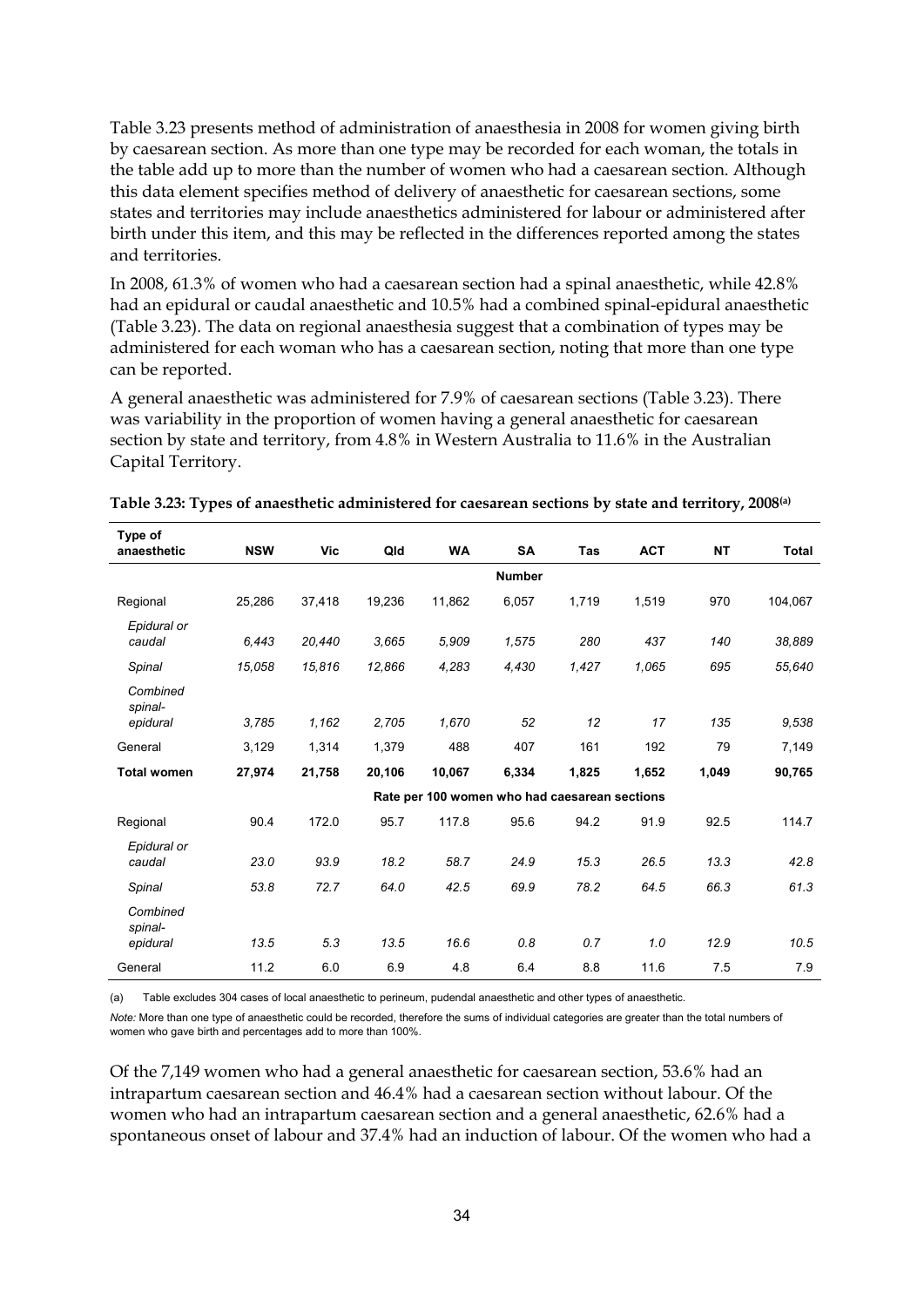regional anaesthetic for caesarean section, 40.7% had an intrapartum caesarean section and 59.3% had a caesarean section without labour.

The method of anaesthetic administration varied between states and territories. More than half of all women who had an instrumental delivery had a regional anaesthetic (55.6%). Administration of a general anaesthetic was rare at 4 per 1,000 women having an instrumental vaginal birth. A local anaesthetic to the perineum was administered in 26.8% and a pudendal block in 6.1% of instrumental deliveries (Table 3.24).

| Type of<br>anaesthetic           | <b>NSW</b> | <b>Vic</b> | Qld   | <b>WA</b> | <b>SA</b>                                                  | Tas  | <b>ACT</b>     | <b>NT</b>      | <b>Total</b> |
|----------------------------------|------------|------------|-------|-----------|------------------------------------------------------------|------|----------------|----------------|--------------|
|                                  |            |            |       |           | <b>Number</b>                                              |      |                |                |              |
|                                  |            |            | 1,867 | 485       | 350                                                        | 183  | 421            | 59             |              |
| None                             | 1,138      | 2,126      |       |           |                                                            |      |                |                | 6,629        |
| Local anaesthetic<br>to perineum | 4,008      | 2,106      | 1,290 | 751       | 454                                                        | 87   | 137            | 96             | 8,929        |
| Pudendal                         | 624        | 751        | 187   | 173       | 159                                                        | 17   | 82             | 29             | 2,022        |
| Regional                         | 5,329      | 5,922      | 2,428 | 2,979     | 1,414                                                      | 192  | 120            | 123            | 18,507       |
| Epidural or<br>caudal            | 4,922      | 5.339      | 2,221 | 2,660     | 1,369                                                      | 162  | 91             | 108            | 16,872       |
| Spinal                           | 288        | 382        | 158   | 69        | 40                                                         | 29   | 27             | $\overline{7}$ | 1,000        |
| Combined<br>spinal-epidural      | 119        | 201        | 49    | 250       | n.p.                                                       | $5$  | $<$ 5          | 8              | 635          |
| General                          | 80         | 8          | 18    | 6         | $5$                                                        |      | $5$            | $5$            | 120          |
| Other                            | 101        |            | 5     | 75        | 24                                                         |      | $\overline{c}$ | 17             | 224          |
| <b>Total women</b>               | 10,316     | 9,701      | 5,445 | 4,136     | 2,226                                                      | 460  | 722            | 300            | 33,306       |
|                                  |            |            |       |           | Rate per 100 women who had instrumental vaginal deliveries |      |                |                |              |
| None                             | 11.0       | 21.9       | 34.3  | 11.7      | 15.7                                                       | 39.8 | 58.3           | 19.7           | 19.9         |
| Local anaesthetic<br>to perineum | 38.9       | 21.7       | 23.7  | 18.2      | 20.4                                                       | 18.9 | 19.0           | 32.0           | 26.8         |
| Pudendal                         | 6.0        | 7.7        | 3.4   | 4.2       | 7.1                                                        | 3.7  | 11.4           | 9.7            | 6.1          |
| Regional                         | 51.7       | 61.0       | 44.6  | 72.0      | 63.5                                                       | 41.7 | 16.6           | 41.0           | 55.6         |
| Epidural or<br>caudal            | 47.7       | 55.0       | 40.8  | 64.3      | 61.5                                                       | 35.2 | 12.6           | 36.0           | 50.7         |
| Spinal                           | 2.8        | 3.9        | 2.9   | 1.7       | 1.8                                                        | 6.3  | 3.7            | 2.3            | 3.0          |
| Combined<br>spinal-epidural      | 1.2        | 2.1        | 0.9   | 6.0       | n.p.                                                       | n.p. | n.p.           | 2.7            | 1.9          |
| General                          | 0.8        | 0.1        | 0.3   | 0.1       | n.p.                                                       |      | n.p.           | n.p.           | 0.4          |
| Other                            | 1.0        |            | 0.1   | 1.8       | 1.1                                                        |      | 0.3            | 5.7            | 0.7          |

**Table 3.24: Types of anaesthetic administered for instrumental vaginal deliveries(a) by state and territory, 2008** 

(a) Instrumental vaginal deliveries include forceps and vacuum extraction.

n.p. Data not published to maintain confidentiality of small numbers.

*Note:* More than one type of anaesthetic could be recorded, therefore the sums of individual categories are greater than the total numbers of women who gave birth and percentages add to more than 100%.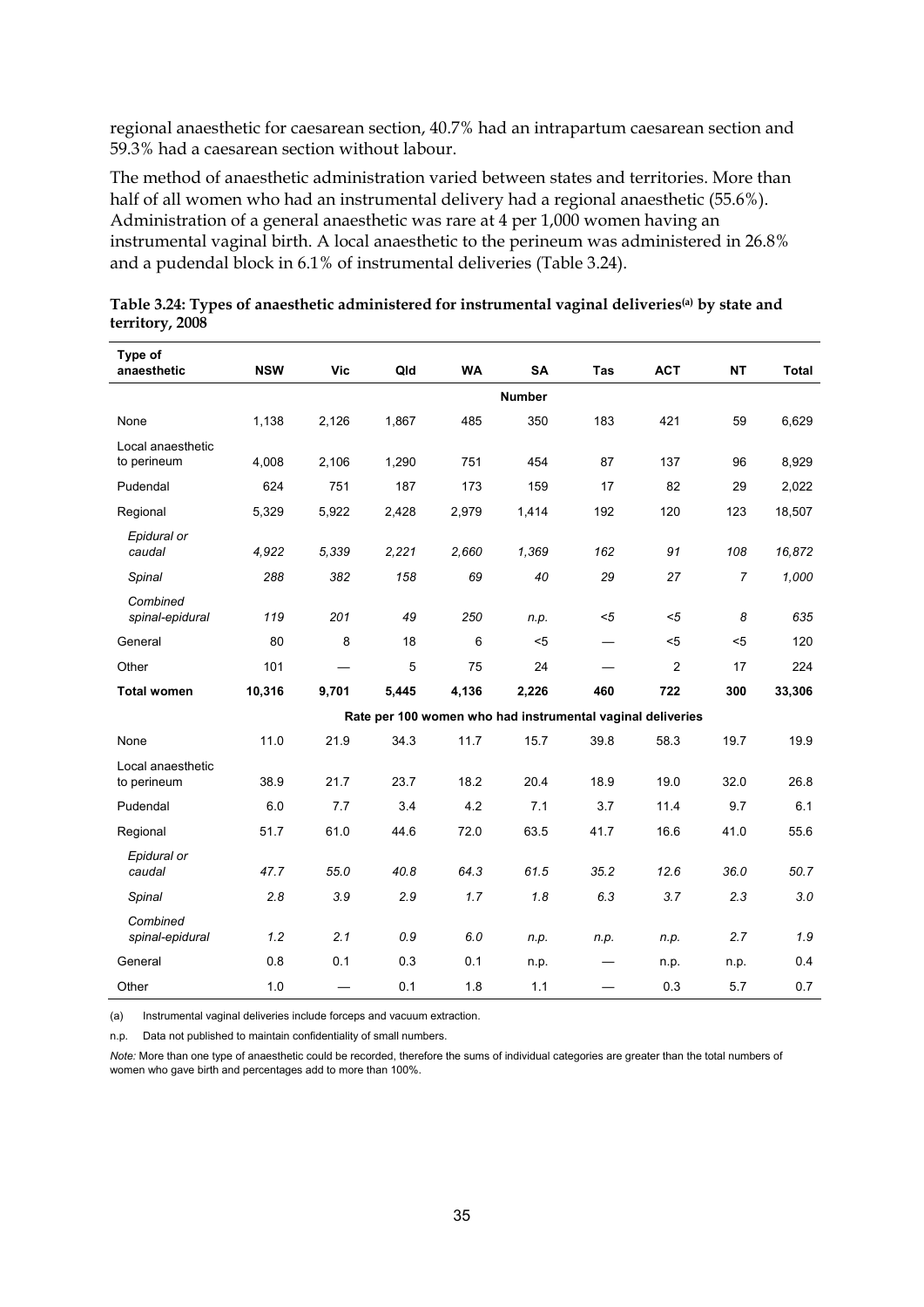### **Presentation at birth**

Data are included in this section by mother. Women who gave birth to more than one baby are categorised according to the presentation at birth of the first born baby. Table 4.11 provides the presentation for each individual baby by plurality.

In 2008, the predominant presentation at birth was cephalic (94.6%) which included presentation of any part (vertex, face or brow) of the fetal head in labour. Vertex presentation, where the crown (vertex) of the fetal head is the presenting part, occurred for 94.3% of all women who gave birth while face or brow presentation occurred for 0.3% of mothers. Breech presentation, the presentation of the baby's buttocks or feet in labour, occurred for 4.0% of mothers. Summary data for breech presentation are presented; data were not available on complete, incomplete and frank breech presentations (Table 3.25). Of the 11,816 women with a breech presentation, 91.4% were singleton pregnancies and 8.6% were multiple pregnancies.

| Presentation  | <b>NSW</b> | Vic    | Qld    | <b>WA</b> | SA            | $\mathsf{ Tas}^\mathsf{(a)}$ | ACT <sup>(b)</sup> | <b>NT</b> | <b>Australia</b> |
|---------------|------------|--------|--------|-----------|---------------|------------------------------|--------------------|-----------|------------------|
|               |            |        |        |           | <b>Number</b> |                              |                    |           |                  |
| Vertex        | 90,504     | 67,277 | 57,063 | 28,658    | 18,623        | 4,494                        | 5,296              | 3,607     | 275,522          |
| <b>Breech</b> | 3,598      | 3,019  | 2,615  | 1,316     | 860           | $5$                          | 255                | n.p.      | 11,816           |
| Face          | 118        | 104    | 84     | 43        | 12            | 8                            | 6                  | 5         | 380              |
| <b>Brow</b>   | 87         | 98     | 72     | 52        | 31            | $5$                          | 13                 | n.p.      | 361              |
| Other $(c)$   | 522        | 757    | 452    | 168       | 115           | 16                           | 19                 | 22        | 2,071            |
| Not stated    | 28         | 69     | 40     |           | 30            | 1,825                        |                    | 14        | 2,006            |
| <b>Total</b>  | 94,857     | 71,324 | 60,326 | 30,237    | 19,671        | 6,349                        | 5,589              | 3,803     | 292,156          |
|               |            |        |        |           | Per cent      |                              |                    |           |                  |
| Vertex        | 95.4       | 94.3   | 94.6   | 94.8      | 94.7          | 70.8                         | 94.8               | 94.8      | 94.3             |
| <b>Breech</b> | 3.8        | 4.2    | 4.3    | 4.4       | 4.4           | n.p.                         | 4.6                | n.p.      | 4.0              |
| Face          | 0.1        | 0.1    | 0.1    | 0.1       | 0.1           | 0.1                          | 0.1                | 0.1       | 0.1              |
| <b>Brow</b>   | 0.1        | 0.1    | 0.1    | 0.2       | 0.2           | n.p.                         | 0.2                | n.p.      | 0.1              |
| Other $(c)$   | 0.6        | 1.1    | 0.7    | 0.6       | 0.6           | 0.3                          | 0.3                | 0.6       | 0.7              |
| Not stated    | 0.0        | 0.1    | 0.1    |           | 0.2           | 28.7                         |                    | 0.4       | 0.7              |
| <b>Total</b>  | 100.0      | 100.0  | 100.0  | 100.0     | 100.0         | 100.0                        | 100.0              | 100.0     | 100.0            |

|  |  | Table 3.25: Women who gave birth by presentation at birth and state and territory, 2008 |
|--|--|-----------------------------------------------------------------------------------------|
|--|--|-----------------------------------------------------------------------------------------|

(a) For Tas, presentations were only recorded for vaginal births. Where a caesarean section occurred the presentation was recorded as 'Not stated'.

(b) 15.7% of women who gave birth in the ACT were non-ACT residents. Care must be taken when interpreting percentages. For example, the percentage of breech presentation for ACT residents who gave birth in the ACT was 4.1% and 7.2% for non-ACT residents who gave birth in the ACT.

(c) Includes shoulder/transverse and compound presentations.

n.p. Data not published to maintain confidentiality of small numbers.

*Note:* For multiple births, the presentation of the first born baby was used.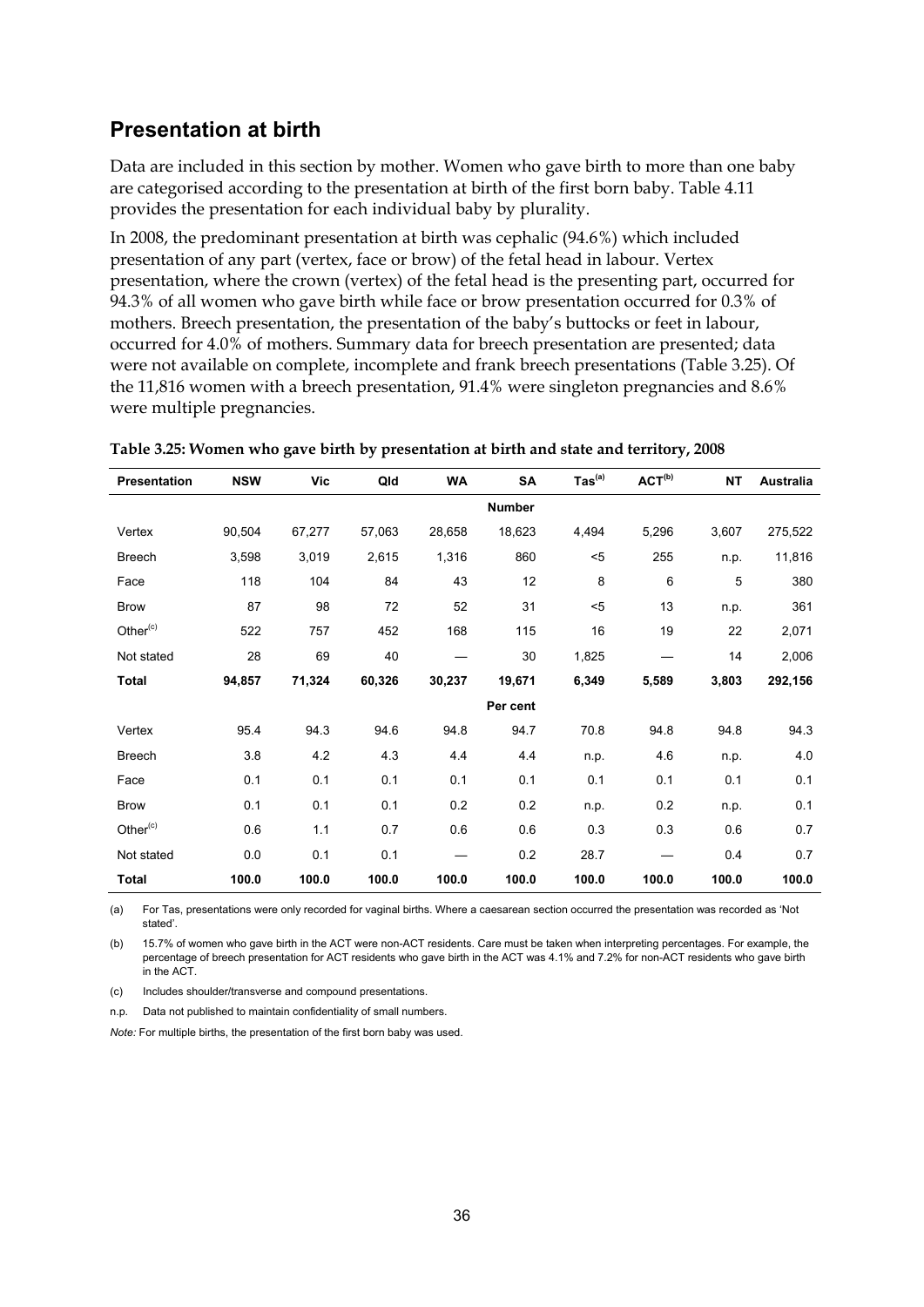# **Method of birth**

Data are presented in this section by mother; for multiple births, women are categorised according to the method of birth for the first born baby. Table 4.12 presents method of birth data for each individual baby by plurality.

From 2007, changes to the Perinatal NMDS item for method of birth were implemented. 'Spontaneous vaginal' was changed to 'Non-instrumental vaginal', and 'Vaginal breech' was no longer a category. Therefore, care must be taken when looking at time series data. Vaginal breech births would be recorded as either 'Non-instrumental vaginal' or 'Forceps' for 2007 and 2008 with breech as the presentation. Four of the eight jurisdictions were able to provide data in this way; therefore the 'Non-instrumental vaginal' category for 2007 and 2008 may include women who had breech births where instruments were used for New South Wales, Victoria, Western Australia and the Northern Territory.

Tables 4.13 and 4.14 present information on method of birth for babies with breech presentations.

#### **Vaginal births**

Of all women who gave birth in 2008, 57.5% had a non-instrumental vaginal birth. The proportion of non-instrumental vaginal births ranged from 53.0% in Western Australia to 64.5% in the Northern Territory (Table 3.26).

Approximately 1 in 9 mothers (11.4%) had an instrumental vaginal delivery where either forceps or vacuum extraction was used. The proportions of these instrumental deliveries varied among the states and territories, from 7.2% in Tasmania to 13.7% in Western Australia. Forceps delivery occurred for 3.7% of mothers and was most common in the Australian Capital Territory (6.4%). Deliveries by vacuum extraction accounted for 7.7% of women who gave birth nationally, ranging from 5.2% in the Northern Territory to 11.2% in Western Australia (Table 3.26). More detailed information on instrumental vaginal births can be found in Chapter 5.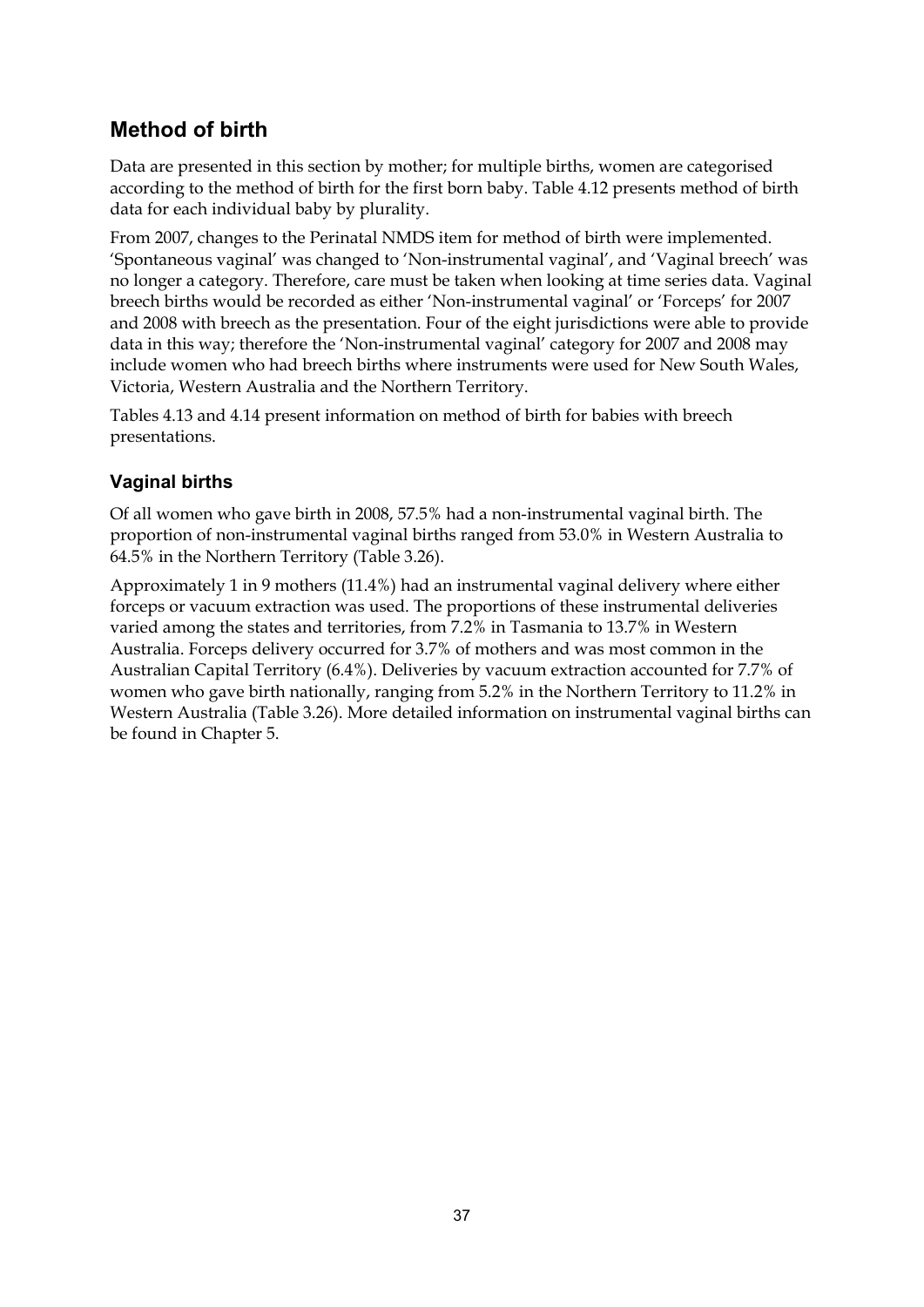| <b>Method of birth</b> | $NSW^{(a)}$ | $Vic^{(a)}$ | Qld    | WA <sup>(a)</sup> | <b>SA</b>     | <b>Tas</b> | ACT <sup>(b)</sup> | NT <sup>(a)</sup> | <b>Australia</b> |
|------------------------|-------------|-------------|--------|-------------------|---------------|------------|--------------------|-------------------|------------------|
|                        |             |             |        |                   | <b>Number</b> |            |                    |                   |                  |
| Non-instrumental       |             |             |        |                   |               |            |                    |                   |                  |
| vaginal                | 56,553      | 39,865      | 34,774 | 16,034            | 11,111        | 4,064      | 3,215              | 2,454             | 168,070          |
| Forceps                | 3,486       | 3,911       | 1,167  | 736               | 832           | 119        | 359                | 102               | 10,712           |
| Vacuum extraction      | 6,830       | 5,790       | 4,278  | 3,400             | 1,394         | 341        | 363                | 198               | 22,594           |
| Caesarean section      | 27,974      | 21,758      | 20,106 | 10,067            | 6,334         | 1,825      | 1,652              | 1,049             | 90,765           |
| Labour                 | 11,851      | 9,250       | 7,836  | 3,800             | 2,957         | 884        | 634                | 475               | 37,687           |
| No labour              | 16,120      | 12,508      | 12,270 | 6,267             | 3,377         | 941        | 1,018              | 574               | 53,075           |
| Not stated             | 3           |             |        |                   |               |            |                    |                   | 3                |
| Not stated             | 14          |             | 1      |                   |               |            |                    |                   | 15               |
| <b>Total</b>           | 94,857      | 71,324      | 60,326 | 30,237            | 19,671        | 6,349      | 5,589              | 3,803             | 292,156          |
|                        |             |             |        |                   | Per cent      |            |                    |                   |                  |
| Non-instrumental       |             |             |        |                   |               |            |                    |                   |                  |
| vaginal                | 59.6        | 55.9        | 57.6   | 53.0              | 56.5          | 64.0       | 57.5               | 64.5              | 57.5             |
| Forceps                | 3.7         | 5.5         | 1.9    | 2.4               | 4.2           | 1.9        | 6.4                | 2.7               | 3.7              |
| Vacuum extraction      | 7.2         | 8.1         | 7.1    | 11.2              | 7.1           | 5.4        | 6.5                | 5.2               | 7.7              |
| Caesarean section      | 29.5        | 30.5        | 33.3   | 33.3              | 32.2          | 28.7       | 29.6               | 27.6              | 31.1             |
| Labour                 | 12.5        | 13.0        | 13.0   | 12.6              | 15.0          | 13.9       | 11.3               | 12.5              | 12.9             |
| No labour              | 17.0        | 17.5        | 20.3   | 20.7              | 17.2          | 14.8       | 18.2               | 15.1              | 18.2             |
| Not stated             | 0.0         |             |        |                   |               |            |                    |                   | 0.0              |
| Not stated             | 0.0         |             | 0.0    |                   |               |            |                    |                   | 0.0              |
| <b>Total</b>           | 100.0       | 100.0       | 100.0  | 100.0             | 100.0         | 100.0      | 100.0              | 100.0             | 100.0            |

|  | Table 3.26: Women who gave birth by method of birth and state and territory, 2008 |  |  |
|--|-----------------------------------------------------------------------------------|--|--|
|--|-----------------------------------------------------------------------------------|--|--|

(a) For these four jurisdictions, 'Non-instrumental vaginal' includes all women who had a vaginal breech birth, whether or not instruments were used. For the remaining jurisdictions, vaginal breech births are only included where instruments were not used.

(b) 15.7% of women who gave birth in the ACT were non-ACT residents. Care must be taken when interpreting percentages. For example, 28.5% of ACT resident women had a caesarean section compared with 35.1% of non-ACT residents who gave birth in the ACT.

*Note:* For multiple births, the method of birth of the first born baby was used.

#### **Caesarean sections**

There were 90,765 caesarean sections performed in 2008, accounting for 31.1% of women who gave birth. The rate has remained stable from 2006, when the rate was 30.8%, followed by a rate of 30.9% in 2007. Of all women who gave birth, 18.2% had a caesarean section without labour, while 12.9% had a caesarean section with labour.

The proportion of caesarean section deliveries varied by state and territory, and ranged from 27.6% in the Northern Territory to 33.3% in both Queensland and Western Australia. Three states, Queensland, Western Australia and South Australia, recorded caesarean section rates (percentage) above 32.0% (Table 3.26).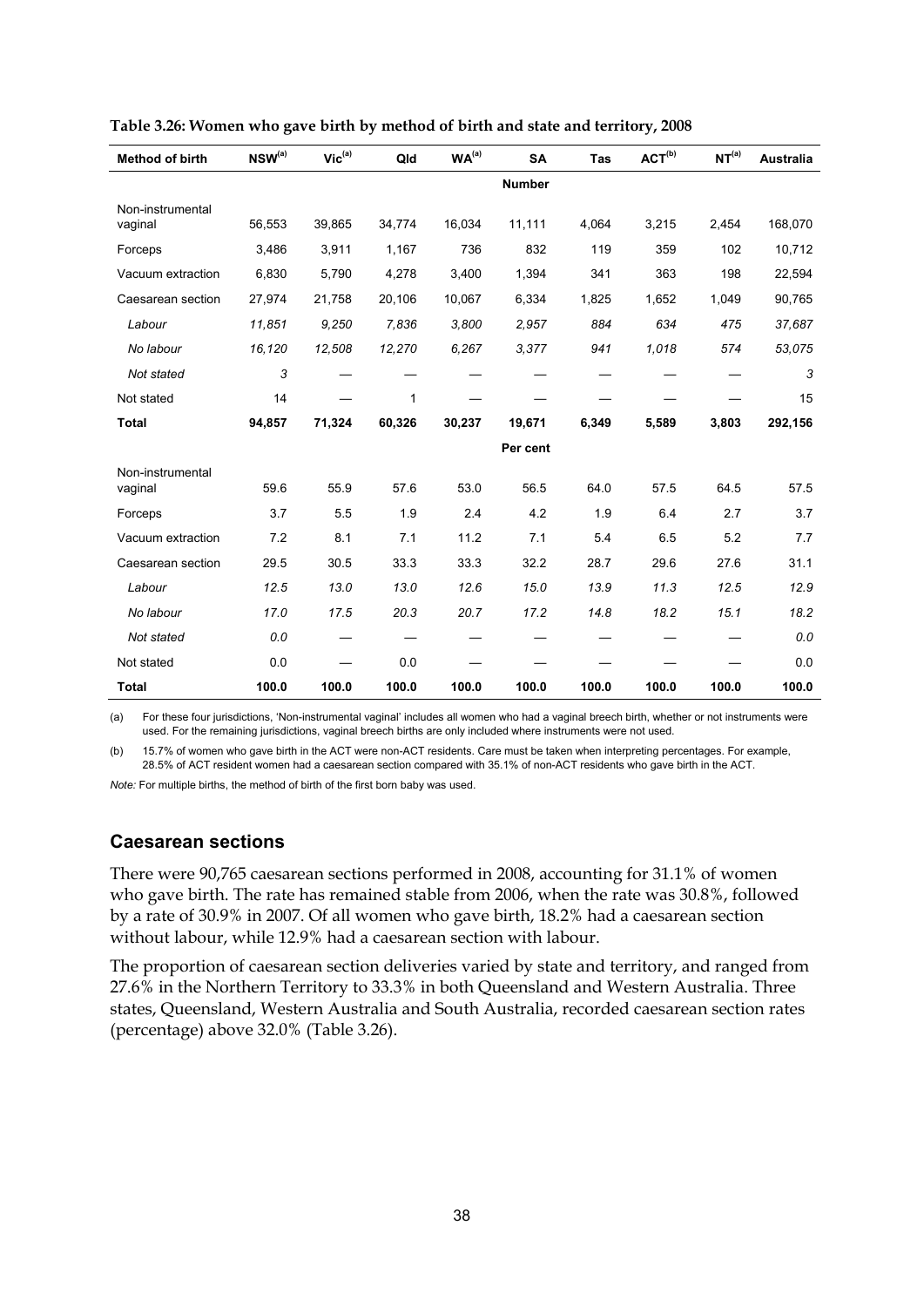The caesarean section rate has shown an overall upward trend over the last 10 years, although it did not increase significantly from 2006 to 2007, or from 2007 to 2008. The proportion of women having caesarean sections has increased from 21.8% in 1999 to 31.1% in 2008. In contrast, the proportion of instrumental deliveries has remained stable at around 11.0% throughout this period (Figure 3.3).

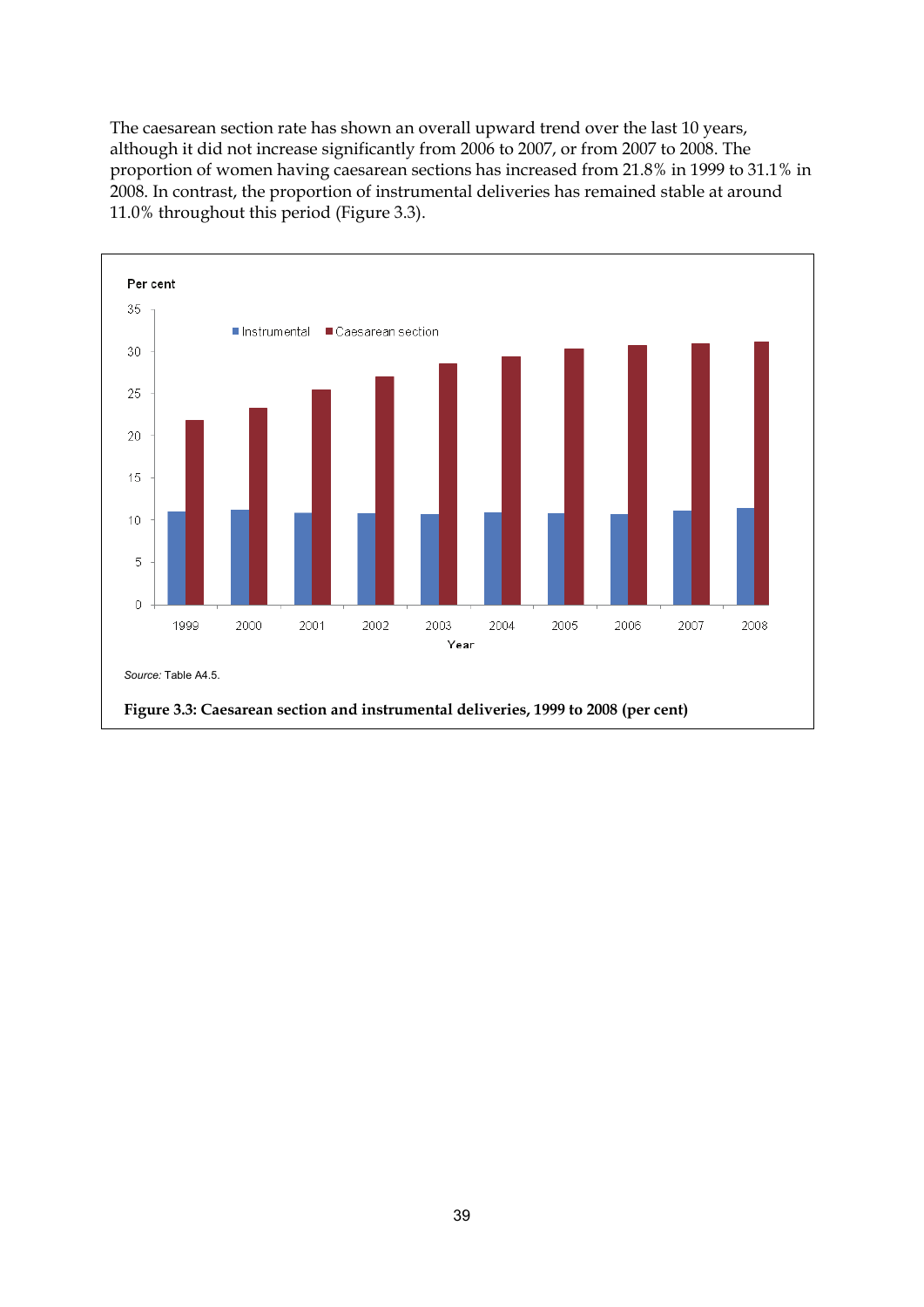Directly age-standardised rates of caesarean section were calculated for states and territories for 2008, using as the standard, all women who gave birth in 2008. The age-standardised rates of caesarean section varied by state and territory, ranging from 28.5% in the Australian Capital Territory to 34.4% in Queensland (Table 3.27).

|              | <b>NSW</b> | <b>Vic</b>                           | Qld    | <b>WA</b> | <b>SA</b>     | Tas   | <b>ACT</b>   | <b>NT</b> | <b>Australia</b> |
|--------------|------------|--------------------------------------|--------|-----------|---------------|-------|--------------|-----------|------------------|
|              |            |                                      |        |           | <b>Number</b> |       |              |           |                  |
| Less than 20 | 552        | 286                                  | 601    | 256       | 179           | 72    | 15           | 71        | 2,032            |
| $20 - 24$    | 2,650      | 1,609                                | 2,446  | 1,113     | 754           | 276   | 113          | 191       | 9,152            |
| $25 - 29$    | 6,401      | 4,663                                | 5,052  | 2,375     | 1,585         | 497   | 373          | 291       | 21,237           |
| $30 - 34$    | 9,712      | 7,877                                | 6,603  | 3,387     | 2,108         | 546   | 580          | 277       | 31,090           |
| $35 - 39$    | 6,944      | 5,876                                | 4,467  | 2,399     | 1,390         | 354   | 464          | 179       | 22,073           |
| 40 and over  | 1,712      | 1,447                                | 937    | 537       | 318           | 80    | 107          | 40        | 5,178            |
| Not stated   | 3          |                                      |        |           |               |       |              |           | 3                |
| <b>Total</b> | 27,974     | 21,758                               | 20,106 | 10,067    | 6,334         | 1,825 | 1,652        | 1,049     | 90,765           |
|              |            |                                      |        |           | Per cent      |       |              |           |                  |
| Less than 20 | 2.0        | 1.3                                  | 3.0    | 2.5       | 2.8           | 3.9   | 0.9          | 6.8       | 2.2              |
| $20 - 24$    | 9.5        | 7.4                                  | 12.2   | 11.1      | 11.9          | 15.1  | 6.8          | 18.2      | 10.1             |
| $25 - 29$    | 22.9       | 21.4                                 | 25.1   | 23.6      | 25.0          | 27.2  | 22.6         | 27.7      | 23.4             |
| $30 - 34$    | 34.7       | 36.2                                 | 32.8   | 33.6      | 33.3          | 29.9  | 35.1         | 26.4      | 34.3             |
| $35 - 39$    | 24.8       | 27.0                                 | 22.2   | 23.8      | 21.9          | 19.4  | 28.1         | 17.1      | 24.3             |
| 40 and over  | 6.1        | 6.7                                  | 4.7    | 5.3       | 5.0           | 4.4   | 6.5          | 3.8       | 5.7              |
| Not stated   | 0.0        |                                      |        |           |               |       |              |           | 0.0              |
| <b>Total</b> | 100.0      | 100.0                                | 100.0  | 100.0     | 100.0         | 100.0 | 100.0        | 100.0     | 100.0            |
|              |            | Age-standardised rate <sup>(a)</sup> |        |           |               |       |              |           |                  |
| Rate         | 29.3       | 29.5                                 | 34.4   | 33.8      | 32.5          | 30.1  | $^{(b)}28.5$ | 29.6      |                  |

**Table 3.27: Women who gave birth by caesarean section by age and state and territory, 2008** 

(a) Directly age-standardised using the Australian population of women who gave birth in 2008.

(b) The ACT rate includes non-ACT residents who gave birth in the ACT. Therefore the rate is a health service population rate rather than an ACT population rate.

*Note:* For multiple births, the method of birth of the first born baby was used.

Information about the main reason for carrying out a caesarean section is presented in Table 3.28 for five states and territories: Victoria, Queensland, South Australia, Tasmania and the Northern Territory. The table shows that data were not available or coded to the 'Other' category for a substantial proportion of caesarean sections. A history of repeat/previous caesarean section was the leading reason reported for caesarean section (range 33.6% to 37.0%). There was no separate category for patient choice in the data presented.

It is important when interpreting the data presented in this table that each state and territory is examined independently. Data are not comparable across jurisdictions since the methods for collecting these data were different in each jurisdiction. The data are presented as a baseline to promote discussion and to assist in development of consistency across jurisdictions, so that in the future more comprehensive and comparable information will be available.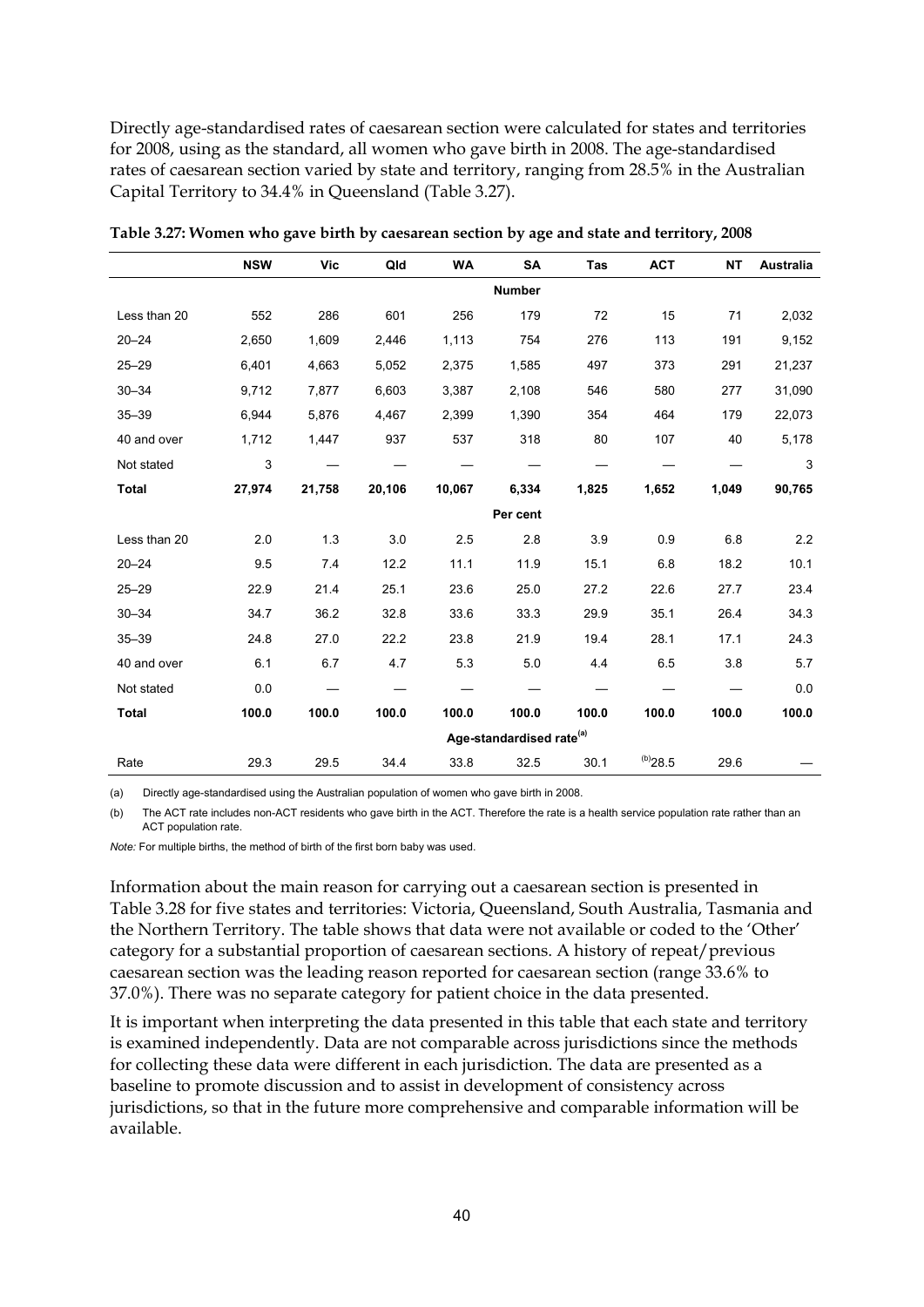|                                 | <b>NSW</b> | $Vic^{(b)}$ | Qld    | <b>WA</b> | <b>SA</b>     | <b>Tas</b>               | <b>ACT</b> | <b>NT</b> |
|---------------------------------|------------|-------------|--------|-----------|---------------|--------------------------|------------|-----------|
|                                 |            |             |        |           | <b>Number</b> |                          |            |           |
| Previous caesarean section      | n.p.       | 8,059       | 7,412  | n.a.      | 2,167         | 640                      | n.a.       | 352       |
| Fetal distress                  | n.p.       | 2,585       | 1,944  | n.a.      | 801           | 359                      | n.a.       | 175       |
| Malpresentation                 | n.p.       | 2,617       | 1,840  | n.a.      | 660           | 172                      | n.a.       | 133       |
| Antepartum haemorrhage          | n.p.       | 645         | 472    | n.a.      | 142           |                          | n.a.       | 28        |
| Hypertension/<br>pre-eclampsia  | n.p.       | 473         | 501    | n.a.      | 145           |                          | n.a.       |           |
| Multiple pregnancy              | n.p.       | 390         | 354    | n.a.      | 87            |                          | n.a.       |           |
| Intrauterine growth restriction | n.p.       | 157         | 157    | n.a.      | 49            |                          | n.a.       |           |
| Other <sup>(c)</sup>            | n.p.       | 6,832       | 7,426  | n.a.      | 2,283         | 653                      | n.a.       | 307       |
| Not stated                      | n.p.       |             |        | n.a.      |               |                          | n.a.       | 54        |
| <b>Total</b>                    | n.p.       | 21,758      | 20,106 | n.a.      | 6,334         | 1,825                    | n.a.       | 1,049     |
|                                 |            |             |        |           | Per cent      |                          |            |           |
| Previous caesarean section      | n.p.       | 37.0        | 36.9   | n.a.      | 34.2          | 35.1                     | n.a.       | 33.6      |
| <b>Fetal distress</b>           | n.p.       | 11.9        | 9.7    | n.a.      | 12.6          | 19.7                     | n.a.       | 16.7      |
| Malpresentation                 | n.p.       | 12.0        | 9.2    | n.a.      | 10.4          | 9.4                      | n.a.       | 12.7      |
| Antepartum haemorrhage          | n.p.       | 3.0         | 2.3    | n.a.      | 2.2           | $\overline{\phantom{0}}$ | n.a.       | 2.7       |
| Hypertension/<br>pre-eclampsia  | n.p.       | 2.2         | 2.5    | n.a.      | 2.3           |                          | n.a.       |           |
| Multiple pregnancy              | n.p.       | 1.8         | 1.8    | n.a.      | 1.4           |                          | n.a.       |           |
| Intrauterine growth restriction | n.p.       | 0.7         | 0.8    | n.a.      | 0.8           |                          | n.a.       |           |
| Other $(c)$                     | n.p.       | 31.4        | 36.9   | n.a.      | 36.0          | 35.8                     | n.a.       | 29.3      |
| Not stated                      | n.p.       |             |        | n.a.      |               |                          | n.a.       | 5.1       |
| <b>Total</b>                    | n.p.       | 100.0       | 100.0  | n.a.      | 100.0         | 100.0                    | n.a.       | 100.0     |

**Table 3.28: Women who gave birth by caesarean section by main reason for caesarean section and state and territory, 2008(a)**

(a) Because of differences in definitions used and methods of data collection these data are not comparable across jurisdictions.

(b) Vic collects up to four indications for caesarean section. To obtain the main reason, the following hierarchy was used: 1) Previous/repeat caesarean, 2) Malpresentation, 3) Multiple pregnancy, 4) Antepartum haemorrhage, 5) Pre-eclampsia/hypertension, 6) Intrauterine growth restriction, 7) Non-reassuring fetal status, 8) Cephalopelvic disproportion/failure to progress/obstructed labour and 9) Other. In cases of multiple births the reason refers to the first born baby. Patient choice for repeat caesarean is coded under 'Previous caesarean section'.

(c) Includes Failure to progress/cephalopelvic disproportion, psychosocial/elective/patient choice and other reasons.

n.a. Data not available.

n.p. Data not published as complete data were not available in a comparable format.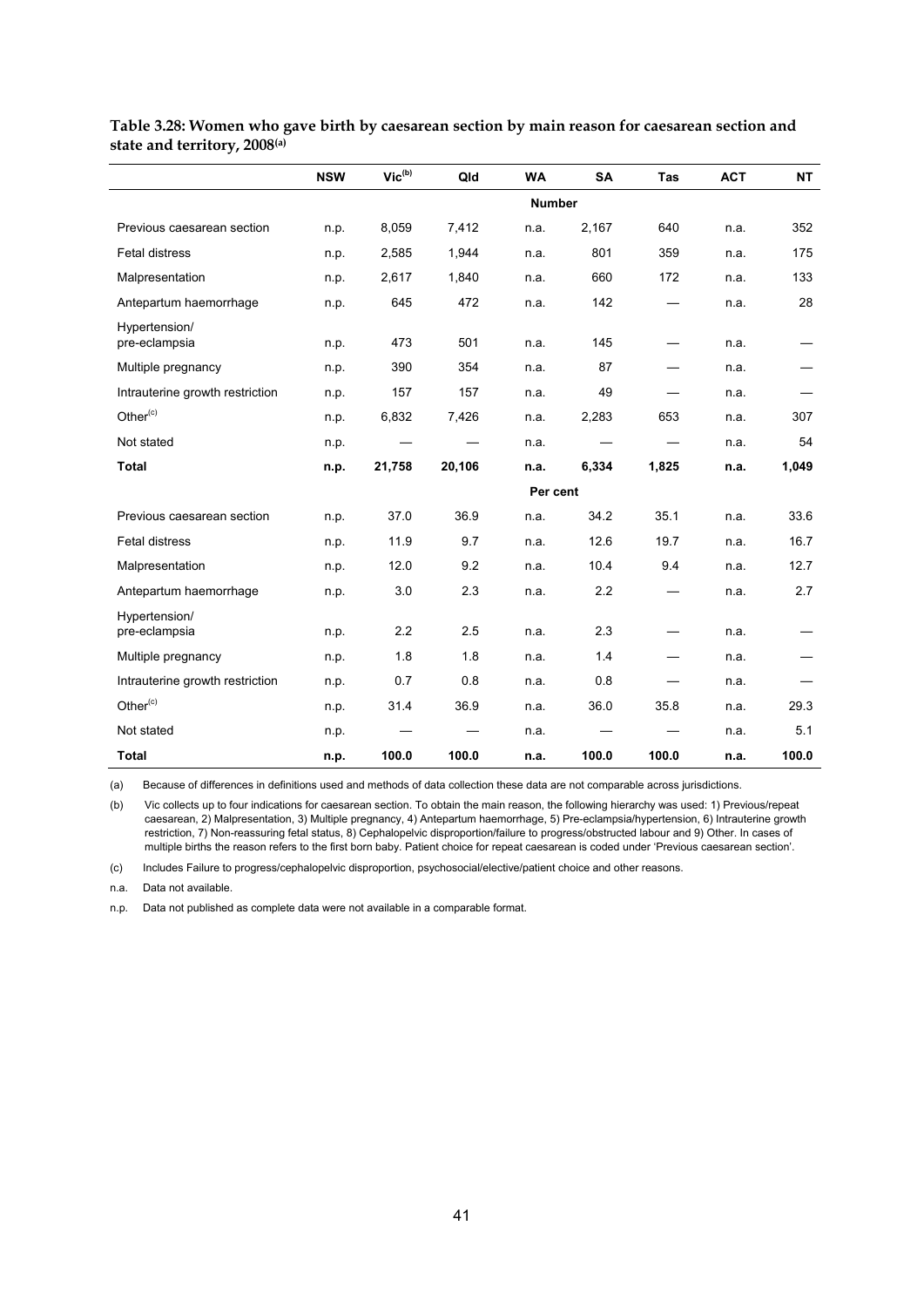#### **Method of birth and maternal age**

Table 3.29 presents methods of birth by maternal age groups. Non-instrumental vaginal birth declined progressively with increasing maternal age. These were most common in women aged less than 20 years (71.5%) and least common in the 40 years and over age group (44.6%). The proportion of instrumental vaginal births was highest in the 25–29 years age group (12.7%).

Caesarean section rates increased with maternal age. In 2008, caesarean section rates ranged from 16.7% for mothers aged less than 20 years to 46.9% for mothers aged 40 years and older (Table 3.29).

|                                            | Less    |           |                |               |           | 40 and | <b>Not</b> |              |
|--------------------------------------------|---------|-----------|----------------|---------------|-----------|--------|------------|--------------|
| <b>Method of birth</b>                     | than 20 | $20 - 24$ | $25 - 29$      | $30 - 34$     | $35 - 39$ | over   | stated     | <b>Total</b> |
|                                            |         |           |                | <b>Number</b> |           |        |            |              |
| Non-instrumental<br>vaginal <sup>(a)</sup> | 8,702   | 28,648    | 46,997         | 50,453        | 28,328    | 4,928  | 14         | 168,070      |
| Forceps                                    | 427     | 1,404     | 3,116          | 3,696         | 1,785     | 283    | 1          | 10,712       |
| Vacuum extraction                          | 1,004   | 3,143     | 6,771          | 7,332         | 3,691     | 652    | 1          | 22,594       |
| Caesarean section                          | 2,032   | 9,152     | 21,237         | 31,090        | 22,073    | 5,178  | 3          | 90,765       |
| Not stated                                 | 3       | 5         | $\overline{2}$ | 3             | 1         | 1      |            | 15           |
| <b>Total</b>                               | 12,168  | 42,352    | 78,123         | 92,574        | 55,878    | 11,042 | 19         | 292,156      |
|                                            |         |           |                | Per cent      |           |        |            |              |
| Non-instrumental                           |         |           |                |               |           |        |            |              |
| vaginal <sup>(a)</sup>                     | 71.5    | 67.6      | 60.2           | 54.5          | 50.7      | 44.6   | 73.7       | 57.5         |
| Forceps                                    | 3.5     | 3.3       | 4.0            | 4.0           | 3.2       | 2.6    | 5.3        | 3.7          |
| Vacuum extraction                          | 8.3     | 7.4       | 8.7            | 7.9           | 6.6       | 5.9    | 5.3        | 7.7          |
| Caesarean section                          | 16.7    | 21.6      | 27.2           | 33.6          | 39.5      | 46.9   | 15.8       | 31.1         |
| Not stated                                 | 0.0     | 0.0       | 0.0            | 0.0           | 0.0       | 0.0    |            | 0.0          |
| <b>Total</b>                               | 100.0   | 100.0     | 100.0          | 100.0         | 100.0     | 100.0  | 100.0      | 100.0        |

#### **Table 3.29: Method of birth by maternal age, 2008**

(a) For four jurisdictions, 'Non-instrumental vaginal' includes all women who had a vaginal breech birth, whether or not instruments were used. For the remaining jurisdictions, vaginal breech births are only included where instruments were not used.

*Note:* For multiple births, the method of birth of the first born baby was used.

#### **Method of birth and Indigenous status**

Mothers who identified as being of Aboriginal or Torres Strait Islander origin had a higher proportion of non-instrumental vaginal births compared with non-Indigenous mothers (69.5% compared with 57.0%) and a lower proportion of instrumental vaginal deliveries (forceps or vacuum extraction). The caesarean section rate of 24.8% for mothers who identified as Aboriginal or Torres Strait Islander was less than that for non-Indigenous mothers (31.3%) (Table 3.30). This may be partially explained by the younger age of Indigenous mothers, which averaged 25.1 years.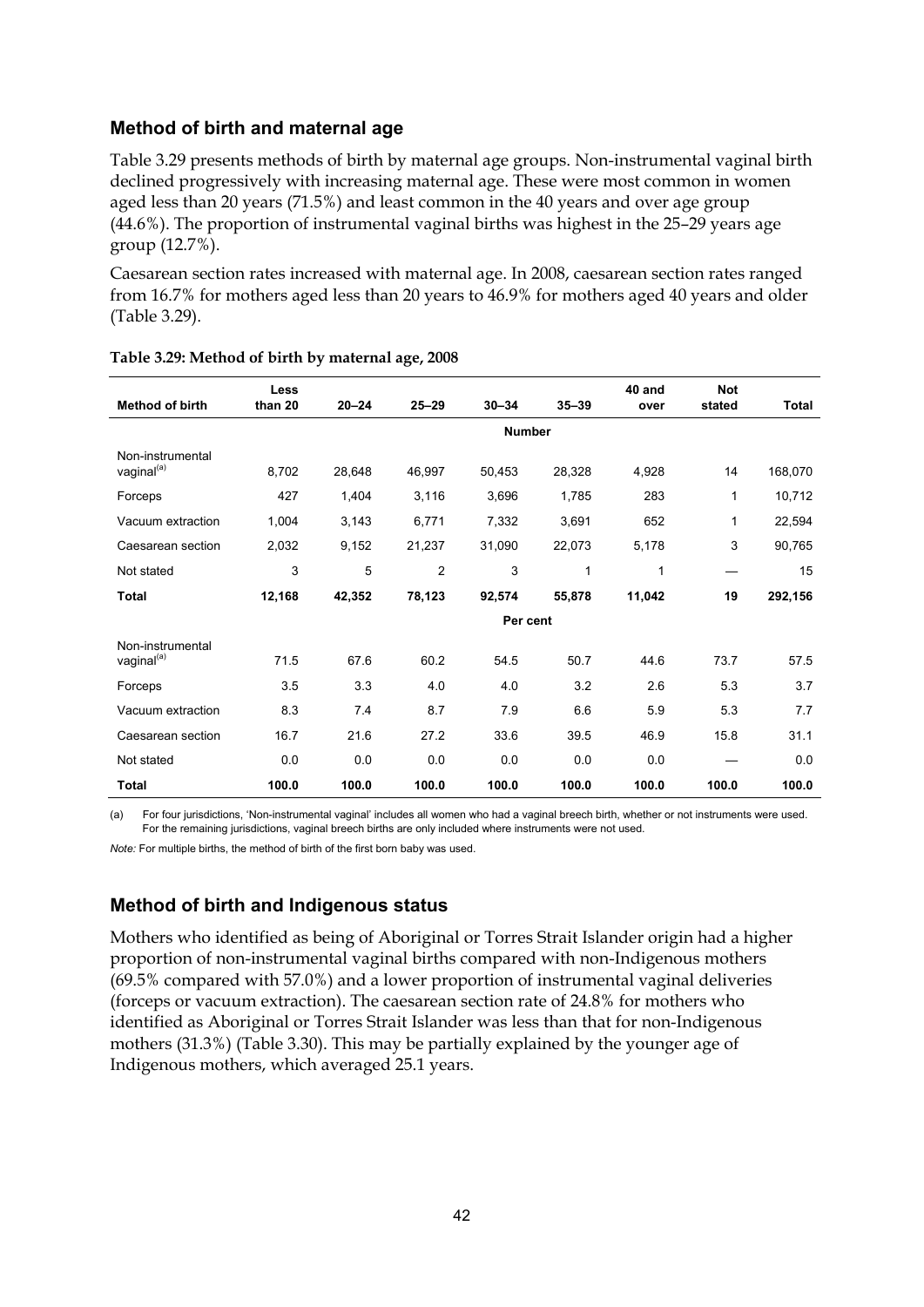| Indigenous status <sup>(a)</sup><br>method of birth | $NSW^{(b)}$ | $\mathsf{Vic}^\mathsf{(b)}$ | Qld    | WA <sup>(b)</sup> | <b>SA</b>     | Tas   | ACT <sup>(c)</sup> | NT <sup>(b)</sup> | <b>Australia</b> |
|-----------------------------------------------------|-------------|-----------------------------|--------|-------------------|---------------|-------|--------------------|-------------------|------------------|
| Indigenous                                          |             |                             |        |                   | <b>Number</b> |       |                    |                   |                  |
| Non-instrumental<br>vaginal                         | 2,099       | 506                         | 2,329  | 1,181             | 396           | 214   | 65                 | 986               | 7,776            |
| Instrumental vaginal <sup>(d)</sup>                 | 199         | 55                          | 159    | 105               | 34            | 13    | $\overline{7}$     | 60                | 632              |
| Caesarean section                                   | 675         | 162                         | 884    | 408               | 194           | 69    | 31                 | 354               | 2,777            |
| Not stated                                          | 3           |                             |        |                   |               |       |                    |                   | 3                |
| Total                                               | 2,976       | 723                         | 3,372  | 1,694             | 624           | 296   | 103                | 1,400             | 11,188           |
|                                                     |             |                             |        |                   | Per cent      |       |                    |                   |                  |
| Non-instrumental<br>vaginal                         | 70.5        | 70.0                        | 69.1   | 69.7              | 63.5          | 72.3  | 63.1               | 70.4              | 69.5             |
| Instrumental vaginal <sup>(d)</sup>                 | 6.7         | 7.6                         | 4.7    | 6.2               | 5.4           | 4.4   | 6.8                | 4.3               | 5.6              |
| Caesarean section                                   | 22.7        | 22.4                        | 26.2   | 24.1              | 31.1          | 23.3  | 30.1               | 25.3              | 24.8             |
| Not stated                                          | 0.1         |                             |        |                   |               |       |                    |                   | 0.0              |
| Total                                               | 100.0       | 100.0                       | 100.0  | 100.0             | 100.0         | 100.0 | 100.0              | 100.0             | 100.0            |
|                                                     |             |                             |        |                   |               |       |                    |                   |                  |
| Non-Indigenous                                      |             |                             |        |                   | <b>Number</b> |       |                    |                   |                  |
| Non-instrumental<br>vaginal                         | 54,314      | 39,313                      | 32,419 | 14,853            | 10,715        | 3,850 | 3,142              | 1,460             | 160,066          |
| Instrumental vaginal <sup>(d)</sup>                 | 10,100      | 9,618                       | 5,283  | 4,031             | 2,192         | 447   | 711                | 239               | 32,621           |
| Caesarean section                                   | 27,243      | 21,584                      | 19,215 | 9,659             | 6,140         | 1,756 | 1,608              | 685               | 87,890           |
| Not stated                                          | 11          |                             |        |                   |               |       |                    |                   | 11               |
| Total                                               | 91,668      | 70,515                      | 56,917 | 28,543            | 19,047        | 6,053 | 5,461              | 2,384             | 280,588          |
|                                                     |             |                             |        |                   | Per cent      |       |                    |                   |                  |
| Non-instrumental<br>vaginal                         | 59.3        | 55.8                        | 57.0   | 52.0              | 56.3          | 63.6  | 57.5               | 61.2              | 57.0             |
| Instrumental vaginal <sup>(d)</sup>                 | 11.0        | 13.6                        | 9.3    | 14.1              | 11.5          | 7.4   | 13.0               | 10.0              | 11.6             |
| Caesarean section                                   | 29.7        | 30.6                        | 33.8   | 33.8              | 32.2          | 29.0  | 29.4               | 28.7              | 31.3             |
| Not stated                                          | 0.0         |                             |        |                   |               |       |                    |                   | 0.0              |
| Total                                               | 100.0       | 100.0                       | 100.0  | 100.0             | 100.0         | 100.0 | 100.0              | 100.0             | 100.0            |

**Table 3.30: Women who gave birth by Indigenous status, method of birth and state and territory, 2008** 

(a) Indigenous status 'Not stated' not included.

(b) For these four jurisdictions, 'Non-instrumental vaginal' includes all women who had a vaginal breech birth, whether or not instruments were used. For the remaining jurisdictions, vaginal breech births are only included where instruments were not used.

(c) 29.1% of Aboriginal and Torres Strait Islander women who gave birth in the ACT were non-ACT residents. Care must be taken when interpreting percentages. For example, the percentage of caesarean sections for Aboriginal and Torres Strait Islander ACT residents who gave birth in the ACT was 23.3%.

(d) 'Instrumental vaginal' includes forceps and vacuum extraction.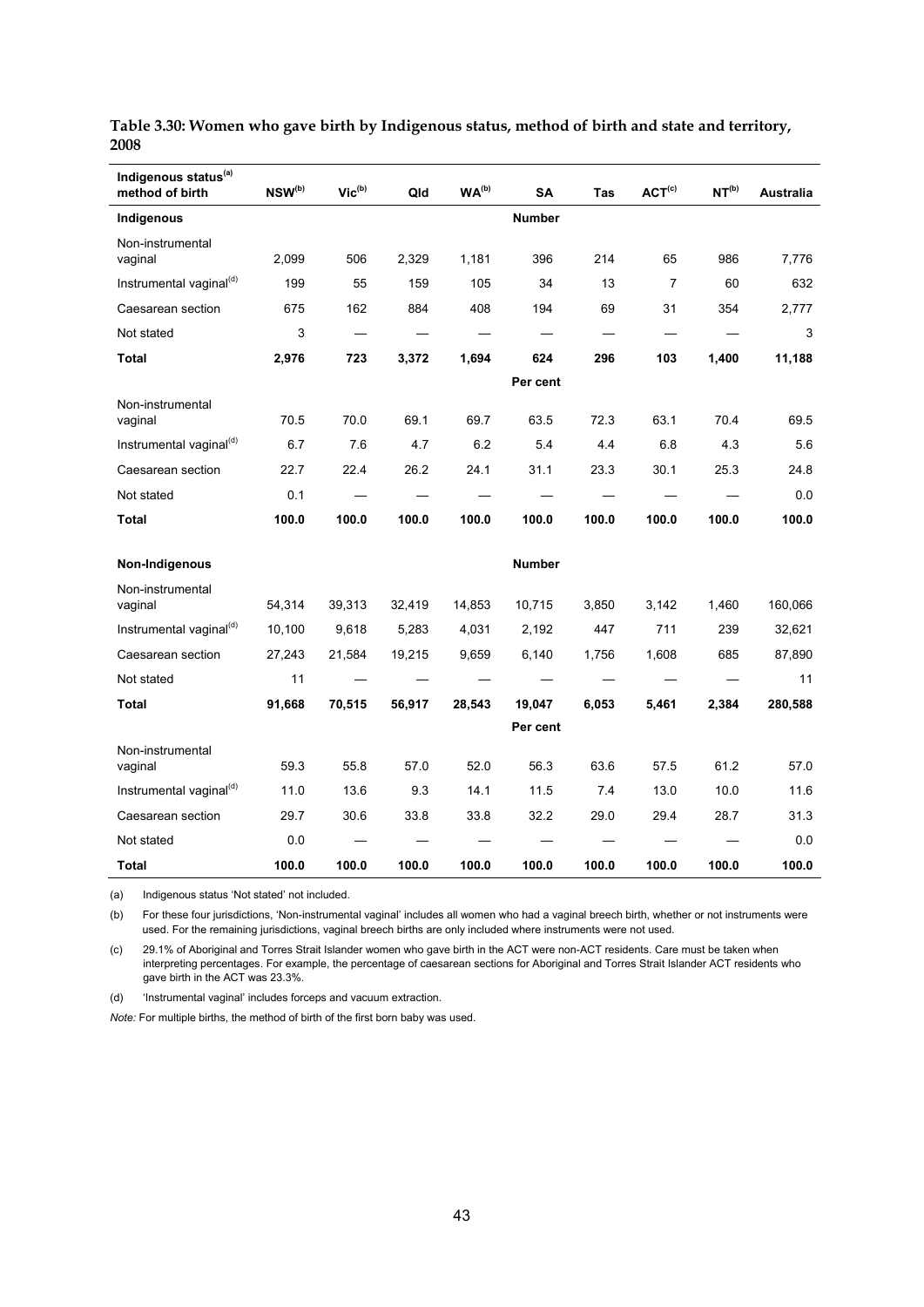Age-specific rates of caesarean section were calculated by Indigenous status for 2008 (Table 3.31). The rate of caesarean section for Aboriginal and Torres Strait Islander mothers was higher than for non-Indigenous mothers for those aged less than 20 years and 20–24 years. Comparatively, for mothers aged 25 years and older, the rate of caesarean section was lower for Indigenous mothers than for non-Indigenous mothers (Table 3.31).

|                | <b>Less</b><br>than 20 | $20 - 24$ | $25 - 29$ | $30 - 34$         | $35 - 39$ | 40 and<br>over | <b>Not</b><br>stated | <b>Total</b> |
|----------------|------------------------|-----------|-----------|-------------------|-----------|----------------|----------------------|--------------|
|                |                        |           |           | <b>Number</b>     |           |                |                      |              |
| Indigenous     | 431                    | 813       | 670       | 508               | 294       | 61             |                      | 2,777        |
| Non-Indigenous | 1,599                  | 8,328     | 20,549    | 30,545            | 21,759    | 5,108          | 2                    | 87,890       |
| Not stated     | 2                      | 11        | 18        | 37                | 20        | 9              | 1                    | 98           |
| <b>Total</b>   | 2,032                  | 9,152     | 21,237    | 31,090            | 22,073    | 5,178          | 3                    | 90,765       |
|                |                        |           |           | Age-specific rate |           |                |                      |              |
| Indigenous     | 18.8                   | 22.9      | 25.4      | 30.1              | 34.4      | 37.2           |                      | 24.8         |
| Non-Indigenous | 16.2                   | 21.5      | 27.3      | 33.6              | 39.6      | 47.0           | 15.4                 | 31.3         |

**Table 3.31: Women who gave birth by caesarean section by Indigenous status and age, 2008** 

*Note:* For multiple births, the method of birth of the first born baby was used.

#### **Primary caesarean sections**

The rate of primary caesarean section varied by parity with 32.0% of primiparous women giving birth by caesarean section compared with 10.2% of multiparous women. The rate of caesarean section for primiparous women ranged from 28.1% in the Northern Territory to 34.5% in Queensland. The overall rate for women without a history of previous caesarean section was 21.1% (Table 3.32).

| Parity                    | <b>NSW</b> | Vic    | Qld    | <b>WA</b> | <b>SA</b>     | Tas   | <b>ACT</b> | <b>NT</b> | <b>Total</b> |
|---------------------------|------------|--------|--------|-----------|---------------|-------|------------|-----------|--------------|
|                           |            |        |        |           | <b>Number</b> |       |            |           |              |
| Primiparas                | 12,310     | 9,611  | 8,323  | 4,100     | 2,695         | 745   | 705        | 421       | 38,910       |
| Multiparas <sup>(a)</sup> | 3,963      | 2,776  | 2,769  | 1,332     | 839           | 313   | 295        | 178       | 12,465       |
| <b>Total</b>              | 16,273     | 12,387 | 11,092 | 5,432     | 3,534         | 1,058 | 1,000      | 599       | 51,375       |
|                           |            |        |        |           | Per cent      |       |            |           |              |
| Primiparas                | 31.2       | 31.1   | 34.5   | 32.8      | 33.0          | 30.0  | 29.0       | 28.1      | 32.0         |
| Multiparas <sup>(a)</sup> | 10.0       | 9.5    | 10.9   | 10.7      | 10.4          | 10.6  | 12.9       | 10.5      | 10.2         |
| <b>Total</b>              | 20.5       | 20.6   | 22.4   | 21.8      | 21.8          | 19.5  | 21.2       | 18.7      | 21.1         |

**Table 3.32: Primary caesarean sections by parity and state and territory, 2008** 

(a) Only includes multiparous women who had not previously had a caesarean section.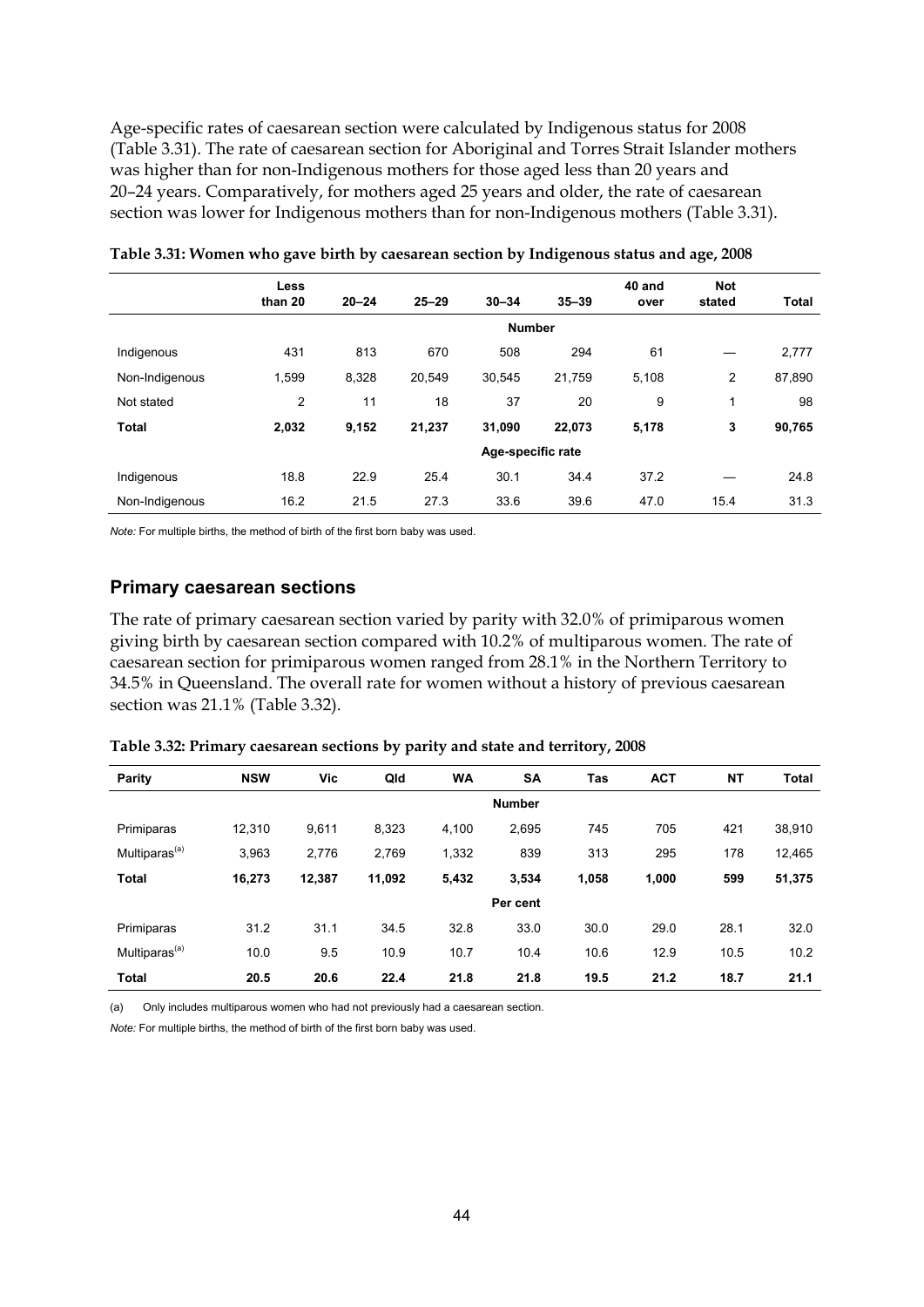#### **Method of birth and previous caesarean section**

In 2008, 13.3% of mothers who had previously had a caesarean section had a noninstrumental vaginal birth, and 3.4% had an instrumental vaginal birth. Repeat caesarean sections occurred for 83.2% of mothers with a history of caesarean section, and ranged from 74.9% in the Northern Territory to 87.6% in Western Australia (Table 3.33).

| <b>Method of birth</b>                 | NSW(a) | $\mathsf{Vic}^\mathsf{(a)}$ | Qld    | WA <sup>(a)</sup> | <b>SA</b>     | Tas   | <b>ACT</b> | NT <sup>(a)</sup> | <b>Total</b> |
|----------------------------------------|--------|-----------------------------|--------|-------------------|---------------|-------|------------|-------------------|--------------|
|                                        |        |                             |        |                   | <b>Number</b> |       |            |                   |              |
| Non-instrumental<br>vaginal            | 2,053  | 1,395                       | 1,441  | 483               | 497           | 134   | 140        | 136               | 6,279        |
| Instrumental<br>vaginal <sup>(b)</sup> | 506    | 447                         | 275    | 172               | 141           | 23    | 31         | 15                | 1,610        |
| Caesarean section                      | 11,539 | 9,371                       | 9,014  | 4,635             | 2,800         | 767   | 614        | 450               | 39,190       |
| Not stated                             | 1      |                             |        |                   |               |       |            |                   | 1            |
| <b>Total</b>                           | 14,099 | 11,213                      | 10,730 | 5,290             | 3,438         | 924   | 785        | 601               | 47,080       |
|                                        |        |                             |        |                   | Per cent      |       |            |                   |              |
| Non-instrumental<br>vaginal            | 14.6   | 12.4                        | 13.4   | 9.1               | 14.5          | 14.5  | 17.8       | 22.6              | 13.3         |
| Instrumental<br>vaginal <sup>(b)</sup> | 3.6    | 4.0                         | 2.6    | 3.3               | 4.1           | 2.5   | 3.9        | 2.5               | 3.4          |
| Caesarean section                      | 81.8   | 83.6                        | 84.0   | 87.6              | 81.4          | 83.0  | 78.2       | 74.9              | 83.2         |
| Not stated                             | 0.0    |                             |        |                   |               |       |            |                   | 0.0          |
| <b>Total</b>                           | 100.0  | 100.0                       | 100.0  | 100.0             | 100.0         | 100.0 | 100.0      | 100.0             | 100.0        |

| Table 3.33: Multiparous mothers who previously had a caesarean section by current method of |  |  |  |
|---------------------------------------------------------------------------------------------|--|--|--|
| birth and state and territory, 2008                                                         |  |  |  |

(a) For these four jurisdictions, 'Non-instrumental vaginal' includes all women who had a vaginal breech birth, whether or not instruments were used. For the remaining jurisdictions, vaginal breech births are only included where instruments were not used.

(b) 'Instrumental vaginal' includes forceps and vacuum extraction.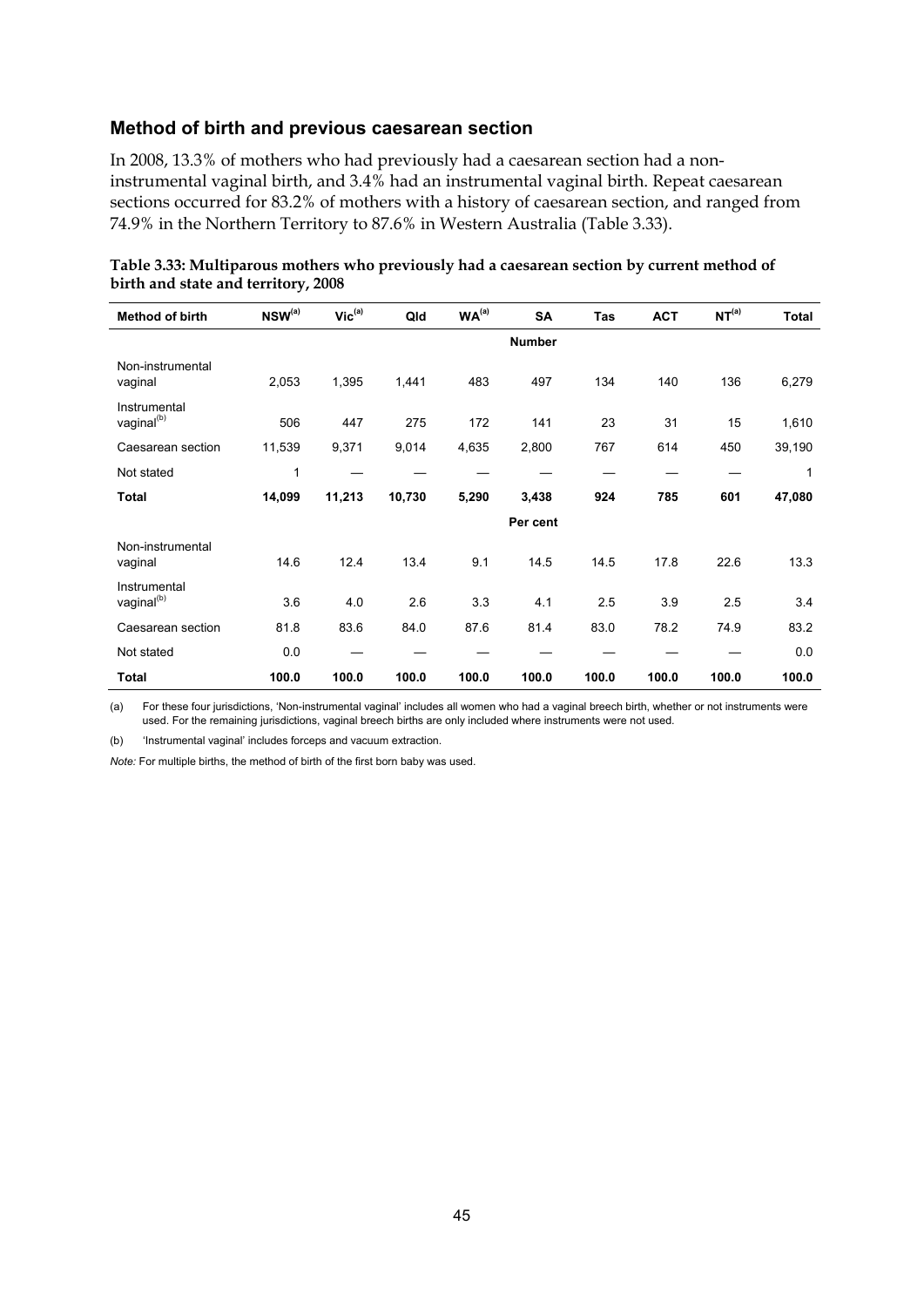In 2008, the rate of caesarean section for women giving birth to term singletons ranged from 17.6% at 40 weeks gestation to 46.4% at 38 weeks gestation, and was 29.8% overall. Intrapartum caesarean section was most common at 41 weeks. The rate of no labour caesarean section peaked at 38 weeks at 36.2% (Table 3.34).

| <b>Gestational age</b> | Labour | No labour     | <b>Not stated</b> | <b>Total</b> |
|------------------------|--------|---------------|-------------------|--------------|
|                        |        | <b>Number</b> |                   |              |
| 37                     | 2,514  | 4,005         | $\mathbf{1}$      | 6,520        |
| 38                     | 5,499  | 19,673        |                   | 25,172       |
| 39                     | 7,089  | 17,134        |                   | 24,223       |
| 40                     | 10,374 | 3,918         |                   | 14,292       |
| 41                     | 7,550  | 1,346         | 2                 | 8,898        |
| <b>Total</b>           | 33,026 | 46,076        | 3                 | 79,105       |
|                        |        | Per cent      |                   |              |
| 37                     | 14.6   | 23.3          | 0.0               | 37.9         |
| 38                     | 10.1   | 36.2          |                   | 46.4         |
| 39                     | 9.5    | 23.1          |                   | 32.6         |
| 40                     | 12.8   | 4.8           |                   | 17.6         |
| 41                     | 19.4   | 3.5           | 0.0               | 22.9         |
| <b>Total</b>           | 12.4   | 17.3          | $0.0\,$           | 29.8         |

**Table 3.34: Women who gave birth to term singleton babies and had a caesarean section by gestational age and onset of labour, 2008**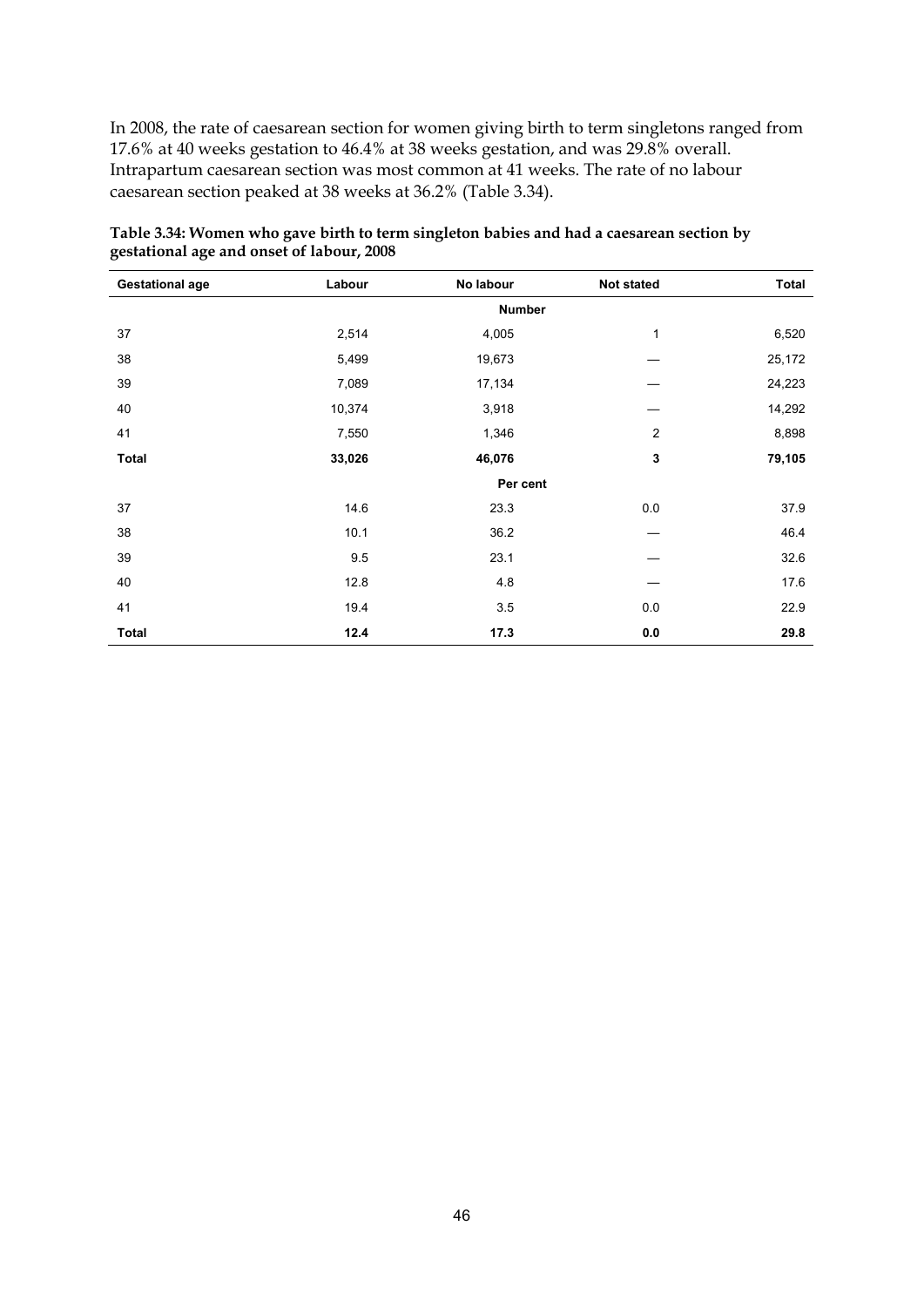#### **Perineal status after vaginal birth**

In 2008, approximately 1 in 3 mothers (33.1%) had an intact perineum following vaginal birth. A first or second degree laceration or graze was reported in 44.7% of women after vaginal birth. In 1 in 100 vaginal births (1.6%), a third or fourth degree laceration of the perineum was reported. This proportion varied among the states and territories, from 1.5% in Queensland to 2.3% in the Australian Capital Territory. An episiotomy only was performed for 14.4% of vaginal births, with the highest rate being recorded in Victoria (20.4%). A combined laceration and episiotomy occurred in 2.4% of women who had a vaginal birth, giving a total of 16.9% of women who had a vaginal birth in 2008 having an episiotomy (Table 3.35).

| <b>Perineal status</b>                  | <b>NSW</b>  | Vic    | Qld    | <b>WA</b>    | <b>SA</b>      | $\mathsf{ Tas}^\mathsf{(a)}$ | <b>ACT</b> | <b>NT</b>      | Total   |
|-----------------------------------------|-------------|--------|--------|--------------|----------------|------------------------------|------------|----------------|---------|
|                                         |             |        |        |              | <b>Number</b>  |                              |            |                |         |
| Episiotomy                              | 9,063       | 10,103 | 4,685  | 2,470        | 1,609          | 560                          | 363        | 235            | 29,088  |
| Intact                                  | 16,994      | 20,209 | 12,876 | 7,863        | 3,809          | 2,246                        | 1,274      | 1,401          | 66,672  |
| 1st degree laceration/<br>vaginal graze | 19,072      | 6,019  | 6,811  | 3,175        | 3,400          | 726                          | 628        | 426            | 40,257  |
| 2nd degree laceration                   | 17,382      | 11,714 | 9,461  | 4,599        | 3,603          | 921                          | 1,509      | 566            | 49,755  |
| 3rd/4th degree<br>laceration            | 1,056       | 778    | 623    | 317          | 250            | 71                           | 92         | 60             | 3,247   |
| Combined laceration<br>and episiotomy   | 1,855       | 743    | 587    | 979          | 620            | —                            | 68         | 41             | 4,893   |
| Other                                   | $(b)$ 1,433 |        | 5,173  | $^{(c)}$ 767 | 44             |                              | 3          | 23             | 7,443   |
| Not stated                              | 14          |        | 3      |              | $\overline{2}$ |                              |            | $\overline{2}$ | 21      |
| <b>Total</b>                            | 66,869      | 49,566 | 40,219 | 20,170       | 13,337         | 4,524                        | 3,937      | 2,754          | 201,376 |
|                                         |             |        |        |              | Per cent       |                              |            |                |         |
| Episiotomy                              | 13.6        | 20.4   | 11.6   | 12.2         | 12.1           | 12.4                         | 9.2        | 8.5            | 14.4    |
| Intact                                  | 25.4        | 40.8   | 32.0   | 39.0         | 28.6           | 49.6                         | 32.4       | 50.9           | 33.1    |
| 1st degree laceration/<br>vaginal graze | 28.5        | 12.1   | 16.9   | 15.7         | 25.5           | 16.0                         | 16.0       | 15.5           | 20.0    |
| 2nd degree laceration                   | 26.0        | 23.6   | 23.5   | 22.8         | 27.0           | 20.4                         | 38.3       | 20.6           | 24.7    |
| 3rd/4th degree<br>laceration            | 1.6         | 1.6    | 1.5    | 1.6          | 1.9            | 1.6                          | 2.3        | 2.2            | 1.6     |
| Combined laceration<br>and episiotomy   | 2.8         | 1.5    | 1.5    | 4.9          | 4.6            | —                            | 1.7        | 1.5            | 2.4     |
| Other                                   | (b)2.1      |        | 12.9   | $^{(c)}3.8$  | 0.3            |                              | 0.1        | 0.8            | 3.7     |
| Not stated                              | 0.0         |        | 0.0    |              | 0.0            |                              |            | 0.1            | 0.0     |
| <b>Total</b>                            | 100.0       | 100.0  | 100.0  | 100.0        | 100.0          | 100.0                        | 100.0      | 100.0          | 100.0   |

#### **Table 3.35: Women who gave birth vaginally by perineal status and state and territory, 2008**

(a) For Tas, cases where both a laceration and episiotomy occurred were coded as Episiotomy.

(b) Includes unspecified perineal tear and vulval or perineal haematoma.

(c) Includes cases where the perineum was intact but a graze was reported.

*Note:* For multiple births, the perineal status after the birth of the first born baby was used.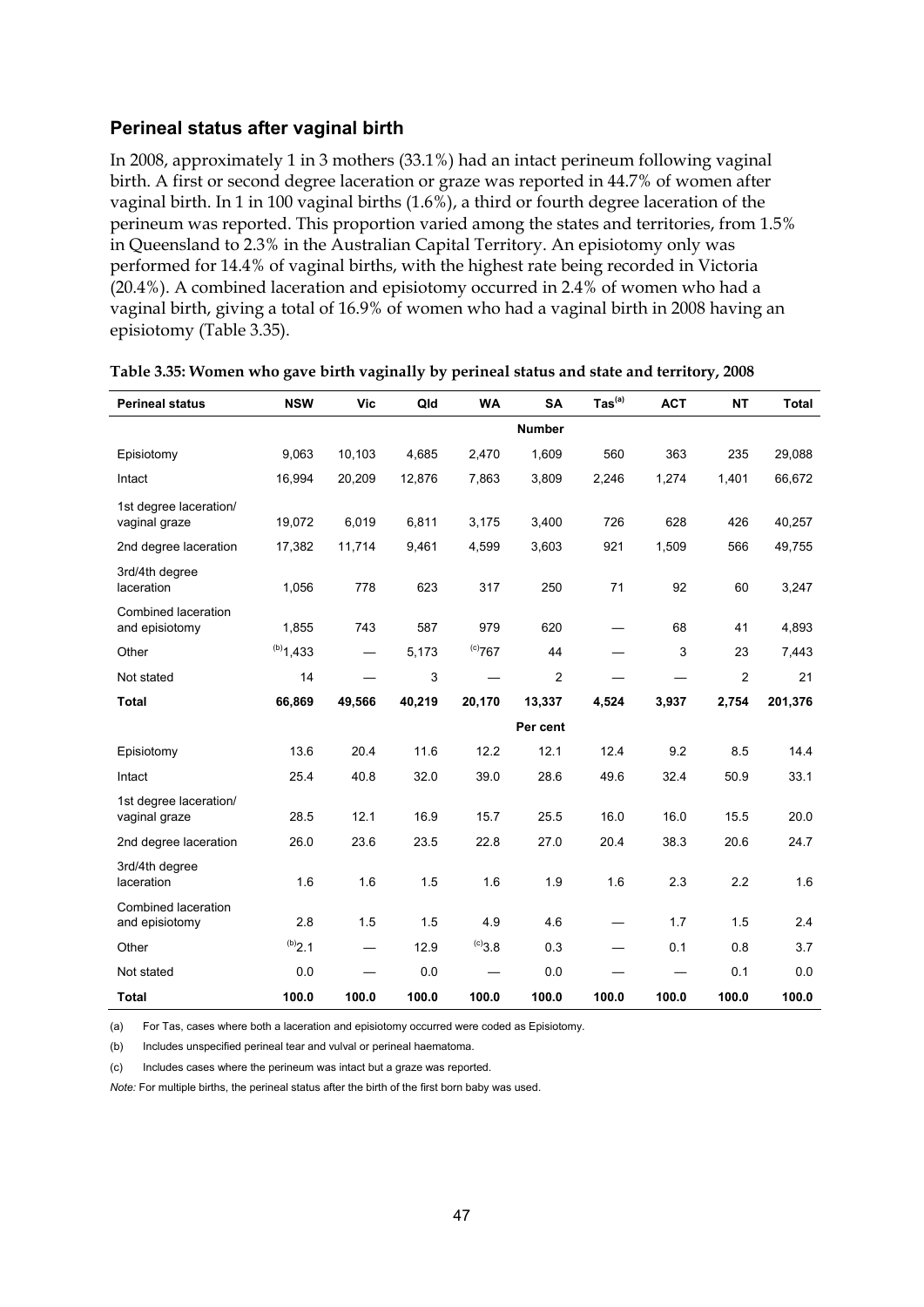## **Pre-existing and pregnancy-related medical conditions**

This section presents state and territory data on selected pre-existing conditions and complications arising in pregnancy. The collection of comprehensive and reliable information on risk factors and complications arising in pregnancy continues to be a challenging area of data development. The development of nationally consistent scope, collection methods and classifications of these conditions and complications is progressing in line with the overall priorities of perinatal data development.

Table 3.36 provides the numbers and rates of pre-existing medical conditions, selected conditions arising during pregnancy and conditions arising during birth for women who gave birth in each state and territory. It is important when interpreting the data presented in this table that each state and territory is examined independently. Data are not currently comparable across jurisdictions. No national estimates or totals are provided.

The way in which data are collected varies. Data on these conditions and complications are generally collected using a tick box on the perinatal form of each state and territory. However, for some jurisdictions, a tick box is not available for some of these conditions and complications, so the condition or complication may be recorded using free text. The scope of the selected conditions may vary between jurisdictions—a higher rate may reflect a broader definition of the condition or a lower rate may reflect different practices in collection of the data or different inclusion criteria for the conditions.

Despite these limitations there was a remarkable homogeneity in the rates of several conditions, notably pre-existing epilepsy, diabetes mellitus and hypertension, antepartum haemorrhage, gestational diabetes, cord prolapse and retained placenta. For the remaining three conditions the rates varied considerably between jurisdictions. Pregnancy-induced hypertension may be subject to broader definitions in some jurisdictions. Fetal distress in labour and postpartum haemorrhage rates may reflect the relevant definitions as well as variability in the practices and protocols used to assess the conditions.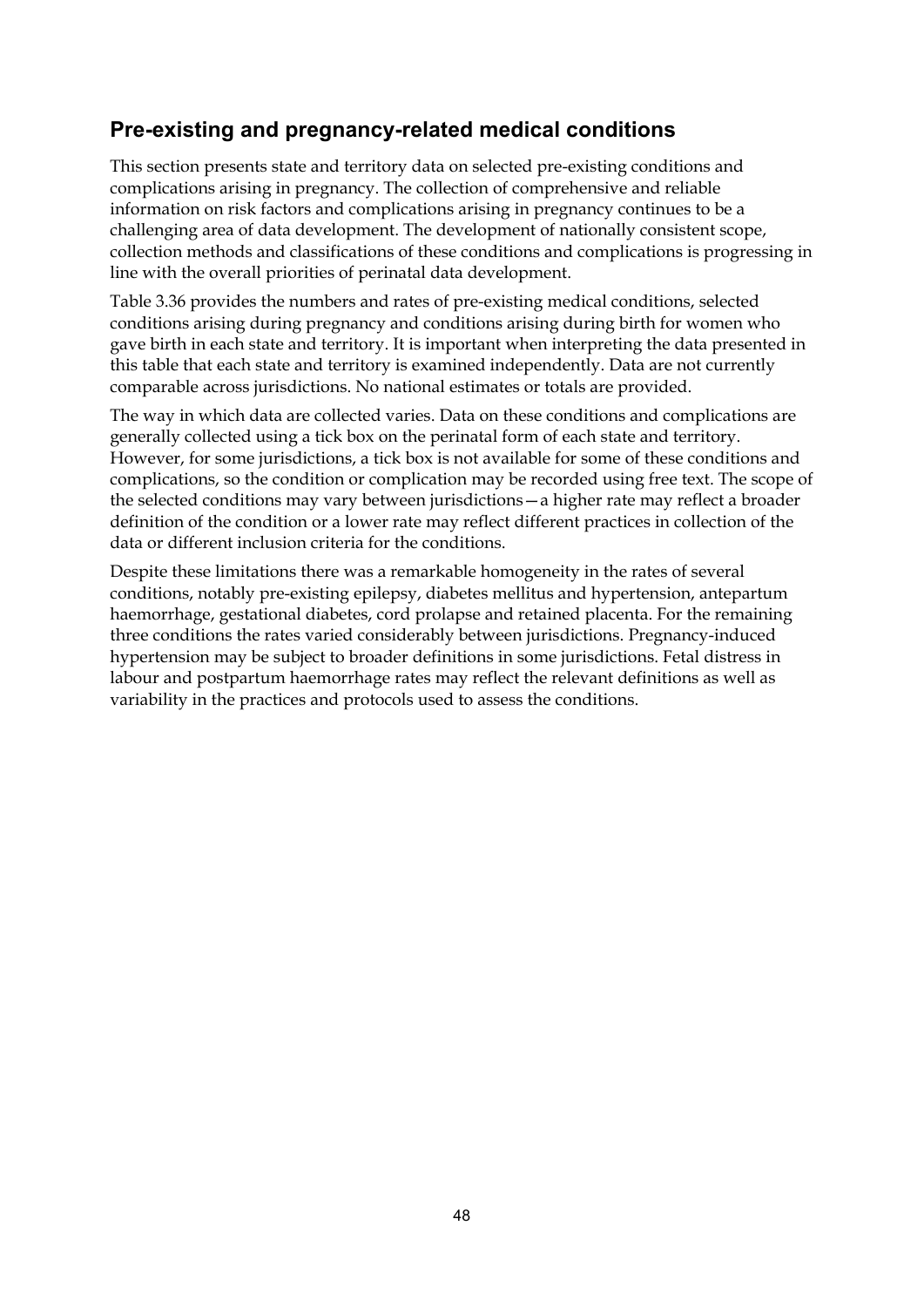| <b>Medical condition or</b><br>complication | <b>NSW</b> | Vic    | Qld    | <b>WA</b> | <b>SA</b>                           | Tas  | ACT <sup>(b)</sup> | <b>NT</b> |
|---------------------------------------------|------------|--------|--------|-----------|-------------------------------------|------|--------------------|-----------|
|                                             |            |        |        |           | <b>Number</b>                       |      |                    |           |
| <b>Essential hypertension</b>               | 833        | 764    | 367    | 411       | 230                                 | 86   | 78                 | 34        |
| Diabetes mellitus                           | 601        | 429    | 329    | 228       | 116                                 | 50   | 105                | 46        |
| Epilepsy                                    | n.a.       | 371    | 275    | 171       | 130                                 | 59   | 33                 | 23        |
| Antepartum haemorrhage                      | n.a.       | 2,107  | 1,397  | 1,067     | 649                                 | 143  | 280                | 407       |
| Placenta praevia                            | n.a.       | 564    | 359    | 226       | 111                                 | 32   | 78                 | n.a.      |
| Abruptio placenta                           | n.a.       | 266    | 263    | 99        | 95                                  | 15   | 29                 | n.a.      |
| Other                                       | n.a.       | 1,277  | 775    | 742       | 443                                 | 96   | 173                | n.a.      |
| Pregnancy-induced<br>hypertension           | 5,982      | 3,428  | 3,141  | 120       | 1,353                               | 328  | 191                | 126       |
| Gestational diabetes                        | 4,509      | 3,919  | 3,040  | 1,351     | 989                                 | 178  | 318                | 236       |
| <b>Fetal distress</b>                       | n.a.       | 12,807 | 11,101 | 3,811     | 2,327                               | 49   | 398                | 374       |
| Cord prolapse                               | n.a.       | 128    | 100    | 40        | 20                                  | $5$  | 8                  | 9         |
| Postpartum haemorrhage                      | 953        | 8.228  | 3.153  | 3,650     | 2,131                               | 206  | 427                | 499       |
| Retained placenta                           | n.a.       | 1,038  | 684    | 395       | 298                                 | 74   | 71                 | 40        |
|                                             |            |        |        |           | Rate per 1,000 women who gave birth |      |                    |           |
| <b>Essential hypertension</b>               | 8.8        | 10.7   | 6.1    | 13.6      | 11.7                                | 13.5 | 14.0               | 8.9       |
| Diabetes mellitus                           | 6.3        | 6.0    | 5.5    | 7.5       | 5.9                                 | 7.9  | 18.8               | 12.1      |
| Epilepsy                                    | n.a.       | 5.2    | 4.6    | 5.7       | 6.6                                 | 9.3  | 5.9                | 6.0       |
| Antepartum haemorrhage                      | n.a.       | 29.5   | 23.2   | 35.3      | 33.0                                | 22.5 | 50.1               | 107.0     |
| Placenta praevia                            | n.a.       | 7.9    | 6.0    | 7.5       | 5.6                                 | 5.0  | 14.0               | n.a.      |
| Abruptio placenta                           | n.a.       | 3.7    | 4.4    | 3.3       | 4.8                                 | 2.4  | 5.2                | n.a.      |
| Other                                       | n.a.       | 17.9   | 12.8   | 24.5      | 22.5                                | 15.1 | 31.0               | n.a.      |
| Pregnancy-induced<br>hypertension           | 63.1       | 48.1   | 52.1   | 4.0       | 68.8                                | 51.7 | 34.2               | 33.1      |
| Gestational diabetes                        | 47.5       | 54.9   | 50.4   | 44.7      | 50.3                                | 28.0 | 56.9               | 62.1      |
| Fetal distress                              | n.a.       | 179.6  | 184.0  | 126.0     | 118.3                               | 7.7  | 71.2               | 98.3      |
| Cord prolapse                               | n.a.       | 1.8    | 1.7    | 1.3       | 1.0                                 | n.p. | 1.4                | 2.4       |
| Postpartum haemorrhage                      | 10.0       | 115.4  | 52.3   | 120.7     | 108.3                               | 32.4 | 76.4               | 131.2     |
| Retained placenta                           | n.a.       | 14.6   | 11.3   | 13.1      | 15.1                                | 11.7 | 12.7               | 10.5      |

**Table 3.36: Women who gave birth by selected maternal medical and obstetric conditions and state and territory, 2008(a)**

(a) Because of differences in definitions and methods used for data collection these data are not comparable across jurisdictions.

(b) 15.7% of women who gave birth in the ACT were non-ACT residents. Care must be taken when interpreting rates. The ACT uses broader inclusion criteria for these conditions and data are collected from multiple sources.

n.a. Data not available.

n.p. Data not published to maintain confidentiality of small numbers.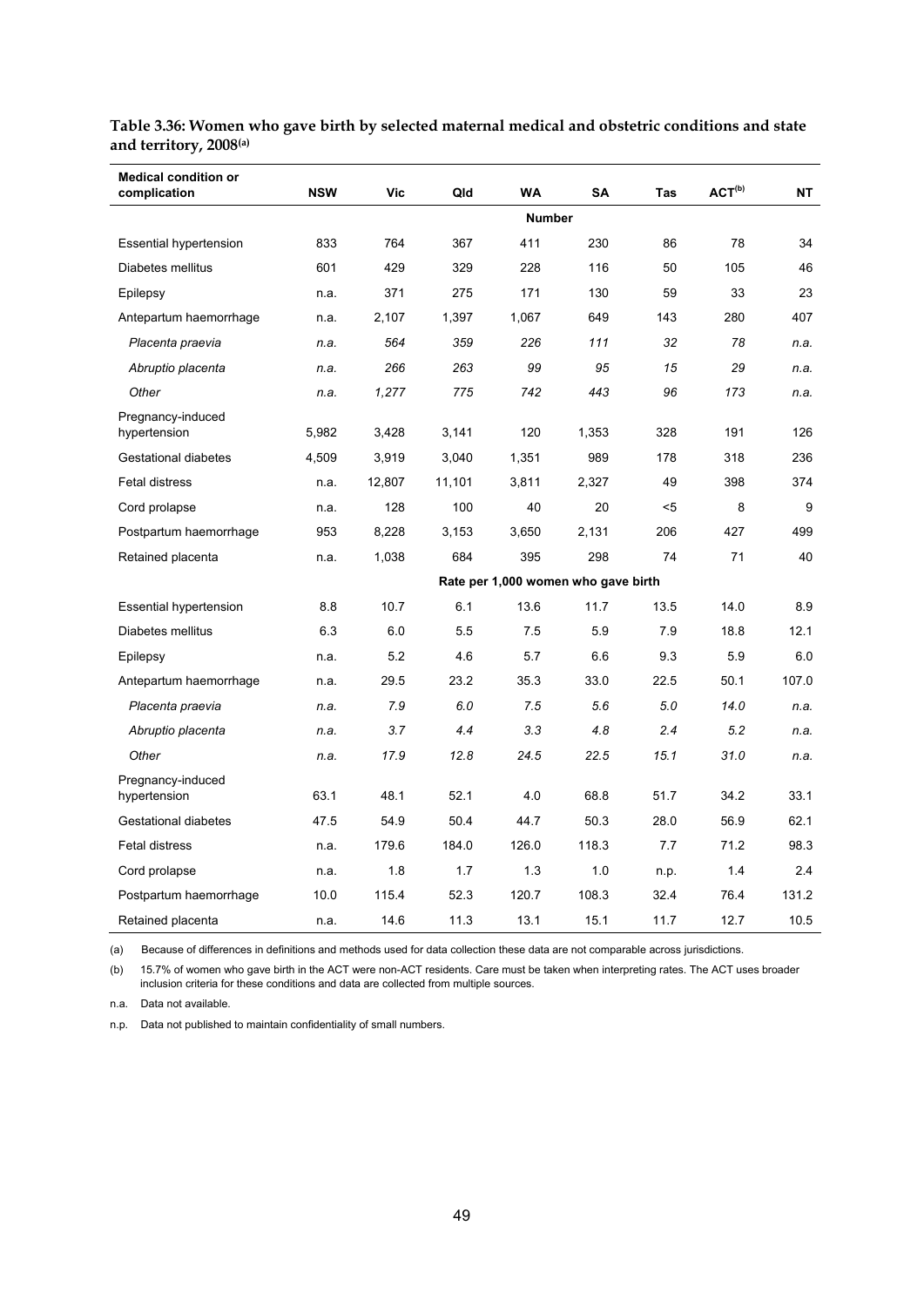# **Women who gave birth in hospitals**

## **Hospitals and birth centres**

Hospitals and birth centres were categorised by the number of women who gave birth in them in 2008. The categories vary from those with very few births each year to those with more than 2,000 births, and are affected by geographical location, the population of the region and policies regarding maternity services. Table 3.37 presents the number of hospitals or birth centres in each category by state and territory. In 2008, 38.2% of the hospitals or birth centres had 100 or fewer women who gave birth, and 10.8% had in excess of 2,000 women who gave birth (Table 3.37). There has been a decrease in the number of hospitals or birth centres with 1–100 and 101–500 women who gave birth. In 1999, there were 244 and 146 hospitals or birth centres in these groups respectively, compared with 155 and 102 in 2008.

| Number of               |                                       |       |       |                |                |                |                |                |                  |  |  |
|-------------------------|---------------------------------------|-------|-------|----------------|----------------|----------------|----------------|----------------|------------------|--|--|
| women who<br>gave birth | <b>NSW</b>                            | Vic   | Qld   | <b>WA</b>      | SA             | Tas            | <b>ACT</b>     | <b>NT</b>      | <b>Australia</b> |  |  |
|                         | Number of hospitals and birth centres |       |       |                |                |                |                |                |                  |  |  |
| $1 - 100$               | 30                                    | 27    | 53    | 20             | 22             | $\overline{2}$ |                | 1              | 155              |  |  |
| 101-500                 | 34                                    | 19    | 22    | 10             | 13             | $\overline{2}$ |                | $\overline{2}$ | 102              |  |  |
| $501 - 1,000$           | 17                                    | 13    | 9     | 5              | 4              | $\overline{c}$ | 1              | $\overline{2}$ | 53               |  |  |
| 1,001-2,000             | 15                                    | 13    | 13    | 4              | $\overline{c}$ | $\overline{2}$ | $\overline{c}$ | 1              | 52               |  |  |
| 2,001 and over          | 17                                    | 11    | 10    | $\overline{2}$ | 3              |                | 1              |                | 44               |  |  |
| <b>Total</b>            | 113                                   | 83    | 107   | 41             | 44             | 8              | 4              | 6              | 406              |  |  |
|                         |                                       |       |       |                | Per cent       |                |                |                |                  |  |  |
| $1 - 100$               | 26.5                                  | 32.5  | 49.5  | 48.8           | 50.0           | 25.0           |                | 16.7           | 38.2             |  |  |
| 101-500                 | 30.1                                  | 22.9  | 20.6  | 24.4           | 29.5           | 25.0           |                | 33.3           | 25.1             |  |  |
| $501 - 1,000$           | 15.0                                  | 15.7  | 8.4   | 12.2           | 9.1            | 25.0           | 25.0           | 33.3           | 13.1             |  |  |
| 1,001-2,000             | 13.3                                  | 15.7  | 12.1  | 9.8            | 4.5            | 25.0           | 50.0           | 16.7           | 12.8             |  |  |
| 2,001 and over          | 15.0                                  | 13.3  | 9.3   | 4.9            | 6.8            |                | 25.0           |                | 10.8             |  |  |
| <b>Total</b>            | 100.0                                 | 100.0 | 100.0 | 100.0          | 100.0          | 100.0          | 100.0          | 100.0          | 100.0            |  |  |

**Table 3.37: Hospitals and birth centres by number of women who gave birth and state and territory, 2008** 

*Note:* In some jurisdictions, a birth centre and co-located hospital labour ward would be considered as one maternity unit.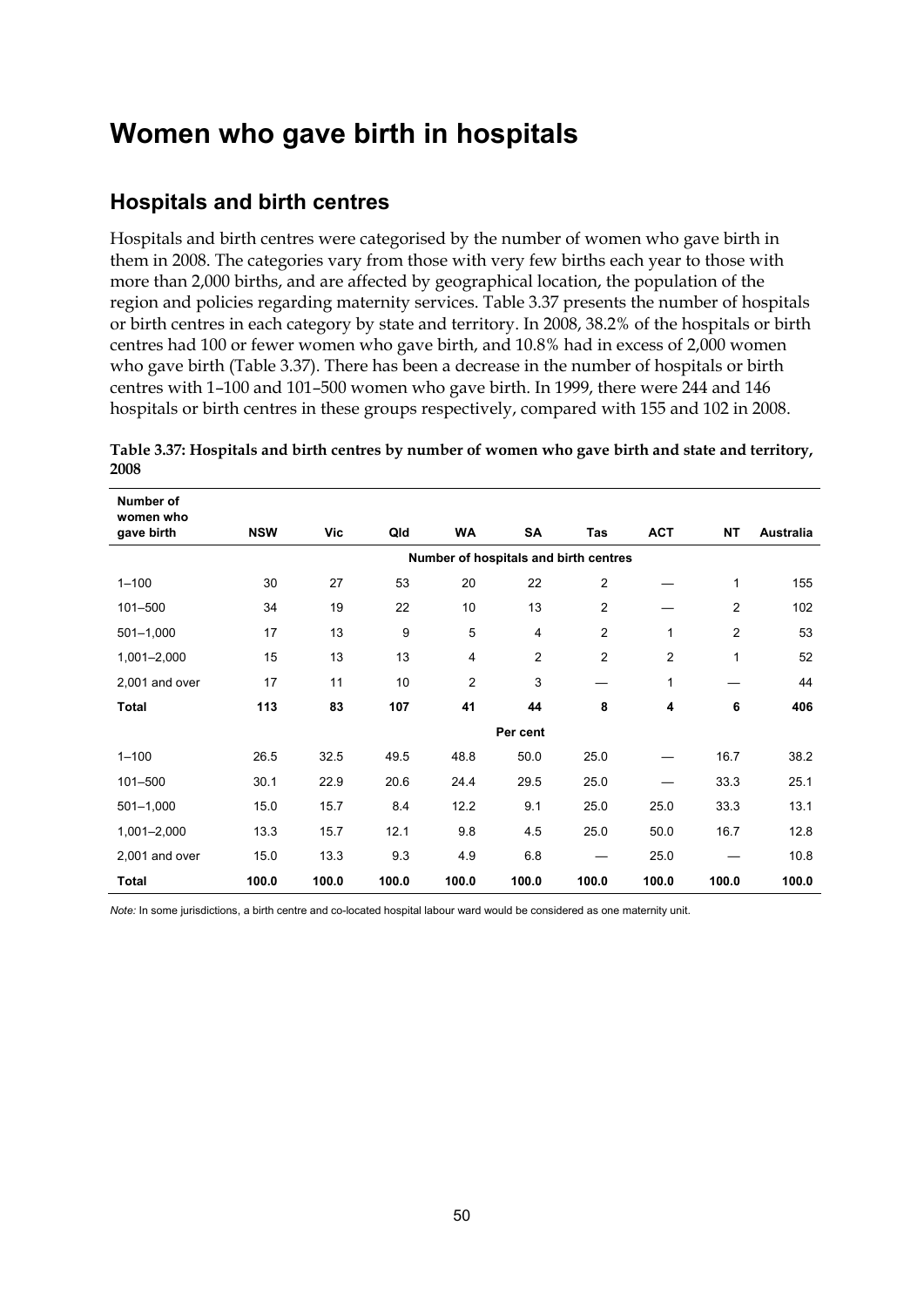### **Hospital sector**

'Hospital sector' indicates whether a patient was admitted to a public or a private hospital. Of women who gave birth in hospitals in 2008, the proportion in private hospitals was 30.2%, and ranged from 20.9% in the Northern Territory to 41.2% in Western Australia (Table 3.38).

| <b>Hospital sector</b> | <b>NSW</b> | Vic    | Qld    | <b>WA</b> | SA            | Tas   | <b>ACT</b> | <b>NT</b> | <b>Australia</b> |
|------------------------|------------|--------|--------|-----------|---------------|-------|------------|-----------|------------------|
|                        |            |        |        |           | <b>Number</b> |       |            |           |                  |
| Public                 | 67,782     | 48,082 | 41,145 | 17,370    | 13,076        | 4,151 | 3,298      | 2,836     | 197,740          |
| Private                | 23,463     | 21,525 | 18,281 | 12,188    | 5,182         | 2,062 | 1,930      | 748       | 85,379           |
| Not stated             |            |        |        |           |               |       |            |           |                  |
| <b>Total</b>           | 91,245     | 69,607 | 59,426 | 29,558    | 18,258        | 6,213 | 5,228      | 3,584     | 283,119          |
|                        |            |        |        |           | Per cent      |       |            |           |                  |
| Public                 | 74.3       | 69.1   | 69.2   | 58.8      | 71.6          | 66.8  | 63.1       | 79.1      | 69.8             |
| Private                | 25.7       | 30.9   | 30.8   | 41.2      | 28.4          | 33.2  | 36.9       | 20.9      | 30.2             |
| Not stated             |            |        |        |           |               |       |            |           |                  |
| <b>Total</b>           | 100.0      | 100.0  | 100.0  | 100.0     | 100.0         | 100.0 | 100.0      | 100.0     | 100.0            |

**Table 3.38: Women who gave birth in hospital by hospital sector and state and territory, 2008** 

### **Admitted patient election status**

'Admitted patient election status' is the accommodation chargeable status elected by a patient on admission to hospital. Of women who gave birth in hospitals in 2008, the proportion who elected private status (i.e. elected to be treated as a private patient) was 33.9%, and ranged from 23.9% in the Northern Territory to 40.8% in the Australian Capital Territory (Table 3.39).

| Table 3.39: Women who gave birth in hospital by admitted patient election status and state and |
|------------------------------------------------------------------------------------------------|
| territory, 2008                                                                                |

| <b>Admitted</b><br>patient election |            |        |        |           |               |       |            |           |           |
|-------------------------------------|------------|--------|--------|-----------|---------------|-------|------------|-----------|-----------|
| status                              | <b>NSW</b> | Vic    | Qld    | <b>WA</b> | SA            | Tas   | <b>ACT</b> | <b>NT</b> | Australia |
|                                     |            |        |        |           | <b>Number</b> |       |            |           |           |
| Public                              | 57,699     | 44,992 | 39,816 | 18,352    | 12,018        | 4,576 | 3,094      | 2,727     | 183,274   |
| Private                             | 29,729     | 24,614 | 19,610 | 11,079    | 6,240         | 1,637 | 2,134      | 857       | 95,900    |
| Not stated                          | 3,817      | 1      |        | 127       |               |       |            |           | 3,945     |
| <b>Total</b>                        | 91,245     | 69,607 | 59,426 | 29,558    | 18,258        | 6,213 | 5,228      | 3,584     | 283,119   |
|                                     |            |        |        |           | Per cent      |       |            |           |           |
| Public                              | 63.2       | 64.6   | 67.0   | 62.1      | 65.8          | 73.7  | 59.2       | 76.1      | 64.7      |
| Private                             | 32.6       | 35.4   | 33.0   | 37.5      | 34.2          | 26.3  | 40.8       | 23.9      | 33.9      |
| Not stated                          | 4.2        | 0.0    |        | 0.4       |               |       |            |           | 1.4       |
| Total                               | 100.0      | 100.0  | 100.0  | 100.0     | 100.0         | 100.0 | 100.0      | 100.0     | 100.0     |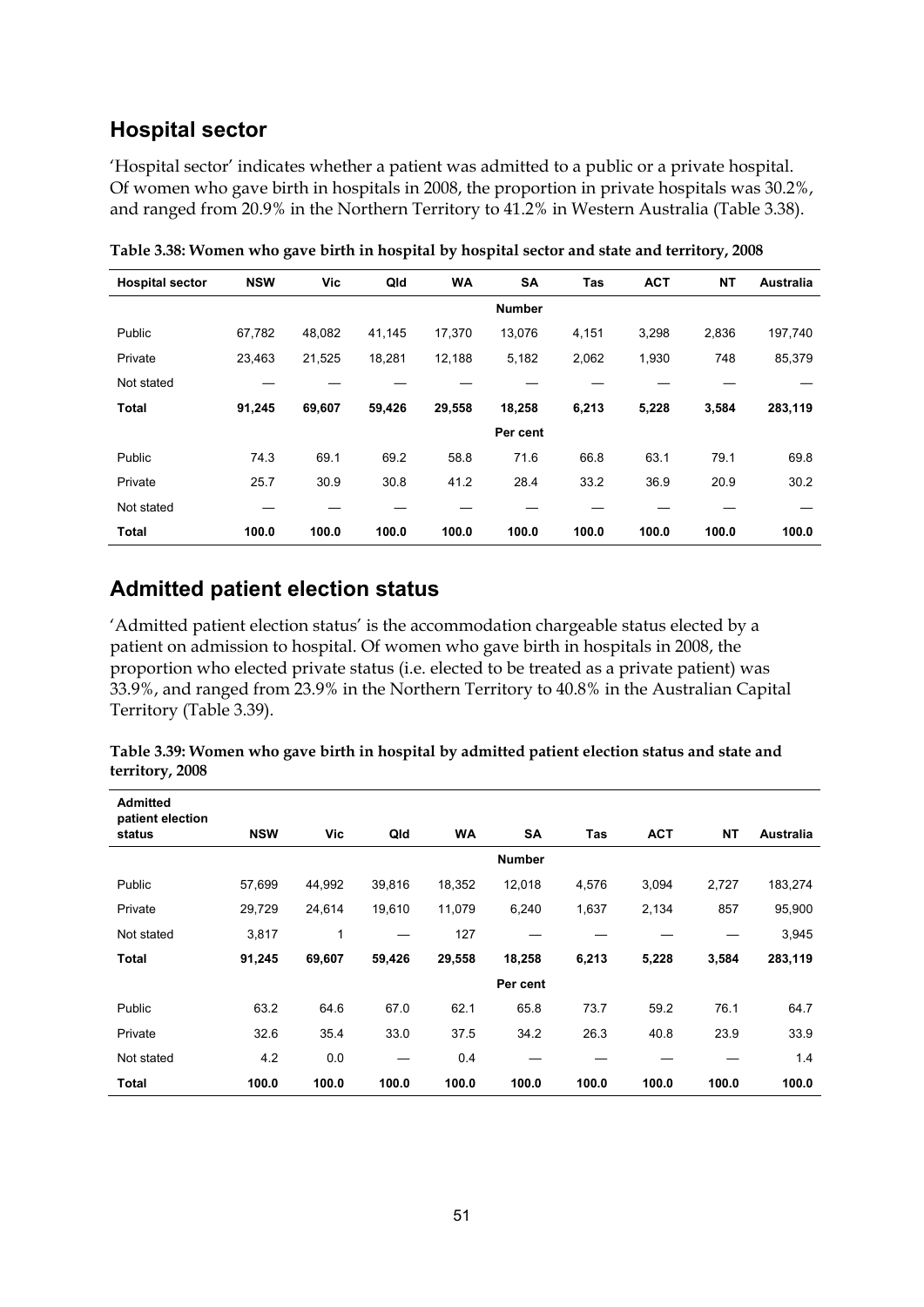## **Method of birth and hospital sector**

Method of birth for women who gave birth in hospitals was compared by hospital sector and state and territory (Table 3.40). Women who gave birth in public hospitals reported higher levels of non-instrumental vaginal birth than those in private hospitals (61.8% compared with 43.3%). Private hospital patients had higher proportions than public hospital patients of vaginal births requiring forceps (4.9% compared with 3.3%) or vacuum extraction (10.4% compared with 6.9%) (Table 3.40).

Of women who gave birth in public hospitals, the highest rate of forceps deliveries occurred in the Australian Capital Territory (6.5%), and of those in private hospitals, the highest rate of forceps deliveries occurred in Victoria (8.1%). Vacuum extraction was most common for both public and private hospitals in Western Australia.

Of women who gave birth in hospitals in Australia in 2008, 32.1% had a caesarean section delivery. The caesarean section rate of 41.3% for women who were in private hospitals was higher than the rate of 28.1% for those in public hospitals. The highest rate of caesarean section deliveries in private hospitals was in Queensland (47.5%), followed by Western Australia (42.6%) and South Australia (41.5%) (Table 3.40).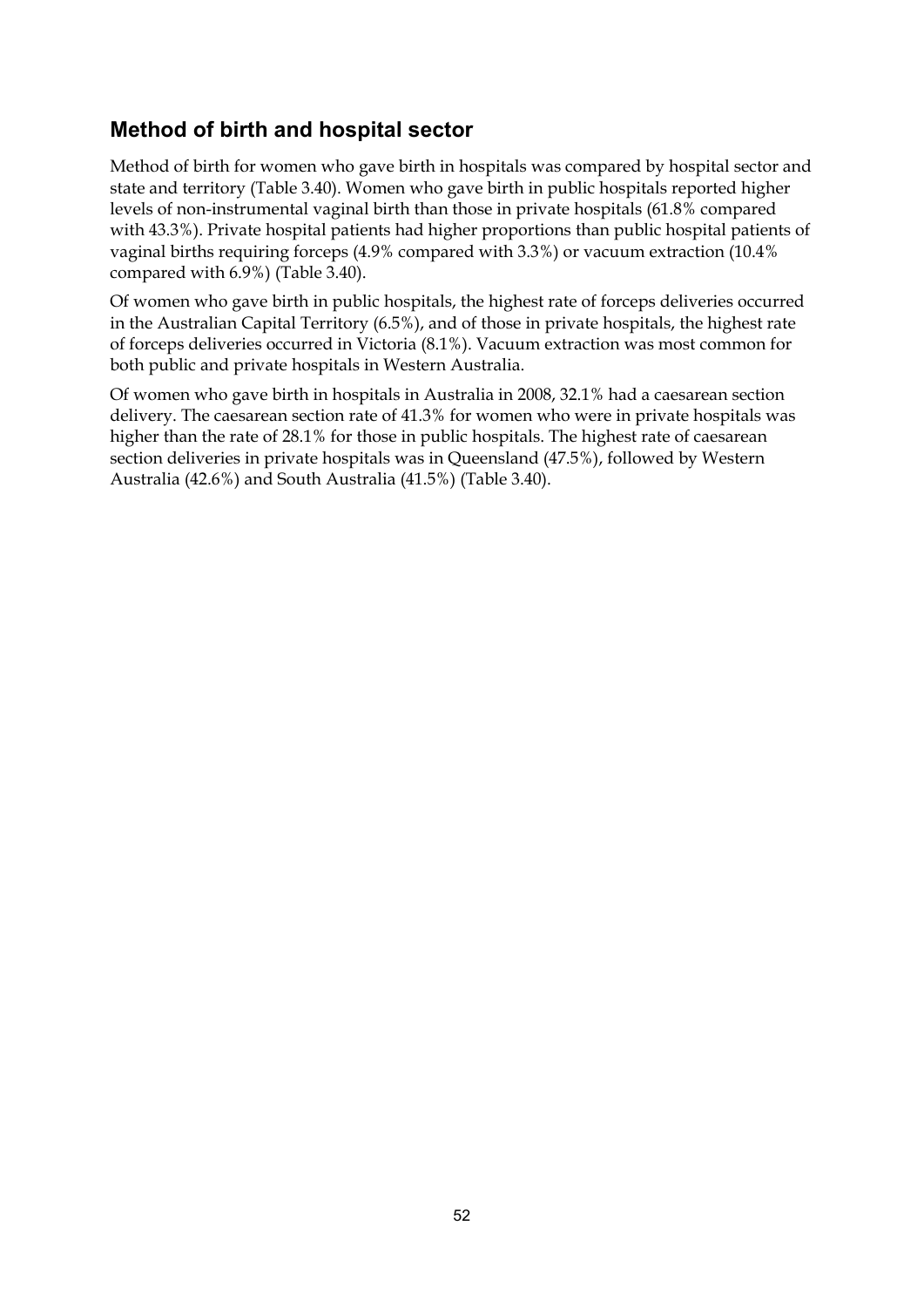| Hospital sector/<br>method of birth | $NSW^{(a)}$ | $Vic^{(a)}$ | Qld    | WA <sup>(a)</sup> | SA                             | Tas   | $ACT^{(b)}$ | NT <sup>(a)</sup> | Australia |
|-------------------------------------|-------------|-------------|--------|-------------------|--------------------------------|-------|-------------|-------------------|-----------|
| <b>Public</b>                       |             |             |        |                   | <b>Number</b>                  |       |             |                   |           |
| Non-instrumental vaginal            | 42,389      | 28,856      | 26,464 | 10,360            | 7,435                          | 2,708 | 2,019       | 1,901             | 122,132   |
| Forceps                             | 2,347       | 2,177       | 647    | 467               | 516                            | 78    | 213         | 52                | 6,497     |
| Vacuum extraction                   | 4,362       | 3,547       | 2,604  | 1,662             | 942                            | 218   | 172         | 114               | 13,621    |
| Caesarean section                   | 18,672      | 13,502      | 11,430 | 4,881             | 4,183                          | 1,147 | 894         | 769               | 55,478    |
| Not stated                          | 12          |             |        |                   |                                |       |             |                   | 12        |
| Total                               | 67,782      | 48,082      | 41,145 | 17,370            | 13,076                         | 4,151 | 3,298       | 2,836             | 197,740   |
|                                     |             |             |        |                   | Per cent                       |       |             |                   |           |
| Non-instrumental vaginal            | 62.5        | 60.0        | 64.3   | 59.6              | 56.9                           | 65.2  | 61.2        | 67.0              | 61.8      |
| Forceps                             | 3.5         | 4.5         | 1.6    | 2.7               | 3.9                            | 1.9   | 6.5         | 1.8               | 3.3       |
| Vacuum extraction                   | 6.4         | 7.4         | 6.3    | 9.6               | 7.2                            | 5.3   | 5.2         | 4.0               | 6.9       |
| Caesarean section                   | 27.5        | 28.1        | 27.8   | 28.1              | 32.0                           | 27.6  | 27.1        | 27.1              | 28.1      |
| Not stated                          | 0.0         |             |        |                   |                                |       |             |                   | 0.0       |
| Total                               | 100.0       | 100.0       | 100.0  | 100.0             | 100.0                          | 100.0 | 100.0       | 100.0             | 100.0     |
| <b>Private</b>                      |             |             |        |                   | <b>Number</b>                  |       |             |                   |           |
| Non-instrumental vaginal            | 10,609      | 9,293       | 7,411  | 4,997             | 2,300                          | 1,221 | 835         | 334               | 37,000    |
| Forceps                             | 1,122       | 1,734       | 520    | 267               | 306                            | 41    | 146         | 50                | 4,186     |
| Vacuum extraction                   | 2,429       | 2,242       | 1,674  | 1,738             | 425                            | 122   | 191         | 84                | 8,905     |
| Caesarean section                   | 9,301       | 8,256       | 8,676  | 5,186             | 2,151                          | 678   | 758         | 280               | 35,286    |
| Not stated                          | 2           |             |        |                   | $\overbrace{\phantom{123321}}$ |       |             |                   | 2         |
| Total                               | 23,463      | 21,525      | 18,281 | 12,188            | 5,182                          | 2,062 | 1,930       | 748               | 85,379    |
|                                     |             |             |        |                   | Per cent                       |       |             |                   |           |
| Non-instrumental vaginal            | 45.2        | 43.2        | 40.5   | 41.0              | 44.4                           | 59.2  | 43.3        | 44.7              | 43.3      |
| Forceps                             | 4.8         | 8.1         | 2.8    | 2.2               | 5.9                            | 2.0   | 7.6         | 6.7               | 4.9       |
| Vacuum extraction                   | 10.4        | 10.4        | 9.2    | 14.3              | 8.2                            | 5.9   | 9.9         | 11.2              | 10.4      |
| Caesarean section                   | 39.6        | 38.4        | 47.5   | 42.6              | 41.5                           | 32.9  | 39.3        | 37.4              | 41.3      |
| Not stated                          | 0.0         |             |        |                   |                                |       |             |                   | 0.0       |
| Total                               | 100.0       | 100.0       | 100.0  | 100.0             | 100.0                          | 100.0 | 100.0       | 100.0             | 100.0     |

**Table 3.40: Women who gave birth in hospital by method of birth, hospital sector and state and territory, 2008** 

(a) For these four jurisdictions, 'Non-instrumental vaginal' includes all women who had a vaginal breech birth, whether or not instruments were used. For the remaining jurisdictions, vaginal breech births are only included where instruments were not used.

(b) 15.7% of women who gave birth in the ACT were non-ACT residents. Care must be taken when interpreting percentages.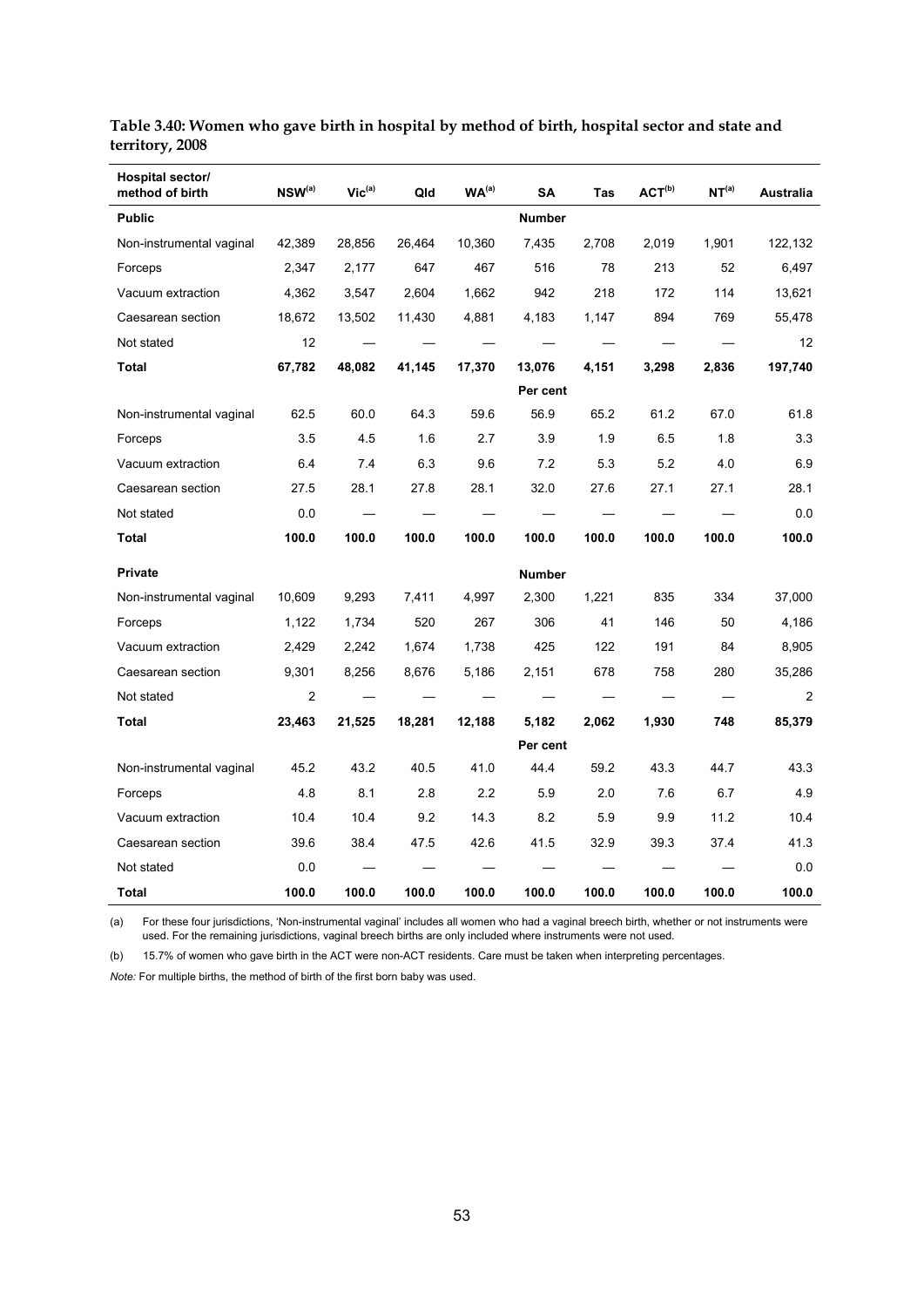Caesarean section rates were higher in private hospitals compared with public hospitals across all age groups. Figure 3.4 shows the differences by age group and hospital sector. The caesarean section rate for mothers aged 35–39 years who gave birth in private hospitals was 46.6% compared with 36.3% for those in public hospitals. Of mothers aged 40 years or more, 57.1% in private hospitals had a caesarean section compared with 41.9% of those in public hospitals.

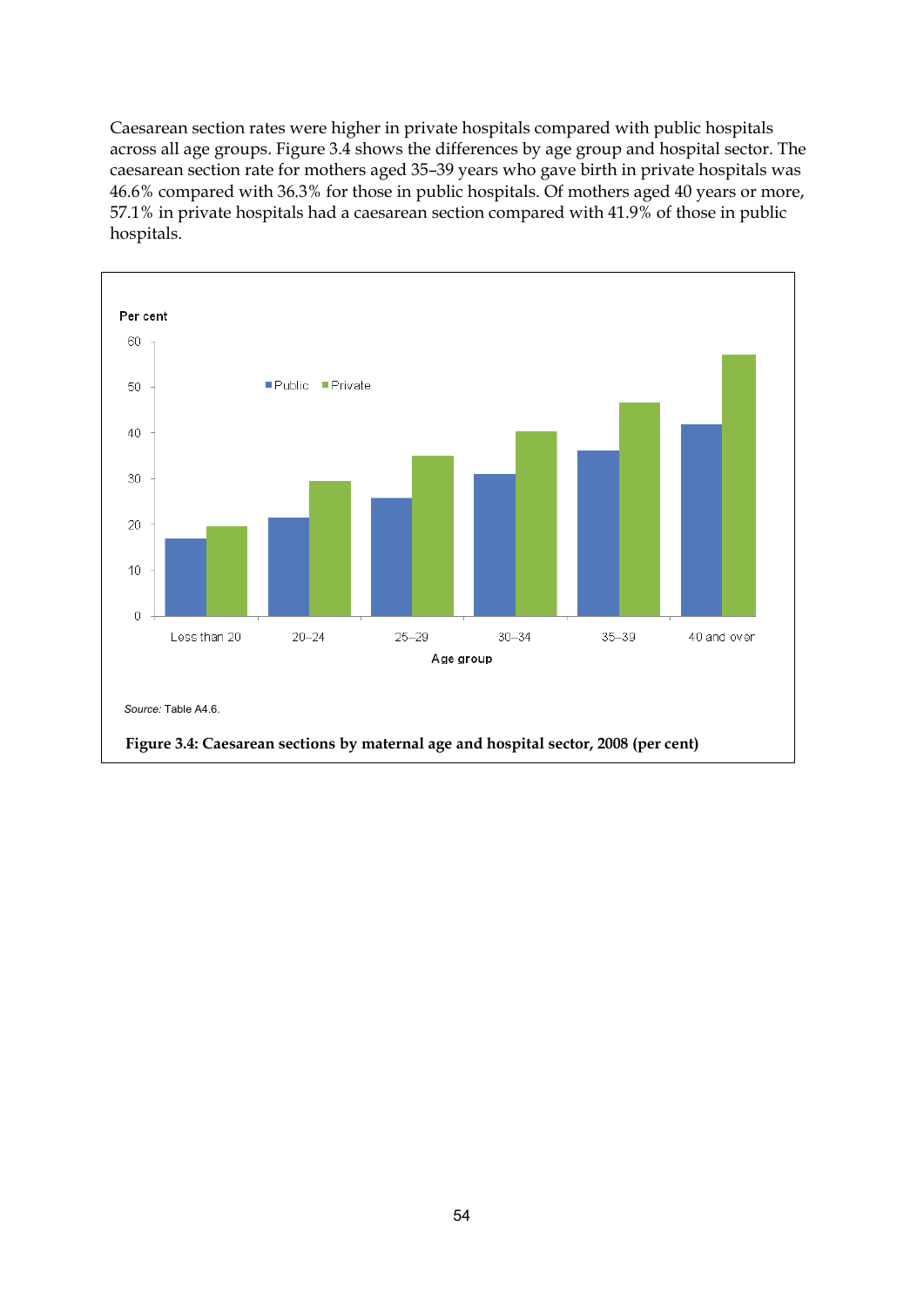# **Length of stay in hospital**

#### **Antenatal length of stay**

Two-thirds of women (67.2%) gave birth within a day of admission to hospital. The proportion of women who gave birth within two days of admission was 93.6%. Only 0.8% of mothers were hospitalised for seven days or more immediately before giving birth (Table 3.41).

| Length of stay  | <b>NSW</b> | Vic    | Qld    | <b>WA</b> | SA            | Tas   | <b>ACT</b> | <b>NT</b> | Australia |
|-----------------|------------|--------|--------|-----------|---------------|-------|------------|-----------|-----------|
|                 |            |        |        |           | <b>Number</b> |       |            |           |           |
| Less than 1 day | 58,666     | 48,826 | 41,360 | 19,658    | 11,694        | 4,231 | 3,345      | 2,359     | 190,139   |
| 1 day           | 24,517     | 17,551 | 15,042 | 8,302     | 5,393         | 1,636 | 1,520      | 907       | 74,868    |
| $2-6$ days      | 4,697      | 2,593  | 2,656  | 1,231     | 943           | 284   | 328        | 267       | 12,999    |
| $7-13$ days     | 484        | 305    | 219    | 136       | 134           | n.p.  | n.p.       | 41        | 1,369     |
| 14 or more days | 313        | 332    | 149    | 104       | 94            | n.p.  | $5$        | 10        | 1,014     |
| Not stated      | 2,568      |        |        | 127       | —             | 28    | 7          |           | 2,730     |
| <b>Total</b>    | 91,245     | 69,607 | 59,426 | 29,558    | 18,258        | 6,213 | 5,228      | 3,584     | 283,119   |
|                 |            |        |        |           | Per cent      |       |            |           |           |
| Less than 1 day | 64.3       | 70.1   | 69.6   | 66.5      | 64.0          | 68.1  | 64.0       | 65.8      | 67.2      |
| 1 day           | 26.9       | 25.2   | 25.3   | 28.1      | 29.5          | 26.3  | 29.1       | 25.3      | 26.4      |
| $2-6$ days      | 5.1        | 3.7    | 4.5    | 4.2       | 5.2           | 4.6   | 6.3        | 7.4       | 4.6       |
| $7-13$ days     | 0.5        | 0.4    | 0.4    | 0.5       | 0.7           | n.p.  | n.p.       | 1.1       | 0.5       |
| 14 or more days | 0.3        | 0.5    | 0.3    | 0.4       | 0.5           | n.p.  | n.p.       | 0.3       | 0.4       |
| Not stated      | 2.8        |        |        | 0.4       |               | 0.5   | 0.1        |           | 1.0       |
| <b>Total</b>    | 100.0      | 100.0  | 100.0  | 100.0     | 100.0         | 100.0 | 100.0      | 100.0     | 100.0     |

| Table 3.41: Women who gave birth in hospital by length of antenatal stay and state and territory, |  |
|---------------------------------------------------------------------------------------------------|--|
| 2008                                                                                              |  |

n.p. Data not published to maintain confidentiality of small numbers.

#### **Postnatal length of stay**

The length of the mother's postnatal stay in hospital may be influenced by factors such as the method of birth, maternal medical and obstetric complications, neonatal morbidity and specific hospital policies on early discharge. In 2008, the median postnatal hospital stay for mothers was 3.0 days. South Australia and the Northern Territory reported a longer median length of stay of 4.0 days (Table 3.42).

The trend towards shorter postnatal stays in hospital is reflected by the higher proportion of mothers who were discharged less than five days after giving birth. In 2008, 14.4% of mothers were discharged less than two days after giving birth, and 64.3% of mothers were discharged between two and four days after giving birth (Table 3.42). This compares with 10.8% and 56.0% respectively in 1999. Relatively more mothers in Queensland (85.0%) and Victoria (81.2%) had stays of less than five days in 2008. Longer lengths of stay (of five or more days) were relatively more common in the Northern Territory.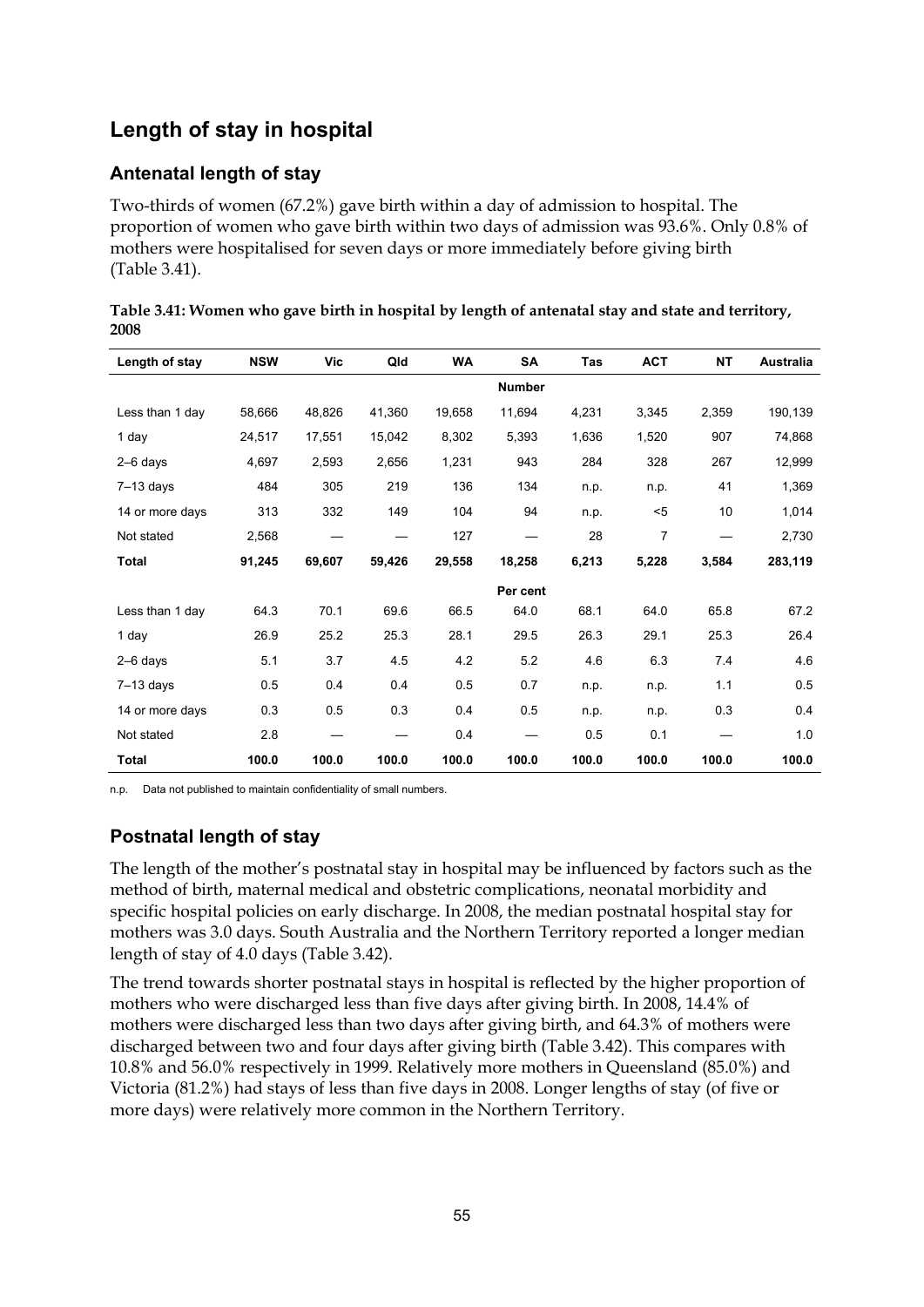| Length of stay  | <b>NSW</b> | Vic    | Qld    | <b>WA</b> | <b>SA</b>     | Tas            | <b>ACT</b>                      | <b>NT</b> | <b>Australia</b> |
|-----------------|------------|--------|--------|-----------|---------------|----------------|---------------------------------|-----------|------------------|
| Median (days)   | 3.0        | 3.0    | 3.0    | 3.0       | 4.0           | 3.0            | 3.0                             | 4.0       | 3.0              |
|                 |            |        |        |           | <b>Number</b> |                |                                 |           |                  |
| Less than 1 day | 2,217      | 1,361  | 2,195  | 792       | 424           | 204            | n.p.                            | n.p.      | 7,464            |
| 1 day           | 10,632     | 5,463  | 9,727  | 3,318     | 1,582         | 787            | 638                             | 165       | 32,312           |
| 2 days          | 17,454     | 15,973 | 13,048 | 4,742     | 3,178         | 1,240          | 952                             | 572       | 57,159           |
| 3 days          | 18,861     | 13,004 | 13,106 | 5,588     | 3,559         | 1,215          | 1,098                           | 839       | 57,270           |
| 4 days          | 19,095     | 19,166 | 11,889 | 5,730     | 4,653         | 1,040          | 1,174                           | 614       | 63,361           |
| 5 days          | 11,900     | 10,040 | 6,383  | 4,278     | 3,034         | 790            | 760                             | 602       | 37,787           |
| 6 days          | 4,135      | 1,653  | 1,484  | 2,458     | 1,009         | 395            | 210                             | 208       | 11,552           |
| $7-13$ days     | 2,138      | 976    | 915    | 1,776     | 461           | 224            | 97                              | 250       | 6,837            |
| 14 or more days | 84         | 39     | 42     | 45        | 14            | 33             | $5$                             | n.p.      | 290              |
| Not stated      | 2,514      |        |        |           |               | $\overline{c}$ | $\hspace{0.1mm}-\hspace{0.1mm}$ |           | 2,516            |
| <b>Total</b>    | 89,030     | 67,675 | 58,789 | 28,727    | 17,914        | 5,930          | 5,139                           | 3,344     | 276,548          |
|                 |            |        |        |           | Per cent      |                |                                 |           |                  |
| Less than 1 day | 2.5        | 2.0    | 3.7    | 2.8       | 2.4           | 3.4            | n.p.                            | n.p.      | 2.7              |
| 1 day           | 11.9       | 8.1    | 16.5   | 11.6      | 8.8           | 13.3           | 12.4                            | 4.9       | 11.7             |
| 2 days          | 19.6       | 23.6   | 22.2   | 16.5      | 17.7          | 20.9           | 18.5                            | 17.1      | 20.7             |
| 3 days          | 21.2       | 19.2   | 22.3   | 19.5      | 19.9          | 20.5           | 21.4                            | 25.1      | 20.7             |
| 4 days          | 21.4       | 28.3   | 20.2   | 19.9      | 26.0          | 17.5           | 22.8                            | 18.4      | 22.9             |
| 5 days          | 13.4       | 14.8   | 10.9   | 14.9      | 16.9          | 13.3           | 14.8                            | 18.0      | 13.7             |
| 6 days          | 4.6        | 2.4    | 2.5    | 8.6       | 5.6           | 6.7            | 4.1                             | 6.2       | 4.2              |
| $7-13$ days     | 2.4        | 1.4    | 1.6    | 6.2       | 2.6           | 3.8            | 1.9                             | 7.5       | 2.5              |
| 14 or more days | 0.1        | 0.1    | 0.1    | 0.2       | 0.1           | 0.6            | n.p.                            | n.p.      | 0.1              |
| Not stated      | 2.8        |        |        |           |               | 0.0            |                                 |           | 0.9              |
| <b>Total</b>    | 100.0      | 100.0  | 100.0  | 100.0     | 100.0         | 100.0          | 100.0                           | 100.0     | 100.0            |

Table 3.42: Women who gave birth in hospital<sup>(a)</sup> by length of postnatal stay and state and territory, **2008** 

(a) Only includes mothers who were discharged home.

n.p. Data not published to maintain confidentiality of small numbers.

*Note:* For multiple births, the length of stay after the birth of the first born baby was used.

Mothers in private hospitals had a median postnatal length of stay of 4.0 days in 2008, compared with 3.0 days for those in public hospitals. The proportion of women who gave birth in hospital with a postnatal stay of less than five days was 59.3% for those in private hospitals, compared with 87.3% in public hospitals.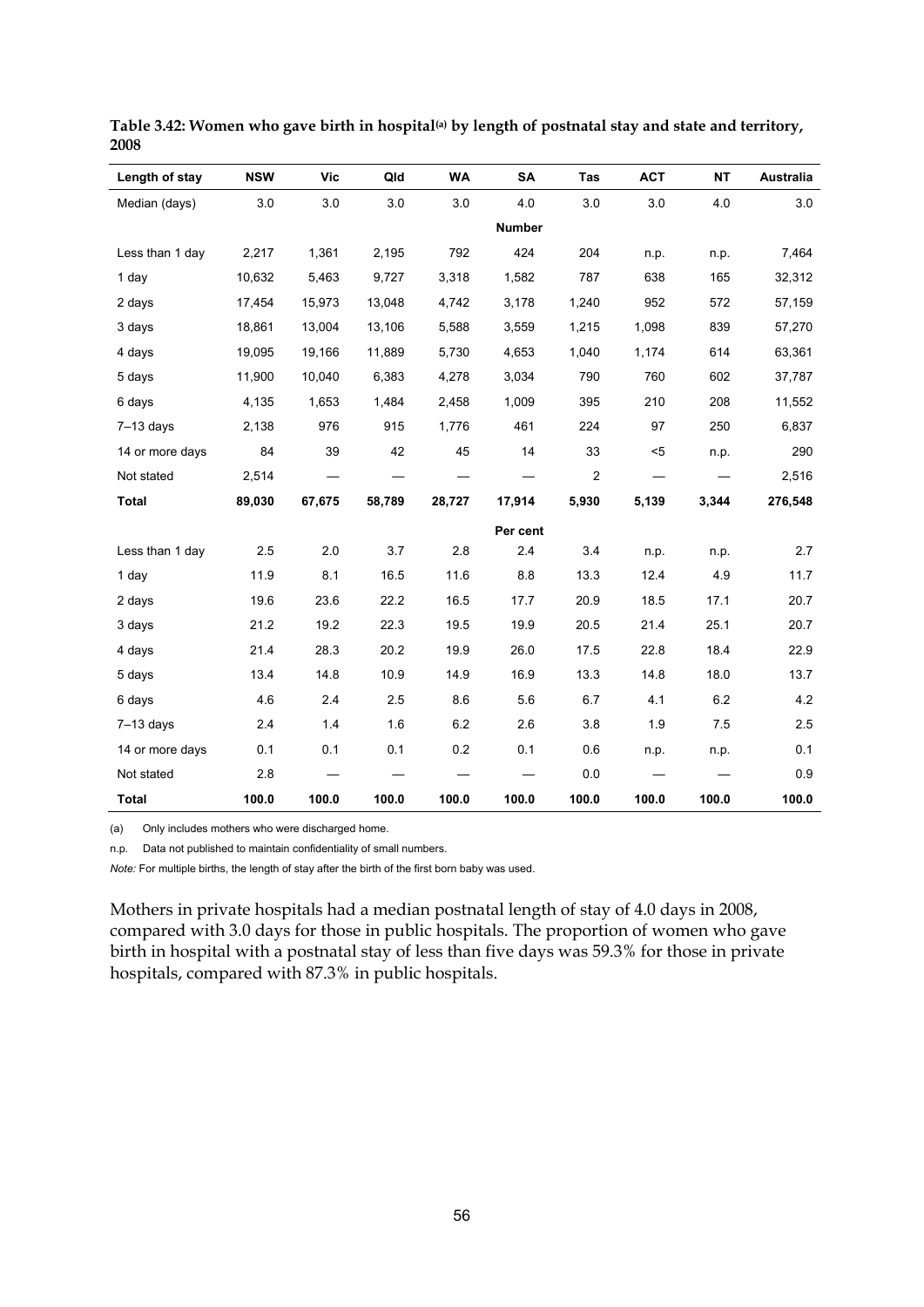Women who had a caesarean section or forceps delivery had a longer median length of stay (4.0 days) compared with women who had a non-instrumental vaginal birth (2.0 days). The median length of stay for women who had a vacuum extraction delivery was 3.0 days. Of women who had a caesarean section, 5.3% had a postnatal length of stay of seven days or longer (Table 3.43).

| Length of          | Non-<br>instrumental   |                | Vacuum     | Caesarean     |              |           |
|--------------------|------------------------|----------------|------------|---------------|--------------|-----------|
| stay               | vaginal <sup>(b)</sup> | <b>Forceps</b> | extraction | section       | Not stated   | Australia |
| Median (days)      | 2.0                    | 4.0            | 3.0        | 4.0           |              | 3.0       |
|                    |                        |                |            | <b>Number</b> |              |           |
| Less than          |                        |                |            |               |              |           |
| 1 day              | 7,037                  | 144            | 188        | 95            |              | 7,464     |
| 1 day              | 29,735                 | 478            | 1,511      | 585           | $\mathsf 3$  | 32,312    |
| 2 days             | 44,786                 | 1,901          | 4,505      | 5,967         |              | 57,159    |
| 3 days             | 32,787                 | 2,387          | 5,155      | 16,936        | 5            | 57,270    |
| 4 days             | 28,896                 | 3,632          | 6,891      | 23,941        | $\mathbf{1}$ | 63,361    |
| 5 days             | 7,272                  | 1,203          | 2,297      | 27,014        | $\mathbf{1}$ | 37,787    |
| 6 days             | 2,232                  | 375            | 842        | 8,100         | 3            | 11,552    |
| $7-13$ days        | 1,577                  | 255            | 513        | 4,492         |              | 6,837     |
| 14 or more         |                        |                |            |               |              |           |
| days               | 71                     | 8              | 12         | 199           |              | 290       |
| Not stated         | 1,202                  | 93             | 203        | 1,018         |              | 2,516     |
| <b>Total</b>       | 155,595                | 10,476         | 22,117     | 88,347        | 13           | 276,548   |
|                    |                        |                |            | Per cent      |              |           |
| Less than<br>1 day | 4.5                    | 1.4            | 0.9        | 0.1           |              | 2.7       |
| 1 day              | 19.1                   | 4.6            | $6.8\,$    | 0.7           | 23.1         | 11.7      |
| 2 days             | 28.8                   | 18.1           | 20.4       | 6.8           |              | 20.7      |
| 3 days             | 21.1                   | 22.8           | 23.3       | 19.2          | 38.5         | 20.7      |
| 4 days             | 18.6                   | 34.7           | 31.2       | 27.1          | 7.7          | 22.9      |
| 5 days             | 4.7                    | 11.5           | 10.4       | 30.6          | 7.7          | 13.7      |
| 6 days             | 1.4                    | 3.6            | 3.8        | 9.2           | 23.1         | 4.2       |
| $7-13$ days        | 1.0                    | 2.4            | 2.3        | 5.1           |              | 2.5       |
| 14 or more<br>days | $0.0\,$                | 0.1            | 0.1        | 0.2           |              | 0.1       |
| Not stated         | 0.8                    | 0.9            | 0.9        | 1.2           |              | 0.9       |
| Total              | 100.0                  | 100.0          | 100.0      | 100.0         | 100.0        | 100.0     |

Table 3.43: Women who gave birth in hospital<sup>(a)</sup> by length of postnatal stay and method of birth, **2008** 

(a) Only includes mothers who were discharged home.

(b) For four jurisdictions, 'Non-instrumental vaginal' includes all women who had a vaginal breech birth, whether or not instruments were used. *Note:* For multiple births, the length of stay after the birth of the first born baby and the method of birth of the first born baby were used.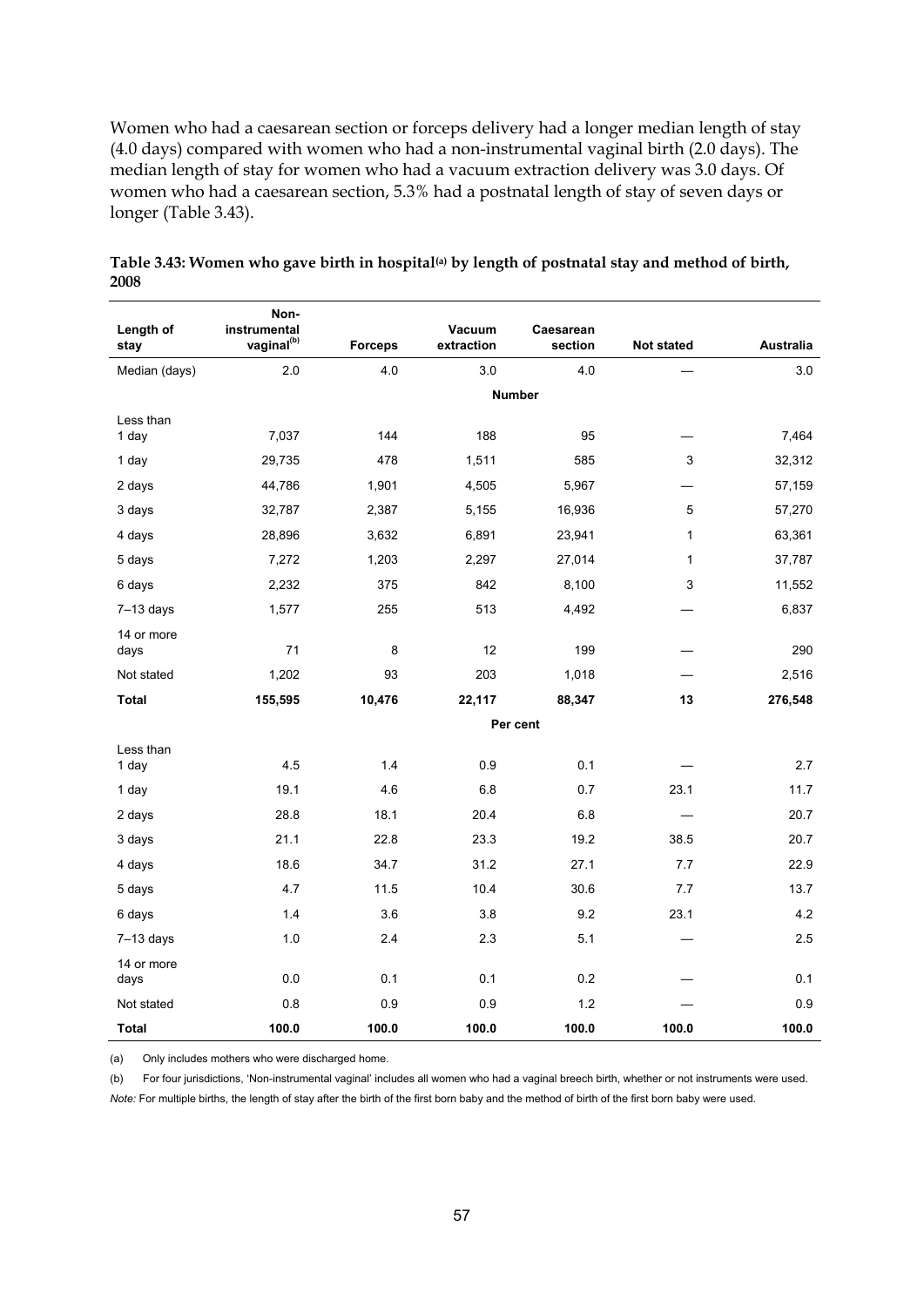## **Mode of separation from hospital**

Nearly all women who gave birth in hospital were discharged to their homes (97.7%). Around 2.2% of mothers were transferred to another hospital (Table 3.44). This usually occurs for continuing care in a hospital located nearer to the mother's place of residence or for further treatment of complications. The transfers to another hospital occurred more in Tasmania (4.6%) than in the other jurisdictions.

| Mode of<br>separation           | <b>NSW</b> | Vic    | Qld    | <b>WA</b> | <b>SA</b>     | Tas   | <b>ACT</b> | <b>NT</b> | <b>Australia</b> |
|---------------------------------|------------|--------|--------|-----------|---------------|-------|------------|-----------|------------------|
|                                 |            |        |        |           | <b>Number</b> |       |            |           |                  |
| Discharge home                  | 89,030     | 67,675 | 58,789 | 28,727    | 17,914        | 5,930 | 5,139      | 3,344     | 276,548          |
| Transfer to<br>another hospital | 2,193      | 1,930  | 634    | 575       | 344           | 283   | 89         | 63        | 6,111            |
| Died                            | n.p.       | n.p.   | n.p.   | n p.      | n.p.          | n.p.  | n.p.       | n.p.      | 7                |
| Other <sup>(a)</sup>            | n.p.       | n.p.   | n.p.   | n.p.      | n.p.          | n.p.  | n.p.       | n.p.      | 305              |
| Not stated                      | 21         |        |        | 127       |               |       |            |           | 148              |
| <b>Total</b>                    | 91,245     | 69,607 | 59,426 | 29,558    | 18,258        | 6,213 | 5,228      | 3,584     | 283,119          |
|                                 |            |        |        |           | Per cent      |       |            |           |                  |
| Discharge home                  | 97.6       | 97.2   | 98.9   | 97.2      | 98.1          | 95.4  | 98.3       | 93.3      | 97.7             |
| Transfer to<br>another hospital | 2.4        | 2.8    | 1.1    | 1.9       | 1.9           | 4.6   | 1.7        | 1.8       | 2.2              |
| Died                            | n p.       | n.p.   | n.p.   | n p.      | n.p.          | n.p.  | n.p.       | n.p.      | 0.0              |
| Other <sup>(a)</sup>            | n.p.       | n.p.   | n.p.   | n.p.      | n.p.          | n.p.  | n.p.       | n.p.      | 0.1              |
| Not stated                      | 0.0        |        |        | 0.4       |               |       |            |           | 0.1              |
| Total                           | 100.0      | 100.0  | 100.0  | 100.0     | 100.0         | 100.0 | 100.0      | 100.0     | 100.0            |

**Table 3.44: Women who gave birth in hospital by mode of separation and state and territory, 2008** 

(a) 'Other' includes statistical discharges and transfers to accommodation other than acute hospitals, such as hostels and prisons, and mothers discharged against medical advice.

n.p. Data not published to maintain confidentiality of small numbers. Note that in this table <5 cells and some blank cells have been presented as 'n.p.'.

# **Homebirths**

In 2008, 1,000 planned homebirths, representing 0.3% of all women who gave birth, were reported nationally. The highest proportions of homebirths occurred in Western Australia and the Northern Territory (both 0.8%) (Table 3.14). It is probable that not all homebirths are reported to the perinatal data collections.

The mean age of mothers who gave birth at home in 2008 was 31.9 years (Table 3.45). The proportion of mothers aged less than 20 years was 0.5%, and the proportion aged 35 years and over was 30.5%. The proportion of mothers who gave birth at home who identified as being of Aboriginal or Torres Strait Islander origin was 0.4%. The largest proportion of women who had a homebirth lived in major cities (62.5%) (Table 3.45).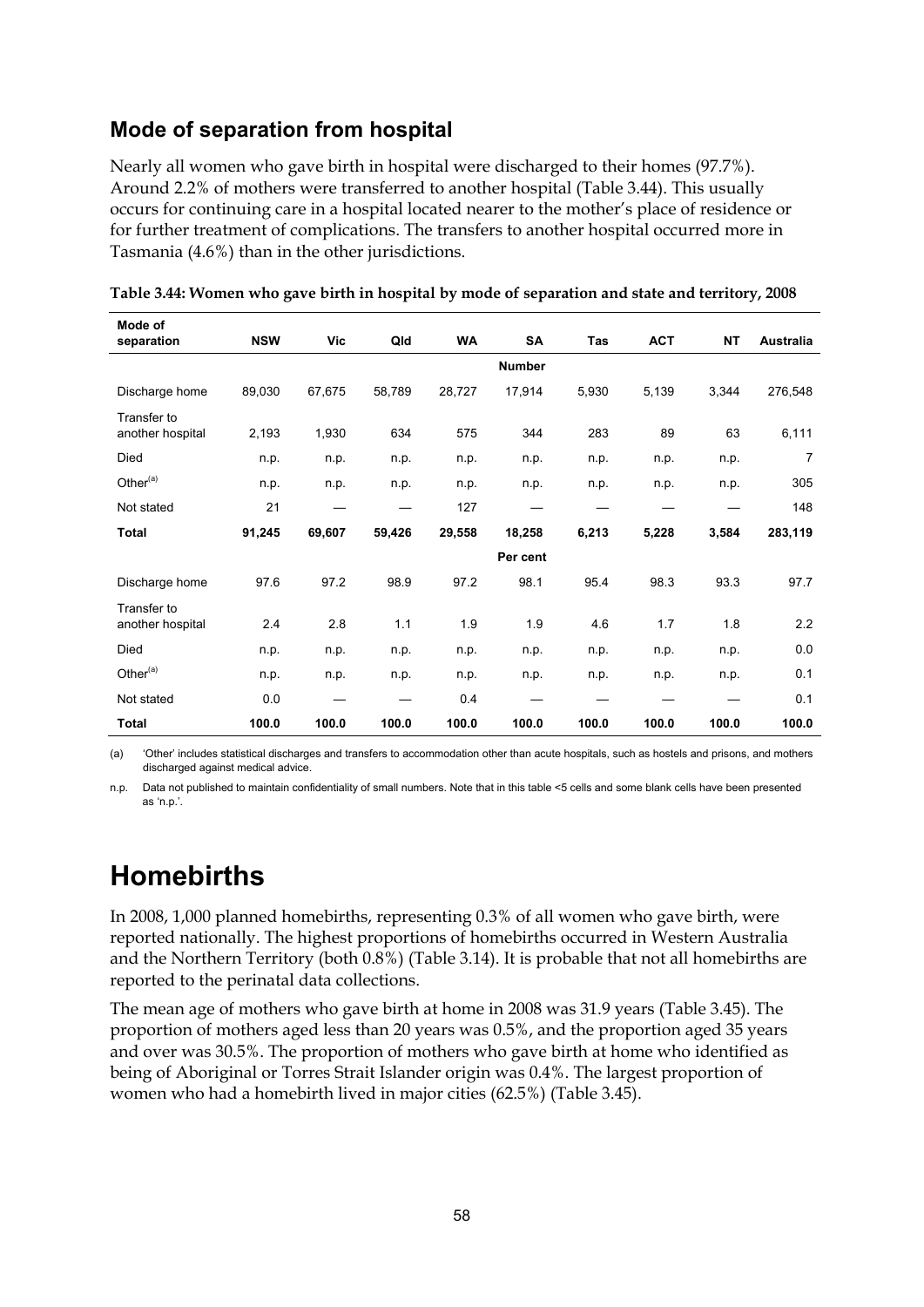Of mothers who gave birth at home, one-quarter had their first baby (25.5%), and 74.3% were multiparous. The method of birth was non-instrumental vaginal for 99.0% of women who gave birth at home (Table 3.45), and the presentation was vertex for 97.9% of women who gave birth at home.

Of babies born at home in 2008, 99.4% were liveborn. The mean birthweight of these liveborn babies was 3,700 grams (Table 3.45). The proportion of liveborn babies of low birthweight born at home was 0.4%, and the proportion of babies born at home that were preterm was 1.0%.

| Characteristic                                                | <b>Number</b> | Per cent |
|---------------------------------------------------------------|---------------|----------|
| Women who gave birth                                          | 1,000         |          |
| Mean maternal age                                             | 31.9          |          |
| <b>Parity</b>                                                 |               |          |
| None                                                          | 255           | 25.5     |
| One                                                           | 384           | 38.4     |
| Two                                                           | 207           | 20.7     |
| Three                                                         | 92            | 9.2      |
| Four or more                                                  | 60            | 6.0      |
| Remoteness Area of mother's usual<br>residence <sup>(a)</sup> |               |          |
| Major cities                                                  | 625           | 62.5     |
| Inner regional                                                | 278           | 27.8     |
| Outer regional                                                | 80            | 8.0      |
| Remote/Very remote                                            | 14            | 1.4      |
| <b>Method of birth</b>                                        |               |          |
| Non-instrumental vaginal <sup>(b)</sup>                       | 990           | 99.0     |
| Other                                                         | 10            | 1.0      |
| <b>Births</b>                                                 | 1,002         |          |
| <b>Birth status</b>                                           |               |          |
| Live births                                                   | 996           | 99.4     |
| Fetal deaths                                                  | 6             | 0.6      |
| Sex                                                           |               |          |
| Males                                                         | 521           | 52.0     |
| Females                                                       | 480           | 47.9     |
| Mean birthweight of live births (g)                           | 3,700         |          |

**Table 3.45: Selected characteristics of women who gave birth at home, 2008** 

(a) Excludes mothers not usually resident in Australia and those whose state or territory of usual residence was 'Not stated'.

(b) For four jurisdictions, 'Non-instrumental vaginal' includes all women who had a vaginal breech birth, whether or not instruments were used. For the remaining jurisdictions, vaginal breech births are only included where instruments were not used.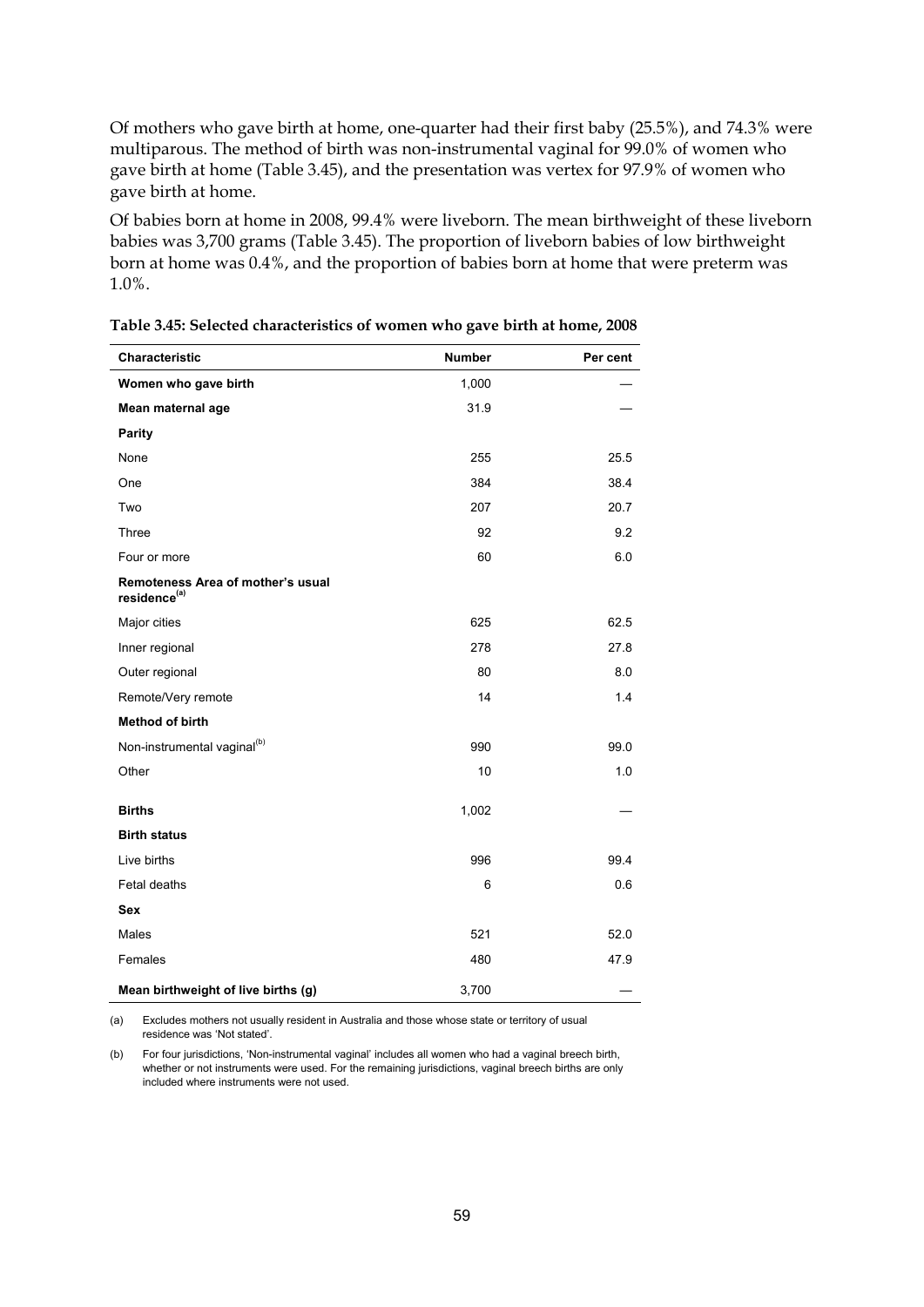# **4 Babies**

# **Demographic profile**

## **Birth status**

Babies are recorded as liveborn or stillborn (fetal deaths) on perinatal notification forms. A live birth is defined as the complete expulsion or extraction from the mother of a baby which, after such separation, breathes or shows any other evidence of life. A fetal death is defined as a death occurring prior to the complete expulsion or extraction from the mother of a product of conception of 20 or more completed weeks gestation or 400 grams or more birthweight (AIHW 2010). In the NPDC, the same criteria are applied to live births, that is, live births must also be at least 20 weeks gestation or at least 400 grams birthweight.

There were 294,737 live births and 2,188 fetal deaths in Australia in 2008, with a total of 296,925 births reported to the NPDC (Table 2.1). This equates to a stillbirth rate of 7.4 per 1,000 births.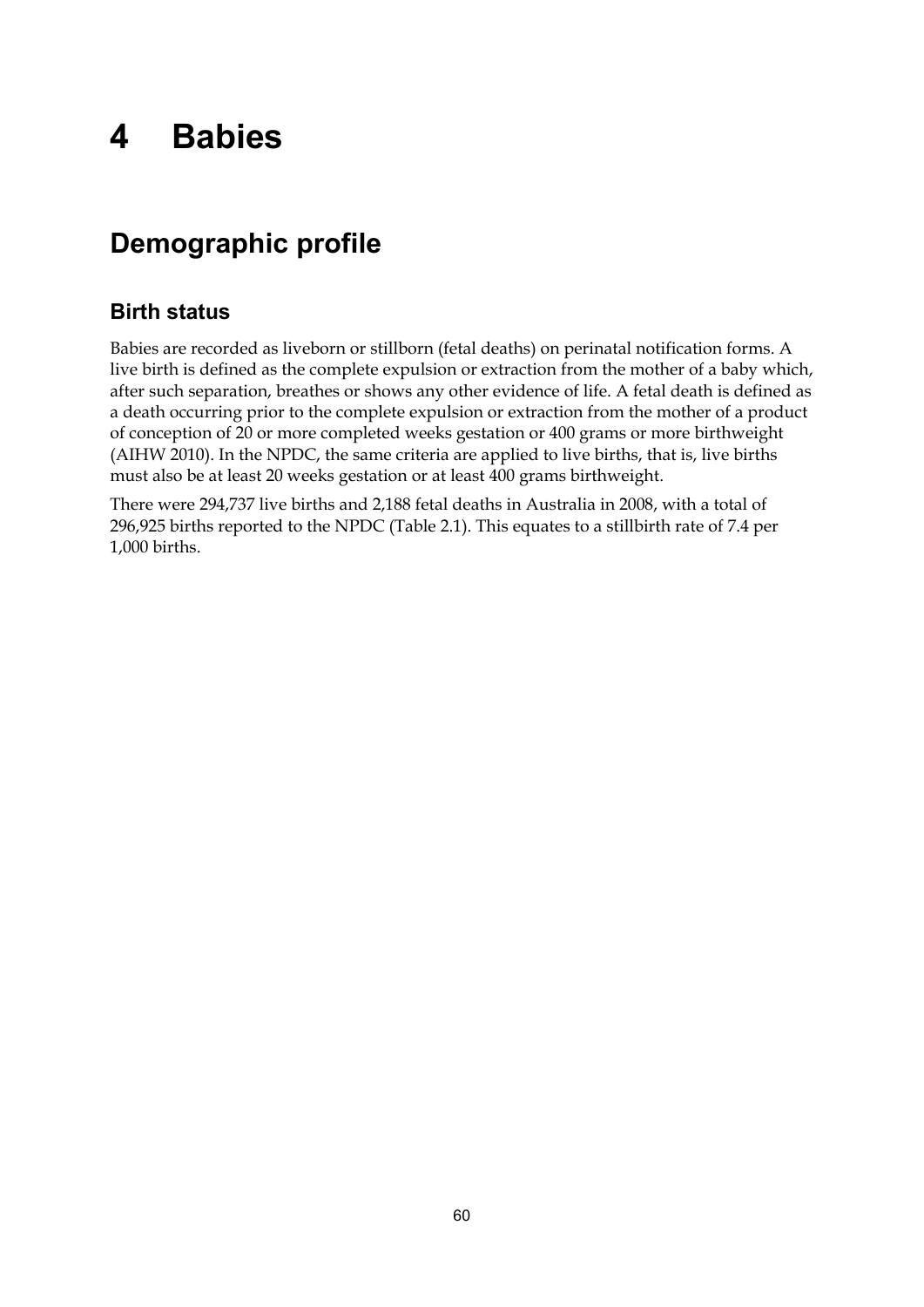## **Month of birth**

In 2008, most births occurred in July and October (both 8.7%). July births were most common in New South Wales (8.9%) and October births were most common in Victoria (8.8%) (Table 4.1).

| <b>Month</b> | <b>NSW</b> | <b>Vic</b> | Qld    | <b>WA</b> | <b>SA</b>     | Tas   | <b>ACT</b> | NΤ    | Australia |
|--------------|------------|------------|--------|-----------|---------------|-------|------------|-------|-----------|
|              |            |            |        |           | <b>Number</b> |       |            |       |           |
| January      | 7,986      | 6,164      | 5,177  | 2,720     | 1,632         | 549   | 483        | 346   | 25,057    |
| February     | 7,608      | 5,779      | 4,841  | 2,566     | 1,605         | 518   | 448        | 301   | 23,666    |
| March        | 8,216      | 6,113      | 5,244  | 2,586     | 1,731         | 537   | 475        | 329   | 25,231    |
| April        | 7,757      | 5,899      | 5,225  | 2,529     | 1,595         | 527   | 447        | 326   | 24,305    |
| May          | 8,017      | 5,823      | 5,104  | 2,636     | 1,731         | 519   | 475        | 331   | 24,636    |
| June         | 7,584      | 5,700      | 4,992  | 2,520     | 1,566         | 518   | 427        | 330   | 23,637    |
| July         | 8,574      | 6,287      | 5,280  | 2,541     | 1,753         | 563   | 503        | 322   | 25,823    |
| August       | 8,182      | 6,195      | 5,211  | 2,562     | 1,681         | 549   | 486        | 336   | 25,202    |
| September    | 8,014      | 6,306      | 5,184  | 2,615     | 1,716         | 513   | 513        | 324   | 25,185    |
| October      | 8,394      | 6,417      | 5,185  | 2,616     | 1,736         | 560   | 499        | 306   | 25,713    |
| November     | 7,593      | 5,770      | 4,764  | 2,254     | 1,562         | 535   | 444        | 286   | 23,208    |
| December     | 8,411      | 6,093      | 5,193  | 2,529     | 1,661         | 567   | 505        | 303   | 25,262    |
| <b>Total</b> | 96,336     | 72,546     | 61,400 | 30,674    | 19,969        | 6,455 | 5,705      | 3,840 | 296,925   |
|              |            |            |        |           | Per cent      |       |            |       |           |
| January      | 8.3        | 8.5        | 8.4    | 8.9       | 8.2           | 8.5   | 8.5        | 9.0   | 8.4       |
| February     | 7.9        | 8.0        | 7.9    | 8.4       | 8.0           | 8.0   | 7.9        | 7.8   | 8.0       |
| March        | 8.5        | 8.4        | 8.5    | 8.4       | 8.7           | 8.3   | 8.3        | 8.6   | 8.5       |
| April        | 8.1        | 8.1        | 8.5    | 8.2       | 8.0           | 8.2   | 7.8        | 8.5   | 8.2       |
| May          | 8.3        | 8.0        | 8.3    | 8.6       | 8.7           | 8.0   | 8.3        | 8.6   | 8.3       |
| June         | 7.9        | 7.9        | 8.1    | 8.2       | 7.8           | 8.0   | 7.5        | 8.6   | 8.0       |
| July         | 8.9        | 8.7        | 8.6    | 8.3       | 8.8           | 8.7   | 8.8        | 8.4   | 8.7       |
| August       | 8.5        | 8.5        | 8.5    | 8.4       | 8.4           | 8.5   | 8.5        | 8.8   | 8.5       |
| September    | 8.3        | 8.7        | 8.4    | 8.5       | 8.6           | 7.9   | 9.0        | 8.4   | 8.5       |
| October      | 8.7        | $8.8\,$    | 8.4    | 8.5       | 8.7           | 8.7   | 8.7        | 8.0   | 8.7       |
| November     | 7.9        | 8.0        | 7.8    | 7.3       | 7.8           | 8.3   | 7.8        | 7.4   | 7.8       |
| December     | 8.7        | 8.4        | 8.5    | 8.2       | 8.3           | 8.8   | 8.9        | 7.9   | 8.5       |
| <b>Total</b> | 100.0      | 100.0      | 100.0  | 100.0     | 100.0         | 100.0 | 100.0      | 100.0 | 100.0     |

**Table 4.1: Births by month of birth, 2008**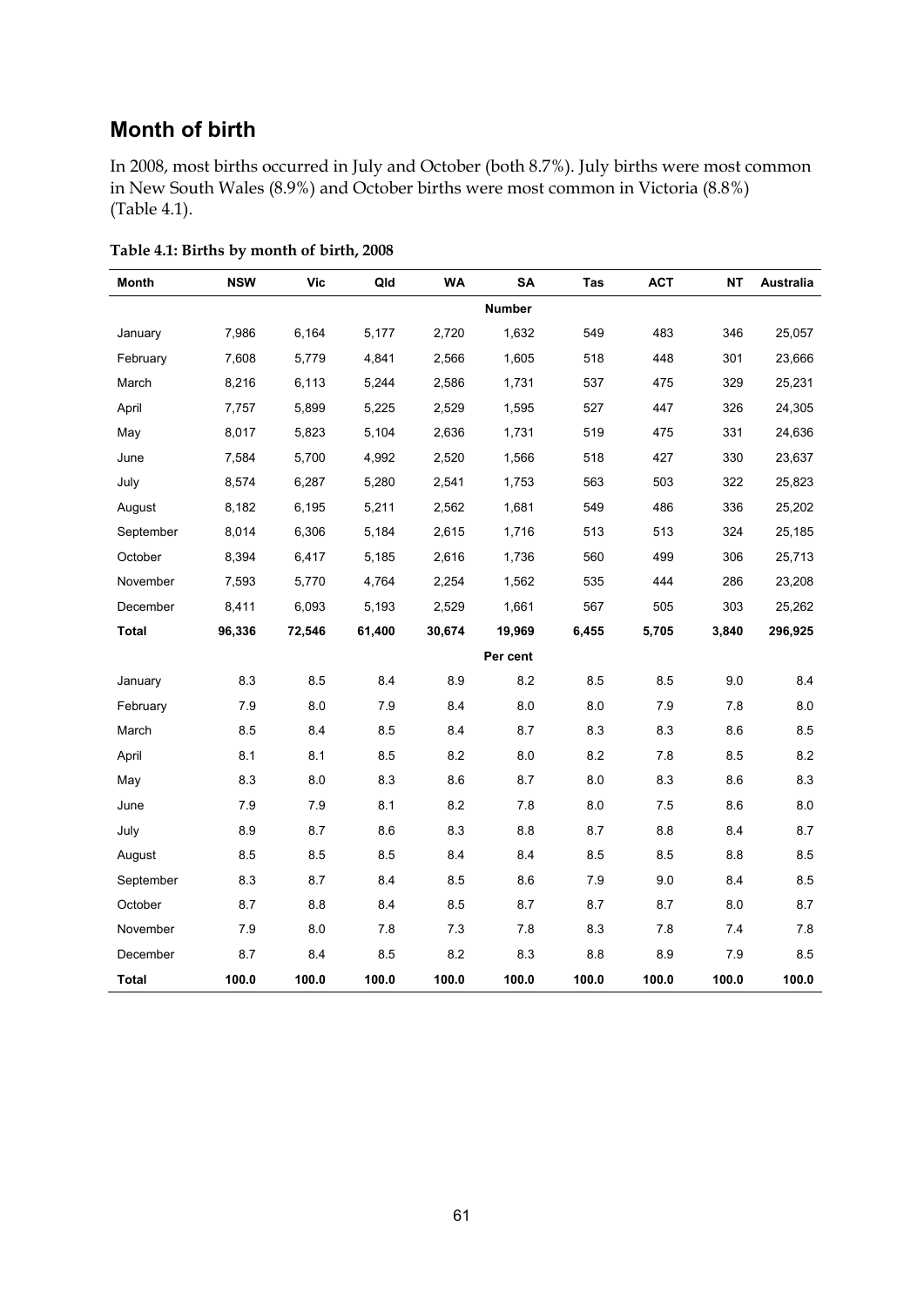#### **Sex**

Male births exceeded female births in all states and territories, and accounted for 51.4% of all live births nationally in 2008. This proportion was similar across the states and territories. In 2008, the sex ratio for Australia, defined as the number of male liveborn babies per 100 female liveborn babies, was 105.6 (Table 4.2).

| Sex                          | <b>NSW</b> | Vic    | Qld    | <b>WA</b>    | SA            | Tas   | <b>ACT</b> | <b>NT</b> | <b>Australia</b> |
|------------------------------|------------|--------|--------|--------------|---------------|-------|------------|-----------|------------------|
| Sex ratio (M:F)              | 104.7      | 106.1  | 108.0  | 104.0        | 103.9         | 105.3 | 109.1      | 103.6     | 105.6            |
|                              |            |        |        |              | <b>Number</b> |       |            |           |                  |
| Males                        | 48,949     | 36,984 | 31,680 | 15,519       | 10,097        | 3,280 | 2,948      | 1,939     | 151,396          |
| Females                      | 46,774     | 34,859 | 29,331 | 14,929       | 9,721         | 3,115 | 2,701      | 1,872     | 143,302          |
| Indeterminate/<br>not stated | 29         |        | 5      | $\mathbf{1}$ |               | 2     | 1          | 1         | 39               |
| <b>Total</b>                 | 95,752     | 71,843 | 61,016 | 30,449       | 19,818        | 6,397 | 5,650      | 3,812     | 294,737          |
|                              |            |        |        |              | Per cent      |       |            |           |                  |
| Males                        | 51.1       | 51.5   | 51.9   | 51.0         | 50.9          | 51.3  | 52.2       | 50.9      | 51.4             |
| Females                      | 48.8       | 48.5   | 48.1   | 49.0         | 49.1          | 48.7  | 47.8       | 49.1      | 48.6             |
| Indeterminate/<br>not stated | 0.0        |        | 0.0    | 0.0          |               | 0.0   | 0.0        | 0.0       | 0.0              |
| <b>Total</b>                 | 100.0      | 100.0  | 100.0  | 100.0        | 100.0         | 100.0 | 100.0      | 100.0     | 100.0            |

**Table 4.2: Live births by sex and state and territory, 2008** 

For singleton live births the sex ratio was 105.9 male births per 100 female births. The sex ratio for twins was 99.8 and for higher order multiples, 72.0. The sex ratio for all live births was highest in the Australian Capital Territory, at 109.1 male births per 100 female births, and lowest in the Northern Territory, at 103.6.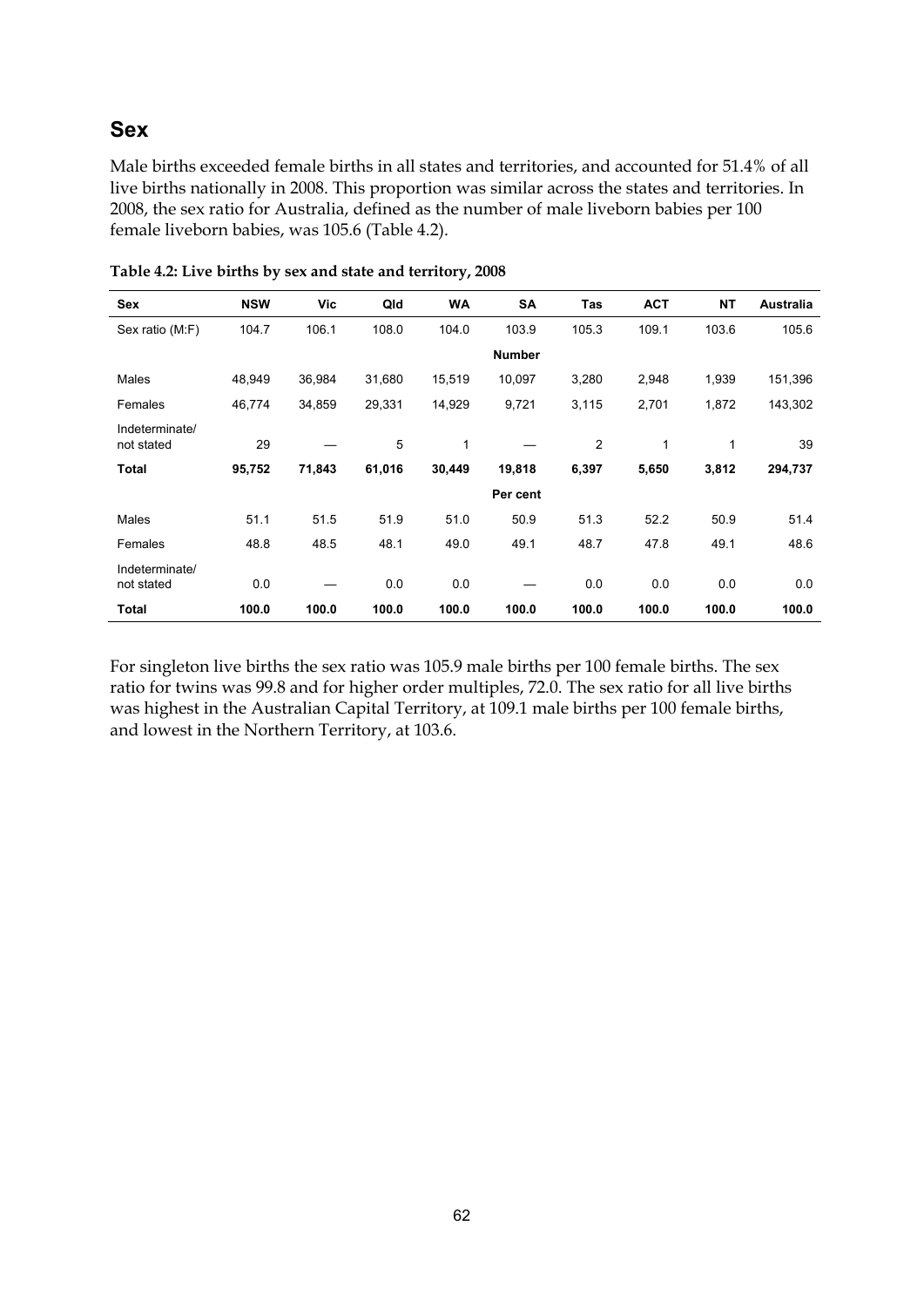### **Babies of Aboriginal and Torres Strait Islander mothers**

The mothers reported to the NPDC for 2008, who identified as being Aboriginal or Torres Strait Islander, gave birth to 11,204 liveborn babies and 128 stillborn babies (fetal deaths). There were 280,588 non-Indigenous mothers who gave birth to 283,198 live births and 2,006 stillbirths (Table 4.3).

| Indigenous<br>status <sup>(a)</sup>  | <b>NSW</b> | Vic    | Qld    | <b>WA</b> | <b>SA</b> | Tas   | ACT <sup>(b)</sup> | <b>NT</b> | <b>Australia</b> |  |  |
|--------------------------------------|------------|--------|--------|-----------|-----------|-------|--------------------|-----------|------------------|--|--|
| Aboriginal or Torres Strait Islander |            |        |        |           |           |       |                    |           |                  |  |  |
| Fetal deaths                         | 33         | 11     | 27     | 23        | 11        | n.p.  | $5$                | 17        | 128              |  |  |
| Live births                          | 2,982      | 719    | 3,390  | 1,688     | 626       | n.p.  | n.p.               | 1,394     | 11,204           |  |  |
| <b>All births</b>                    | 3,015      | 730    | 3,417  | 1,711     | 637       | 304   | 107                | 1,411     | 11,332           |  |  |
| Non-Indigenous                       |            |        |        |           |           |       |                    |           |                  |  |  |
| Fetal deaths                         | 544        | 647    | 355    | 202       | 140       | 53    | 54                 | 11        | 2,006            |  |  |
| Live births                          | 92,557     | 71,081 | 57,591 | 28,761    | 19,192    | 6,098 | 5,519              | 2,399     | 283,198          |  |  |
| <b>All births</b>                    | 93,101     | 71,728 | 57,946 | 28,963    | 19,332    | 6,151 | 5,573              | 2,410     | 285,204          |  |  |

**Table 4.3: Births by maternal Indigenous status and state and territory, 2008** 

(a) Indigenous status 'Not stated' not included.

(b) 29.1% of Aboriginal and Torres Strait Islander women who gave birth in the ACT were non-ACT residents. Care must be taken when interpreting percentages. For example, 75 of the 107 babies were born in the ACT to ACT resident Aboriginal or Torres Strait Islander women in 2008.

n.p. Data not published to maintain confidentiality of small numbers.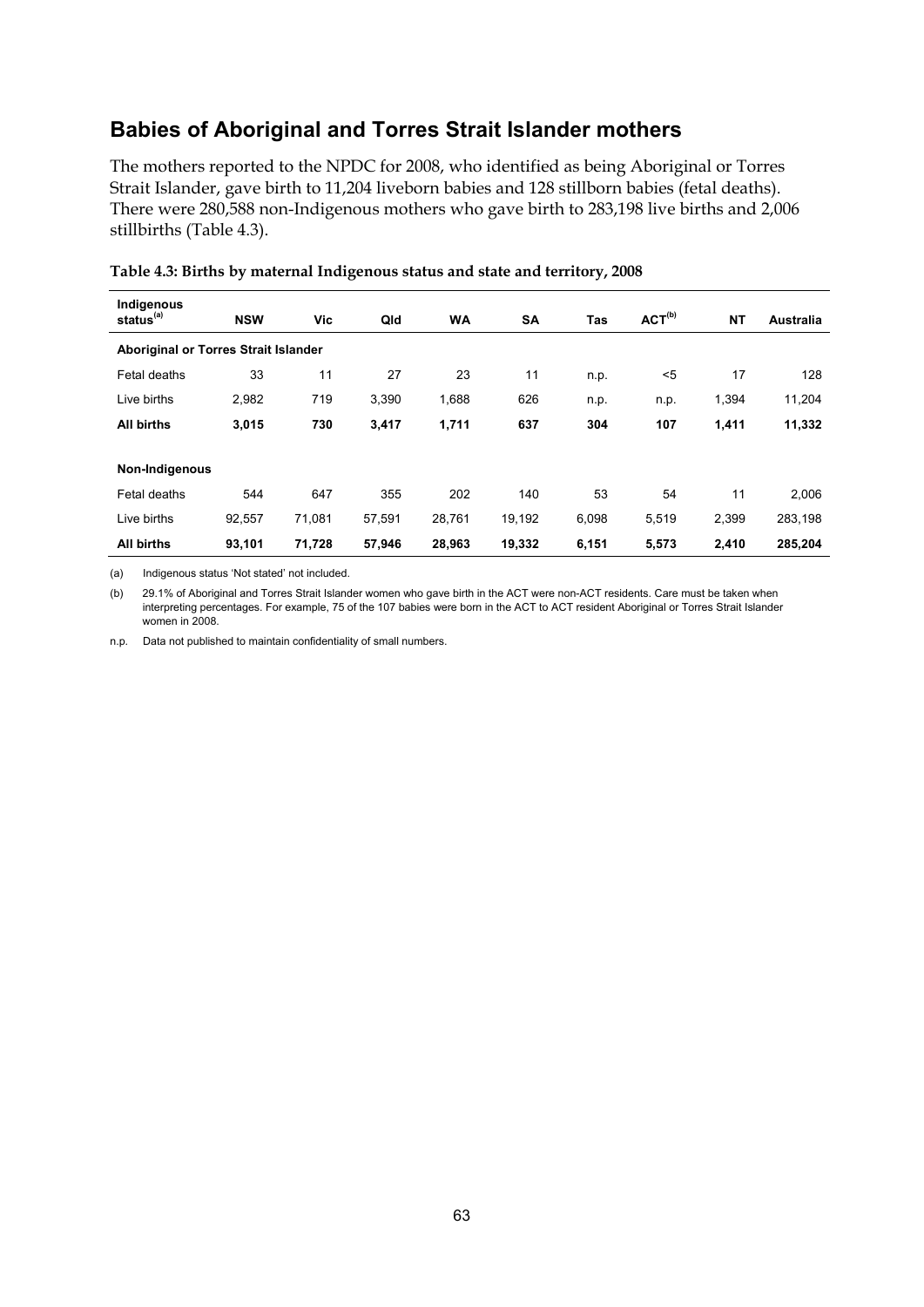# **Outcomes**

# **Gestational age**

In 2008, the mean gestational age for all babies was 38.8 weeks. The proportion of babies born at term (37–41 weeks gestation) was 90.9% (Table 4.4).

Preterm birth (before 37 completed weeks of gestation) is associated with a higher risk of neonatal problems that cause significant morbidity and mortality in newborn babies. Preterm births were classified according to the criteria of the WHO into groups of 20–27 weeks, 28–31 weeks and 32–36 weeks. Of all babies born in 2008, 8.2% were preterm, with most of the preterm births occurring at a gestational age of 32–36 completed weeks (Figure 4.1; Table 4.4).

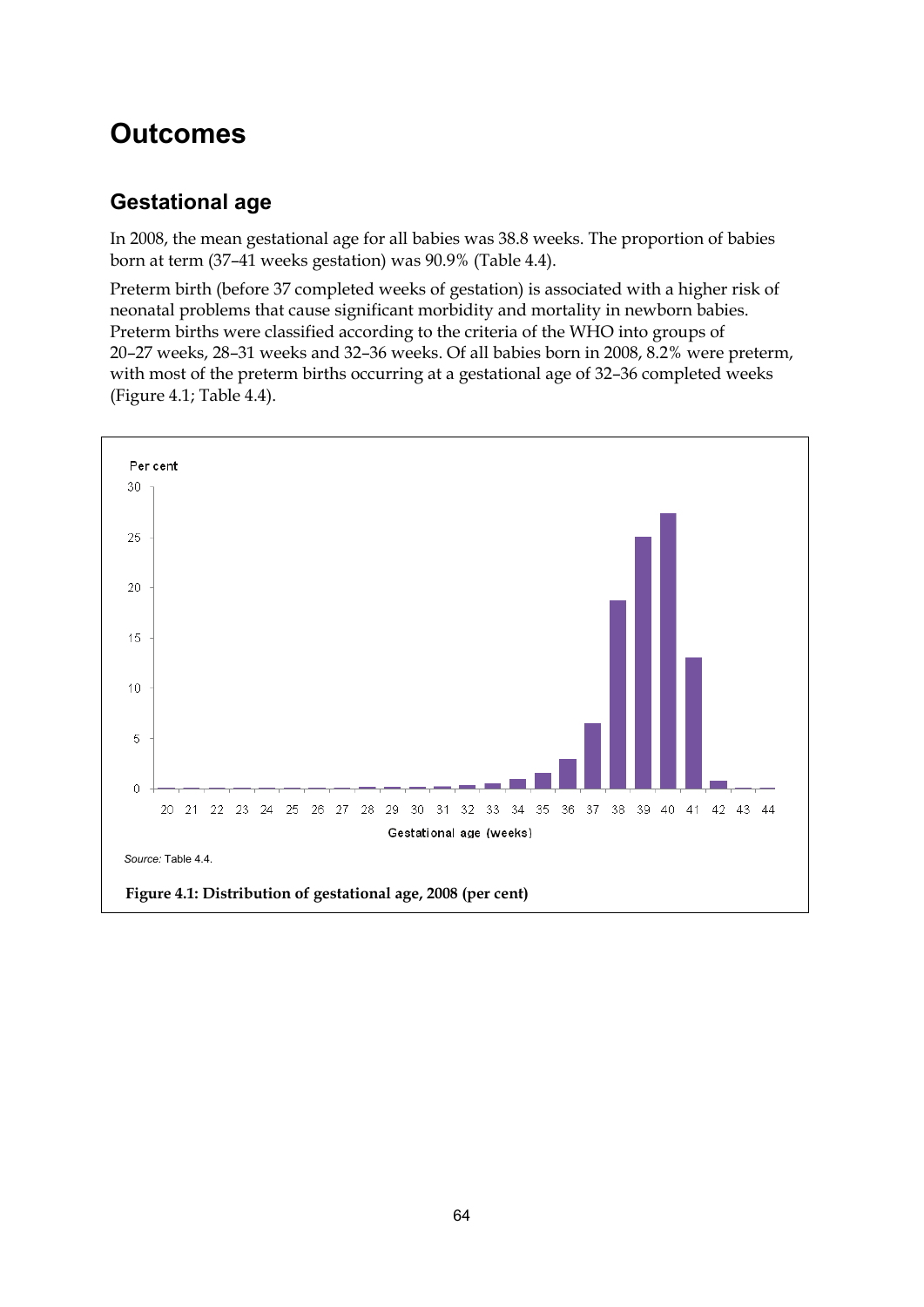The mean gestational age of stillborn babies was 27.5 weeks in 2008, compared with 38.8 weeks for liveborn babies. Preterm birth occurred in 81.5% of stillborn babies, compared with 7.7% of liveborn babies (Table 4.4).

| <b>Gestational age</b> | Live births   |          | <b>Fetal deaths</b> |          | <b>Total</b> |          |
|------------------------|---------------|----------|---------------------|----------|--------------|----------|
| (weeks)                | <b>Number</b> | Per cent | Number              | Per cent | Number       | Per cent |
| $20^{(a)}$             | 70            | 0.0      | 280                 | 12.8     | 350          | 0.1      |
| 21                     | 90            | 0.0      | 277                 | 12.7     | 367          | 0.1      |
| 22                     | 124           | 0.0      | 249                 | 11.4     | 373          | 0.1      |
| 23                     | 114           | 0.0      | 180                 | 8.2      | 294          | 0.1      |
| 24                     | 153           | 0.1      | 105                 | 4.8      | 258          | 0.1      |
| 25                     | 218           | 0.1      | 84                  | 3.8      | 302          | 0.1      |
| 26                     | 274           | 0.1      | 78                  | 3.6      | 352          | 0.1      |
| 27                     | 297           | 0.1      | 46                  | 2.1      | 343          | 0.1      |
| 28                     | 426           | 0.1      | 57                  | 2.6      | 483          | 0.2      |
| 29                     | 431           | 0.1      | 43                  | 2.0      | 474          | 0.2      |
| 30                     | 557           | 0.2      | 50                  | 2.3      | 607          | 0.2      |
| 31                     | 788           | 0.3      | 46                  | 2.1      | 834          | 0.3      |
| 32                     | 1,126         | 0.4      | 51                  | 2.3      | 1,177        | 0.4      |
| 33                     | 1,620         | 0.5      | 56                  | 2.6      | 1,676        | 0.6      |
| 34                     | 2,957         | 1.0      | 52                  | 2.4      | 3,009        | 1.0      |
| 35                     | 4,572         | 1.6      | 65                  | 3.0      | 4,637        | 1.6      |
| 36                     | 8,772         | 3.0      | 64                  | 2.9      | 8,836        | 3.0      |
| 37                     | 19,484        | 6.6      | 72                  | 3.3      | 19,556       | 6.6      |
| 38                     | 55,621        | 18.9     | 102                 | 4.7      | 55,723       | 18.8     |
| 39                     | 74,348        | 25.2     | 75                  | 3.4      | 74,423       | 25.1     |
| 40                     | 81,195        | 27.5     | 101                 | 4.6      | 81,296       | 27.4     |
| 41                     | 38,874        | 13.2     | 42                  | 1.9      | 38,916       | 13.1     |
| 42                     | 2,561         | 0.9      | 7                   | 0.3      | 2,568        | 0.9      |
| 43                     | 35            | 0.0      |                     |          | 35           | 0.0      |
| 44                     | 5             | 0.0      |                     |          | 5            | 0.0      |
| Not stated             | 25            | 0.0      | 6                   | 0.3      | 31           | 0.0      |
| Total                  | 294,737       | 100.00   | 2,188               | 100.0    | 296,925      | 100.0    |
| $20 - 36$              | 22,589        | 7.7      | 1,783               | 81.5     | 24,372       | 8.2      |
| Mean (weeks)           | 38.8          |          | 27.5                |          | 38.8         |          |

**Table 4.4: Births by gestational age and birth status, 2008** 

(a) Includes 2 babies of less than 20 weeks gestation.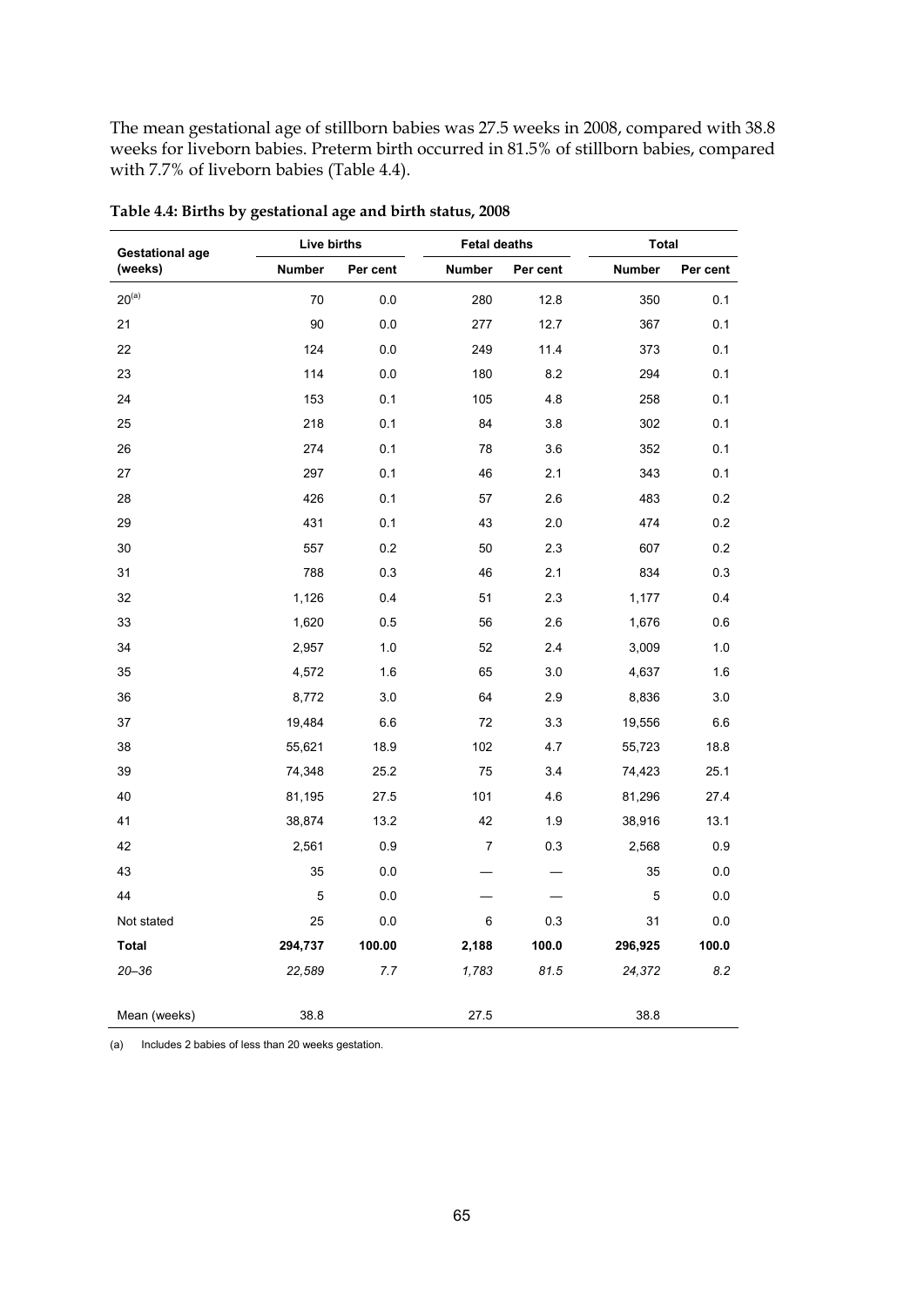The mean gestational age for all preterm births in 2008 was 33.2 weeks. Nationally, 0.9% of births were at 20–27 weeks gestation, 0.8% were at 28–31 weeks and 6.5% were at 32–36 weeks. The Northern Territory had the highest proportion of preterm births, at 9.8% of all births, and New South Wales had the lowest, at 7.5% of all births (Table 4.5).

| <b>Gestational</b><br>age (weeks) | <b>NSW</b> | $Vic^{(a)}$   | Qld   | WA    | SA                       | Tas  | $ACT^{(b)}$ | <b>NT</b> | <b>Australia</b> |  |
|-----------------------------------|------------|---------------|-------|-------|--------------------------|------|-------------|-----------|------------------|--|
| Mean                              | 33.3       | 32.9          | 33.3  | 33.4  | 33.1                     | 33.3 | 32.7        | 33.1      | 33.2             |  |
|                                   |            | <b>Number</b> |       |       |                          |      |             |           |                  |  |
| $20 - 27$ <sup>(c)</sup>          | 728        | 800           | 514   | 248   | 194                      | 57   | 56          | 42        | 2,639            |  |
| $28 - 31$                         | 683        | 577           | 541   | 268   | 157                      | 64   | 70          | 38        | 2,398            |  |
| $32 - 36$                         | 5,794      | 4,697         | 4,234 | 2,131 | 1,359                    | 465  | 358         | 297       | 19,335           |  |
| <b>Total</b>                      | 7,205      | 6,074         | 5,289 | 2,647 | 1,710                    | 586  | 484         | 377       | 24,372           |  |
|                                   |            |               |       |       | Per cent of total births |      |             |           |                  |  |
| $20 - 27$ <sup>(c)</sup>          | 0.8        | 1.1           | 0.8   | 0.8   | 1.0                      | 0.9  | 1.0         | 1.1       | 0.9              |  |
| $28 - 31$                         | 0.7        | 0.8           | 0.9   | 0.9   | 0.8                      | 1.0  | 1.2         | 1.0       | 0.8              |  |
| $32 - 36$                         | 6.0        | 6.5           | 6.9   | 6.9   | 6.8                      | 7.2  | 6.3         | 7.7       | 6.5              |  |
| <b>Total</b>                      | 7.5        | 8.4           | 8.6   | 8.6   | 8.6                      | 9.1  | 8.5         | 9.8       | 8.2              |  |

**Table 4.5: Preterm births by gestational age and state and territory, 2008** 

(a) Preterm birth rates may be higher as the majority of late terminations for psychosocial indications are undertaken in Vic.

(b) 15.7% of women who gave birth in the ACT were non-ACT residents. Care must be taken when interpreting percentages. For example, the percentage of preterm births among babies of ACT residents who gave birth in the ACT was 6.8% compared with 17.2% of non-ACT residents who gave birth in the ACT.

(c) Includes 2 babies of less than 20 weeks gestation.

In 2008, 13.3% of babies of Aboriginal and Torres Strait Islander mothers were born preterm. This was greater than the proportion of 8.0% in babies of non-Indigenous mothers.

For singletons, the mean gestational age was 38.9 weeks, compared with 35.1 weeks for twins and 32.0 weeks for higher order multiple births. Preterm birth occurred in 56.7% of twins and in all higher order multiple births, both much higher than the proportion of 6.6% found among singleton births (Table 4.6). The downward shift in the distributions of gestational age for babies born as multiples compared with singletons dramatically increased for babies of less than 32 weeks gestation, when the risks of subsequent complications are much higher. In 2008, birth before 32 weeks gestation occurred for 11.2% of twin births and 27.3% of other multiple births, but only 1 in 100 (1.4%) singleton births (Table 4.6).

Only 0.9% of babies were born post-term (at 42 weeks or more gestation) (Table 4.6). The duration of pregnancy by state and territory is detailed in Table 3.16.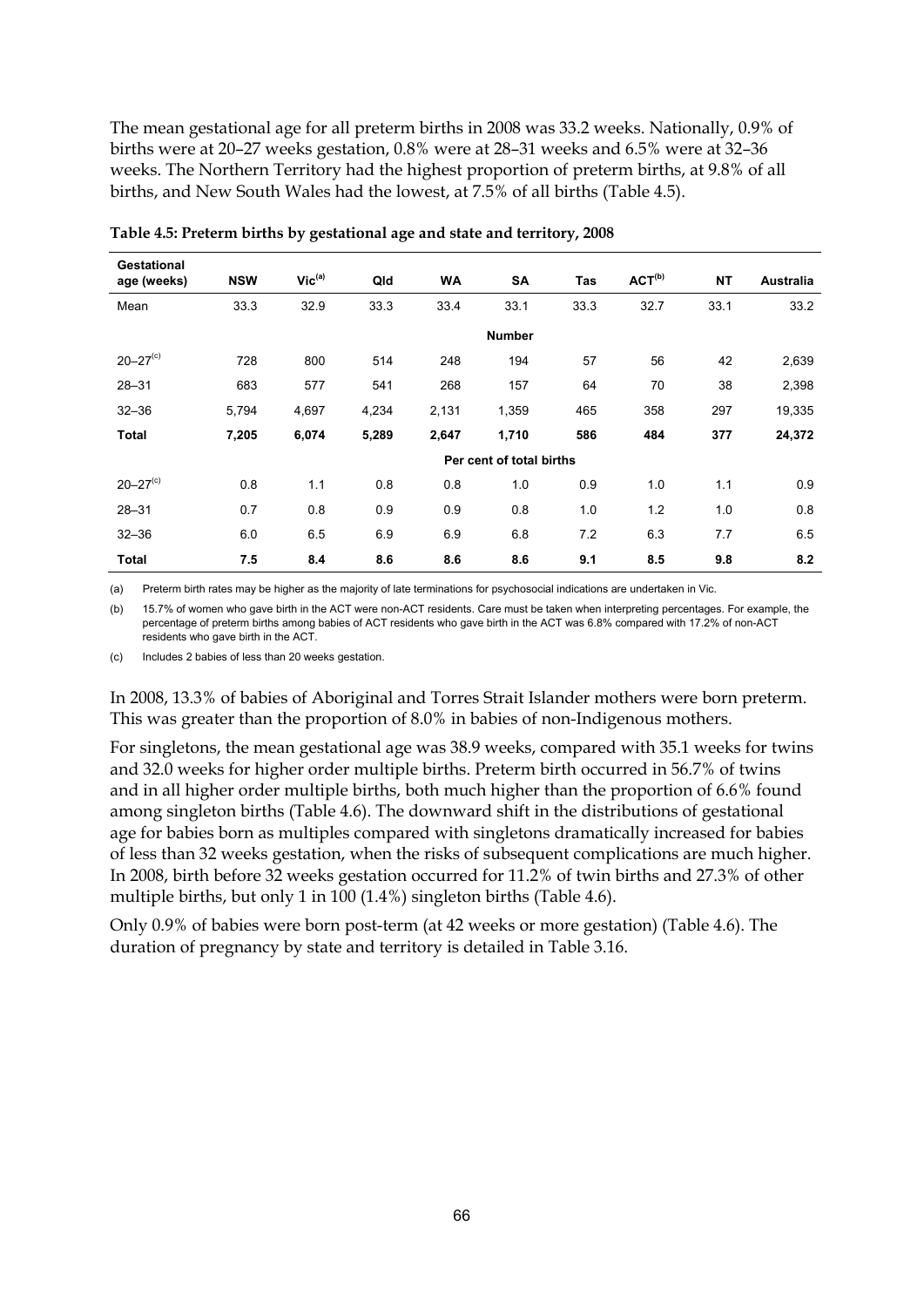| Gestational     | <b>Singletons</b> |          |               | <b>Twins</b> |               | Other multiple births | Total         |          |
|-----------------|-------------------|----------|---------------|--------------|---------------|-----------------------|---------------|----------|
| age (weeks)     | <b>Number</b>     | Per cent | <b>Number</b> | Per cent     | <b>Number</b> | Per cent              | <b>Number</b> | Per cent |
| $20 - 27^{(a)}$ | n.p.              | n.p.     | n.p.          | n.p.         | 19            | 9.8                   | 2,639         | 0.9      |
| $28 - 31$       | 1,725             | 0.6      | 639           | 6.9          | 34            | 17.5                  | 2,398         | 0.8      |
| $32 - 36$       | 14.970            | 5.2      | 4,224         | 45.5         | 141           | 72.7                  | 19,335        | 6.5      |
| $37 - 41$       | 265.899           | 92.5     | 4,015         | 43.3         |               |                       | 269.914       | 90.9     |
| 42 and over     | n.p.              | n.p.     | $<$ 5         | n.p.         |               |                       | 2,608         | 0.9      |
| Not stated      | 31                | 0.0      |               |              |               |                       | 31            | 0.0      |
| Total           | 287,453           | 100.0    | 9,278         | 100.0        | 194           | 100.0                 | 296,925       | 100.0    |
| $20 - 36$       | 18,919            | 6.6      | 5,259         | 56.7         | 194           | 100.0                 | 24,372        | 8.2      |
| Mean (weeks)    | 38.9              |          | 35.1          |              | 32.0          |                       | 38.8          |          |

**Table 4.6: Births by gestational age and plurality, 2008** 

(a) Includes 2 babies of less than 20 weeks gestation.

n.p. Data not published to maintain confidentiality of small numbers.

### **Birthweight**

A baby's birthweight is a key indicator of health status. Babies are defined as low birthweight if their weight at birth is less than 2,500 grams. Within this category, those weighing less than 1,500 grams are defined as very low birthweight and those less than 1,000 grams as extremely low birthweight (WHO 1992).

Low birthweight babies have a greater risk of poor health and dying, require a longer period of hospitalisation after birth, and are more likely to develop significant disabilities (Goldenberg & Culhane 2007). A baby may be small due to being born early (preterm), or may be small for its gestational age (intrauterine growth retardation). Some factors contributing to low birthweight include socioeconomic status, size of parents, age of mother, number of babies previously born, mother's nutritional status, smoking and alcohol intake, and illness during pregnancy (Ashdown-Lambert 2005; Mohsin et al. 2003).

In 2008, 92.0% of liveborn babies had a birthweight in the range 2,500–4,499 grams. The average birthweight of liveborn babies in Australia in 2008 was 3,377 grams and ranged from 3,317 grams in the Northern Territory to 3,395 grams in Tasmania (Table 4.7).

In 2008, there were 18,101 (6.1%) liveborn babies of low birthweight. This rate was the lowest in the decade; during the period 1999 to 2007, the rate ranged from 6.2–6.4%. The 2,997 very low birthweight babies constituted 1.0% of all live births in 2008, and the 1,315 extremely low birthweight babies constituted 0.4% (Table 4.7).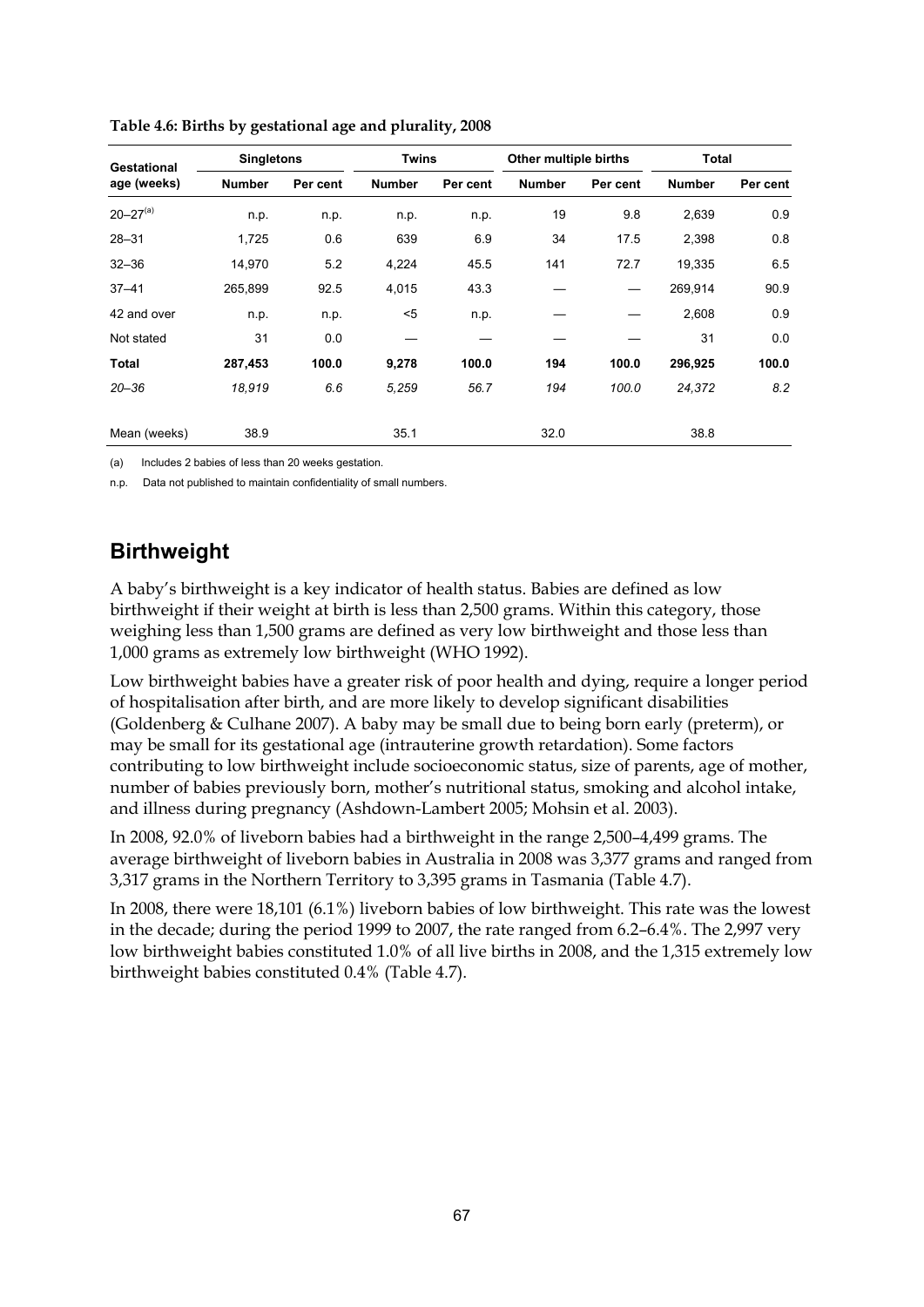| Birthweight (g) | <b>NSW</b> | Vic    | Qld    | <b>WA</b>                | SA            | Tas     | ACT <sup>(a)</sup> | <b>NT</b> | <b>Australia</b> |
|-----------------|------------|--------|--------|--------------------------|---------------|---------|--------------------|-----------|------------------|
| Mean            | 3,382      | 3,377  | 3,388  | 3,357                    | 3,359         | 3,395   | 3,381              | 3,317     | 3,377            |
|                 |            |        |        |                          | <b>Number</b> |         |                    |           |                  |
| Less than 1,000 | 385        | 348    | 298    | 109                      | 100           | 20      | 26                 | 29        | 1,315            |
| 1,000-1,499     | 488        | 409    | 384    | 198                      | 109           | 33      | 39                 | 22        | 1,682            |
| 1,500-1,999     | 1,185      | 879    | 791    | 388                      | 266           | 95      | 87                 | 50        | 3,741            |
| 2,000-2,499     | 3,516      | 2,799  | 2,366  | 1,183                    | 791           | 290     | 214                | 204       | 11,363           |
| 2,500-2,999     | 14,105     | 10,791 | 8,610  | 4,795                    | 3,042         | 913     | 797                | 654       | 43,707           |
| 3,000-3,499     | 34,566     | 25,775 | 21,414 | 11,146                   | 7,182         | 2,141   | 2,006              | 1,356     | 105,586          |
| 3,500-3,999     | 29,866     | 21,976 | 19,328 | 9,328                    | 6,086         | 2,011   | 1,790              | 1,064     | 91,449           |
| 4,000–4,499     | 9,877      | 7,476  | 6,602  | 2,855                    | 1,931         | 757     | 574                | 377       | 30,449           |
| 4,500 and over  | 1,714      | 1,387  | 1,219  | 447                      | 308           | 137     | 115                | 56        | 5,383            |
| Not stated      | 50         | 3      | 4      |                          | 3             |         | $\overline{c}$     |           | 62               |
| Total           | 95,752     | 71,843 | 61,016 | 30,449                   | 19,818        | 6,397   | 5,650              | 3,812     | 294,737          |
| Less than 1,500 | 873        | 757    | 682    | 307                      | 209           | 53      | 65                 | 51        | 2,997            |
| Less than 2,500 | 5,574      | 4,435  | 3.839  | 1,878                    | 1,266         | 438     | 366                | 305       | 18,101           |
|                 |            |        |        |                          | Per cent      |         |                    |           |                  |
| Less than 1,000 | 0.4        | 0.5    | 0.5    | 0.4                      | 0.5           | 0.3     | 0.5                | 0.8       | 0.4              |
| 1,000-1,499     | 0.5        | 0.6    | 0.6    | 0.7                      | 0.6           | 0.5     | 0.7                | 0.6       | 0.6              |
| 1,500-1,999     | 1.2        | 1.2    | 1.3    | 1.3                      | 1.3           | 1.5     | 1.5                | 1.3       | 1.3              |
| 2,000-2,499     | 3.7        | 3.9    | 3.9    | 3.9                      | 4.0           | 4.5     | 3.8                | 5.4       | 3.9              |
| 2,500-2,999     | 14.7       | 15.0   | 14.1   | 15.7                     | 15.3          | 14.3    | 14.1               | 17.2      | 14.8             |
| 3,000-3,499     | 36.1       | 35.9   | 35.1   | 36.6                     | 36.2          | 33.5    | 35.5               | 35.6      | 35.8             |
| 3,500-3,999     | 31.2       | 30.6   | 31.7   | 30.6                     | 30.7          | 31.4    | 31.7               | 27.9      | 31.0             |
| 4,000-4,499     | 10.3       | 10.4   | 10.8   | 9.4                      | 9.7           | 11.8    | 10.2               | 9.9       | 10.3             |
| 4,500 and over  | 1.8        | 1.9    | 2.0    | 1.5                      | 1.6           | 2.1     | 2.0                | 1.5       | 1.8              |
| Not stated      | 0.1        | 0.0    | 0.0    | $\overline{\phantom{0}}$ | 0.0           |         | 0.0                |           | 0.0              |
| Total           | 100.0      | 100.0  | 100.0  | 100.0                    | 100.0         | 100.0   | 100.0              | 100.0     | 100.0            |
| Less than 1,500 | 0.9        | 1.1    | 1.1    | 1.0                      | 1.1           | 0.8     | 1.2                | 1.3       | 1.0              |
| Less than 2,500 | 5.8        | 6.2    | 6.3    | 6.2                      | 6.4           | $6.8\,$ | 6.5                | 8.0       | 6.1              |

**Table 4.7: Live births by birthweight and state and territory, 2008** 

(a) 15.7% of women who gave birth in the ACT were non-ACT residents. Care must be taken when interpreting percentages. For example, the percentage of live births of ACT residents who gave birth in the ACT where the birthweight was less than 1,500 grams was 0.7% and where the birthweight was less than 2,500 grams the percentage was 4.9%.

The mean birthweight of stillborn babies was 1,222 grams in 2008 compared with 3,377 grams for liveborn babies. Low birthweight occurred in 78.7% of stillborn babies. More than half (60.8%) of the stillborn babies had a birthweight of less than 1,000 grams (Table 4.8).

A smaller proportion of male liveborn babies was low birthweight (5.6%) compared with female babies (6.7%). The average birthweight of liveborn male babies was 3,436 grams, 121 grams higher than that of females (3,315 grams).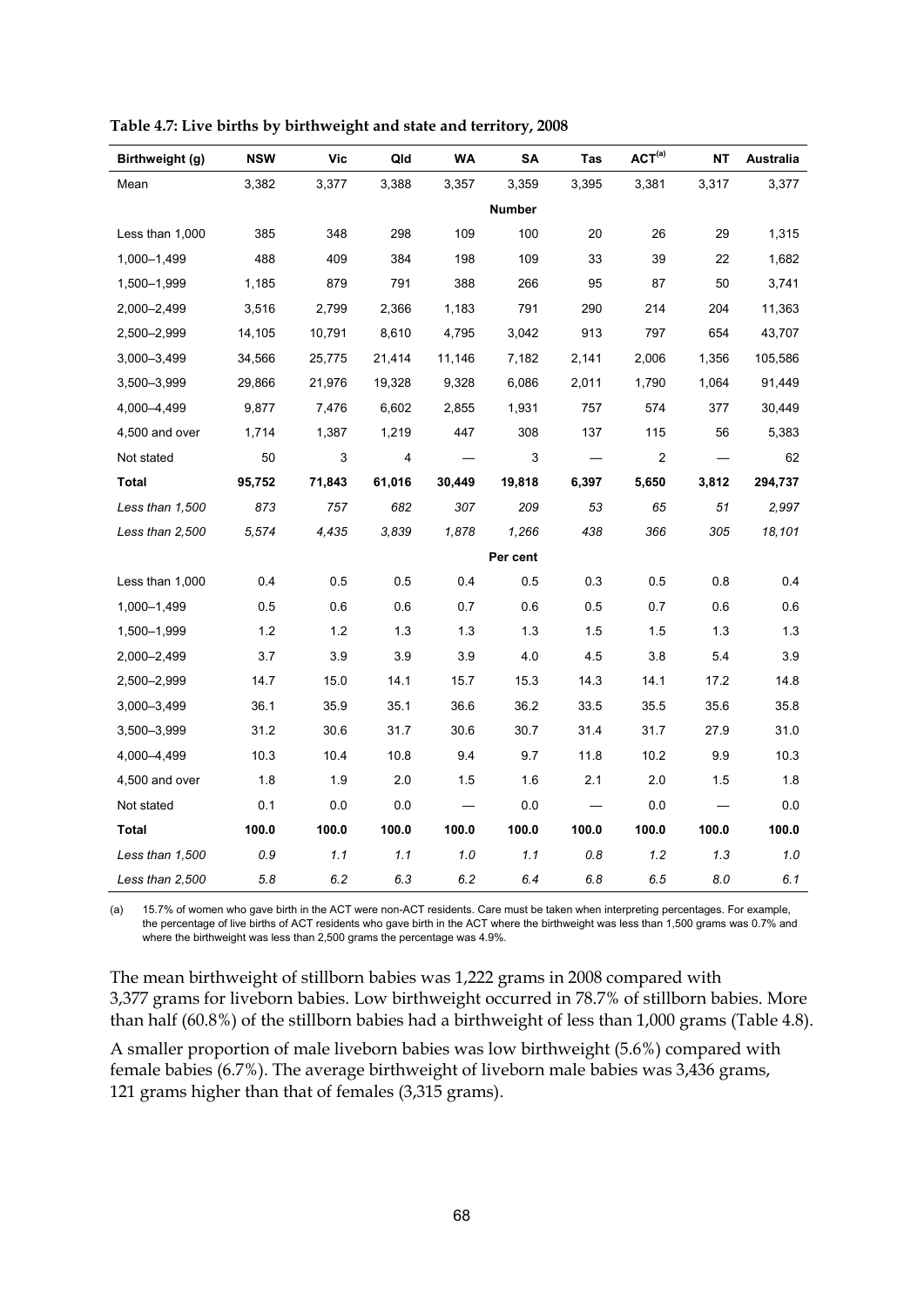|                 | Live births   |          | <b>Fetal deaths</b> |          | Total         |          |
|-----------------|---------------|----------|---------------------|----------|---------------|----------|
| Birthweight (g) | <b>Number</b> | Per cent | <b>Number</b>       | Per cent | <b>Number</b> | Per cent |
| Less than 1,000 | 1,315         | 0.4      | 1,330               | 60.8     | 2,645         | 0.9      |
| 1,000-1,499     | 1,682         | 0.6      | 140                 | 6.4      | 1,822         | 0.6      |
| 1,500-1,999     | 3,741         | 1.3      | 131                 | 6.0      | 3,872         | 1.3      |
| 2,000-2,499     | 11,363        | 3.9      | 121                 | 5.5      | 11,484        | 3.9      |
| 2,500-2,999     | 43,707        | 14.8     | 158                 | 7.2      | 43,865        | 14.8     |
| 3,000-3,499     | 105,586       | 35.8     | 139                 | 6.4      | 105,725       | 35.6     |
| 3,500-3,999     | 91,449        | 31.0     | 78                  | 3.6      | 91,527        | 30.8     |
| 4,000-4,499     | 30,449        | 10.3     | 34                  | 1.6      | 30,483        | 10.3     |
| 4,500 and over  | 5,383         | 1.8      | 9                   | 0.4      | 5,392         | 1.8      |
| Not stated      | 62            | 0.0      | 48                  | 2.2      | 110           | 0.0      |
| <b>Total</b>    | 294,737       | 100.0    | 2,188               | 100.0    | 296,925       | 100.0    |
| Less than 1,500 | 2,997         | 1.0      | 1,470               | 67.2     | 4,467         | 1.5      |
| Less than 2,500 | 18,101        | 6.1      | 1,722               | 78.7     | 19,823        | 6.7      |
| Mean (g)        | 3,377         |          | 1,222               |          | 3,362         |          |

**Table 4.8: Births by birthweight and birth status, 2008** 

For liveborn singletons, the mean birthweight was 3,409 grams, compared with 2,402 grams for twins and 1,675 grams for other multiple births. Low birthweight occurred in half of all liveborn twins (50.2%) and in almost all higher order multiple births (99.5%), which was markedly higher than the proportion of 4.7% found among singleton births (Table 4.9).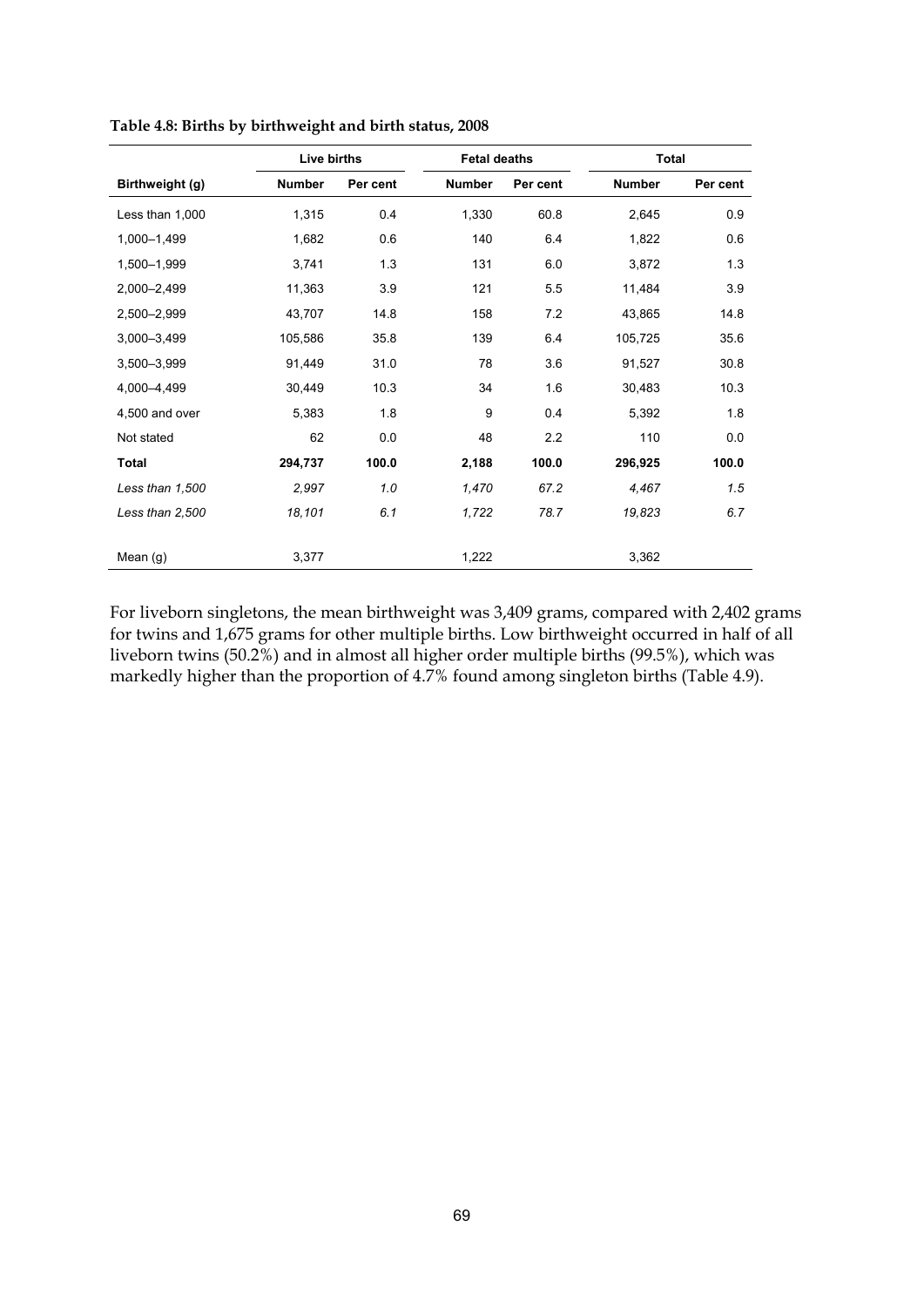|                 | <b>Singletons</b> |          | <b>Twins</b> |          | Other multiple births |          | <b>Total</b>  |          |
|-----------------|-------------------|----------|--------------|----------|-----------------------|----------|---------------|----------|
| Birthweight (g) | <b>Number</b>     | Per cent | Number       | Per cent | <b>Number</b>         | Per cent | <b>Number</b> | Per cent |
| Less than 1,000 | 985               | 0.3      | 310          | 3.4      | 20                    | 10.9     | 1,315         | 0.4      |
| 1,000-1,499     | 1,166             | 0.4      | 481          | 5.3      | 35                    | 19.0     | 1,682         | 0.6      |
| 1.500-1.999     | 2,500             | 0.9      | 1,166        | 12.8     | 75                    | 40.8     | 3,741         | 1.3      |
| 2,000-2,499     | 8,702             | 3.0      | n.p.         | n.p.     | n.p.                  | n.p.     | 11,363        | 3.9      |
| 2,500-2,999     | 40,501            | 14.2     | n.p.         | n.p.     | $5$                   | n.p.     | 43,707        | 14.8     |
| 3.000-3.499     | 104.434           | 36.6     | 1,152        | 12.7     |                       |          | 105,586       | 35.8     |
| 3.500-3.999     | 91,291            | 32.0     | 158          | 1.7      |                       |          | 91,449        | 31.0     |
| 4,000-4,499     | n.p.              | n.p.     | $5$          | n.p.     |                       |          | 30,449        | 10.3     |
| 4,500 and over  | n.p.              | n.p.     | $5$          | n.p.     |                       |          | 5,383         | 1.8      |
| Not stated      | 56                | 0.0      | 6            | 0.1      |                       |          | 62            | 0.0      |
| <b>Total</b>    | 285,462           | 100.0    | n.p.         | 100.0    | n.p.                  | 100.0    | 294,737       | 100.0    |
| Less than 1,500 | 2,151             | 0.8      | 791          | 8.7      | 55                    | 29.9     | 2,997         | 1.0      |
| Less than 2,500 | 13,353            | 4.7      | 4,565        | 50.2     | 183                   | 99.5     | 18,101        | 6.1      |
| Mean (g)        | 3,409             |          | 2,402        |          | 1,675                 |          | 3,377         |          |

**Table 4.9: Live births by birthweight and plurality, 2008** 

n.p. Data not published to maintain confidentiality of small numbers.

In 2008, the average birthweight of liveborn babies of Aboriginal and Torres Strait Islander mothers was 3,196 grams. This was 189 grams lighter than the average of 3,385 grams for liveborn babies of non-Indigenous mothers. The proportion of low birthweight in liveborn babies of Aboriginal and Torres Strait Islander mothers was 12.3% (Table 4.10), twice that of babies of non-Indigenous mothers (5.9%). The mean birthweight of liveborn babies of mothers identified as Aboriginal or Torres Strait Islander, and the proportion with low birthweight, varied markedly among the states and territories.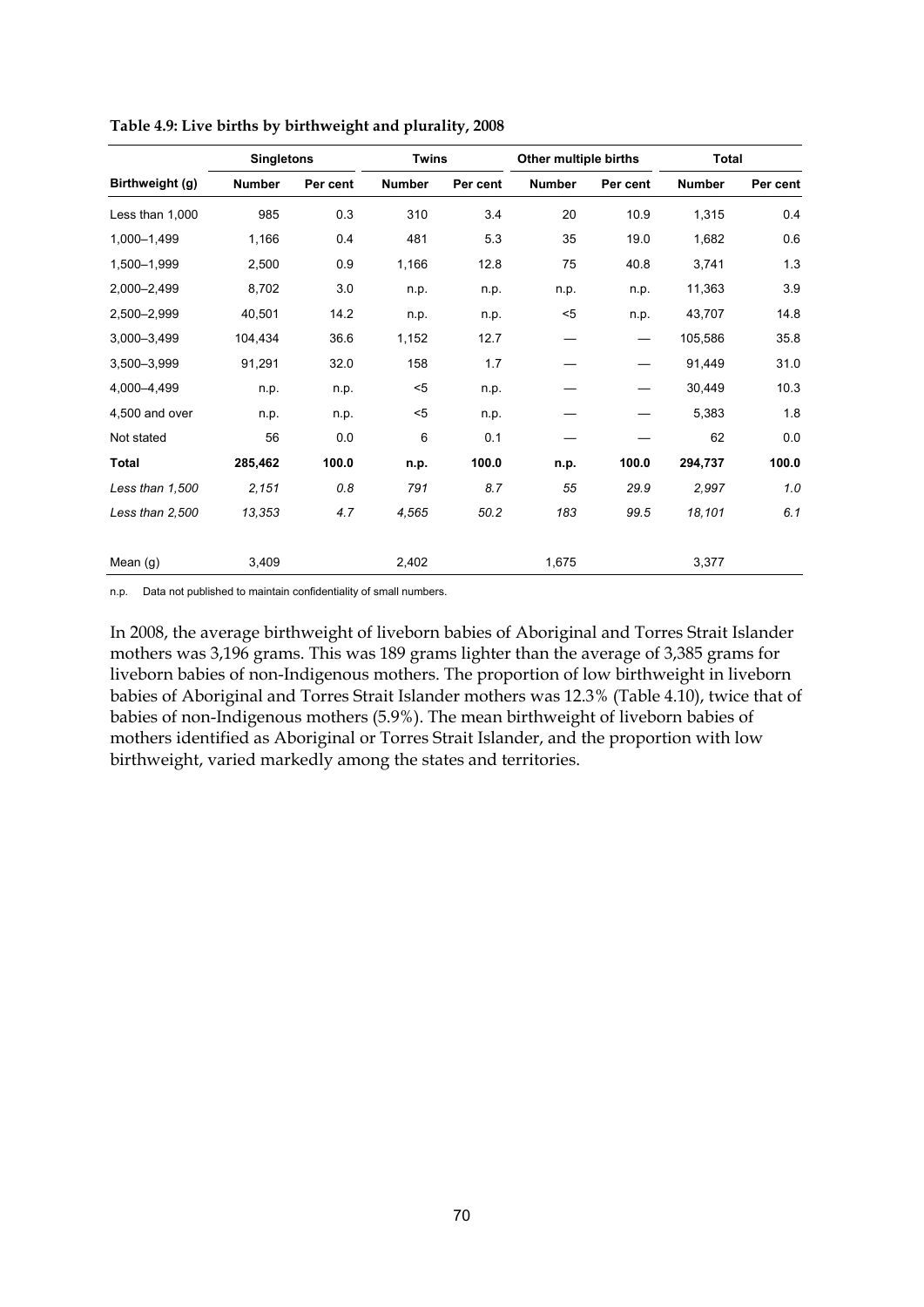| Birthweight (g) | <b>NSW</b>   | <b>Vic</b> | Qld          | <b>WA</b> | <b>SA</b>     | <b>Tas</b> | ACT <sup>(a)</sup> | <b>NT</b> | Australia      |
|-----------------|--------------|------------|--------------|-----------|---------------|------------|--------------------|-----------|----------------|
| Mean            | 3,241        | 3,184      | 3,232        | 3,113     | 3,116         | 3,266      | 3,012              | 3,156     | 3,196          |
|                 |              |            |              |           | <b>Number</b> |            |                    |           |                |
| Less than 1,500 | 56           | 14         | 73           | 38        | 20            | 5          | 6                  | 30        | 242            |
| 1,500-2,499     | 268          | 88         | 278          | 212       | 82            | 31         | 21                 | 161       | 1,141          |
| 2,500-2,999     | 601          | 139        | 661          | 394       | 145           | 53         | 17                 | 312       | 2,322          |
| 3,000-3,499     | 996          | 245        | 1,184        | 576       | 193           | 92         | 32                 | 470       | 3,788          |
| 3,500-3,999     | 761          | 168        | 884          | 367       | 132           | 87         | 23                 | 298       | 2,720          |
| 4,000-4,499     | 251          | 56         | 259          | 86        | 46            | n.p.       | n.p.               | 98        | 825            |
| 4,500 and over  | 48           | 9          | 50           | 15        | 8             | n.p.       | $5$                | 25        | 164            |
| Not stated      | $\mathbf{1}$ |            | $\mathbf{1}$ |           |               |            |                    |           | $\overline{2}$ |
| <b>Total</b>    | 2,982        | 719        | 3,390        | 1,688     | 626           | 299        | 106                | 1,394     | 11,204         |
| Less than 2,500 | 324          | 102        | 351          | 250       | 102           | 36         | 27                 | 191       | 1,383          |
|                 |              |            |              |           | Per cent      |            |                    |           |                |
| Less than 1,500 | 1.9          | 1.9        | 2.2          | 2.3       | 3.2           | 1.7        | 5.7                | 2.2       | 2.2            |
| 1,500-2,499     | 9.0          | 12.2       | 8.2          | 12.6      | 13.1          | 10.4       | 19.8               | 11.5      | 10.2           |
| 2,500-2,999     | 20.2         | 19.3       | 19.5         | 23.3      | 23.2          | 17.7       | 16.0               | 22.4      | 20.7           |
| 3,000-3,499     | 33.4         | 34.1       | 34.9         | 34.1      | 30.8          | 30.8       | 30.2               | 33.7      | 33.8           |
| 3,500-3,999     | 25.5         | 23.4       | 26.1         | 21.7      | 21.1          | 29.1       | 21.7               | 21.4      | 24.3           |
| 4,000-4,499     | 8.4          | 7.8        | 7.6          | 5.1       | 7.3           | n.p.       | n.p.               | 7.0       | 7.4            |
| 4,500 and over  | 1.6          | 1.3        | 1.5          | 0.9       | 1.3           | n.p.       | n.p.               | 1.8       | 1.5            |
| Not stated      | 0.0          |            | 0.0          |           |               |            |                    |           | 0.0            |
| <b>Total</b>    | 100.0        | 100.0      | 100.0        | 100.0     | 100.0         | 100.0      | 100.0              | 100.0     | 100.0          |
| Less than 2,500 | 10.9         | 14.2       | 10.4         | 14.8      | 16.3          | 12.0       | 25.5               | 13.7      | 12.3           |

**Table 4.10: Live births of Aboriginal or Torres Strait Islander mothers by birthweight and state and territory, 2008** 

(a) 29.1% of Aboriginal and Torres Strait Islander women who gave birth in the ACT were non-ACT residents. Care must be taken when interpreting percentages. For example, the percentage of liveborn babies born in the ACT to ACT resident Aboriginal or Torres Strait Islander women in 2008 where the birthweight was less than 2,500 grams was 13.5%.

n.p. Data not published to maintain confidentiality of small numbers.

Mothers aged 30–34 years had the lowest proportion of low birthweight liveborn babies (5.6%). The proportion was higher among babies of younger and older mothers (8.0% for both mothers aged less than 20 years and mothers aged 40–44 years, and 16.1% for mothers aged 45 years and older).

Of hospital births, the proportion of low birthweight liveborn babies was higher in babies of mothers who gave birth in public hospitals (7.1%) than in babies of mothers who gave birth in private hospitals (4.4%). Liveborn babies of mothers who reported smoking during pregnancy had a higher proportion of low birthweight babies (10.8%) compared with mothers who did not smoke (5.1%).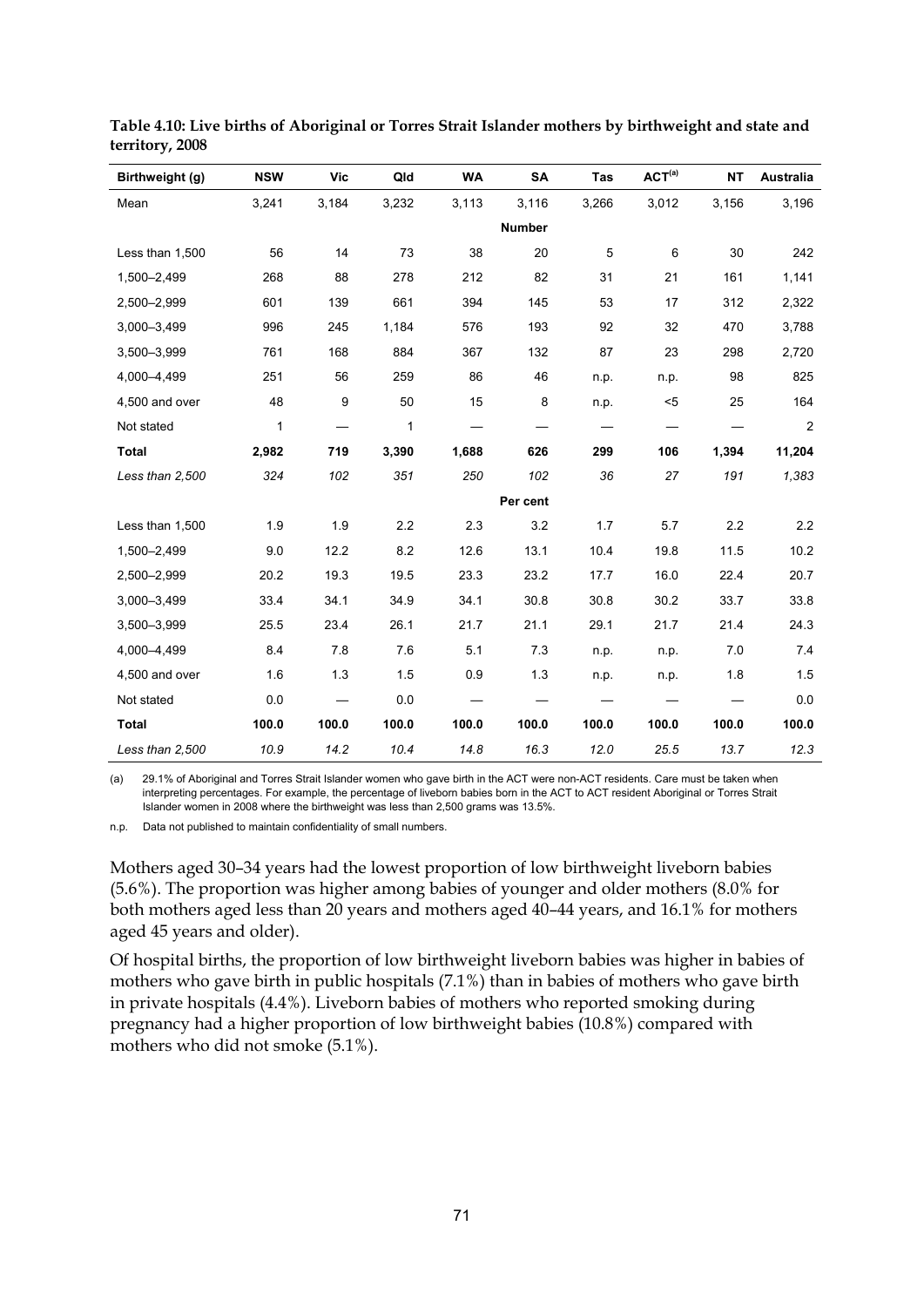### **Presentation at birth**

In 2008, vertex presentations occurred for 93.7% of all babies. Breech presentation occurred for 4.5% of babies, and other presentations occurred for 1.0% of babies. Around 31.9% of twins and one-third of higher order multiple births (33.0%) had non-vertex presentations at birth (Table 4.11).

|                     |               | <b>Singletons</b> |               | <b>Twins</b> |               | Other multiple births | <b>Total</b>  |          |
|---------------------|---------------|-------------------|---------------|--------------|---------------|-----------------------|---------------|----------|
| <b>Presentation</b> | <b>Number</b> | Per cent          | <b>Number</b> | Per cent     | <b>Number</b> | Per cent              | <b>Number</b> | Per cent |
| Vertex              | 272.015       | 94.6              | 6,153         | 66.3         | 123           | 63.4                  | 278.291       | 93.7     |
| <b>Breech</b>       | 10.799        | 3.8               | 2,649         | 28.6         | 58            | 29.9                  | 13.506        | 4.5      |
| Other $(a)$         | 2.713         | 0.9               | 307           | 3.3          | 6             | 3.1                   | 3,026         | 1.0      |
| Not stated          | 1.926         | 0.7               | 169           | 1.8          |               | 3.6                   | 2,102         | 0.7      |
| Total               | 287.453       | 100.0             | 9,278         | 100.0        | 194           | 100.0                 | 296.925       | 100.0    |

|  |  | Table 4.11: Births by presentation at birth and plurality, 2008 |  |  |  |  |
|--|--|-----------------------------------------------------------------|--|--|--|--|
|--|--|-----------------------------------------------------------------|--|--|--|--|

(a) Includes face, brow, shoulder/transverse and compound presentations.

Table 3.25 shows the presentation at birth for mothers, where the presentation at birth of the first born baby in multiple births is used.

### **Method of birth**

Of all births in 2008, 31.7% of babies were delivered by caesarean section and 57.0% of babies had a non-instrumental vaginal birth. Approximately 1 in 9 babies was born by an instrumental vaginal delivery (11.3%). Two-thirds of all twins (69.5%) and the majority of higher order multiples (90.2%) were delivered by caesarean section (Table 4.12).

Table 3.26 presents data for mothers, where the method of birth of the first born baby in multiple births is used.

| Method                                         |               | <b>Singletons</b> |               | <b>Twins</b> |               | Other multiple births | <b>Total</b>  |          |
|------------------------------------------------|---------------|-------------------|---------------|--------------|---------------|-----------------------|---------------|----------|
| of birth                                       | <b>Number</b> | Per cent          | <b>Number</b> | Per cent     | <b>Number</b> | Per cent              | <b>Number</b> | Per cent |
| Non-<br>instrumental<br>vaginal <sup>(a)</sup> | 166.959       | 58.1              | 2,177         | 23.5         | 19            | 9.8                   | 169.155       | 57.0     |
| Instrumental<br>vaginal <sup>(b)</sup>         | 32.961        | 11.5              | 653           | 7.0          |               |                       | 33,614        | 11.3     |
| Caesarean<br>section                           | 87,518        | 30.4              | 6.448         | 69.5         | 175           | 90.2                  | 94,141        | 31.7     |
| Not stated                                     | 15            | 0.0               |               |              |               |                       | 15            | 0.0      |
| <b>Total</b>                                   | 287,453       | 100.0             | 9.278         | 100.0        | 194           | 100.0                 | 296.925       | 100.0    |

**Table 4.12: Births by method of birth and plurality, 2008** 

(a) For four jurisdictions, 'Non-instrumental vaginal' includes all women who had a vaginal breech birth, whether or not instruments were used. For the remaining jurisdictions, vaginal breech births are only included where instruments were not used.

(b) 'Instrumental vaginal' includes forceps and vacuum extraction.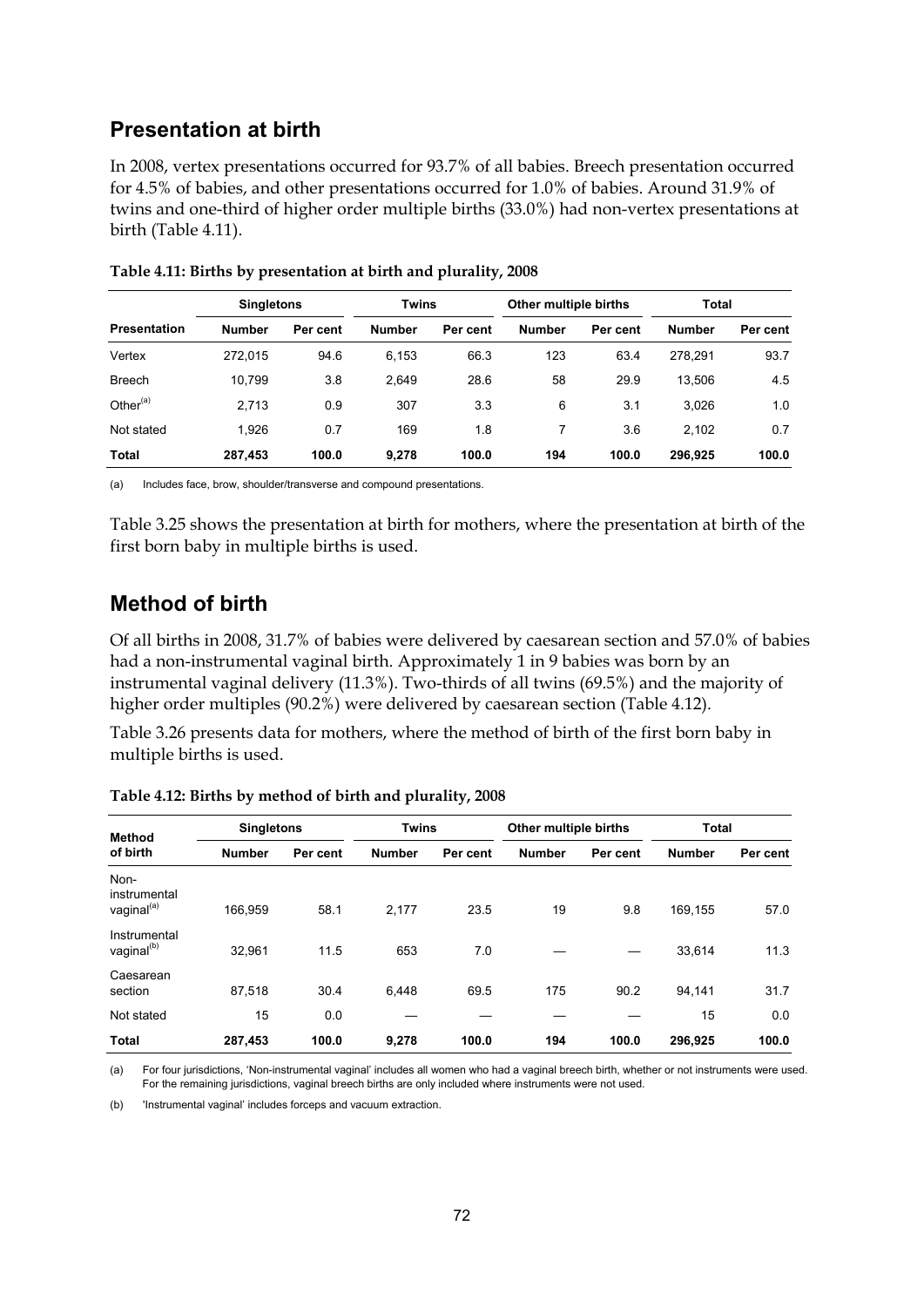#### **Method of birth for babies with breech presentations**

Of babies with breech presentations at birth in 2008, 87.8% were born by caesarean section. This ranged from 83.7% in the Northern Territory to 90.3% in Queensland (Table 4.13). The remaining babies were born vaginally, with or without the use of instruments.

| <b>Method of birth</b> | <b>NSW</b> | Vic   | Qld   | <b>WA</b> | <b>SA</b>     | Tas  | ACT <sup>(a)</sup> | <b>NT</b> | <b>Total</b> |
|------------------------|------------|-------|-------|-----------|---------------|------|--------------------|-----------|--------------|
|                        |            |       |       |           | <b>Number</b> |      |                    |           |              |
| Vaginal <sup>(b)</sup> | 504        | 459   | 293   | 196       | 117           | n.p. | 46                 | 27        | 1,642        |
| Caesarean section      | 3,519      | 3,082 | 2,727 | 1,290     | 851           | n.p. | 252                | 139       | 11,860       |
| Not stated             |            |       |       |           |               | n.p. |                    |           |              |
| <b>Total</b>           | 4,023      | 3,541 | 3,020 | 1,486     | 968           | n.p. | 298                | 166       | 13,502       |
|                        |            |       |       |           | Per cent      |      |                    |           |              |
| Vaginal <sup>(b)</sup> | 12.5       | 13.0  | 9.7   | 13.2      | 12.1          | n.p. | 15.4               | 16.3      | 12.2         |
| Caesarean section      | 87.5       | 87.0  | 90.3  | 86.8      | 87.9          | n.p. | 84.6               | 83.7      | 87.8         |
| Not stated             |            |       |       |           |               | n.p. |                    |           |              |
| <b>Total</b>           | 100.0      | 100.0 | 100.0 | 100.0     | 100.0         | n.p. | 100.0              | 100.0     | 100.0        |

**Table 4.13: Babies with breech presentations by method of birth and state and territory, 2008** 

(a) 15.7% of women who gave birth in the ACT were non-ACT residents. Care must be taken when interpreting percentages. For example, the percentage of babies born in the ACT to ACT residents with a breech presentation by a vaginal birth was 13.4%.

(b) Includes instrumental vaginal births.

n.p. Data for Tas not published as presentations were only recorded for vaginal births.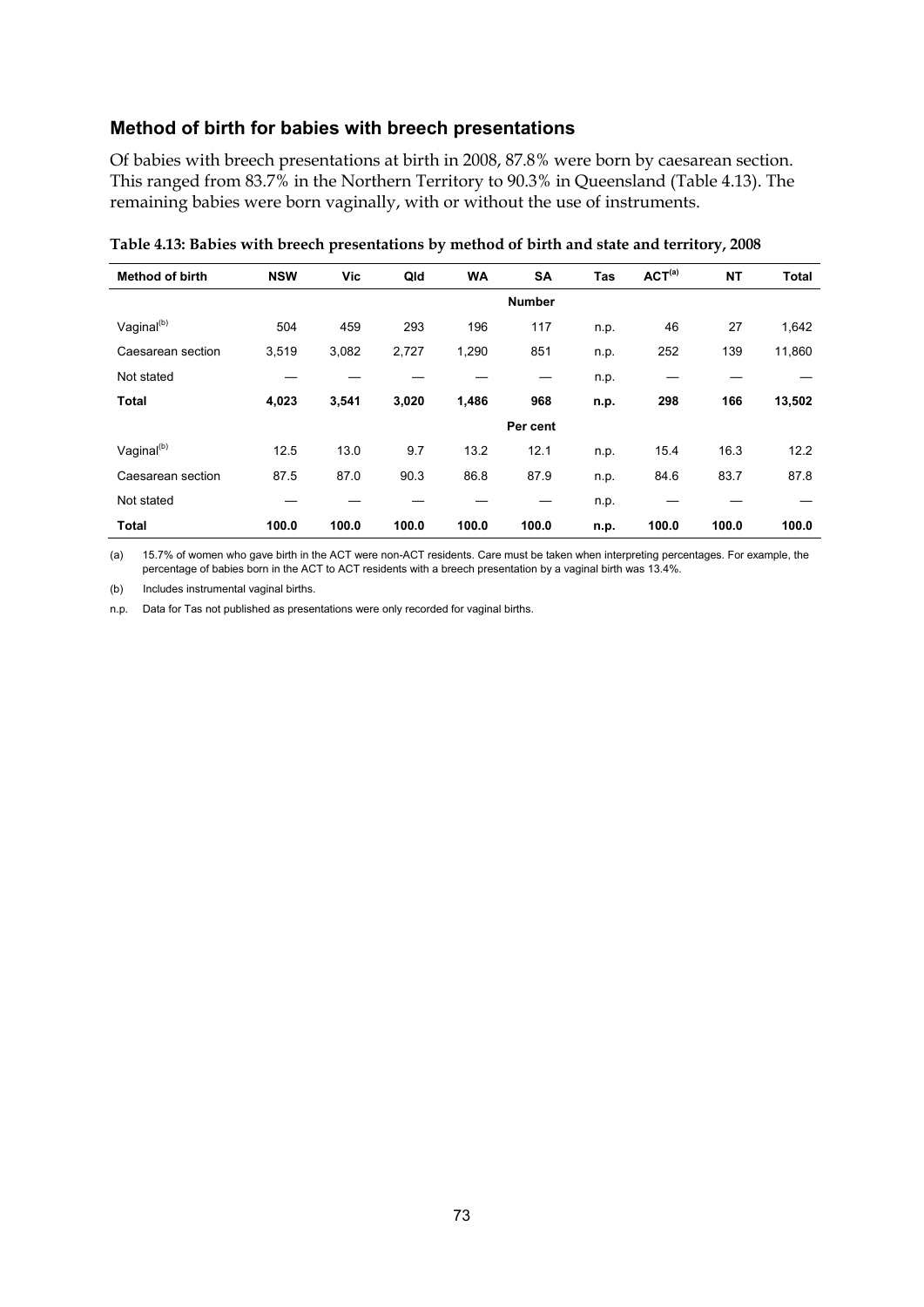Of singleton babies born at term with breech presentations, 95.7% were born by caesarean section. Three-quarters of all term singleton breech births were delivered by caesarean section without labour (76.3%) (Table 4.14).

| Method of birth        | <b>NSW</b> | Vic   | Qld   | <b>WA</b> | SA            | Tas  | ACT <sup>(a)</sup> | <b>NT</b> | <b>Total</b> |
|------------------------|------------|-------|-------|-----------|---------------|------|--------------------|-----------|--------------|
|                        |            |       |       |           | <b>Number</b> |      |                    |           |              |
| Vaginal <sup>(b)</sup> | 128        | 92    | 63    | 34        | 29            | n.p. | n.p.               | $5$       | 360          |
| Caesarean section      | 2,521      | 2,015 | 1,755 | 906       | 560           | n.p. | n.p.               | n.p.      | 8,004        |
| Labour                 | 555        | 369   | 364   | 164       | 121           | n.p. | n.p.               | n.p.      | 1,623        |
| No labour              | 1,966      | 1,646 | 1,391 | 742       | 439           | n.p. | n.p.               | n.p.      | 6,381        |
| Not stated             |            |       |       |           |               | n.p. |                    |           |              |
| Total                  | 2,649      | 2,107 | 1,818 | 940       | 589           | n.p. | 174                | 87        | 8,364        |
|                        |            |       |       |           | Per cent      |      |                    |           |              |
| Vaginal <sup>(b)</sup> | 4.8        | 4.4   | 3.5   | 3.6       | 4.9           | n.p. | n.p.               | n.p.      | 4.3          |
| Caesarean section      | 95.2       | 95.6  | 96.5  | 96.4      | 95.1          | n.p. | n.p.               | n.p.      | 95.7         |
| Labour                 | 21.0       | 17.5  | 20.0  | 17.4      | 20.5          | n.p. | n.p.               | n.p.      | 19.4         |
| No labour              | 74.2       | 78.1  | 76.5  | 78.9      | 74.5          | n.p. | n.p.               | n.p.      | 76.3         |
| Not stated             |            |       |       |           |               | n.p. |                    |           |              |
| <b>Total</b>           | 100.0      | 100.0 | 100.0 | 100.0     | 100.0         | n.p. | 100.0              | 100.0     | 100.0        |

**Table 4.14: Term singleton babies with breech presentations by method of birth and state and territory, 2008** 

(a) 15.7% of women who gave birth in the ACT were non-ACT residents.

(b) Includes instrumental vaginal births.

n.p. Data not published to maintain confidentiality of small numbers. Data for Tas not published as presentations were only recorded for vaginal births.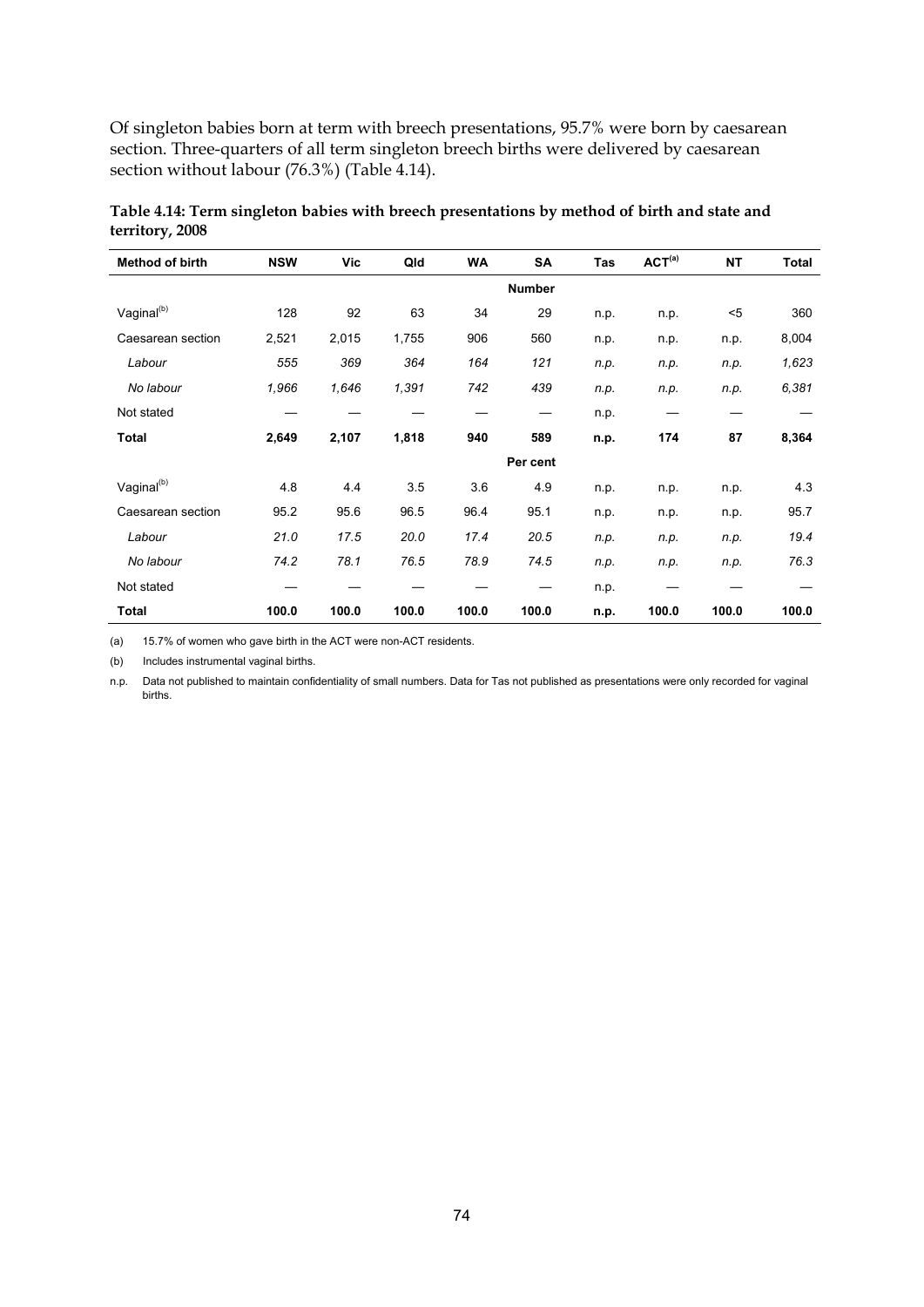## **Apgar scores**

Apgar scores are clinical indicators of the baby's condition shortly after birth, based on assessment of the heart rate, breathing, colour, muscle tone and reflex irritability. Between 0 and 2 points are given for each of these five characteristics, and the total score is between 0 and 10. An Apgar score of less than 7 at 5 minutes after birth is considered to be an indicator of complications and of compromise for the baby.

In 2008, 1.4% of liveborn babies had a low Apgar score (between 0 and 6) at 5 minutes. Scores of 0–3 were recorded at 5 minutes in 0.3% of all live births nationally, and scores of 4–6 were recorded in 1.1% of live births. Among the states and territories, the distribution of low Apgar scores at 5 minutes ranged from 1.2% of all live births in Queensland, Western Australia, South Australia and Tasmania, to 2.4% in the Australian Capital Territory (Table 4.15).

| Apgar score  | <b>NSW</b> | Vic    | Qld    | <b>WA</b> | SA            | Tas   | ACT <sup>(a)</sup> | <b>NT</b> | Australia |
|--------------|------------|--------|--------|-----------|---------------|-------|--------------------|-----------|-----------|
|              |            |        |        |           | <b>Number</b> |       |                    |           |           |
| $0 - 3$      | 326        | 226    | 195    | 53        | 56            | 17    | 31                 | 14        | 918       |
| $4 - 6$      | 1,080      | 974    | 546    | 313       | 190           | 59    | 106                | 66        | 3,334     |
| $7 - 10$     | 94,074     | 70,577 | 60,231 | 30,067    | 19,542        | 6,311 | 5,509              | 3,730     | 290,041   |
| Not stated   | 272        | 66     | 44     | 16        | 30            | 10    | 4                  | 2         | 444       |
| <b>Total</b> | 95,752     | 71,843 | 61,016 | 30,449    | 19,818        | 6,397 | 5,650              | 3,812     | 294,737   |
| Less than 7  | 1,406      | 1,200  | 741    | 366       | 246           | 76    | 137                | 80        | 4,252     |
|              |            |        |        |           | Per cent      |       |                    |           |           |
| $0 - 3$      | 0.3        | 0.3    | 0.3    | 0.2       | 0.3           | 0.3   | 0.5                | 0.4       | 0.3       |
| $4 - 6$      | 1.1        | 1.4    | 0.9    | 1.0       | 1.0           | 0.9   | 1.9                | 1.7       | 1.1       |
| $7 - 10$     | 98.2       | 98.2   | 98.7   | 98.7      | 98.6          | 98.7  | 97.5               | 97.8      | 98.4      |
| Not stated   | 0.3        | 0.1    | 0.1    | 0.1       | 0.2           | 0.2   | 0.1                | 0.1       | 0.2       |
| <b>Total</b> | 100.0      | 100.0  | 100.0  | 100.0     | 100.0         | 100.0 | 100.0              | 100.0     | 100.0     |
| Less than 7  | 1.5        | 1.7    | 1.2    | 1.2       | 1.2           | 1.2   | 2.4                | 2.1       | 1.4       |

**Table 4.15: Live births by Apgar score at 5 minutes and state and territory, 2008** 

(a) 15.7% of women who gave birth in the ACT were non-ACT residents. Care must be taken when interpreting percentages.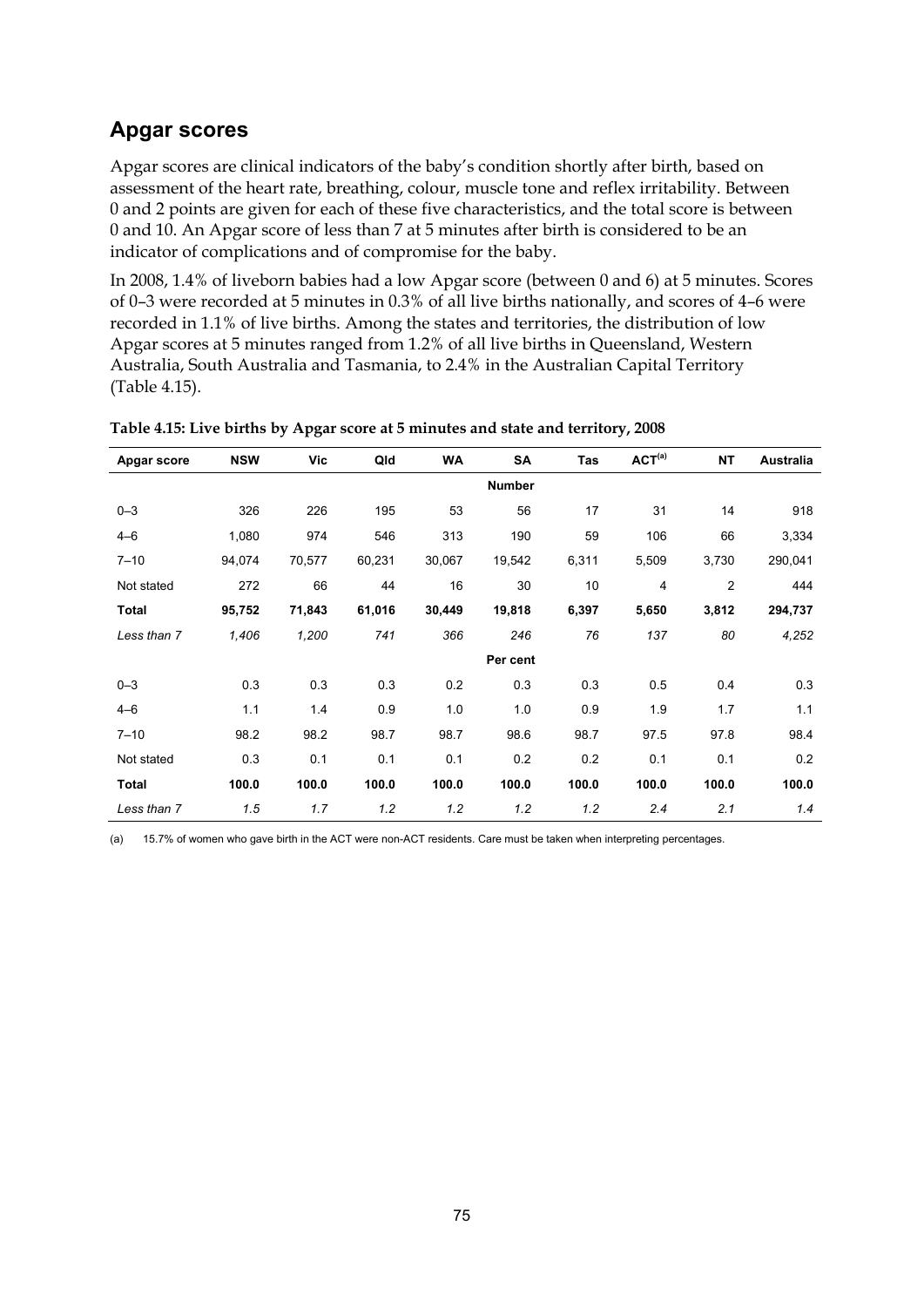### **Resuscitation at birth**

The types of active resuscitation measures given to babies immediately after birth are presented in Table 4.16. For these data, the type of resuscitation used is coded hierarchically, with suction being the lowest order and external cardiac massage and ventilation being the highest order. If more than one type of resuscitation was used, the highest order type in the hierarchy is coded.

Suction and oxygen therapy were the most common types of resuscitation used. Ventilatory assistance by intermittent positive pressure respiration (IPPR) through a bag and mask or after endotracheal intubation was performed for at least 7.2% of all live births in 2008. External cardiac massage was provided for a small proportion of babies (0.3%) (Table 4.16).

| <b>Resuscitation</b><br>type <sup>(a)</sup>    | <b>NSW</b>               | <b>Vic</b> | Qld    | <b>WA</b> | <b>SA</b>     | <b>Tas</b> | $ACT^{(b)}$ | <b>NT</b>      | Australia |
|------------------------------------------------|--------------------------|------------|--------|-----------|---------------|------------|-------------|----------------|-----------|
|                                                |                          |            |        |           | <b>Number</b> |            |             |                |           |
| None                                           | 67,708                   | 56,965     | 38,254 | 22.444    | 14,349        | 4,977      | 4,221       | 2,740          | 211,658   |
| Suction                                        | 10,302                   | 3,120      | 7,925  | 2,246     | 1,058         | 249        | 473         | 375            | 25,748    |
| Oxygen therapy                                 | 10,945                   | 6,104      | 9,896  | 2,893     | 2,932         | 697        | 358         | 353            | 34,178    |
| IPPR through bag<br>and mask                   | 5,820                    | 5,057      | 3,972  | 1,878     | 1,291         | 433        | 437         | 279            | 19,167    |
| Endotracheal<br>intubation and<br><b>IPPR</b>  | 620                      | 412        | 528    | 246       | 137           | 25         | 118         | 39             | 2,125     |
| External cardiac<br>massage and<br>ventilation | 329                      | 171        | 144    | 66        | 38            | 16         | 16          | 11             | 791       |
| Other $(c)$                                    |                          | 8          | 287    | 676       | 13            |            |             | $\overline{7}$ | 991       |
| Not stated                                     | 28                       | 6          | 10     |           |               |            | 27          | 8              | 79        |
| <b>Total</b>                                   | 95,752                   | 71,843     | 61,016 | 30,449    | 19,818        | 6,397      | 5,650       | 3,812          | 294,737   |
|                                                |                          |            |        |           | Per cent      |            |             |                |           |
| None                                           | 70.7                     | 79.3       | 62.7   | 73.7      | 72.4          | 77.8       | 74.7        | 71.9           | 71.8      |
| Suction                                        | 10.8                     | 4.3        | 13.0   | 7.4       | 5.3           | 3.9        | 8.4         | 9.8            | 8.7       |
| Oxygen therapy                                 | 11.4                     | 8.5        | 16.2   | 9.5       | 14.8          | 10.9       | 6.3         | 9.3            | 11.6      |
| IPPR through bag<br>and mask                   | 6.1                      | 7.0        | 6.5    | 6.2       | 6.5           | 6.8        | 7.7         | 7.3            | 6.5       |
| Endotracheal<br>intubation and<br><b>IPPR</b>  | 0.6                      | 0.6        | 0.9    | 0.8       | 0.7           | 0.4        | 2.1         | 1.0            | 0.7       |
| External cardiac<br>massage and<br>ventilation | 0.3                      | 0.2        | 0.2    | 0.2       | 0.2           | 0.3        | 0.3         | 0.3            | 0.3       |
| Other $(c)$                                    | $\overline{\phantom{0}}$ | 0.0        | 0.5    | 2.2       | 0.1           |            | 0.0         | 0.2            | 0.3       |
| Not stated                                     | 0.0                      | 0.0        | 0.0    |           |               |            | 0.5         | 0.2            | 0.0       |
| <b>Total</b>                                   | 100.0                    | 100.0      | 100.0  | 100.0     | 100.0         | 100.0      | 100.0       | 100.0          | 100.0     |

**Table 4.16: Live births by active resuscitation measures at birth and state and territory, 2008** 

(a) A hierarchical coding system is used for this item, starting with suction, up to external cardiac massage and ventilation. If more than one type of resuscitation was used, the highest order type in the hierarchy is coded.

(b) 15.7% of women who gave birth in the ACT were non-ACT residents. Care must be taken when interpreting percentages.

(c) Includes tactile stimulation for Qld.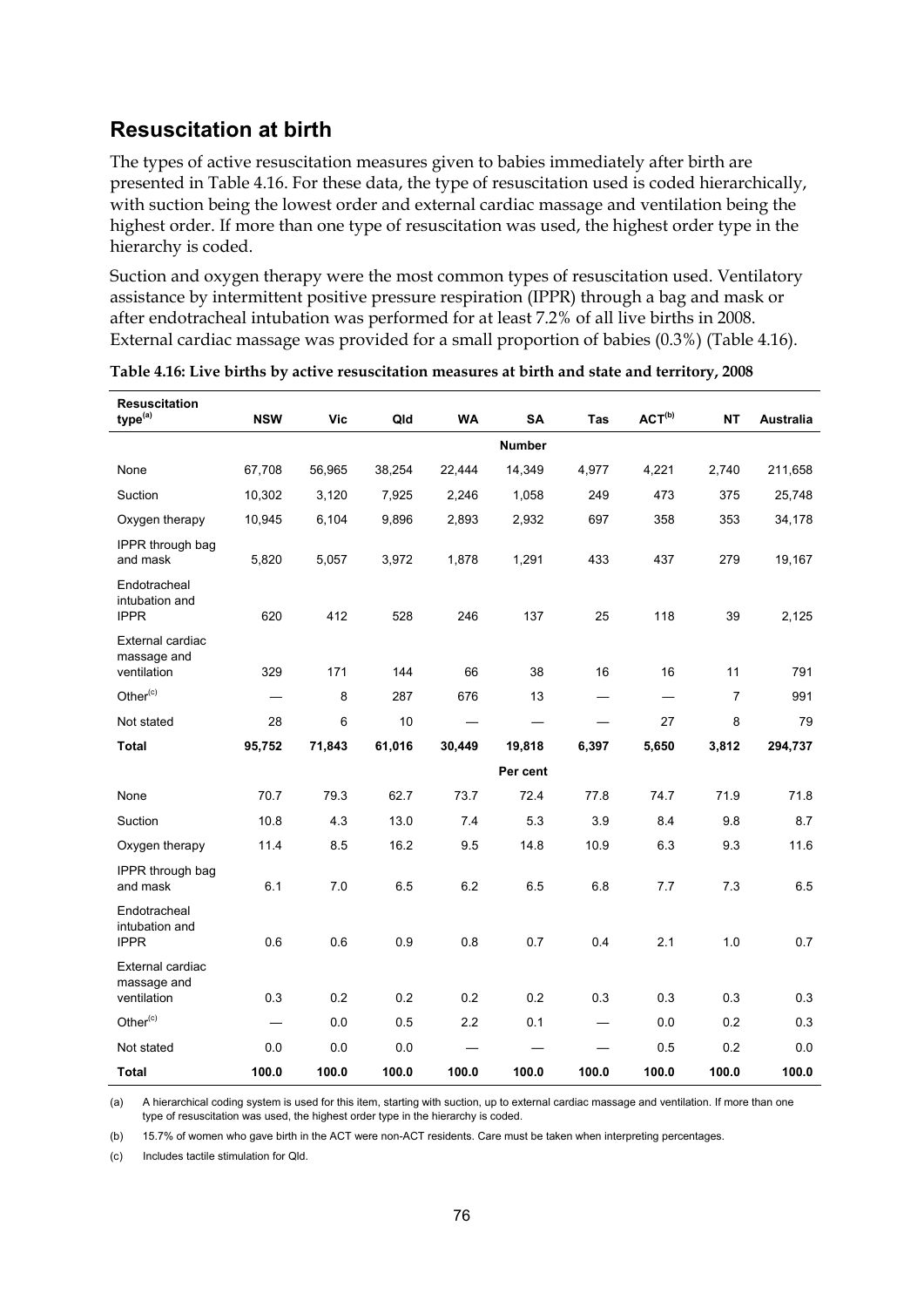## **Admission to special care nurseries or neonatal intensive care units**

Babies are admitted to a special care nursery (SCN) or neonatal intensive care unit (NICU) if they require more specialised medical care and treatment than is available on the postnatal ward. Of liveborn babies in 2008, 14.9% were admitted to an SCN or NICU. This proportion appears low in Western Australia because only babies who stayed in an SCN or NICU for one day or more were included. In the other states and territories, this ranged from 10.1% in Tasmania to 16.2% in Queensland (Table 4.17).

| <b>Admission to</b><br><b>SCN or NICU</b> | <b>NSW</b> | Vic    | Qld    | WA <sup>(a)</sup> | <b>SA</b>     | <b>Tas</b> | ACT <sup>(b)</sup> | <b>NT</b> | Australia |
|-------------------------------------------|------------|--------|--------|-------------------|---------------|------------|--------------------|-----------|-----------|
|                                           |            |        |        |                   | <b>Number</b> |            |                    |           |           |
| Admitted                                  | 14,242     | 11,548 | 9,891  | 3,212             | 3,094         | 648        | 628                | 594       | 43,857    |
| Not admitted                              | 81,433     | 60,295 | 51,125 | 27,237            | 16,724        | 5,749      | 5,017              | 3,218     | 250,798   |
| Not stated                                | 77         |        |        |                   |               |            | 5                  |           | 82        |
| <b>Total</b>                              | 95,752     | 71,843 | 61,016 | 30,449            | 19,818        | 6,397      | 5,650              | 3,812     | 294,737   |
|                                           |            |        |        |                   | Per cent      |            |                    |           |           |
| Admitted                                  | 14.9       | 16.1   | 16.2   | 10.5              | 15.6          | 10.1       | 11.1               | 15.6      | 14.9      |
| Not admitted                              | 85.0       | 83.9   | 83.8   | 89.5              | 84.4          | 89.9       | 88.8               | 84.4      | 85.1      |
| Not stated                                | 0.1        |        |        |                   |               |            | 0.1                |           | 0.0       |
| <b>Total</b>                              | 100.0      | 100.0  | 100.0  | 100.0             | 100.0         | 100.0      | 100.0              | 100.0     | 100.0     |

| Table 4.17: Live births by admission to special care nursery or neonatal intensive care unit and state |  |
|--------------------------------------------------------------------------------------------------------|--|
| and territory, 2008                                                                                    |  |

(a) For WA, babies were recorded as being admitted to an SCN or NICU only if the length of stay was one day or more.

(b) 15.7% of women who gave birth in the ACT were non-ACT residents. Care must be taken when interpreting percentages. For example, the percentage of live babies born in the ACT to ACT resident women where there was an admission to a special care nursery or neonatal intensive care unit was 9.3%. Also, multiple sources were used for 2008 to improve the reporting of SCN or NICU admissions.

## **Hospital births**

### **Length of stay in hospital of birth**

The majority of babies are discharged from hospital at the same time as their mothers; however, some ill babies require longer hospitalisation. A baby's gestation and birthweight are two factors that influence the duration of hospitalisation. Twins and higher order multiple births usually have longer stays in hospital than singleton babies.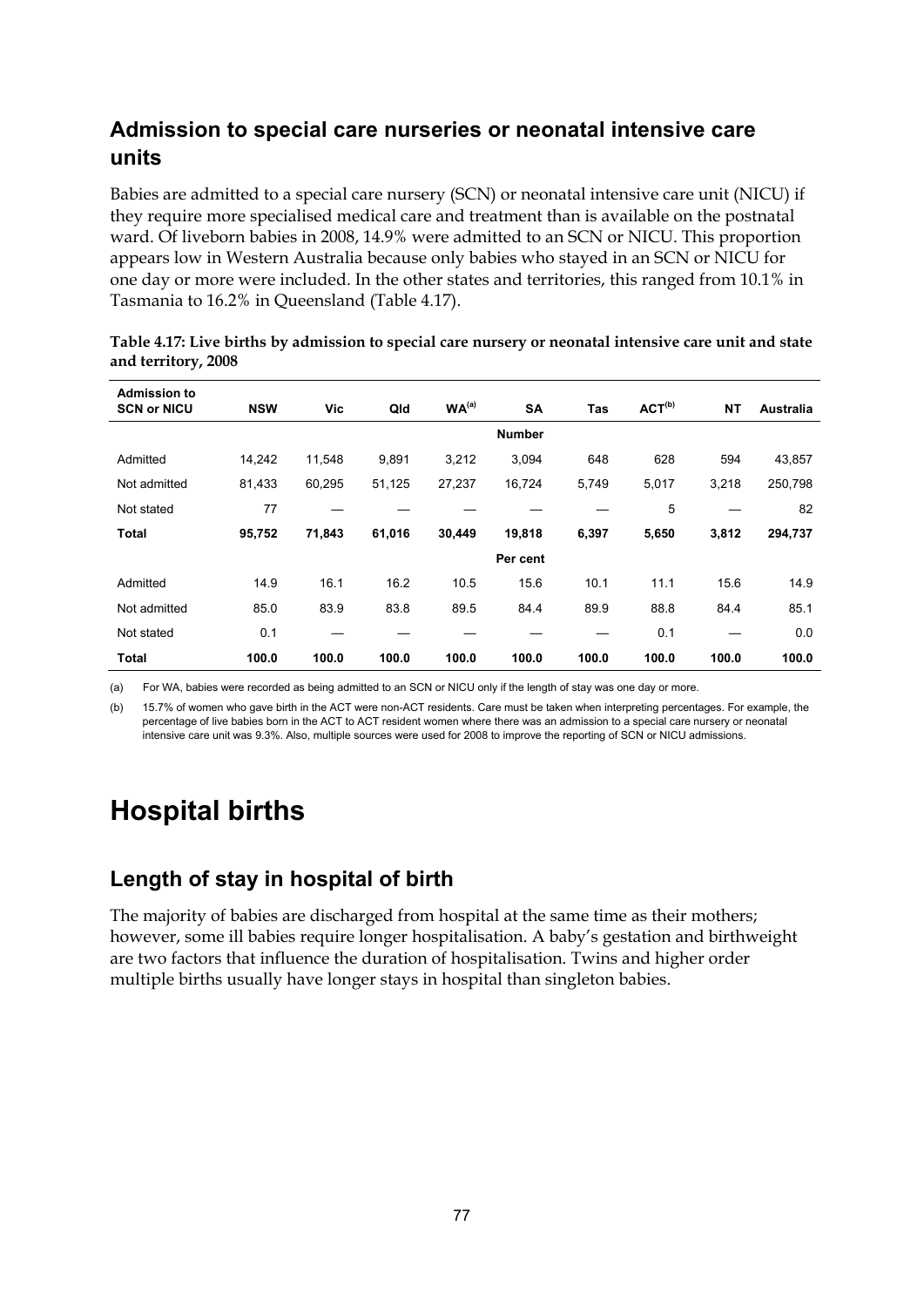In 2008, the median length of stay in hospital for babies born in hospital who were discharged home was 3.0 days. The majority of babies remained in their hospital of birth for less than six days (89.3%), and over half stayed in hospital for less than four days (53.5%). Relatively more babies born in Queensland had a length of stay of less than four days (62.1%). Babies hospitalised for 28 or more days accounted for 0.7% of babies born in hospital in 2008 (Table 4.18).

| Length of<br>stay (days) | <b>NSW</b> | Vic    | Qld    | <b>WA</b> | SΑ            | Tas   | ACT <sup>(b)</sup> | <b>NT</b> | <b>Australia</b> |
|--------------------------|------------|--------|--------|-----------|---------------|-------|--------------------|-----------|------------------|
| Median                   | 3.0        | 3.0    | 3.0    | 4.0       | 4.0           | 3.0   | 3.0                | 4.0       | 3.0              |
|                          |            |        |        |           | <b>Number</b> |       |                    |           |                  |
| Less than 1 day          | 1,859      | 973    | 1,970  | 783       | 355           | 194   | 235                | 67        | 6,436            |
| 1 day                    | 9,895      | 5,165  | 9,258  | 3,033     | 1,451         | 760   | 602                | 156       | 30,320           |
| 2 days                   | 17,061     | 15,139 | 12,503 | 4,489     | 2,945         | 1,191 | 900                | 536       | 54,764           |
| 3 days                   | 18,679     | 12,231 | 12,518 | 5,419     | 3,360         | 1,181 | 1,014              | 765       | 55,167           |
| 4 days                   | 19,081     | 18,300 | 11,316 | 5,559     | 4,430         | 982   | 1,074              | 537       | 61,279           |
| 5 days                   | 12,035     | 9,640  | 6,073  | 4,240     | 2,845         | 760   | 697                | 519       | 36,809           |
| 6 days                   | 4,345      | 1,770  | 1,510  | 2,480     | 959           | 381   | 198                | 161       | 11,804           |
| $7-13$ days              | 3,533      | 2,153  | 1,753  | 1,979     | 745           | 284   | 209                | 261       | 10,917           |
| $14 - 20$ days           | 900        | 861    | 642    | 135       | 285           | 83    | 63                 | 85        | 3,054            |
| 21-27 days               | 399        | 374    | 364    | 38        | 119           | 66    | 25                 | 30        | 1,415            |
| 28 or more days          | 560        | 409    | 484    | 162       | 257           | 92    | 29                 | 58        | 2,051            |
| Not stated               | 8          |        |        |           |               |       |                    |           | 8                |
| Total                    | 88,355     | 67,015 | 58,391 | 28,317    | 17,751        | 5,974 | 5,046              | 3,175     | 274,024          |
|                          |            |        |        |           | Per cent      |       |                    |           |                  |
| Less than 1 day          | 2.1        | 1.5    | 3.4    | 2.8       | 2.0           | 3.2   | 4.7                | 2.1       | 2.3              |
| 1 day                    | 11.2       | 7.7    | 15.9   | 10.7      | 8.2           | 12.7  | 11.9               | 4.9       | 11.1             |
| 2 days                   | 19.3       | 22.6   | 21.4   | 15.9      | 16.6          | 19.9  | 17.8               | 16.9      | 20.0             |
| 3 days                   | 21.1       | 18.3   | 21.4   | 19.1      | 18.9          | 19.8  | 20.1               | 24.1      | 20.1             |
| 4 days                   | 21.6       | 27.3   | 19.4   | 19.6      | 25.0          | 16.4  | 21.3               | 16.9      | 22.4             |
| 5 days                   | 13.6       | 14.4   | 10.4   | 15.0      | 16.0          | 12.7  | 13.8               | 16.3      | 13.4             |
| 6 days                   | 4.9        | 2.6    | 2.6    | 8.8       | 5.4           | 6.4   | 3.9                | 5.1       | 4.3              |
| $7-13$ days              | 4.0        | 3.2    | 3.0    | 7.0       | 4.2           | 4.8   | 4.1                | 8.2       | 4.0              |
| $14 - 20$ days           | 1.0        | 1.3    | 1.1    | 0.5       | 1.6           | 1.4   | 1.2                | 2.7       | 1.1              |
| $21 - 27$ days           | 0.5        | 0.6    | 0.6    | 0.1       | 0.7           | 1.1   | 0.5                | 0.9       | 0.5              |
| 28 or more days          | 0.6        | 0.6    | 0.8    | 0.6       | 1.4           | 1.5   | 0.6                | 1.8       | 0.7              |
| Not stated               | 0.0        |        |        |           |               |       |                    |           | 0.0              |
| Total                    | 100.0      | 100.0  | 100.0  | 100.0     | 100.0         | 100.0 | 100.0              | 100.0     | 100.0            |

Table 4.18: Babies born in hospital<sup>(a)</sup> by length of stay and state and territory, 2008

(a) Only babies who were discharged home are included. For multiple births, the place of birth of the first born baby was used for all subsequent babies.

(b) 15.7% of women who gave birth in the ACT were non-ACT residents. Care must be taken when interpreting percentages as babies of non-ACT residents were more likely to stay in hospital for four days or more, compared with babies of ACT residents (52.0% and 44.4%).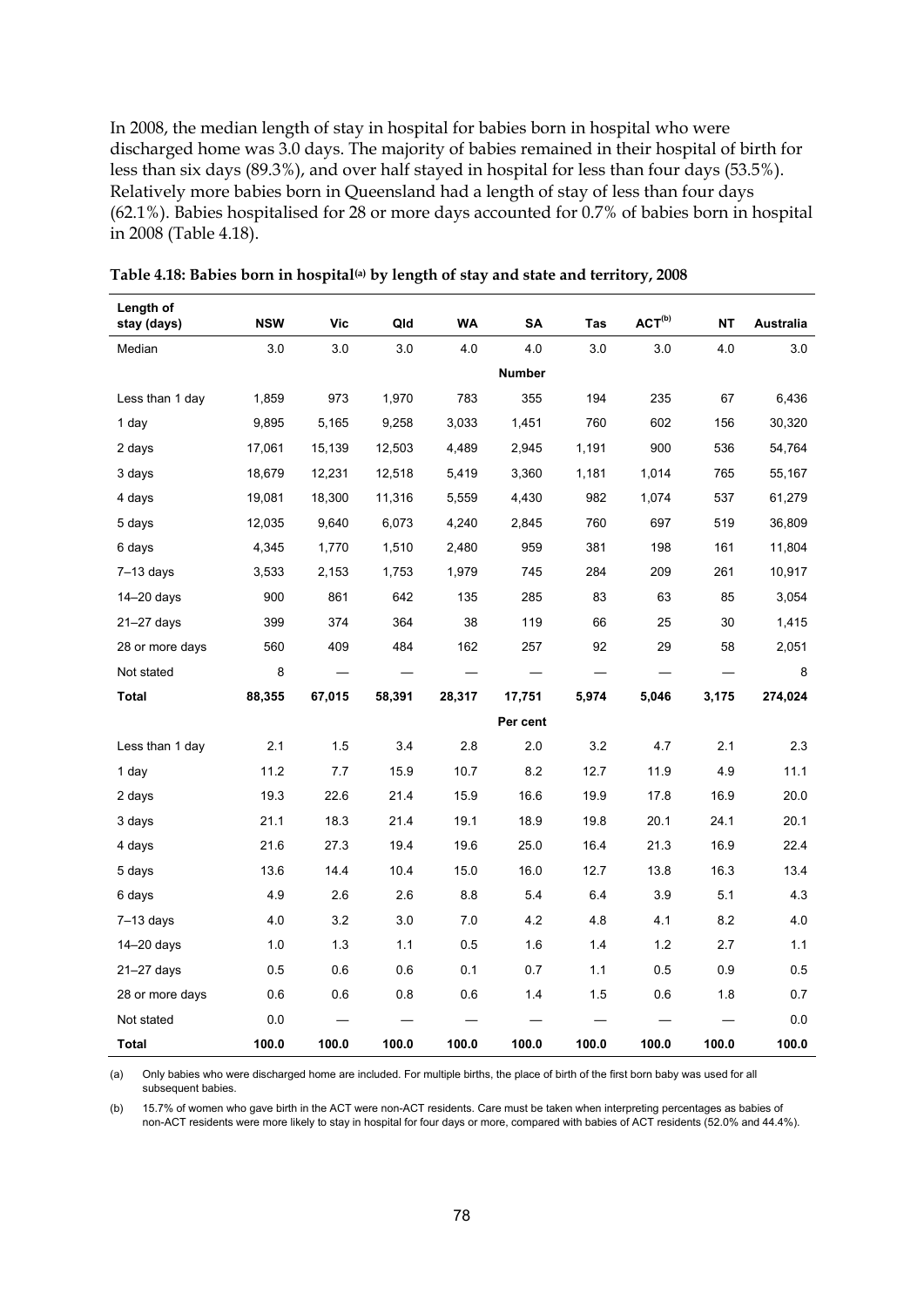Over the 10-year period from 1999 to 2008, the proportion of hospital-born babies with a length of stay of less than five days increased from 63.3% to 75.9%, while the proportion of babies with a length of stay in hospital of five days or more decreased from 36.6% in 1999 to 24.1% in 2008 (Figure 4.2).

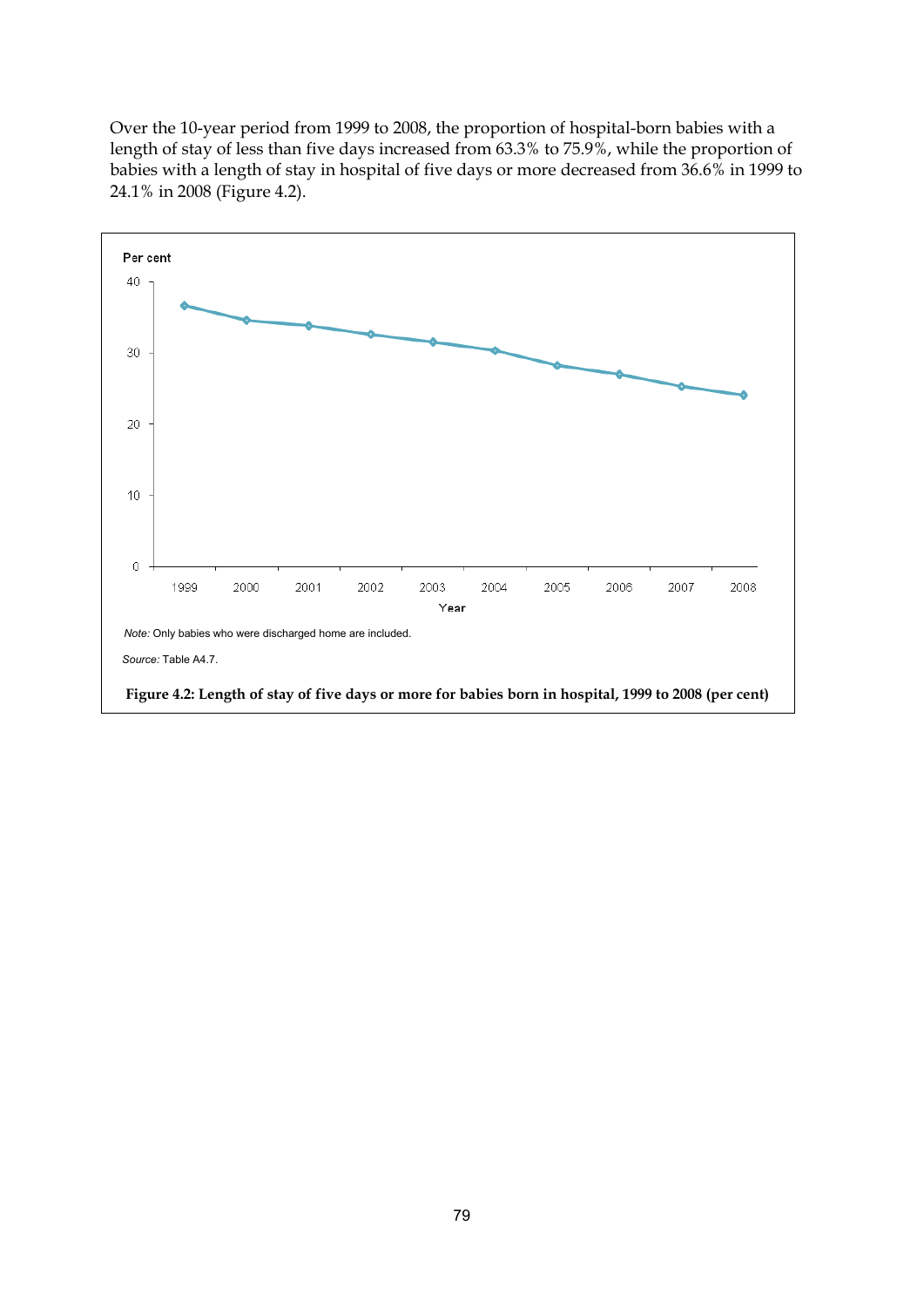### **Mode of separation from hospital**

In 2008, 95.2% of babies born in hospital were discharged home, varying from 87.7% in the Northern Territory to 96.5% in Queensland. A total of 3.7% of babies were transferred to another hospital from their hospital of birth (Table 4.19).

Babies dying at their hospital of birth accounted for 1.0% of separations. These data do not include babies born outside hospital, and may not include all babies who are transferred to another hospital and die, or babies discharged home who subsequently die.

| Mode of separation                             | <b>NSW</b> | Vic         | Qld    | <b>WA</b> | <b>SA</b>     | Tas   | ACT <sup>(b)</sup> | <b>NT</b>    | Australia |
|------------------------------------------------|------------|-------------|--------|-----------|---------------|-------|--------------------|--------------|-----------|
|                                                |            |             |        |           | <b>Number</b> |       |                    |              |           |
| Discharge home                                 | 88,355     | 67,015      | 58,391 | 28,317    | 17,751        | 5,974 | 5,046              | 3,175        | 274,024   |
| Transfer to another<br>hospital <sup>(c)</sup> | 3,492      | 2,875       | 1,565  | 1,397     | 615           | 287   | 220                | 83           | 10,534    |
| Fetal or neonatal<br>death                     | 823        | 877         | 536    | 256       | 190           | 57    | 72                 | 35           | 2,846     |
| Other <sup>(d)</sup>                           |            | $^{(e)}$ 58 | 6      | 24        |               |       |                    | (1)323       | 411       |
| Not stated                                     | 45         |             |        |           |               |       | 6                  | 5            | 56        |
| <b>Total</b>                                   | 92,715     | 70,825      | 60,498 | 29,994    | 18,556        | 6,318 | 5,344              | 3,621        | 287,871   |
|                                                |            |             |        |           | Per cent      |       |                    |              |           |
| Discharge home                                 | 95.3       | 94.6        | 96.5   | 94.4      | 95.7          | 94.6  | 94.4               | 87.7         | 95.2      |
| Transfer to another<br>hospital <sup>(c)</sup> | 3.8        | 4.1         | 2.6    | 4.7       | 3.3           | 4.5   | 4.1                | 2.3          | 3.7       |
| Fetal or neonatal<br>death                     | 0.9        | 1.2         | 0.9    | 0.9       | 1.0           | 0.9   | 1.3                | 1.0          | 1.0       |
| Other <sup>(d)</sup>                           |            | $^{(e)}0.1$ | 0.0    | 0.1       |               |       |                    | $(8.8^{(1)}$ | 0.1       |
| Not stated                                     | 0.0        |             |        |           |               |       | 0.1                | 0.1          | 0.0       |
| <b>Total</b>                                   | 100.0      | 100.0       | 100.0  | 100.0     | 100.0         | 100.0 | 100.0              | 100.0        | 100.0     |

**Table 4.19: Babies born in hospital(a) by mode of separation and state and territory, 2008** 

(a) For multiple births, the place of birth of the first born baby was used for all subsequent babies.

(b) 15.7% of women who gave birth in the ACT were non-ACT residents. Care must be taken when interpreting percentages. For example, the percentage of live babies born in the ACT to ACT residents who were transferred to another hospital was 2.6%.

(c) Includes babies who were transferred to another hospital and died.

(d) May include statistical discharges, transfers to health care accommodation other than acute hospitals and postneonatal deaths.

(e) These cases refer to postneonatal deaths (at 28 days or more after birth), regardless of the mode of separation.

(f) Includes mothers discharged with their babies against medical advice, babies transferred to accommodation hostels and statistical discharges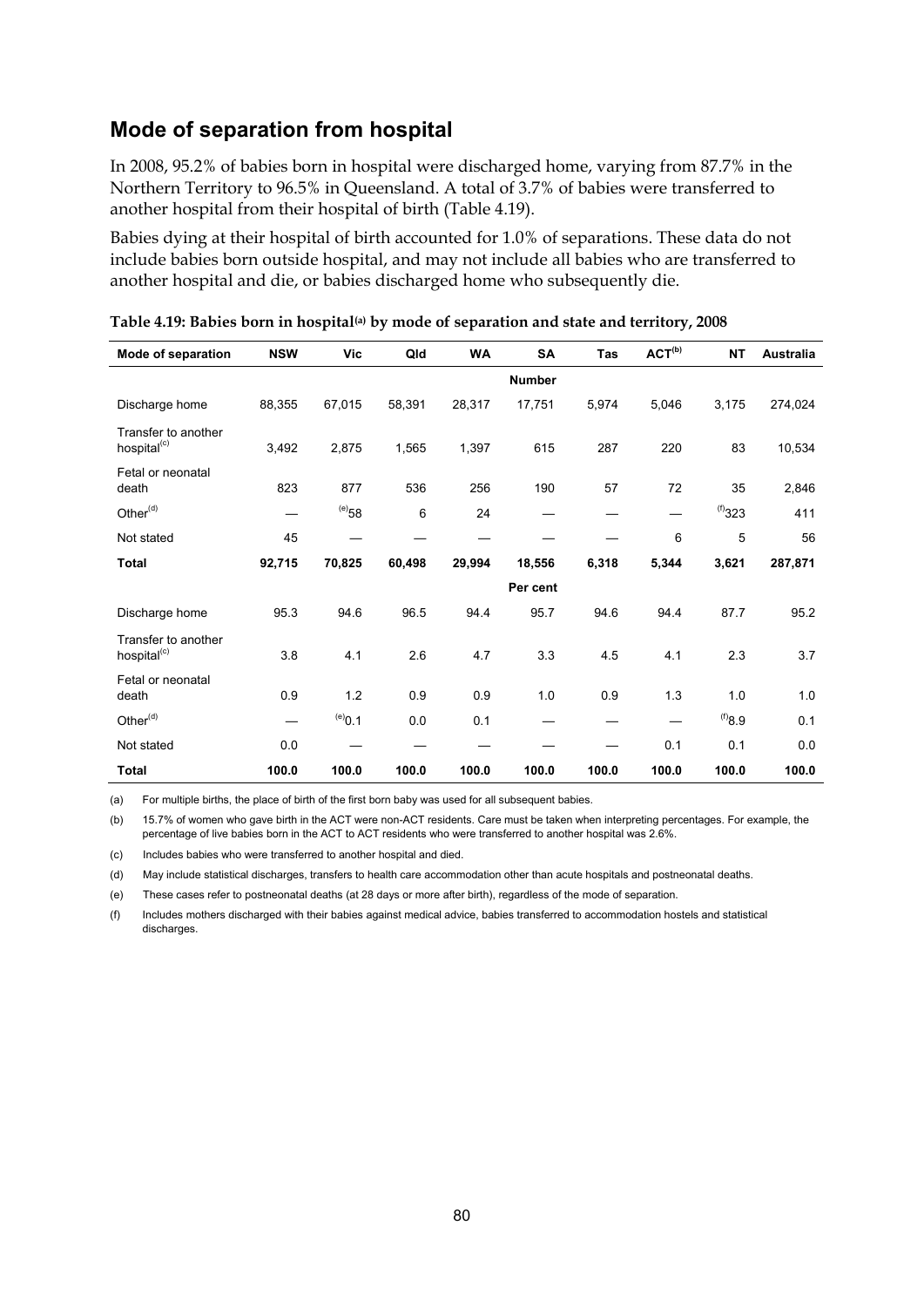# **5 Special topic: instrumental vaginal births**

Instrumental vaginal births include those by vacuum extraction and forceps. Of women who gave birth in the period 2006–2008, 11.1% had an instrumental delivery. Over the 10 years to 2008, the overall proportion of instrumental deliveries has remained fairly stable at around 11%. Figure 5.1 shows that vacuum extractions have increased from 5.4% in 1999 to 7.7% in 2008, while forceps have decreased from 5.6% in 1999 to 3.7% in 2008.



Figure 5.2 shows the proportion of all women who had forceps and vacuum extraction deliveries by single week of gestation for 2006–2008. Forceps accounted for a greater proportion of deliveries up to and including 34 weeks gestation. From 35 weeks gestation onwards, vacuum extractions were more common.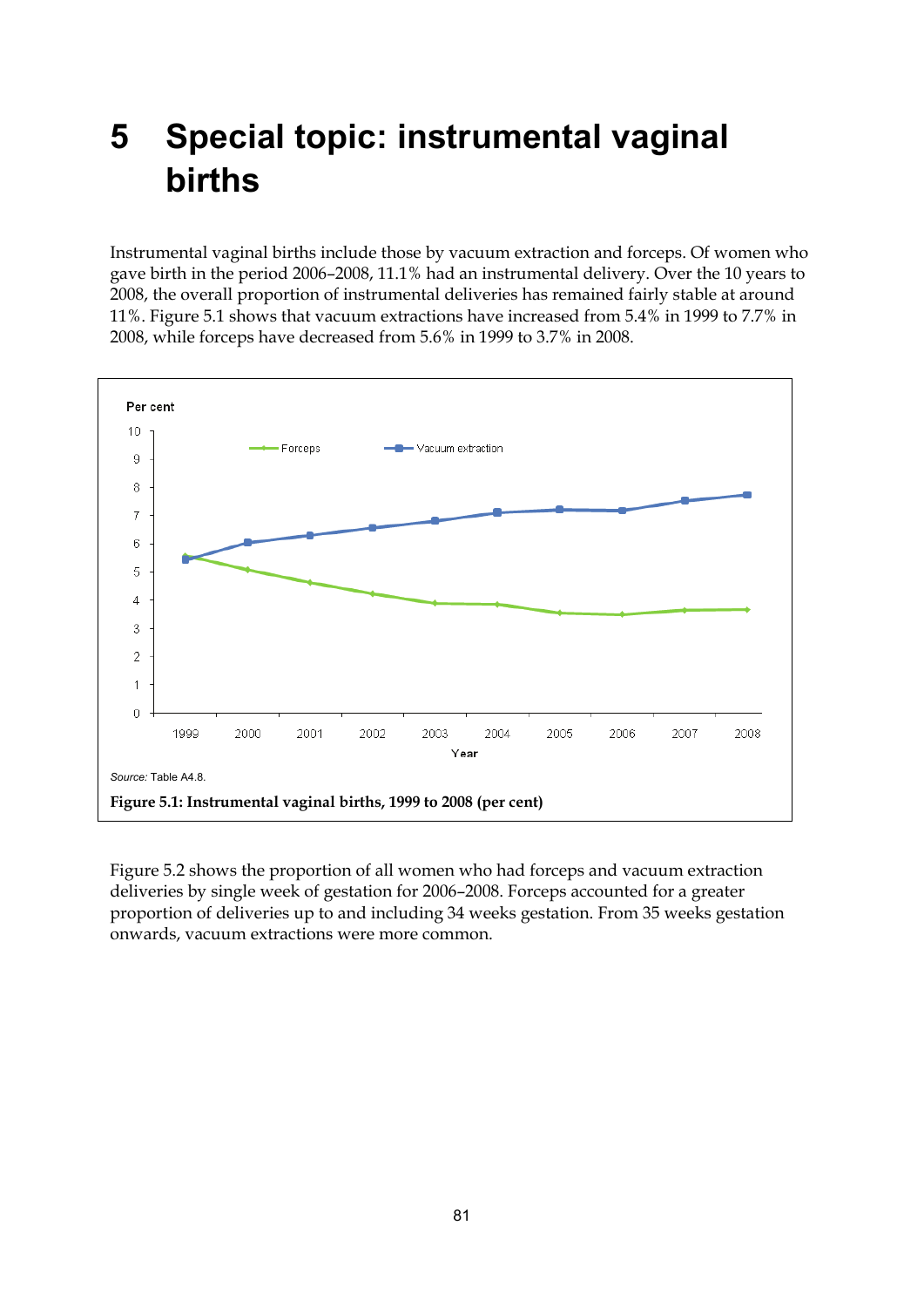

The following tables include women who had babies with vertex presentations. Selected characteristics of women reported as having instrumental vaginal births during 2006–2008 are presented in Table 5.1, along with those of women having non-instrumental, or 'other' vaginal births. The tables do not present all categories of the element of interest.

The mean maternal age ranged from 29.2 years for non-instrumental vaginal births to 29.9 years for forceps births. Instrumental birth was more prevalent in major cities than in other settings. A larger proportion of women who had instrumental deliveries were primiparous (83.1% of forceps and 75.2% of vacuum extraction deliveries) compared with women who had non-instrumental vaginal births (33.7%).

About 10.2% of women who had forceps and 11.4% of women who had vacuum extraction deliveries were reported as smoking during pregnancy, compared with 19.3% of women who had non-instrumental births. Private patient election status was more common in those women who had instrumental births (Table 5.1).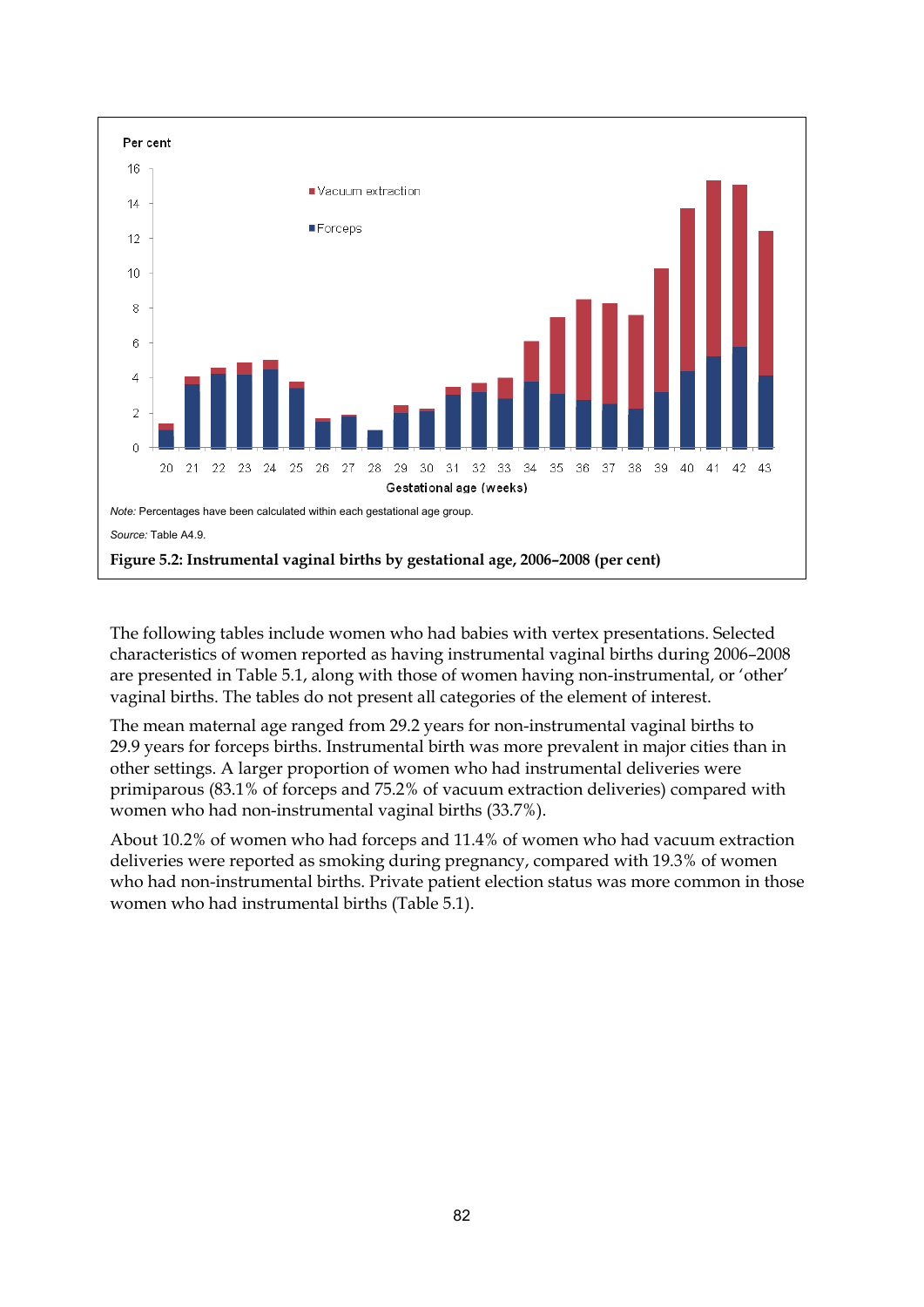| were $\sigma$ . Screeted characteristics of women who had vaginal entirely 2000 2000 | <b>Forceps</b> | Vacuum extraction       | Other vaginal | <b>Total vaginal births</b> |
|--------------------------------------------------------------------------------------|----------------|-------------------------|---------------|-----------------------------|
| <b>Total number</b>                                                                  | 30,730         | 63,974                  | 491,672       | 586,376                     |
| Mean age                                                                             | 29.9           | 29.6                    | 29.2          | 29.3                        |
| Aboriginal or Torres Strait Islander                                                 | 452            | <b>Number</b><br>1,217  | 22,366        | 24,035                      |
| <b>Remoteness</b>                                                                    |                |                         |               |                             |
| Major cities                                                                         | 24,149         | 47,571                  | 331,362       | 403,082                     |
| Inner/outer regional                                                                 | 6,141          | 14,854                  | 144,176       | 165,171                     |
| Australian-born                                                                      | 22,462         | 46,876                  | 370,236       | 439,574                     |
| Primiparas                                                                           | 25,541         | 48,120                  | 165,743       | 239,404                     |
| <b>Essential hypertension</b>                                                        | 261            | 498                     | 3,484         | 4,243                       |
| Diabetes mellitus                                                                    | 173            | 250                     | 1,727         | 2,150                       |
| Smoking during pregnancy <sup>(b)</sup>                                              | 1,930          | 5,431                   | 72,365        | 79,726                      |
| Private patient election status                                                      | 14,112         | 27,708                  | 123,888       | 165,708                     |
|                                                                                      |                | Per cent <sup>(c)</sup> |               |                             |
| Aboriginal or Torres Strait Islander                                                 | 1.5            | 1.9                     | 4.5           | 4.1                         |
| <b>Remoteness</b>                                                                    |                |                         |               |                             |
| Major cities                                                                         | 78.6           | 74.4                    | 67.4          | 68.7                        |
| Inner/outer regional                                                                 | 20.0           | 23.2                    | 29.3          | 28.2                        |
| Australian-born                                                                      | 73.1           | 73.3                    | 75.3          | 75.0                        |
| Primiparas                                                                           | 83.1           | 75.2                    | 33.7          | 40.8                        |
| <b>Essential hypertension</b>                                                        | 0.8            | 0.8                     | 0.7           | 0.7                         |
| Diabetes mellitus                                                                    | 0.6            | 0.4                     | 0.4           | 0.4                         |
| Smoking during pregnancy <sup>(b)</sup>                                              | 10.2           | 11.4                    | 19.3          | 18.0                        |
| Private patient election status                                                      | 45.9           | 43.3                    | 25.2          | 28.3                        |

#### **Table 5.1: Selected characteristics of women who had vaginal births, 2006–2008(a)**

(a) Includes mothers of babies with vertex presentations only.

(b) Excludes Vic. For SA, 'Smoking during pregnancy' includes women who quit before the first antenatal visit. For SA and NT, smoking status was recorded at the first antenatal visit. Mother's tobacco smoking status during pregnancy is self-reported.

(c) Percentages have been calculated within each method of birth (column) group.

*Note:* For multiple births, the method of birth of the first born baby was used.

Table 5.2 shows that, of women who had forceps deliveries, 6.6% had pregnancy-induced hypertension and 4.8% had gestational diabetes. For women who had vacuum extraction deliveries, these rates were 5.8% and 4.5% respectively.

Larger proportions of women who had forceps or vacuum extraction deliveries had been induced (37.2% and 35.8%, respectively) compared with women who had non-instrumental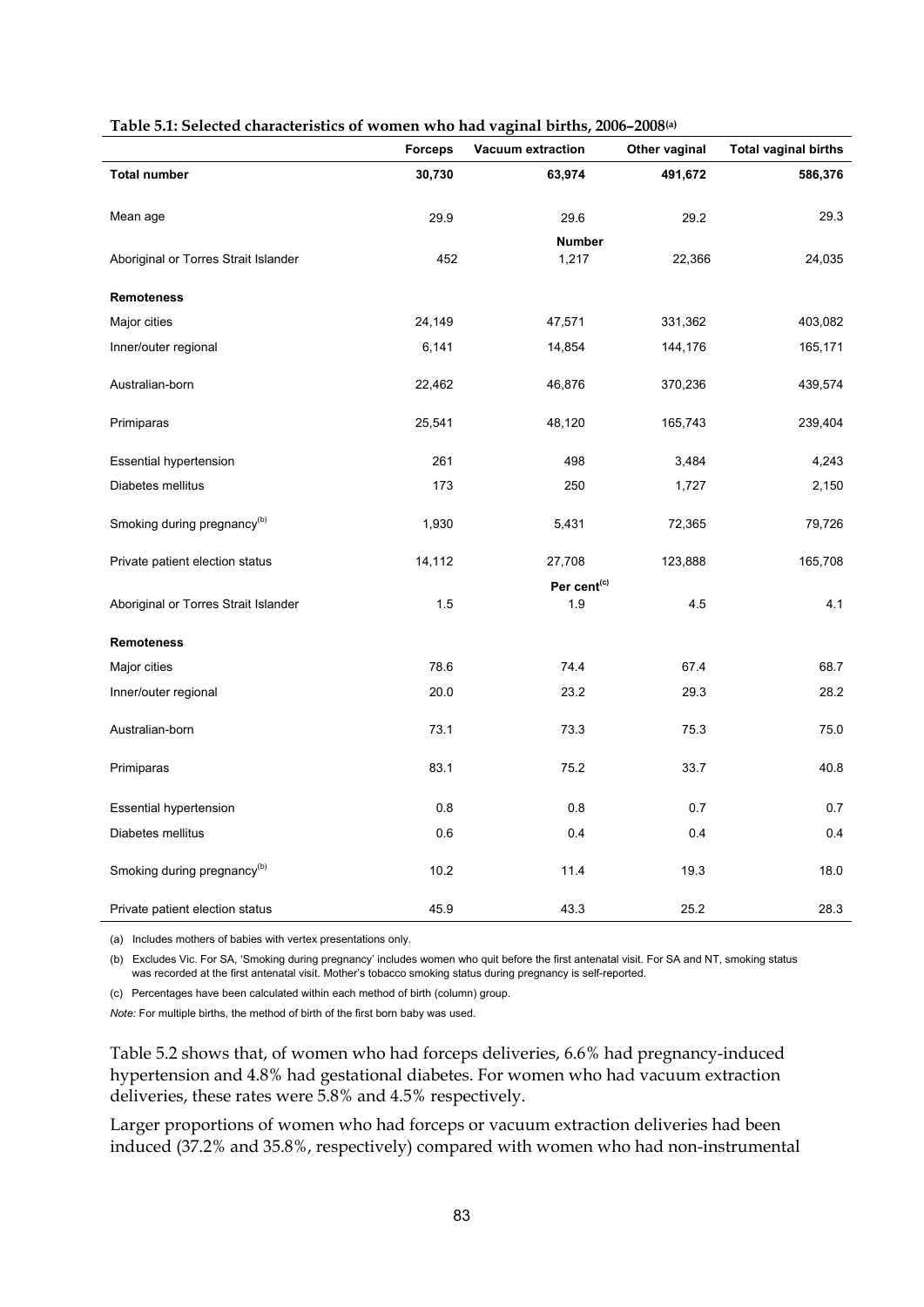vaginal births (27.5%). Episiotomies were reported for two-thirds of women who had forceps deliveries (65.3%) and 40.4% of women who had vacuum extractions. The third or fourth degree tear rate for forceps was also higher (7.9%) than for vacuum extractions (4.3%) (Table 5.2).

| Table 5.2: Selected labour and birth characteristics and outcomes of women who had vaginal |  |
|--------------------------------------------------------------------------------------------|--|
| births, $2006 - 2008$ <sup>(a)</sup>                                                       |  |

|                                                                          | <b>Forceps</b> | <b>Vacuum extraction</b> | Other vaginal | <b>Total vaginal births</b> |
|--------------------------------------------------------------------------|----------------|--------------------------|---------------|-----------------------------|
| <b>Total number</b>                                                      | 30,730         | 63,974                   | 491,672       | 586,376                     |
|                                                                          |                | <b>Number</b>            |               |                             |
| Pregnancy-induced                                                        |                |                          |               |                             |
| hypertension                                                             | 2,032          | 3,714                    | 18,081        | 23,827                      |
| <b>Gestational diabetes</b>                                              | 1,486          | 2,874                    | 20,340        | 24,700                      |
| Induction of labour                                                      | 11,422         | 22,928                   | 135,156       | 169,506                     |
| <b>Perineal status</b>                                                   |                |                          |               |                             |
| Episiotomy                                                               | 20,059         | 25,842                   | 40,102        | 86,003                      |
| 3rd/4 <sup>th</sup> degree tears                                         | 2,441          | 2,749                    | 7,094         | 12,284                      |
| Combined episiotomy<br>and 3rd/4 <sup>th</sup> degree tears              | 1,365          | 1,033                    | 889           | 3,287                       |
| Median postnatal length                                                  |                |                          |               |                             |
| of stay (days) <sup>(b)</sup>                                            | 4.0            | 4.0                      | 2.0           | 3.0                         |
|                                                                          |                | Per cent <sup>(c)</sup>  |               |                             |
| Pregnancy-induced<br>hypertension                                        | 6.6            | 5.8                      | 3.7           | 4.1                         |
| Gestational diabetes                                                     | 4.8            | 4.5                      | 4.1           | 4.2                         |
| Induction of labour                                                      | 37.2           | 35.8                     | 27.5          | 28.9                        |
| <b>Perineal status</b>                                                   |                |                          |               |                             |
| Episiotomy                                                               | 65.3           | 40.4                     | 8.2           | 14.7                        |
| $3rd/4th$ degree tears                                                   | 7.9            | 4.3                      | 1.4           | 2.1                         |
| Combined episiotomy<br>and 3 <sup>rd</sup> /4 <sup>th</sup> degree tears | 4.4            | 1.6                      | 0.2           | 0.6                         |

(a) Includes mothers of babies with vertex presentations only.

(b) Only includes mothers who were discharged home.

(c) Percentages have been calculated within each method of birth (column) group.

*Note:* For multiple births, the method of birth of the first born baby was used.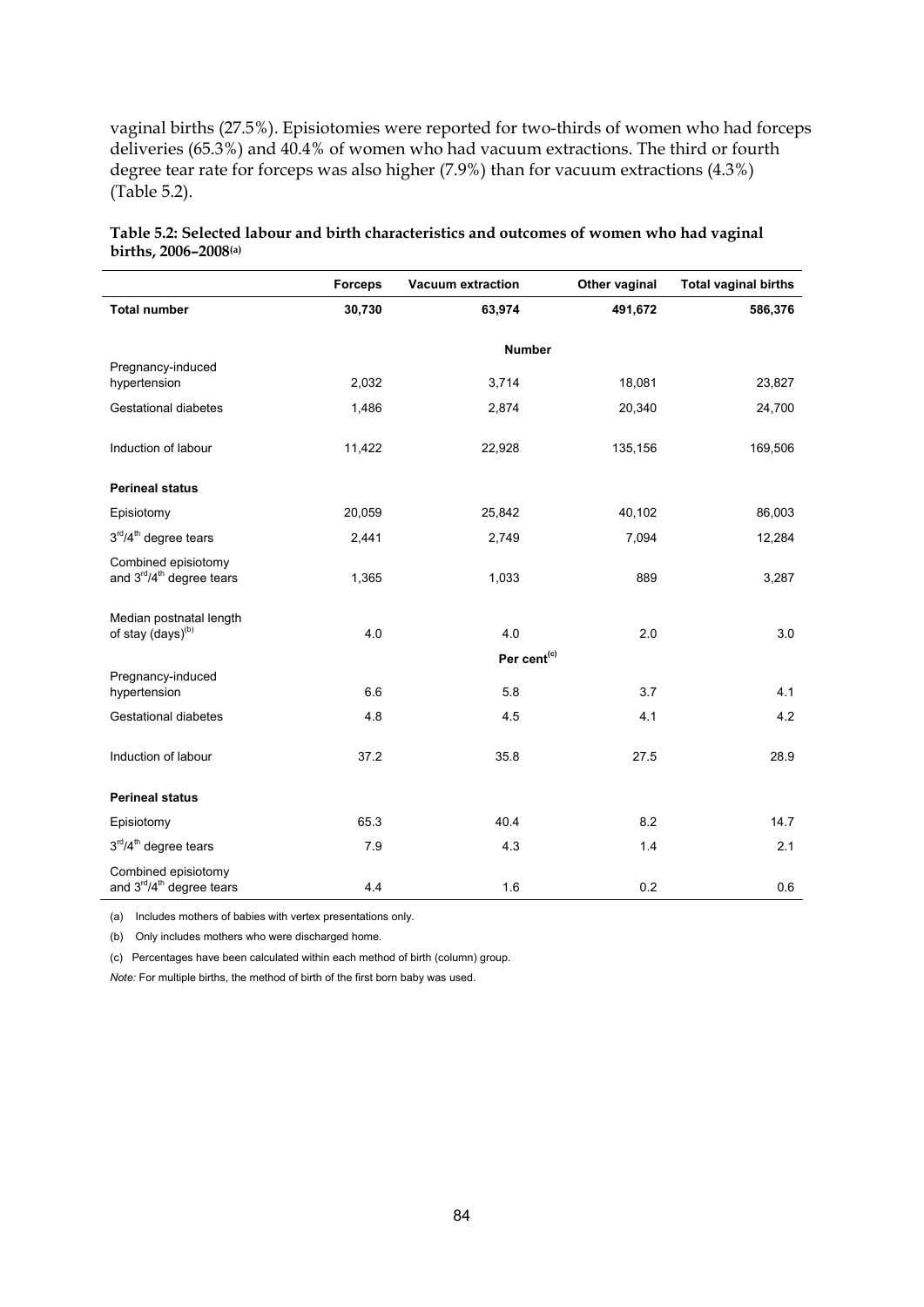Of babies born following an instrumental birth in 2006–2008, 1.9% were multiple births. Instrumental delivery occurred for 16.1% of singletons and 26.5% of multiples in 2006–2008. Of singleton births, 5.3% were preterm and 94.7% were term. Overall rates of instrumental delivery for singletons were higher in term babies (16.3%) than in preterm babies (11.7%).

Term singletons born using forceps and vacuum extraction had longer lengths of stay in hospital (four days) than other vaginal births (two days). Admission to a special care nursery (SCN) or neonatal intensive care unit (NICU) occurred for a higher proportion of forceps (13.4%) and vacuum extraction (13.2%) births than for other vaginal births (7.2%) (Table 5.3).

The crude fetal and perinatal death rates for instrumental vaginal births were higher in forceps births when compared with vacuum extraction births. These rates are not adjusted for maternal risk and pregnancy factors, and are not able to take into account antepartum deaths or deaths from lethal congenital anomalies.

**Table 5.3: Selected perinatal outcomes for term singleton babies of women who had vaginal births, 2006–2008(a)**

|                                                           | <b>Forceps</b> | <b>Vacuum extraction</b> | Other vaginal <sup>(a)</sup> | <b>Total vaginal births</b> |
|-----------------------------------------------------------|----------------|--------------------------|------------------------------|-----------------------------|
| <b>Total number</b>                                       | 28,902         | 61,731                   | 463,803                      | 554,436                     |
|                                                           |                |                          |                              |                             |
| Median length of stay<br>$\left(\text{days}\right)^{(b)}$ | 4.0            | 4.0                      | 2.0                          | 3.0                         |
|                                                           |                | <b>Number</b>            |                              |                             |
| Birthweight (grams) <sup>(c)</sup>                        |                |                          |                              |                             |
| Less than 2,500                                           | 304            | 857                      | 7,341                        | 8,502                       |
| 2,500-4,499                                               | 27,817         | 59,633                   | 445,286                      | 532,736                     |
| 4,500 and over                                            | 518            | 857                      | 7,933                        | 9,308                       |
| Apgar score at 5 minutes <sup>(c)</sup>                   |                |                          |                              |                             |
| Less than 4                                               | 45             | 81                       | 419                          | 545                         |
| Less than 7                                               | 423            | 1,057                    | 3,434                        | 4,914                       |
| High level of<br>resuscitation <sup>(c)(d)</sup>          | 185            | 367                      | 1,212                        | 1,764                       |
|                                                           |                |                          |                              |                             |
| NICU/SCN <sup>(c)</sup>                                   |                |                          |                              |                             |
| Admitted to<br>NICU/SCN                                   | 3,839          | 8,117                    | 33,100                       | 45,056                      |
| Length of stay of >5<br>days in NICU/SCN                  | 2,216          | 4,889                    | 15,660                       | 22,765                      |
| Mortality for all cause of death <sup>(e)</sup>           |                |                          |                              |                             |
| Fetal                                                     | 62             | 43                       | 744                          | 849                         |
| Neonatal                                                  | 17             | 35                       | 199                          | 251                         |
| Perinatal                                                 | 79             | 78                       | 943                          | 1,100                       |

 *(continued)*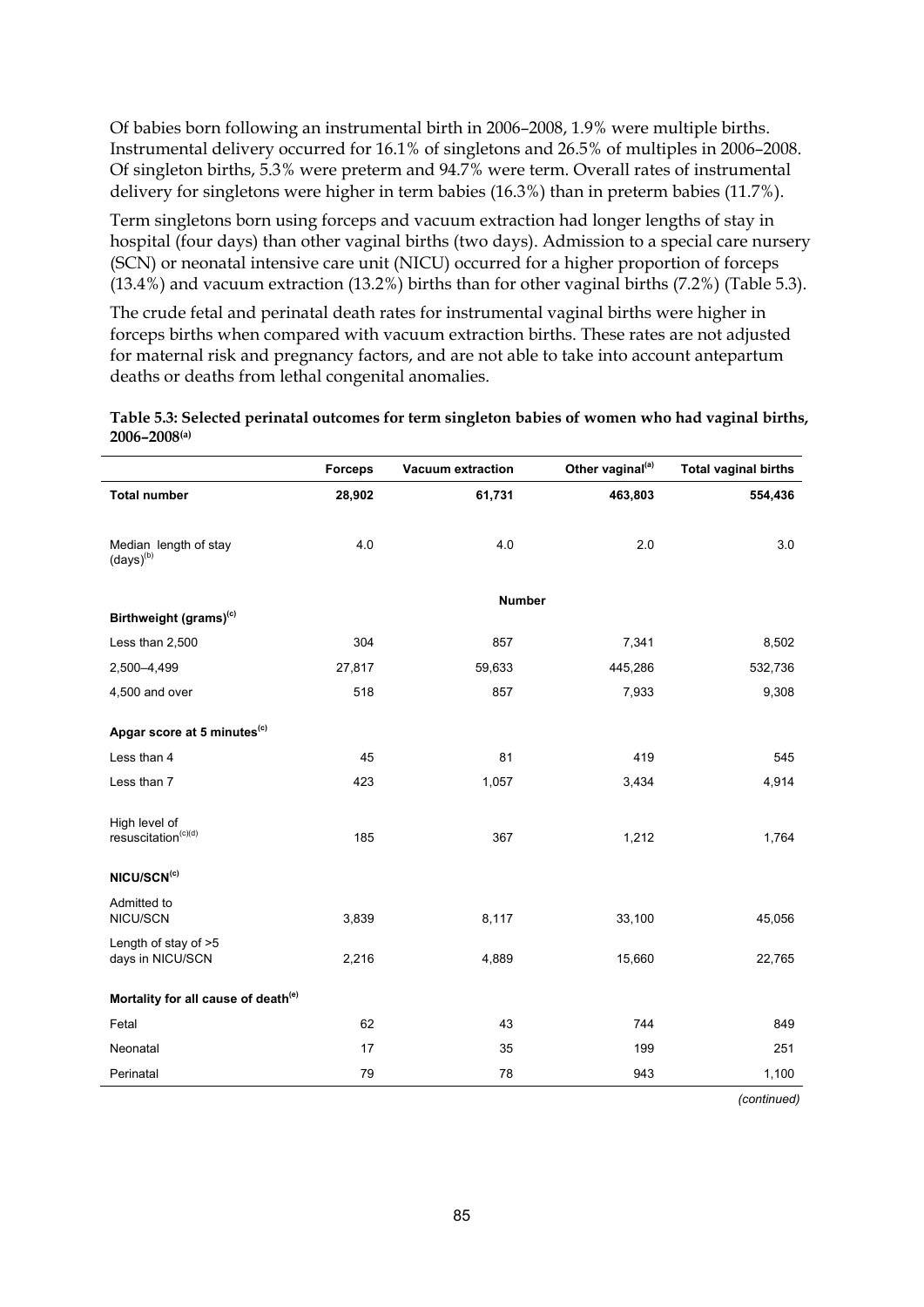|                                                  | <b>Forceps</b> | <b>Vacuum extraction</b> | Other vaginal | <b>Total vaginal births</b> |
|--------------------------------------------------|----------------|--------------------------|---------------|-----------------------------|
|                                                  |                | Per cent                 |               |                             |
| Birthweight (grams) <sup>(c)</sup>               |                |                          |               |                             |
| Less than 2,500                                  | 1.1            | 1.4                      | 1.6           | 1.5                         |
| 2,500-4,499                                      | 96.9           | 97.1                     | 96.5          | 96.6                        |
| 4,500 and over                                   | 1.8            | 1.4                      | 1.7           | 1.7                         |
| Apgar score at 5 minutes <sup>(c)</sup>          |                |                          |               |                             |
| Less than 4                                      | 0.2            | 0.1                      | 0.1           | 0.1                         |
| Less than 7                                      | 1.5            | 1.7                      | 0.7           | 0.9                         |
| High level of<br>resuscitation <sup>(c)(d)</sup> | 0.6            | 0.6                      | 0.3           | 0.3                         |
| NICU/SCN <sup>(c)</sup>                          |                |                          |               |                             |
| Admitted to<br>NICU/SCN                          | 13.4           | 13.2                     | 7.2           | 8.2                         |
| Length of stay of >5<br>days in NICU/SCN         | 7.7            | 8.0                      | 3.4           | 4.1                         |
|                                                  |                | Rate per 1,000 births    |               |                             |
| Mortality for all cause of death <sup>(e)</sup>  |                |                          |               |                             |
| Fetal                                            | 2.2            | 0.7                      | 1.6           | 1.5                         |
| Neonatal                                         | 0.6            | 0.6                      | 0.4           | 0.5                         |
| Perinatal                                        | 2.8            | 1.3                      | 2.0           | 2.0                         |

**Table 5.3 (continued): Selected perinatal outcomes for term singleton babies of women who had vaginal births, 2006–2008(a)**

(a) Includes babies with vertex presentations only.

(b) Only babies who were discharged home are included.

(c) Live births only.

(d) Includes endotracheal intubation and/or external cardiac massage and ventilation.

(e) Caution must be taken when interpreting mortality rates. Data on the timing of fetal death were not available and data on cause of death, particularly congenital anomalies, were incomplete.

When only multiple births were examined (Table 5.4), data showed that around half of forceps and other vaginal births were low birthweight, compared with 34.4% in babies born by vacuum extraction. Admission to an SCN or NICU was most common in the forceps group (67.4%), as well as length of stay of more than five days in an SCN or NICU (60.6%).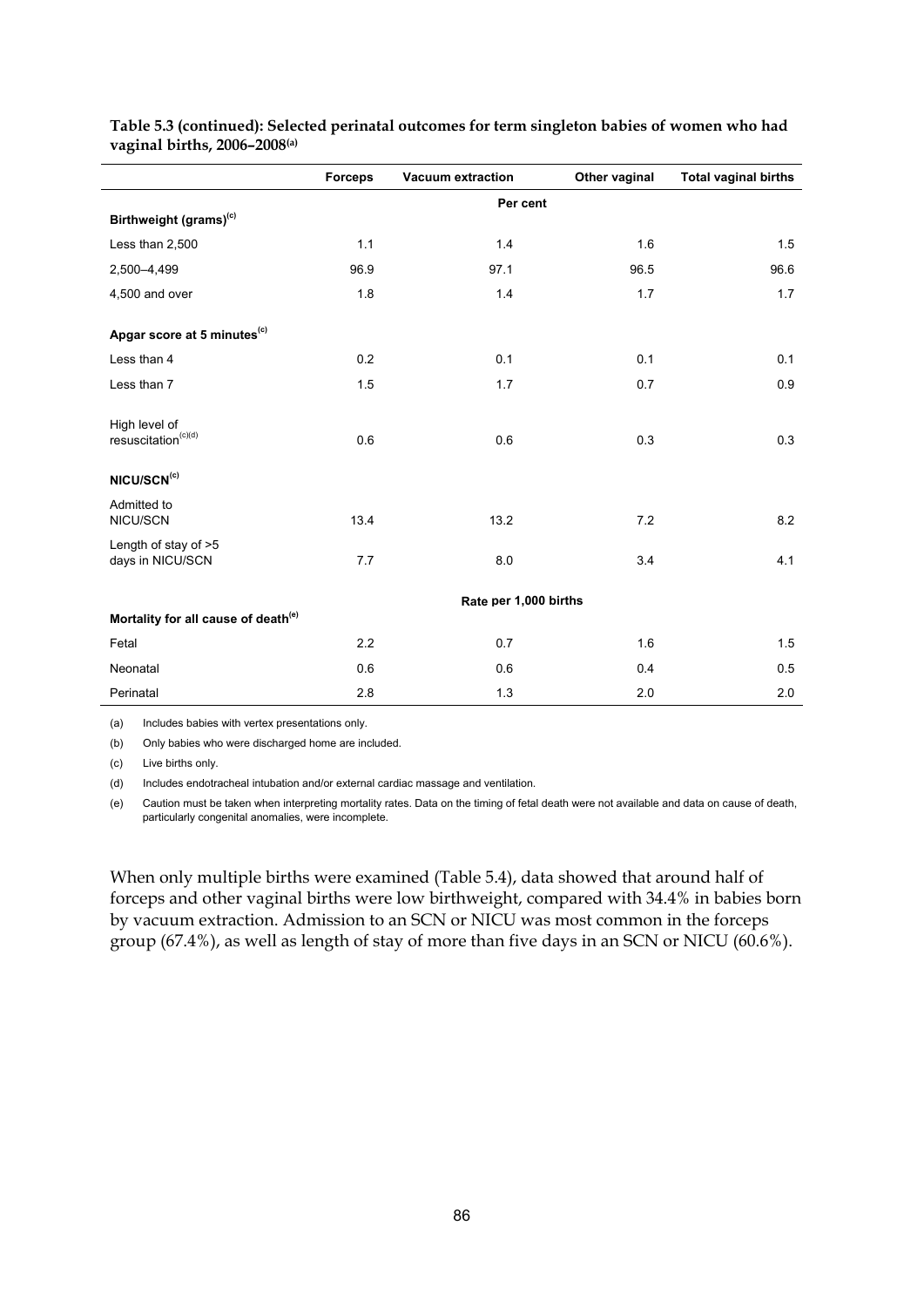|                                                           | <b>Forceps</b> | <b>Vacuum extraction</b> | Other vaginal | <b>Total vaginal births</b> |
|-----------------------------------------------------------|----------------|--------------------------|---------------|-----------------------------|
| <b>Total number</b>                                       | 779            | 1,075                    | 5,382         | 7,236                       |
|                                                           |                |                          |               |                             |
| Median length of stay<br>$\left(\text{days}\right)^{(b)}$ | 7.0            | 6.0                      | 5.0           | 5.0                         |
|                                                           |                | <b>Number</b>            |               |                             |
| <b>Gestational age (weeks)</b>                            |                |                          |               |                             |
| Less than 37                                              | 430            | 386                      | 2,714         | 3,530                       |
| 37 and over                                               | 323            | 673                      | 2,312         | 3,308                       |
|                                                           |                |                          |               |                             |
| Birthweight (grams) <sup>(c)</sup>                        |                |                          |               |                             |
| Less than 2,500                                           | 392            | 364                      | 2,399         | 3,155                       |
| 2,500 and over                                            | 356            | 691                      | 2,382         | 3,429                       |
| Apgar score at 5 minutes <sup>(c)</sup>                   |                |                          |               |                             |
| Less than 4                                               | $5$            | n.p.                     | 160           | 169                         |
| Less than 7                                               | 25             | 27                       | 238           | 290                         |
|                                                           |                |                          |               |                             |
| High level of                                             |                |                          |               |                             |
| resuscitation <sup>(c)(d)</sup>                           | 23             | 9                        | 142           | 174                         |
| NICU/SCN <sup>(c)</sup>                                   |                |                          |               |                             |
| Admitted to                                               |                |                          |               |                             |
| NICU/SCN                                                  | 505            | 493                      | 2,424         | 3,422                       |
| Length of stay of >5                                      |                |                          |               |                             |
| days in NICU/SCN                                          | 454            | 524                      | 2,156         | 3,134                       |
| <b>Gestational age (weeks)</b>                            |                | Per cent                 |               |                             |
| Less than 37                                              | 57.1           | 36.4                     | 54.0          | 51.6                        |
| 37 and over                                               | 42.9           | 63.6                     | 46.0          | 48.4                        |
|                                                           |                |                          |               |                             |
| Birthweight (grams) <sup>(c)</sup>                        |                |                          |               |                             |
| Less than 2,500                                           | 52.1           | 34.4                     | 47.7          | 46.1                        |
| 2,500 and over                                            | 47.3           | 65.3                     | 47.4          | 50.1                        |
| Apgar score at 5 minutes <sup>(c)</sup>                   |                |                          |               |                             |
| Less than 4                                               | n.p.           | n.p.                     | 3.3           | 2.6                         |
| Less than 7                                               | 3.3            | 2.6                      | 5.0           | 4.4                         |
|                                                           |                |                          |               |                             |
| High level of                                             |                |                          |               |                             |
| resuscitation <sup>(c)(d)</sup>                           | 3.1            | $0.9\,$                  | 3.0           | 2.6                         |
| NICU/SCN(c)                                               |                |                          |               |                             |
| Admitted to                                               |                |                          |               |                             |
| NICU/SCN                                                  | 67.4           | 46.7                     | 50.6          | 51.9                        |
| Length of stay of >5                                      |                |                          |               |                             |
| days in NICU/SCN                                          | 60.6           | 49.6                     | 45.0          | 47.5                        |

**Table 5.4: Selected perinatal outcomes for multiple babies of women who had vaginal births, 2006–2008(a)**

(a) Includes babies with vertex presentations only.

(b) Only babies who were discharged home are included.

(c) Live births only.

l,

(d) Includes endotracheal intubation and/or external cardiac massage and ventilation.

n.p. Data not published to maintain confidentiality of small numbers.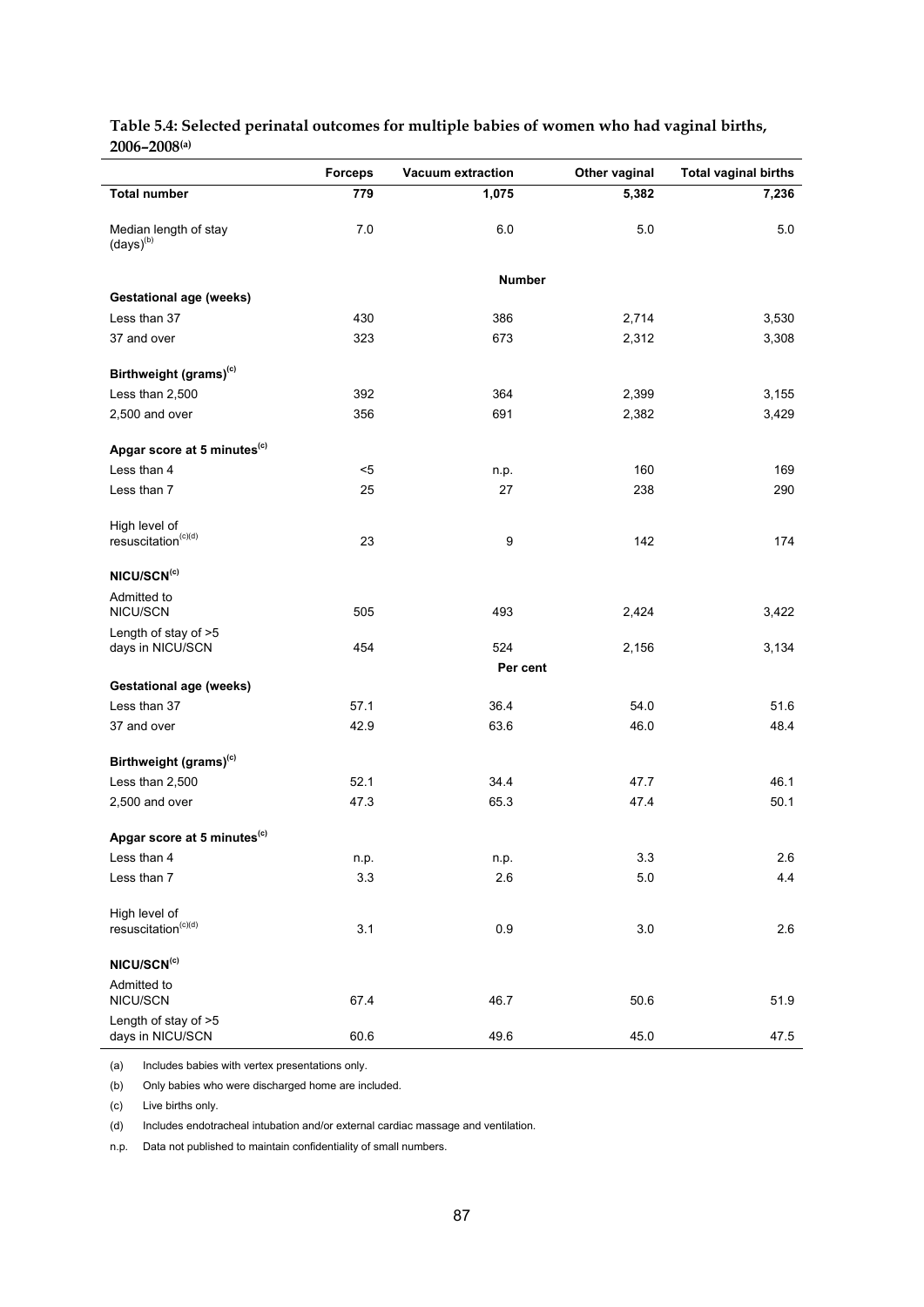Table 5.5 presents outcome data for the 4,020 babies with non-vertex presentations at birth. Of these babies, 24.1% were breech, 20.3% had a face or brow presentation and over half had an 'other' type of presentation, including shoulder, transverse and compound presentations (55.6%).

Low birthweight occurred in 14.8% of forceps births for non-vertex babies, 6.5% for vacuum extractions and 18.8% of other vaginal deliveries. A high level of resuscitation was recorded for a greater proportion of other vaginal births (4.3%). Admission to an SCN or NICU was most common among non-vertex babies delivered using forceps (Table 5.5).

|                                                                  | <b>Forceps</b> | Vacuum extraction | Other vaginal | <b>Total vaginal births</b> |
|------------------------------------------------------------------|----------------|-------------------|---------------|-----------------------------|
| <b>Total number</b>                                              | 247            | 360               | 3,413         | 4,020                       |
| Median length of stay<br>$\left(\text{days}\right)^{\text{(a)}}$ | 4.0            | 3.0               | 2.0           | 2.0                         |
|                                                                  |                | <b>Number</b>     |               |                             |
| <b>Gestational age (weeks)</b>                                   |                |                   |               |                             |
| Less than 37                                                     | 46             | 31                | 1,072         | 1,149                       |
| $37 - 41$                                                        | 201            | 324               | 2,320         | 2,845                       |
| 42 and over                                                      |                | 5                 | 20            | 25                          |
| Presentation                                                     |                |                   |               |                             |
| <b>Breech</b>                                                    | 29             | 12                | 926           | 967                         |
| Face                                                             | 50             | 43                | 475           | 568                         |
| <b>Brow</b>                                                      | 52             | 77                | 120           | 249                         |
| Other                                                            | 116            | 228               | 1,891         | 2,235                       |
| Birthweight (grams) <sup>(b)</sup>                               |                |                   |               |                             |
| Less than 2,500                                                  | 35             | 23                | 543           | 601                         |
| 2,500-4,499                                                      | 193            | 327               | 2,306         | 2,826                       |
| 4,500 and over                                                   | 9              | $\mathbf 5$       | 39            | 53                          |
| High level of<br>resuscitation <sup>(b)(c)</sup>                 | n.p.           | $5$               | 123           | 129                         |
| NICU/SCN(b)                                                      |                |                   |               |                             |
| Admitted to<br>NICU/SCN                                          | 65             | 56                | 619           | 740                         |
| Length of stay of >5<br>days in NICU/SCN                         | 48             | 44                | 400           | 492                         |

| Table 5.5: Selected perinatal outcomes for non-vertex babies of women who had vaginal births, |  |
|-----------------------------------------------------------------------------------------------|--|
| 2006-2008                                                                                     |  |

 *(continued)*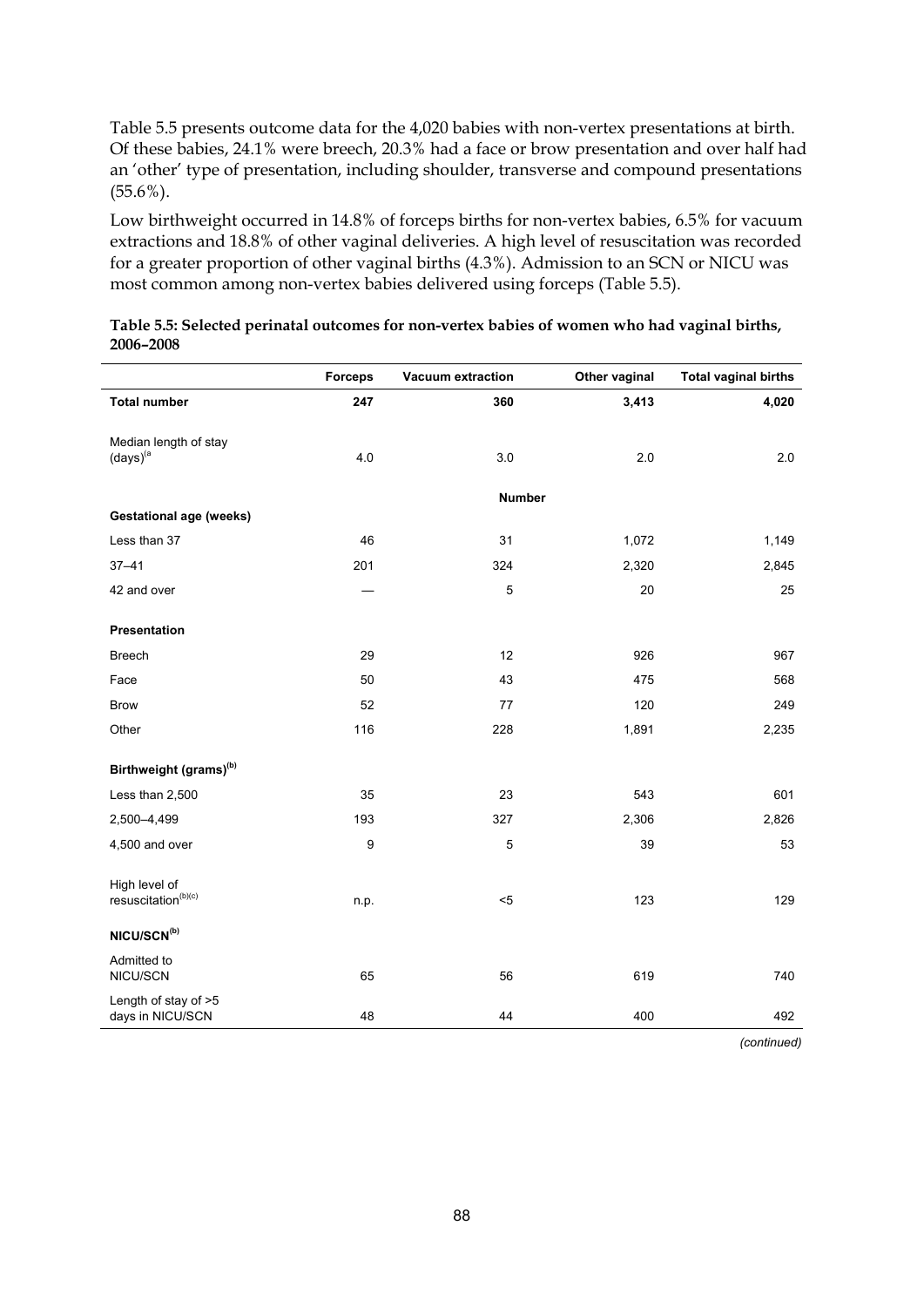|                                                  | <b>Forceps</b> | <b>Vacuum extraction</b> | Other vaginal | <b>Total vaginal births</b> |
|--------------------------------------------------|----------------|--------------------------|---------------|-----------------------------|
|                                                  |                | Per cent                 |               |                             |
| <b>Gestational age (weeks)</b>                   |                |                          |               |                             |
| Less than 37                                     | 18.6           | 8.6                      | 31.4          | 28.6                        |
| $37 - 41$                                        | 81.4           | 90.0                     | 68.0          | 70.8                        |
| 42 and over                                      |                | 1.4                      | 0.6           | 0.6                         |
| Presentation                                     |                |                          |               |                             |
| <b>Breech</b>                                    | 11.7           | 3.3                      | 27.1          | 24.1                        |
| Face                                             | 20.2           | 11.9                     | 13.9          | 14.1                        |
| <b>Brow</b>                                      | 21.1           | 21.4                     | 3.5           | 6.2                         |
| Other                                            | 47.0           | 63.3                     | 55.4          | 55.6                        |
| Birthweight (grams) <sup>(b)</sup>               |                |                          |               |                             |
| Less than 2,500                                  | 14.8           | 6.5                      | 18.8          | 17.3                        |
| 2,500-4,499                                      | 81.4           | 92.1                     | 79.8          | 81.1                        |
| 4,500 and over                                   | 3.8            | 1.4                      | 1.3           | 1.5                         |
| High level of<br>resuscitation <sup>(b)(c)</sup> | n.p.           | n.p.                     | 4.3           | 3.7                         |
| NICU/SCN <sup>(b)</sup>                          |                |                          |               |                             |
| Admitted to<br>NICU/SCN                          | 27.4           | 15.8                     | 21.4          | 21.2                        |
| Length of stay of >5<br>days in NICU/SCN         | 20.3           | 12.4                     | 13.8          | 14.1                        |

**Table 5.5 (continued): Selected perinatal outcomes for non-vertex babies of women who had vaginal births, 2006–2008** 

(a) Only babies who were discharged home are included.

(b) Live births only.

(c) Includes endotracheal intubation and/or external cardiac massage and ventilation.

n.p. Data not published to maintain confidentiality of small numbers.

There were some limitations to the analyses which could be conducted for this chapter. For example, there is no information in the NPDC on indication or urgency of operative delivery. Data on the timing of fetal death is not available and data on cause of death, particularly congenital anomalies, is incomplete.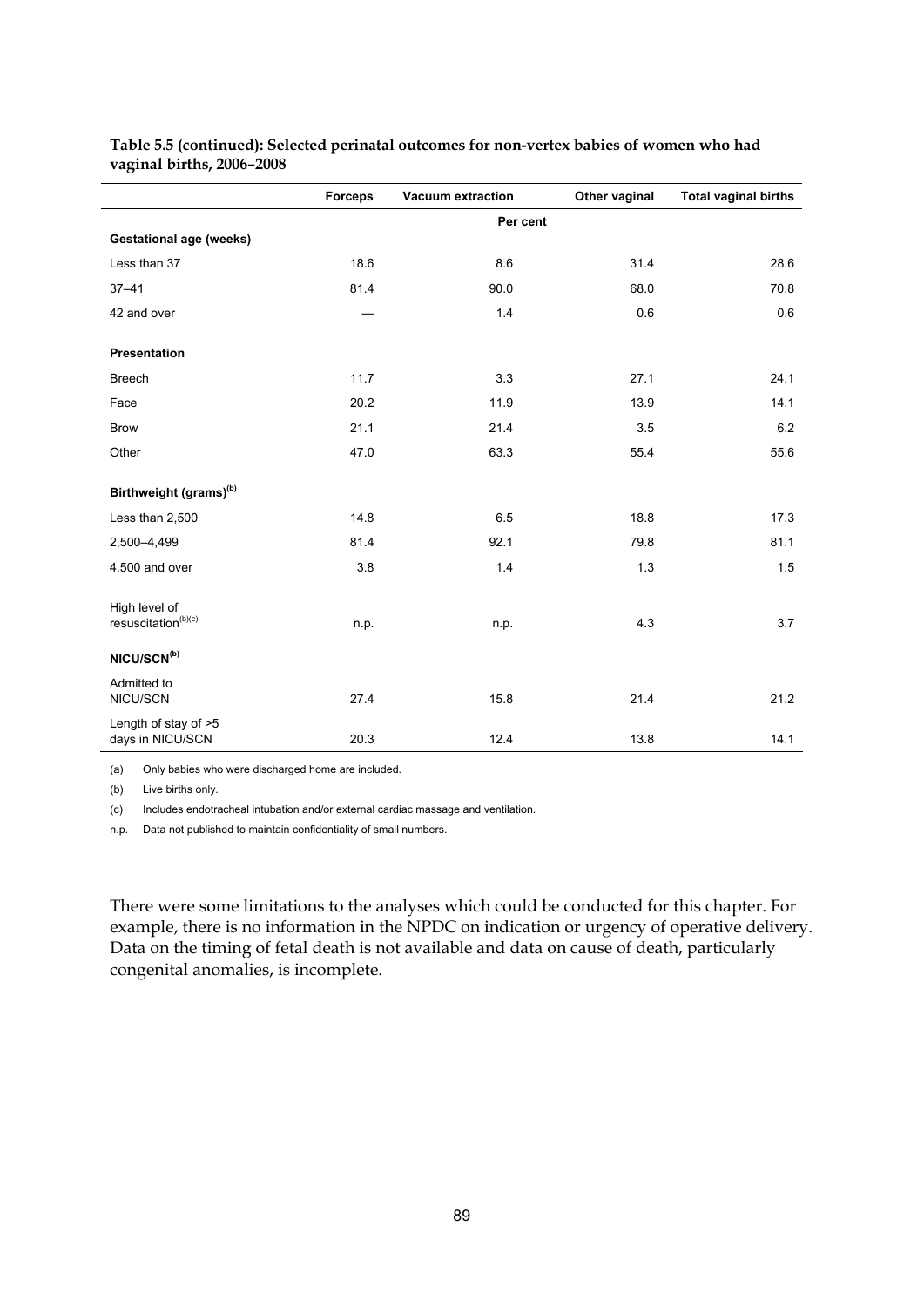# **6 Perinatal mortality**

## **Definitions**

There are different definitions in Australia for reporting and registering perinatal deaths (Figure 6.1). The NPDC uses a definition of perinatal deaths to include all fetal and neonatal deaths of at least 400 grams birthweight or at least 20 weeks gestation.

In Australia, all fetal and neonatal deaths of at least 400 grams birthweight or, if birthweight is unavailable, a gestational age of at least 20 weeks should be registered (ABS 2010). Further information on these definitions and the issues surrounding the collection of data on perinatal deaths can be found in a previous edition of this report (Laws & Sullivan 2004).

|                                    | <b>Perinatal deaths</b>                      |                                                  |                           |  |  |  |  |
|------------------------------------|----------------------------------------------|--------------------------------------------------|---------------------------|--|--|--|--|
|                                    | <b>Fetal deaths</b>                          |                                                  |                           |  |  |  |  |
| <b>Institution</b>                 | <b>Birthweight</b><br><b>Gestational age</b> |                                                  | <b>Neonatal</b><br>deaths |  |  |  |  |
| WHO - International<br>comparisons | $1,000$ grams                                | 28 weeks<br>(only if birthweight is unavailable) | <7 days                   |  |  |  |  |
| - National<br>reporting            | 500 grams                                    | 22 weeks<br>(only if birthweight is unavailable) | <7 days                   |  |  |  |  |
| ABS                                | 400 grams                                    | 20 weeks<br>(only if birthweight is unavailable) | <28 days                  |  |  |  |  |
| NHDD & NPSU                        | 400 grams                                    | 20 weeks                                         | <28 days                  |  |  |  |  |

**Figure 6.1: Definitions of perinatal mortality** 

Figure 6.2 shows the definitions of periods of perinatal and infant deaths used by the NPSU. Neonatal deaths are those occurring in live births up to 28 completed days after birth. Infant deaths are those occurring in live births at less than one year of age.

**Figure 6.2: Perinatal and infant death periods** 

|                            | <b>Birth</b><br>Labour         | 7 days                 | 28 days              | 1 year              |  |  |
|----------------------------|--------------------------------|------------------------|----------------------|---------------------|--|--|
|                            | At least 20 weeks or 400 grams | $0 - 6$ days           | $7-27$ days          | 28 days-<1 year     |  |  |
| Antepartum fetal<br>deaths | Intrapartum fetal<br>deaths    | Early neonatal deaths  | Late neonatal deaths | Postneonatal deaths |  |  |
|                            | <b>Fetal deaths</b>            | <b>Neonatal deaths</b> |                      |                     |  |  |
| <b>Perinatal deaths</b>    |                                |                        |                      |                     |  |  |
|                            |                                | Infant deaths          |                      |                     |  |  |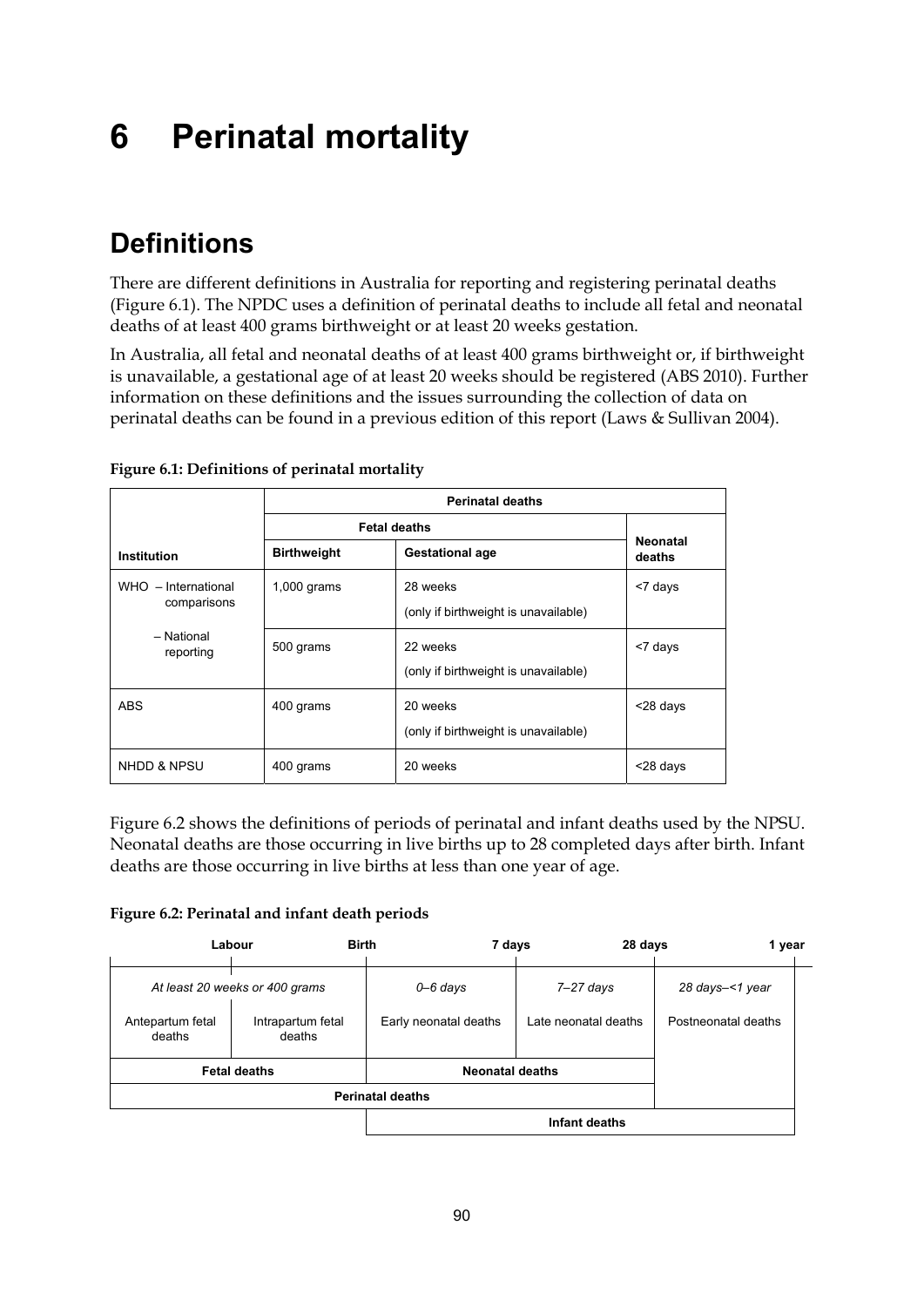The ABS definition of a perinatal death includes birthweight of at least 400 grams or, where birthweight is unknown, a gestational age of at least 20 weeks. Deaths where both the birthweight and gestational age are unknown, are included. The data on perinatal deaths published by the ABS are based on the year of registration of the death rather than on the year of birth or death. Data are presented in the *Perinatal deaths, Australia* report (e.g. ABS 2010).

This report presents data on perinatal deaths from the NPDC. For vital statistics, refer to ABS data at: <www.abs.gov.au>.

## **Fetal deaths**

As noted previously, fetal deaths are included in the NPDC if the birthweight is at least 400 grams or the gestational age is 20 weeks or more.

In 2008, there were 2,188 fetal deaths reported to the NPDC, resulting in a fetal death rate of 7.4 per 1,000 births. The state and territory fetal death rates ranged from 6.1 per 1,000 births in New South Wales to 9.7 per 1,000 births in Victoria (Table 6.1).

|                                | State/territory of birth |             |        |           |                                      |       |             |                   |              |
|--------------------------------|--------------------------|-------------|--------|-----------|--------------------------------------|-------|-------------|-------------------|--------------|
|                                | <b>NSW</b>               | $Vic^{(a)}$ | Qld    | <b>WA</b> | <b>SA</b>                            | Tas   | $ACT^{(b)}$ | NT <sup>(c)</sup> | <b>Total</b> |
|                                |                          |             |        |           | <b>Number</b>                        |       |             |                   |              |
| Live births $(d)$              | 95,752                   | 71,843      | 61,016 | 30,449    | 19,818                               | 6,397 | 5,650       | 3,812             | 294,737      |
| Fetal deaths                   | 584                      | 703         | 384    | 225       | 151                                  | 58    | 55          | 28                | 2,188        |
| Neonatal deaths <sup>(e)</sup> | 253                      | 215         | 204    | 58        | 50                                   | 12    | 25          | 15                | 832          |
| Perinatal deaths               | 837                      | 918         | 588    | 283       | 201                                  | 70    | 80          | 43                | 3.020        |
| <b>Total births</b>            | 96,336                   | 72,546      | 61,400 | 30,674    | 19,969                               | 6,455 | 5,705       | 3,840             | 296,925      |
|                                |                          |             |        |           | Rate per 1,000 births <sup>(f)</sup> |       |             |                   |              |
| Fetal deaths                   | 6.1                      | 9.7         | 6.3    | 7.3       | 7.6                                  | 9.0   | 9.6         | 7.3               | 7.4          |
| Neonatal deaths <sup>(e)</sup> | 2.6                      | 3.0         | 3.3    | 1.9       | 2.5                                  | 1.9   | 4.4         | 3.9               | 2.8          |
| Perinatal deaths               | 8.7                      | 12.7        | 9.6    | 9.2       | 10.1                                 | 10.8  | 14.0        | 11.2              | 10.2         |

(a) Death rates may be higher as the majority of late terminations for psychosocial indications are undertaken in Vic.

(b) 15.7% of women who gave birth in the ACT were non-ACT residents. Care must be taken when interpreting rates. For example, for ACT residents who gave birth in the ACT, there were 8.6 fetal deaths per 1,000 births, 3.4 neonatal deaths per 1,000 live births and 11.9 perinatal deaths per 1,000 births.

(c) Neonatal deaths for NT may be an underestimate as deaths which occurred interstate are not included.

(d) Includes neonatal deaths.

(e) Except in WA, these may exclude neonatal deaths within 28 days of birth for babies transferred to another hospital or readmitted to hospital and those dying at home.

(f) Fetal and perinatal death rates were calculated using all births (live births and stillbirths). Neonatal death rates were calculated using all live births.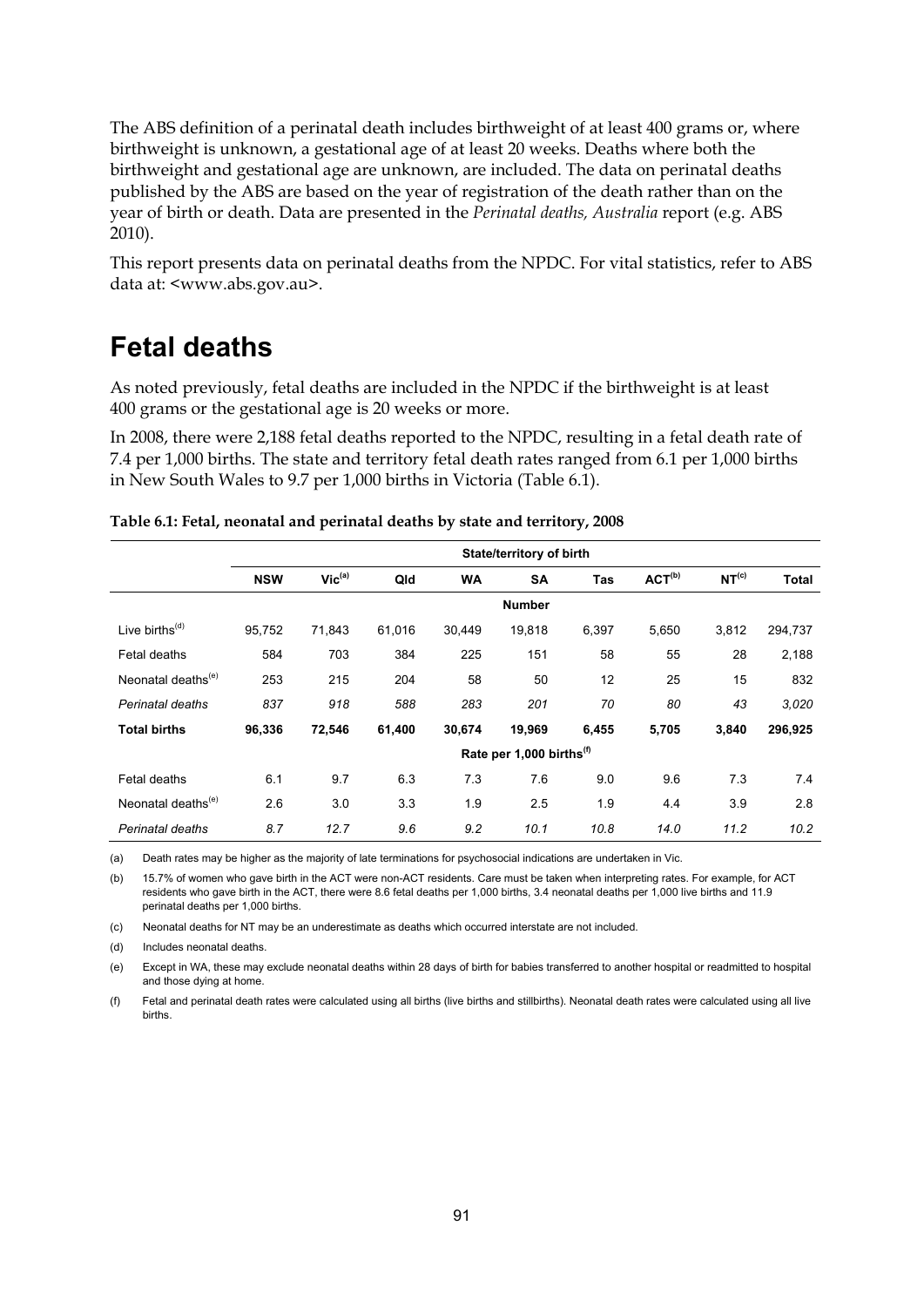Table 6.2 presents fetal, neonatal and perinatal deaths by state or territory of the mother's usual residence, excluding women who were usually resident overseas. It shows that for 2008, the state and territory fetal death rates ranged from 6.5 per 1,000 births for babies of mothers who resided in New South Wales, to 9.4 per 1,000 births to mothers who resided in Tasmania (Table 6.2). For Victoria, the rate of fetal death declined by 1.5 deaths per 1,000 births, from 9.7 per 1,000 births occurring in Victoria (Table 6.1) to 8.2 per 1,000 births for women who resided in Victoria (Table 6.2). For the Australian Capital Territory, where 15.7% of women who gave birth were non-residents, the fetal death rate changed from 9.6 per 1,000 births by territory of birth (Table 6.1) to 8.5 per 1,000 births by territory of mother's usual residence (Table 6.2).

|                                         | State/territory of usual residence |        |        |           |                                      |       |            |                   |         |
|-----------------------------------------|------------------------------------|--------|--------|-----------|--------------------------------------|-------|------------|-------------------|---------|
|                                         | <b>NSW</b>                         | Vic    | Qld    | <b>WA</b> | SA <sup>(a)</sup>                    | Tas   | <b>ACT</b> | NT <sup>(b)</sup> | Total   |
|                                         |                                    |        |        |           | <b>Number</b>                        |       |            |                   |         |
| Live births <sup><math>(c)</math></sup> | 97,252                             | 70,665 | 61,242 | 30,481    | 19,719                               | 6,407 | 4,800      | 3,813             | 294,379 |
| Fetal deaths                            | 639                                | 582    | 413    | 234       | 154                                  | 61    | 41         | 30                | 2,154   |
| Neonatal deaths <sup>(d)</sup>          | 265                                | 208    | 196    | 57        | 49                                   | 12    | 18         | 18                | 823     |
| Perinatal deaths                        | 904                                | 790    | 609    | 291       | 203                                  | 73    | 59         | 48                | 2,977   |
| <b>Total births</b>                     | 97,891                             | 71,247 | 61,655 | 30,715    | 19,873                               | 6,468 | 4,841      | 3,843             | 296,533 |
|                                         |                                    |        |        |           | Rate per 1,000 births <sup>(e)</sup> |       |            |                   |         |
| Fetal deaths                            | 6.5                                | 8.2    | 6.7    | 7.6       | 7.7                                  | 9.4   | 8.5        | 7.8               | 7.3     |
| Neonatal deaths <sup>(d)</sup>          | 2.7                                | 2.9    | 3.2    | 1.9       | 2.5                                  | 1.9   | 3.8        | 4.7               | 2.8     |
| Perinatal deaths                        | 9.2                                | 11.1   | 9.9    | 9.5       | 10.2                                 | 11.3  | 12.2       | 12.5              | 10.0    |

| Table 6.2: Fetal, neonatal and perinatal deaths by state and territory of mother's usual residence, |  |
|-----------------------------------------------------------------------------------------------------|--|
| 2008                                                                                                |  |

(a) In SA, there was one perinatal death for which it is not known whether it was a stillbirth or a live birth (neonatal death).

(b) Neonatal deaths for NT may be an underestimate as deaths which occurred interstate are not included.

(c) Includes neonatal deaths.

(d) These may exclude neonatal deaths within 28 days of birth for babies transferred to another hospital or readmitted to hospital and those dying at home.

(e) Fetal and perinatal death rates were calculated using all births (live births and stillbirths). Neonatal death rates were calculated using all live births.

*Note:* Excludes babies of mothers not usually resident in Australia and those whose state or territory of usual residence was 'Not stated'.

Fetal and neonatal death data were stratified by a number of demographic, pregnancy and risk factors in Table 6.3. Data did not include timing of fetal death (antepartum or intrapartum) or cause of death. Therefore data does not adjust for or discriminate between deaths due to lethal congenital anomalies or the underlying population risk profile for perinatal death.

There was variation in fetal and perinatal death rates according to maternal age with higher rates reported for teenage mothers. The age-group specific fetal death rates ranged from 6.2 per 1,000 births for babies of mothers aged 25–29 years to 15.7 per 1,000 births for babies of mothers aged less than 20 years (Table 6.3).

The fetal death rate of babies born to Aboriginal or Torres Strait Islander mothers was 11.2 per 1,000 births. The fetal death rate was 7.0 per 1,000 births for non-Indigenous mothers. For Australian-born mothers the fetal death rate was 7.1 per 1,000 births, compared with 7.9 per 1,000 births for mothers born overseas (Table 6.3). For the five jurisdictions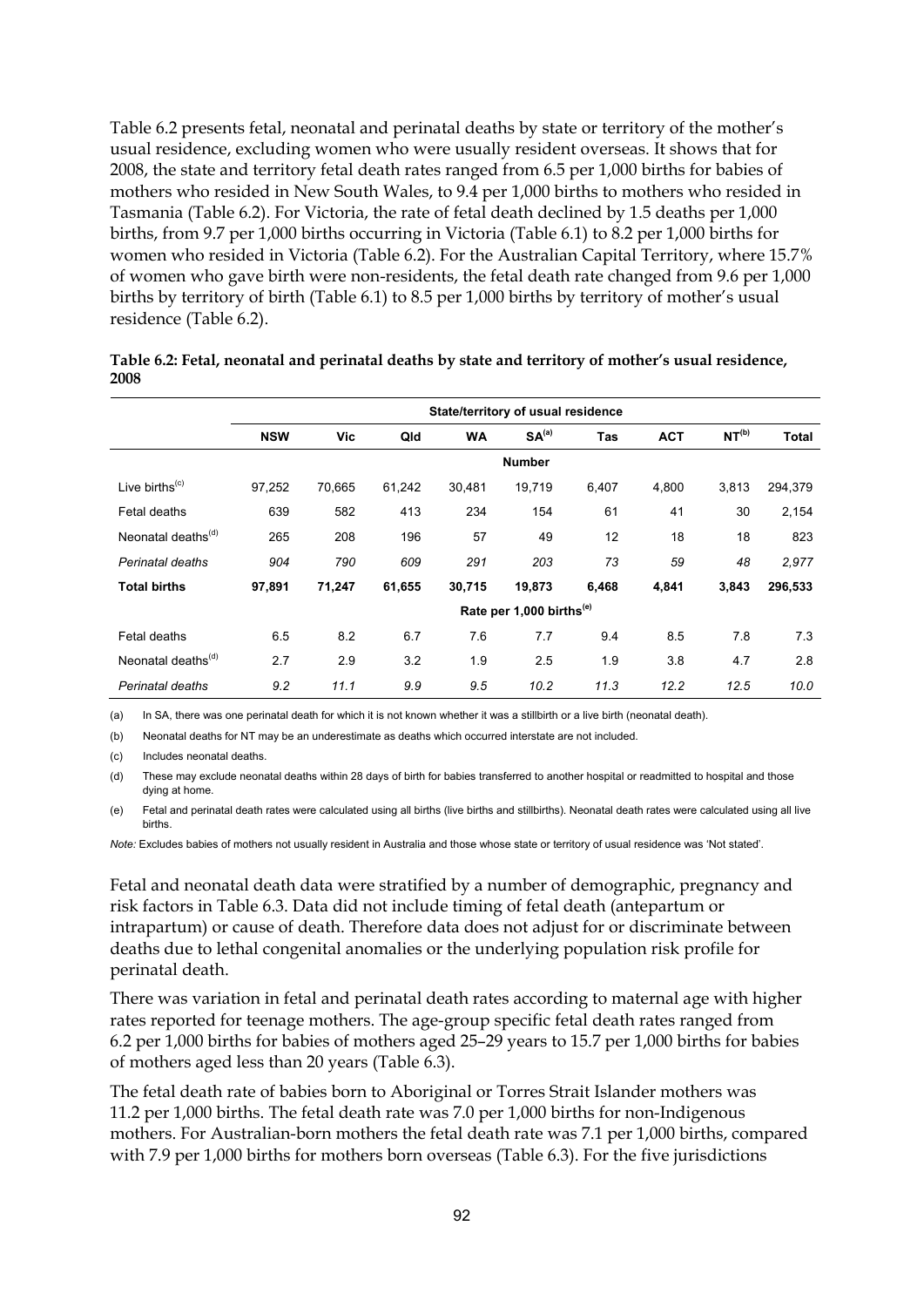where data were available on whether the mother received ART treatment, the fetal death rate was 8.7 per 1,000 births for women giving birth after ART.

Fetal death rates were higher among babies of first-time mothers (8.5 per 1,000 births) than among babies whose mothers had at least one previous birth (6.5 per 1,000 births) (Table 6.3). However, for grand multiparous women (women who have had four or more previous pregnancies resulting in a live birth or stillbirth), the rate was higher at 10.3 per 1,000 births.

Fetal death rates were higher for babies of mothers who gave birth in public hospitals than in private hospitals (8.1 per 1,000 births and 5.9 per 1,000 births respectively), and fetal deaths occurred more frequently in the lowest gestational age and birthweight groups (Table 6.3).

The fetal death rate of twins (20.2 per 1,000 births) and higher order multiples (51.5 per 1,000 births) was higher than that of singleton babies (6.9 per 1,000 births) (Table 6.3). For singleton term babies the fetal death rate was 1.4 per 1,000 births.

| Characteristic                          | <b>Fetal deaths</b> | Neonatal deaths <sup>(a)</sup>       | Perinatal deaths <sup>(a)</sup> |
|-----------------------------------------|---------------------|--------------------------------------|---------------------------------|
|                                         |                     | Rate per 1,000 births <sup>(b)</sup> |                                 |
| <b>Maternal age</b>                     |                     |                                      |                                 |
| Less than 20                            | 15.7                | 4.0                                  | 19.6                            |
| $20 - 24$                               | 9.1                 | 3.4                                  | 12.5                            |
| $25 - 29$                               | 6.2                 | 2.9                                  | 9.0                             |
| $30 - 34$                               | 6.3                 | 2.4                                  | 8.6                             |
| $35 - 39$                               | 7.1                 | 2.6                                  | 9.7                             |
| 40 and over                             | 9.6                 | 4.2                                  | 13.8                            |
|                                         |                     |                                      |                                 |
| <b>Maternal Indigenous status</b>       |                     |                                      |                                 |
| Aboriginal or Torres Strait<br>Islander | 11.2                | 6.2                                  | 17.3                            |
| Non-Indigenous                          | 7.0                 | 2.7                                  | 9.7                             |
|                                         |                     |                                      |                                 |
| Maternal country of birth               |                     |                                      |                                 |
| Australia                               | 7.1                 | 2.9                                  | 10.0                            |
| Other                                   | 7.9                 | 2.8                                  | 10.7                            |
| Hospital sector for hospital births     |                     |                                      |                                 |
| Public                                  | 8.1                 | 3.5                                  | 11.6                            |
| Private                                 | 5.9                 | 1.1                                  | 7.0                             |
|                                         |                     |                                      |                                 |
| <b>Parity</b>                           |                     |                                      |                                 |
| Primipara                               | 8.5                 | 3.1                                  | 11.7                            |
| Multipara                               | 6.5                 | 2.6                                  | 9.1                             |

| Table 6.3: Rates of fetal, neonatal and perinatal deaths by selected characteristics, 2008 |  |  |
|--------------------------------------------------------------------------------------------|--|--|
|                                                                                            |  |  |

 *(continued)*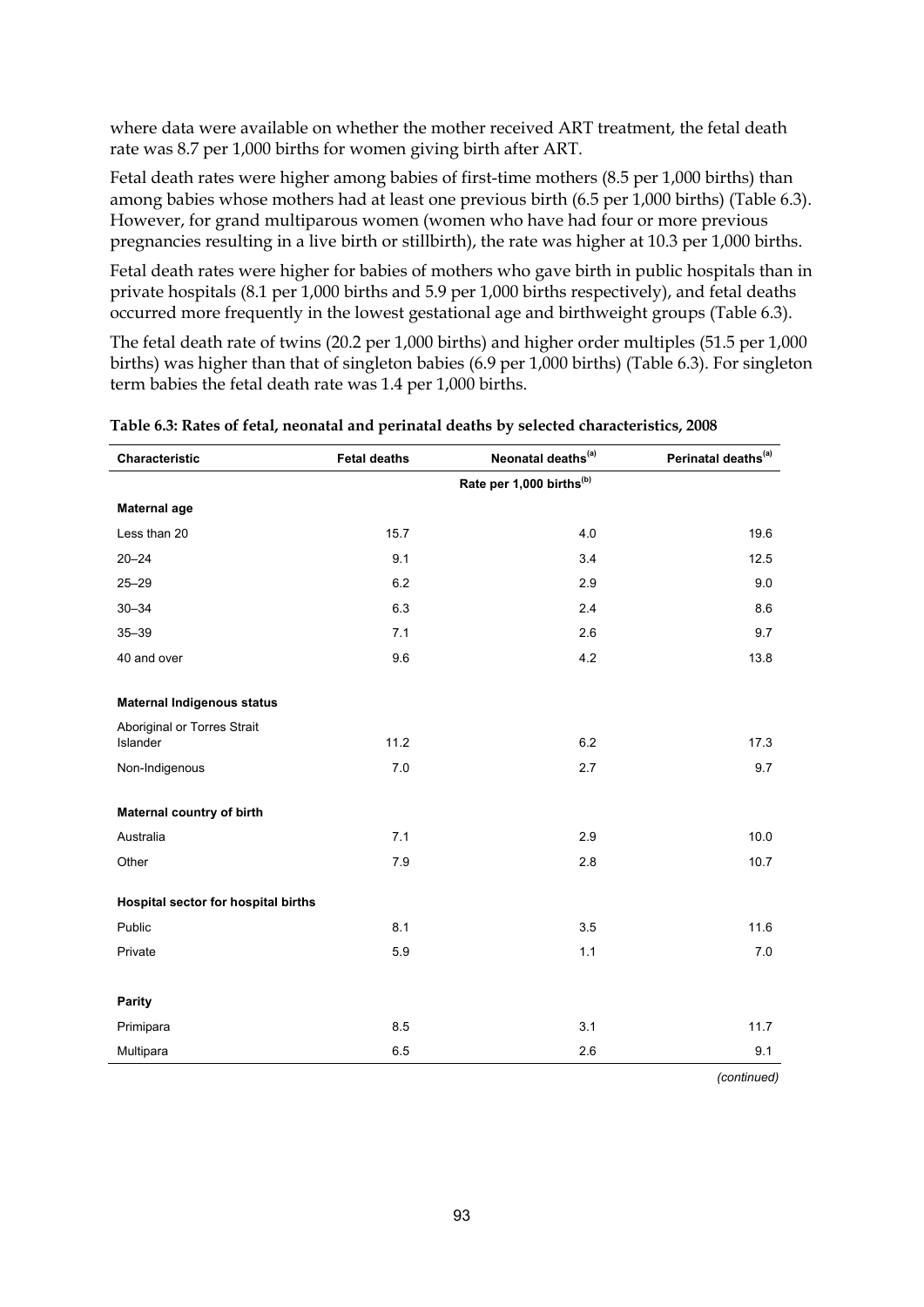| Characteristic           | <b>Fetal deaths</b> | Neonatal deaths <sup>(a)</sup>       | Perinatal deaths <sup>(a)</sup> |
|--------------------------|---------------------|--------------------------------------|---------------------------------|
|                          |                     | Rate per 1,000 births <sup>(b)</sup> |                                 |
| <b>Plurality</b>         |                     |                                      |                                 |
| Singletons               | 6.9                 | 2.4                                  | 9.3                             |
| Twins                    | 20.2                | 16.3                                 | 36.1                            |
| Higher order multiples   | 51.5                | 43.5                                 | 92.8                            |
|                          |                     |                                      |                                 |
| <b>Gestational age</b>   |                     |                                      |                                 |
| $20 - 27$ <sup>(c)</sup> | 491.9               | 408.7                                | 699.5                           |
| $28 - 31$                | 81.7                | 26.8                                 | 106.3                           |
| $32 - 36$                | 14.9                | 3.9                                  | 18.7                            |
| $37 - 41$                | 1.5                 | 0.5                                  | 2.0                             |
| 42 and over              | 2.7                 | 1.2                                  | 3.8                             |
|                          |                     |                                      |                                 |
| <b>Birthweight</b>       |                     |                                      |                                 |
| Less than 1,500          | 326.3               | 197.6                                | 459.4                           |
| 1,500-2,499              | 16.3                | 5.4                                  | 21.7                            |
| 2,500-2,999              | 3.6                 | $1.2$                                | 4.8                             |
| 3,000-3,999              | $1.1$               | 0.4                                  | 1.5                             |
| 4,000 and over           | 1.2                 | 0.4                                  | 1.6                             |

**Table 6.3 (continued): Rates of fetal, neonatal and perinatal deaths by selected characteristics, 2008** 

(a) Except in WA, these may exclude neonatal deaths within 28 days of birth for babies transferred to another hospital or readmitted to hospital, and those dying at home.

(b) Fetal and perinatal death rates were calculated using all births (live births and fetal deaths). Neonatal death rates were calculated using all live births.

(c) Includes 2 babies of less than 20 weeks gestation.

## **Neonatal deaths**

There were 832 neonatal deaths reported to the NPDC for 2008, giving a rate of 2.8 per 1,000 live births (Table 6.1). Ascertainment of neonatal deaths within 28 days of birth is likely to be incomplete. In particular, deaths occurring among babies transferred to another hospital, readmitted to hospital or dying at home may not be known to midwives who collect these data or staff who compile state and territory data. Neonatal deaths occurring in a different state or territory to which the birth occurred may also not be included.

The Perinatal NMDS did not include neonatal death or perinatal death data items. However, this information is collected as part of the NPDC. Neonatal death rates based on NPDC data varied among the states and territories. The variation in rates may reflect differences in ascertainment practices of deaths by states and territories as well as absolute differences in mortality in the state or territory. The neonatal death rates ranged from 1.9 per 1,000 live births in both Western Australia and Tasmania, to 4.4 per 1,000 live births in the Australian Capital Territory (Table 6.1).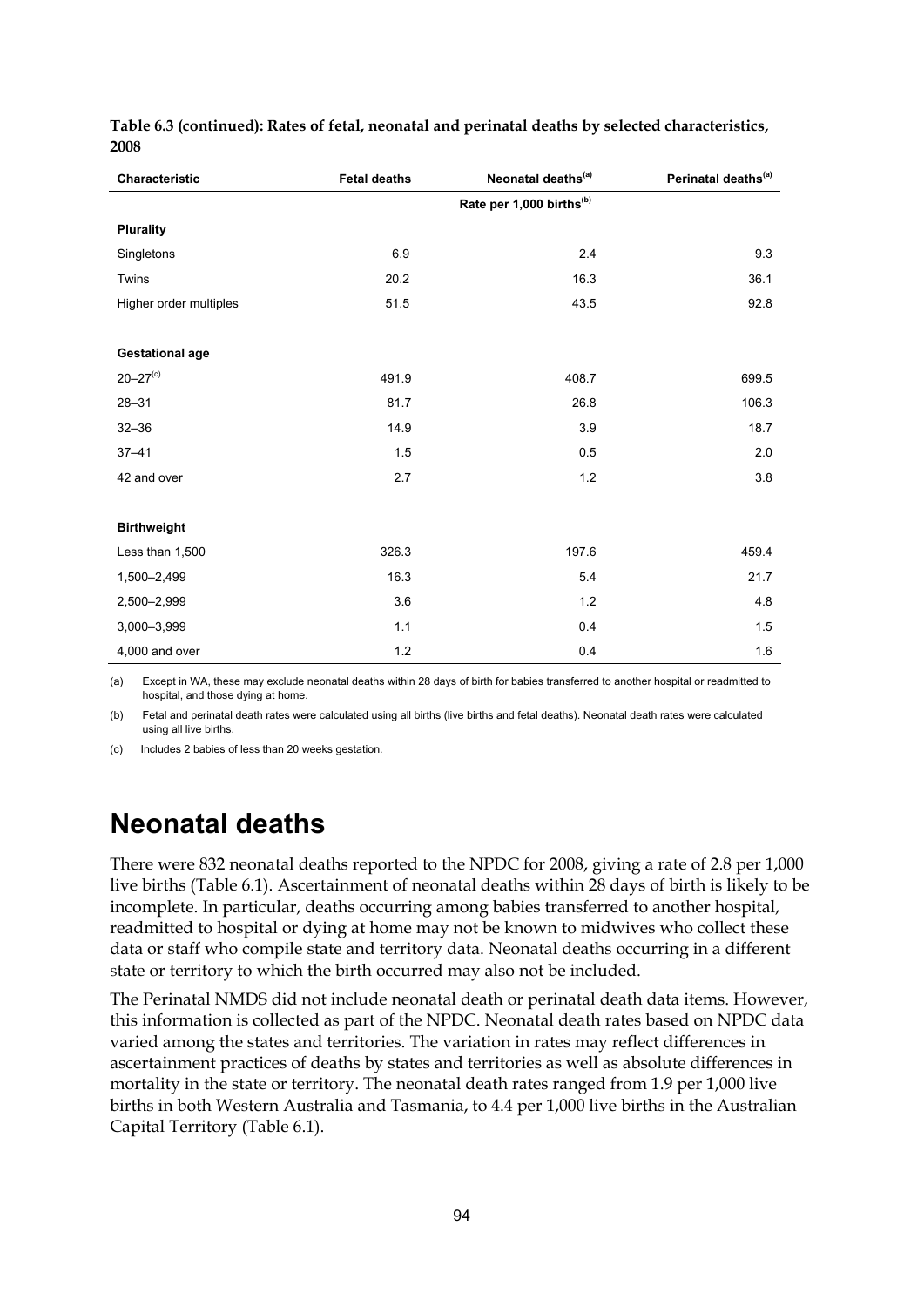Note that a significant proportion of women who gave birth in the Australian Capital Territory were New South Wales residents (15.7% in 2008). Many women from southern New South Wales with high-risk pregnancies gave birth in the Australian Capital Territory (Table 3.4), so death rates are likely to appear higher than for those based on births to residents of the Australian Capital Territory. Presenting the deaths by state or territory of usual residence of the mother addresses this issue. The neonatal death rate for mothers usually resident in the Australian Capital Territory was 3.8 per 1,000 live births (Table 6.2) compared with 4.4 per 1,000 live births to women who gave birth in this territory (Table 6.1).

Higher neonatal death rates were reported for younger and older mothers. The age-group specific neonatal death rate was 4.0 per 1,000 live births for babies of teenage mothers (aged less than 20 years) and 4.2 per 1,000 live births for babies of mothers aged 40 years and over (Table 6.3).

The neonatal death rate of babies born to Aboriginal or Torres Strait Islander mothers was 6.2 per 1,000 live births for 2008. The neonatal death rate for babies of non-Indigenous mothers was 2.7 per 1,000 live births (Table 6.3). The neonatal death rate was 6.4 per 1,000 births for women giving birth after ART treatment, where data were available.

Neonatal death rates were higher for babies of mothers who gave birth in public hospitals (3.5 per 1,000 live births) than for those of mothers who gave birth in private hospitals (1.1 per 1,000 live births) (Table 6.3).

The neonatal death rate of twins (16.3 per 1,000 births) and higher order multiples (43.5 per 1,000 births) was higher than that of singleton babies (2.4 per 1,000 births) (Table 6.3). For singleton term babies the neonatal death rate was 0.5 per 1,000 live births.

Neonatal death rates decreased with increasing gestational age, from 408.7 per 1,000 live births for those born at 20–27 weeks gestation, to 0.5 per 1,000 live births for those born at term. Post-term babies had a higher rate of 1.2 per 1,000 live births. For babies of less than 1,500 grams birthweight the neonatal death rate was 197.6 per 1,000 live births compared with 0.4 per 1,000 live births for babies both 3,000–3,999 grams and 4,000 grams or more (Table 6.3).

## **Perinatal deaths**

In the NPDC there were 3,020 reported perinatal deaths in 2008, resulting in a perinatal death rate of 10.2 deaths per 1,000 births (Table 6.1). Of these perinatal deaths, 72.5% were fetal deaths.

For the Australian Capital Territory, where 15.7% of women who gave birth were nonresidents, the crude rate of perinatal mortality changed from 14.0 per 1,000 births by territory of birth (Table 6.1) to 12.2 per 1,000 births by territory of mother's usual residence (Table 6.2).

Perinatal death data were stratified by a number of demographic, pregnancy and risk factors in Table 6.3. Perinatal death rates were highest in babies of teenage mothers (19.6 per 1,000 births), followed by babies of mothers aged 40 years and over (13.8 per 1,000 births). The perinatal death rate of babies born to Aboriginal or Torres Strait Islander mothers was 17.3 per 1,000 births. The rate was 9.7 per 1,000 births in babies born to non-Indigenous mothers (Table 6.3). The perinatal death rate was 15.1 per 1,000 births for women giving birth after ART treatment, compared with 11.2 per 1,000 births for non-ART women, where data available.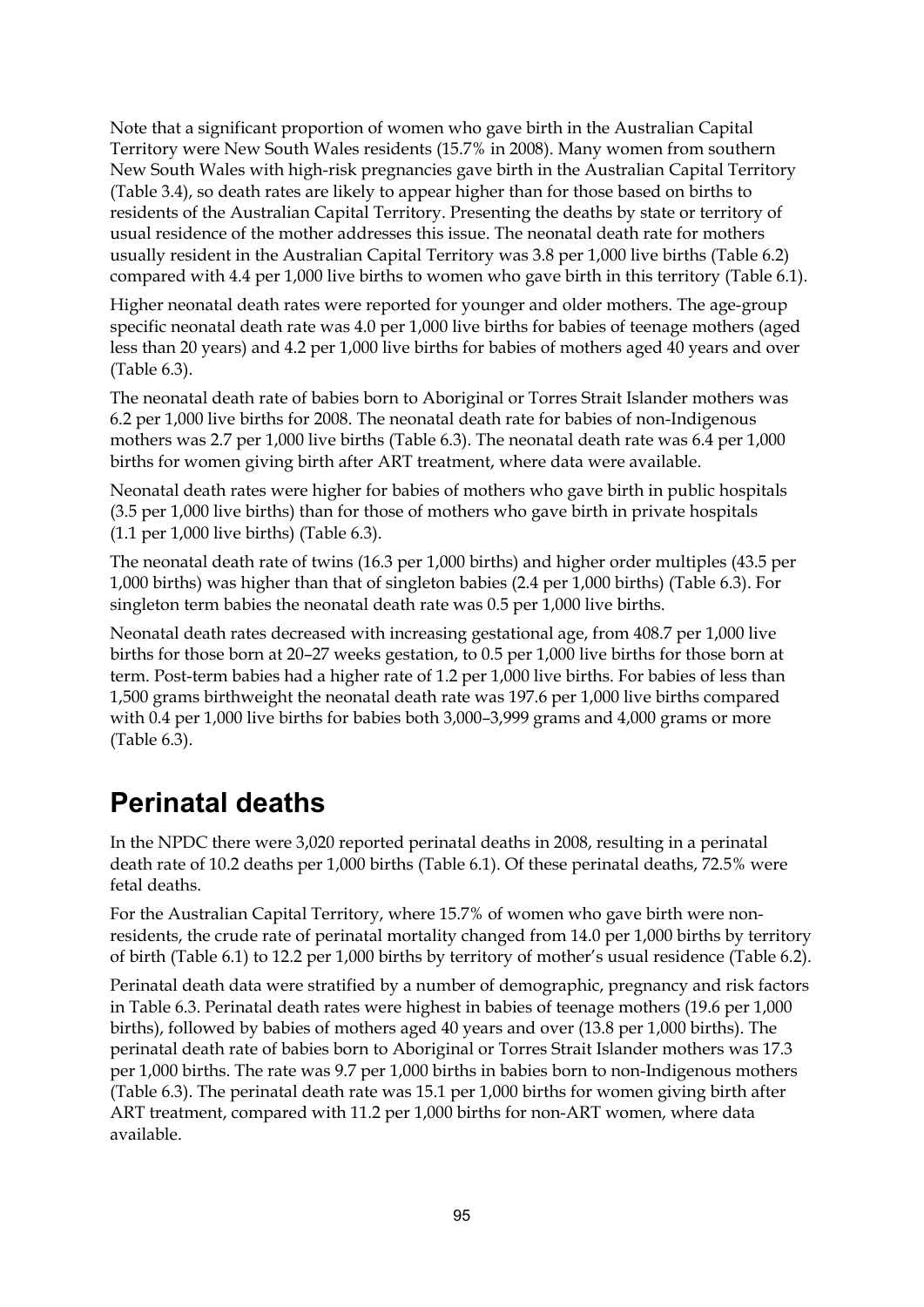Perinatal death rates were higher among babies of first-time mothers (11.7 per 1,000 births) than among babies whose mothers had at least one previous birth (9.1 per 1,000 births). Perinatal death rates were higher for babies of mothers who gave birth in public hospitals (11.6 per 1,000 births) than for those of mothers who gave birth in private hospitals (7.0 per 1,000 births) (Table 6.3).

Table 6.3 shows that perinatal death rates were higher for babies in the 20–27 week gestational age group (699.5 per 1,000 births) and lowest at 37–41 weeks (2.0 per 1,000 births). Babies weighing less than 1,500 grams at birth had the highest perinatal death rate (459.4 per 1,000 births).

## **Causes of perinatal deaths**

The majority of states and territories have implemented the Perinatal Society of Australia and New Zealand Perinatal Death Classification (PSANZ-PDC) to classify causes of perinatal deaths. Further details on these classifications can be found at <http://www.psanz.com.au/special-interest-groups/pnm.aspx/>.

For the 2008 data, four jurisdictions provided causes of death according to the PSANZ-PDC: Victoria, Western Australia, South Australia and Tasmania. The main causes of perinatal deaths in these jurisdictions for 2008 were congenital abnormalities (anomalies) (24.9%), spontaneous preterm birth (15.4%) and maternal conditions (14.5%). These three groups of causes accounted for over half of all perinatal deaths in these states (54.8%) and the rates were 2.8, 1.7 and 1.7 respectively per 1,000 births in the four jurisdictions. Unexplained antepartum death (12.1%) was also a commonly reported cause of perinatal death, with a rate of 1.4 per 1,000 births (Table 6.4).

Applying these classifications reveals variability by jurisdiction in the leading causes of perinatal death. The largest apparent difference relates to the category of 'maternal conditions'. This category includes late terminations undertaken for psychosocial indications. Differences in the rates of termination of pregnancy may reflect different provision of services, with the majority undertaken in Victoria (CCOPMM 2010). There may also be some differential assignment of the ranking related to jurisdictional differences in applying the classifications as well as small numbers in some categories.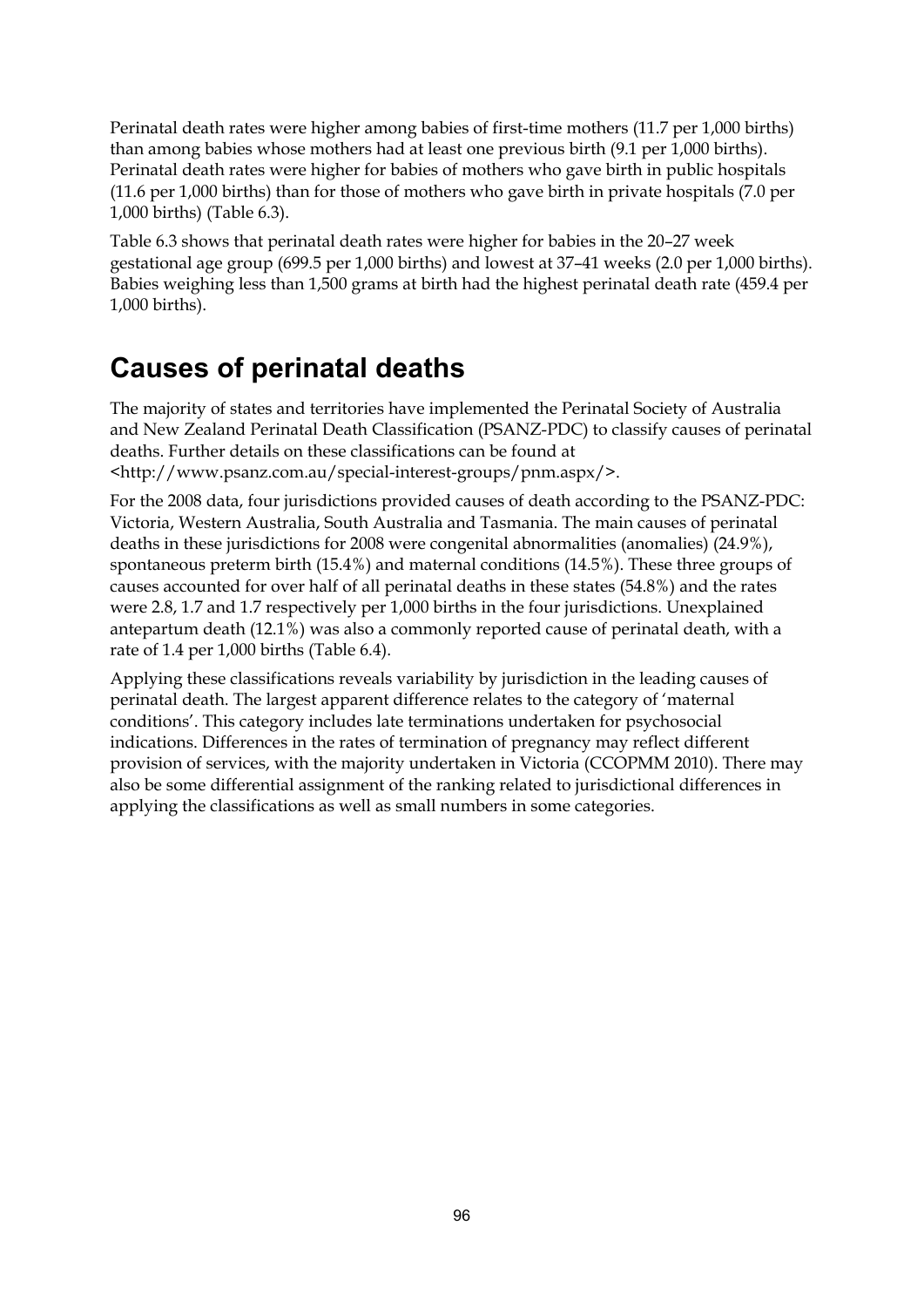| <b>Cause of death</b>          | <b>NSW</b>    | Vic          | Qld  | WA    | SΑ    | Tas      | <b>ACT</b> | NΤ   | Total | Rate <sup>(a)</sup> |
|--------------------------------|---------------|--------------|------|-------|-------|----------|------------|------|-------|---------------------|
|                                | <b>Number</b> |              |      |       |       |          |            |      |       |                     |
| Congenital abnormality         | n.a.          | 211          | n.a. | 76    | 60    | 19       | n.a.       | n.a. | 366   | 2.8                 |
| Perinatal infection            | n.a.          | 21           | n.a. | 17    | n.p.  | <5       | n.a.       | n.a. | 53    | 0.4                 |
| Hypertension                   | n.a.          | 19           | n.a. | 10    | $5$   | <5       | n.a.       | n.a. | 35    | 0.3                 |
| Antepartum haemorrhage (APH)   | n.a.          | 75           | n.a. | 9     | 16    | 5        | n.a.       | n.a. | 105   | 0.8                 |
| Maternal conditions            | n.a.          | $(b)$ 199    | n.a. | 10    | <5    | <5       | n.a.       | n.a. | 214   | 1.7                 |
| Specific perinatal conditions  | n.a.          | 89           | n.a. | n.p.  | 29    | <5       | n.a.       | n.a. | 139   | 1.1                 |
| Hypoxic peripartum death       | n.a.          | 20           | n.a. | 11    | 5     | 5        | n.a.       | n.a. | 41    | 0.3                 |
| Fetal growth restriction (FGR) | n.a.          | 42           | n.a. | 26    | 16    | 12       | n.a.       | n.a. | 96    | 0.7                 |
| Spontaneous preterm            | n.a.          | 113          | n.a. | 73    | 31    | 9        | n.a.       | n.a. | 226   | 1.7                 |
| Unexplained antepartum death   | n.a.          | 121          | n.a. | 25    | 22    | 10       | n.a.       | n.a. | 178   | 1.4                 |
| No obstetric antecedent        | n.a.          | 6            | n.a. | n.p.  | <5    |          | n.a.       | n.a. | 14    | 0.1                 |
| Not stated                     | n.a.          | 2            | n.a. | 3     |       |          | n.a.       | n.a. | 5     | 0.0                 |
| <b>Total</b>                   | n.a.          | 918          | n.a. | 283   | 201   | 70       | n.a.       | n.a. | 1,472 | 11.4                |
|                                |               |              |      |       |       | Per cent |            |      |       |                     |
| Congenital abnormality         | n.a.          | 23.0         | n.a. | 26.9  | 29.9  | 27.1     | n.a.       | n.a. | 24.9  |                     |
| Perinatal infection            | n.a.          | 2.3          | n.a. | 6.0   | n.p.  | n.p.     | n.a.       | n.a. | 3.6   |                     |
| Hypertension                   | n.a.          | 2.1          | n.a. | 3.5   | n.p.  | n.p.     | n.a.       | n.a. | 2.4   |                     |
| Antepartum haemorrhage (APH)   | n.a.          | 8.2          | n.a. | 3.2   | 8.0   | 7.1      | n.a.       | n.a. | 7.1   |                     |
| Maternal conditions            | n.a.          | $^{(b)}21.7$ | n.a. | 3.5   | n.p.  | n.p.     | n.a.       | n.a. | 14.5  |                     |
| Specific perinatal conditions  | n.a.          | 9.7          | n.a. | n.p.  | 14.4  | n.p.     | n.a.       | n.a. | 9.4   |                     |
| Hypoxic peripartum death       | n.a.          | 2.2          | n.a. | 3.9   | 2.5   | 7.1      | n.a.       | n.a. | 2.8   |                     |
| Fetal growth restriction (FGR) | n.a.          | 4.6          | n.a. | 9.2   | 8.0   | 17.1     | n.a.       | n.a. | 6.5   |                     |
| Spontaneous preterm            | n.a.          | 12.3         | n.a. | 25.8  | 15.4  | 12.9     | n.a.       | n.a. | 15.4  |                     |
| Unexplained antepartum death   | n.a.          | 13.2         | n.a. | 8.8   | 10.9  | 14.3     | n.a.       | n.a. | 12.1  |                     |
| No obstetric antecedent        | n.a.          | 0.7          | n.a. | n.p.  | n.p.  |          | n.a.       | n.a. | 1.0   |                     |
| Not stated                     | n.a.          | 0.2          | n.a. | 1.1   |       |          | n.a.       | n.a. | 0.3   |                     |
| Total                          | n.a.          | 100.0        | n.a. | 100.0 | 100.0 | 100.0    | n.a.       | n.a. | 100.0 |                     |

#### **Table 6.4: Perinatal deaths by Perinatal Society of Australia and New Zealand Perinatal Death Classification and state and territory, 2008**

(a) Rate per 1,000 births in Vic, WA, SA and Tas. The total number of births in the four jurisdictions was 129,644 in 2008.

(b) Includes178 terminations of pregnancy for psychosocial indications.

n.a. Data not available.

n.p. Data not published to maintain confidentiality of small numbers.

*Note:* Data are based on state/territory of birth rather than the state/territory of the mother's usual residence.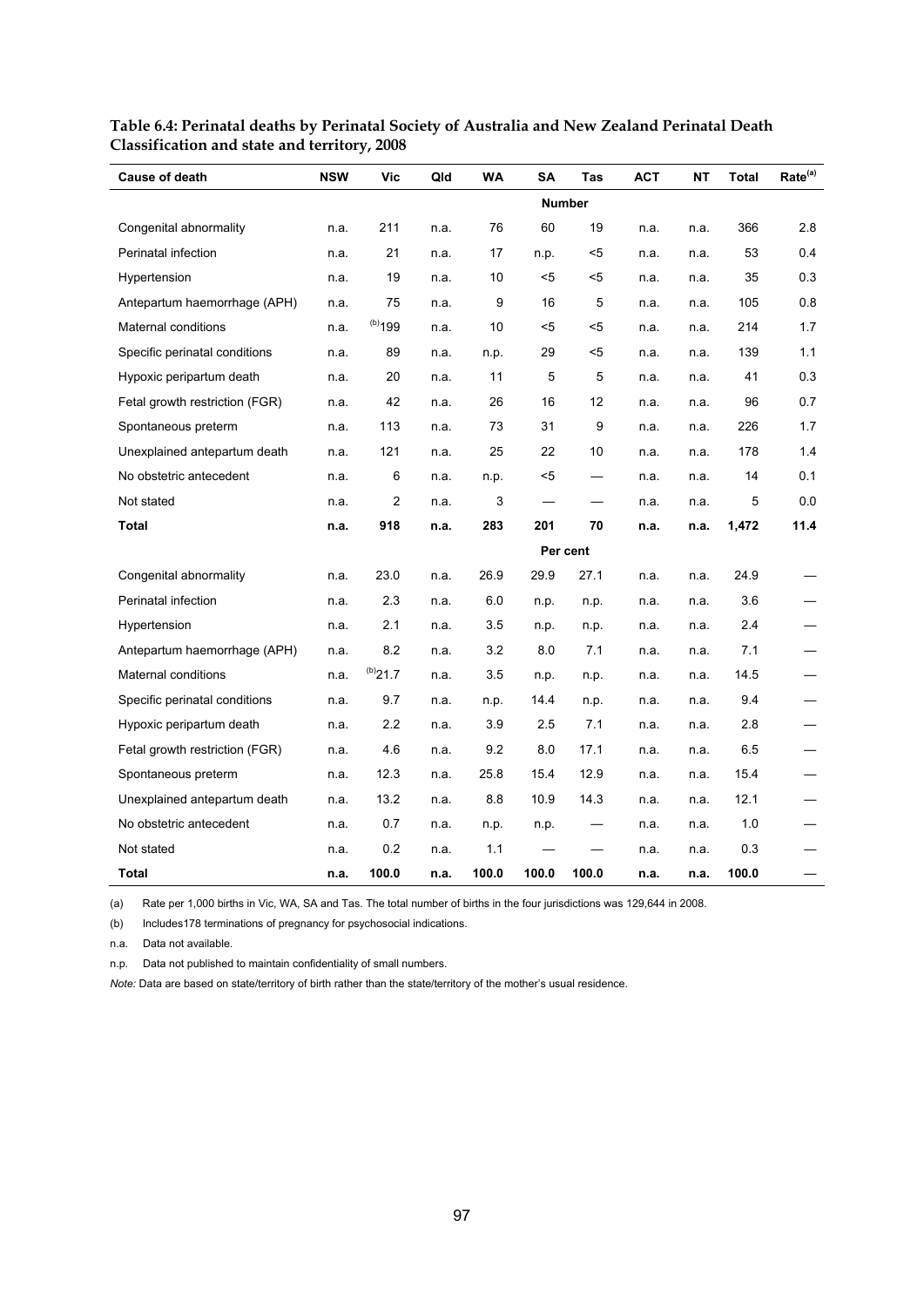Table 6.5 presents causes of perinatal deaths by gestational age group for four states. The main cause of perinatal death was congenital abnormalities at 20–21 weeks gestation (38.2%). The leading cause of death at 22–27 weeks gestation was the category of maternal conditions (23.9%). Perinatal deaths of babies at 32–36 weeks and 37–41 weeks were most commonly due to unexplained antepartum death.

|                                 | <b>Gestational age (weeks)</b> |                |           |                |                |                |                      |       |  |
|---------------------------------|--------------------------------|----------------|-----------|----------------|----------------|----------------|----------------------|-------|--|
| <b>Cause of death</b>           | $20 - 21$                      | $22 - 27$      | $28 - 31$ | $32 - 36$      | $37 - 41$      | 42 and<br>over | <b>Not</b><br>stated | Total |  |
|                                 | <b>Number</b>                  |                |           |                |                |                |                      |       |  |
| Congenital abnormality          | 134                            | 136            | n.p.      | 26             | 45             | <5             |                      | 366   |  |
| Perinatal infection             | $5$                            | 15             | 6         | $5$            | 23             | $5$            |                      | 53    |  |
| Hypertension                    | $5$                            | n.p.           | 6         | 8              | $\overline{7}$ |                |                      | 35    |  |
| Antepartum haemorrhage<br>(APH) | 24                             | 38             | 11        | 17             | 14             |                | $\mathbf{1}$         | 105   |  |
| <b>Maternal conditions</b>      | 48                             | 140            | $5$       | $\overline{7}$ | n.p.           |                | 3                    | 214   |  |
| Specific perinatal conditions   | 37                             | 48             | 15        | 16             | 23             |                |                      | 139   |  |
| Hypoxic peripartum death        |                                | $5$            | $5$       | $5$            | 34             |                |                      | 41    |  |
| Fetal growth restriction (FGR)  | n.p.                           | 26             | 19        | 22             | 22             | $5$            |                      | 96    |  |
| Spontaneous preterm             | 78                             | 136            | n.p.      | $5$            |                |                |                      | 226   |  |
| Unexplained antepartum death    | 19                             | 29             | 19        | 43             | 67             |                | $\mathbf{1}$         | 178   |  |
| No obstetric antecedent         |                                |                |           | <5             | n.p.           |                | 1                    | 14    |  |
| Not stated                      |                                | $\overline{c}$ |           | $\mathbf 1$    | 2              |                | ╾                    | 5     |  |
| <b>Total</b>                    | 351                            | 585            | n.p.      | 152            | 261            | n.p.           | 6                    | 1,472 |  |
|                                 |                                |                |           | Per cent       |                |                |                      |       |  |
| Congenital abnormality          | 38.2                           | 23.2           | n.p.      | 17.1           | 17.2           | n.p.           |                      | 24.9  |  |
| Perinatal infection             | n.p.                           | 2.6            | 5.3       | n.p.           | 8.8            | n.p.           |                      | 3.6   |  |
| Hypertension                    | n p.                           | n.p.           | 5.3       | 5.3            | 2.7            |                |                      | 2.4   |  |
| Antepartum haemorrhage<br>(APH) | 6.8                            | 6.5            | 9.7       | 11.2           | 5.4            |                | 16.7                 | 7.1   |  |
| Maternal conditions             | 13.7                           | 23.9           | n.p.      | 4.6            | n.p.           |                | 50.0                 | 14.5  |  |
| Specific perinatal conditions   | 10.5                           | 8.2            | 13.3      | 10.5           | 8.8            |                |                      | 9.4   |  |
| Hypoxic peripartum death        |                                | n.p.           | n.p.      | n.p.           | 13.0           |                |                      | 2.8   |  |
| Fetal growth restriction (FGR)  | n.p.                           | 4.4            | 16.8      | 14.5           | 8.4            | n.p.           |                      | 6.5   |  |
| Spontaneous preterm             | 22.2                           | 23.2           | n.p.      | n p.           |                |                |                      | 15.4  |  |
| Unexplained antepartum death    | 5.4                            | 5.0            | 16.8      | 28.3           | 25.7           |                | 16.7                 | 12.1  |  |
| No obstetric antecedent         |                                |                |           | n.p.           | n.p.           |                | 16.7                 | 1.0   |  |
| Not stated                      |                                | 0.3            |           | 0.7            | 0.8            |                |                      | 0.3   |  |
| <b>Total</b>                    | 100.0                          | 100.0          | 100.0     | 100.0          | 100.0          | 100.0          | 100.0                | 100.0 |  |

#### **Table 6.5: Perinatal deaths by Perinatal Society of Australia and New Zealand Perinatal Death Classification and gestational age, 2008**

*Notes* 

1. Excludes NSW, Qld, ACT and NT.

2. The total number of births in the four jurisdictions included in the table was 129,644 in 2008.

n.p. Data not published to maintain confidentiality of small numbers.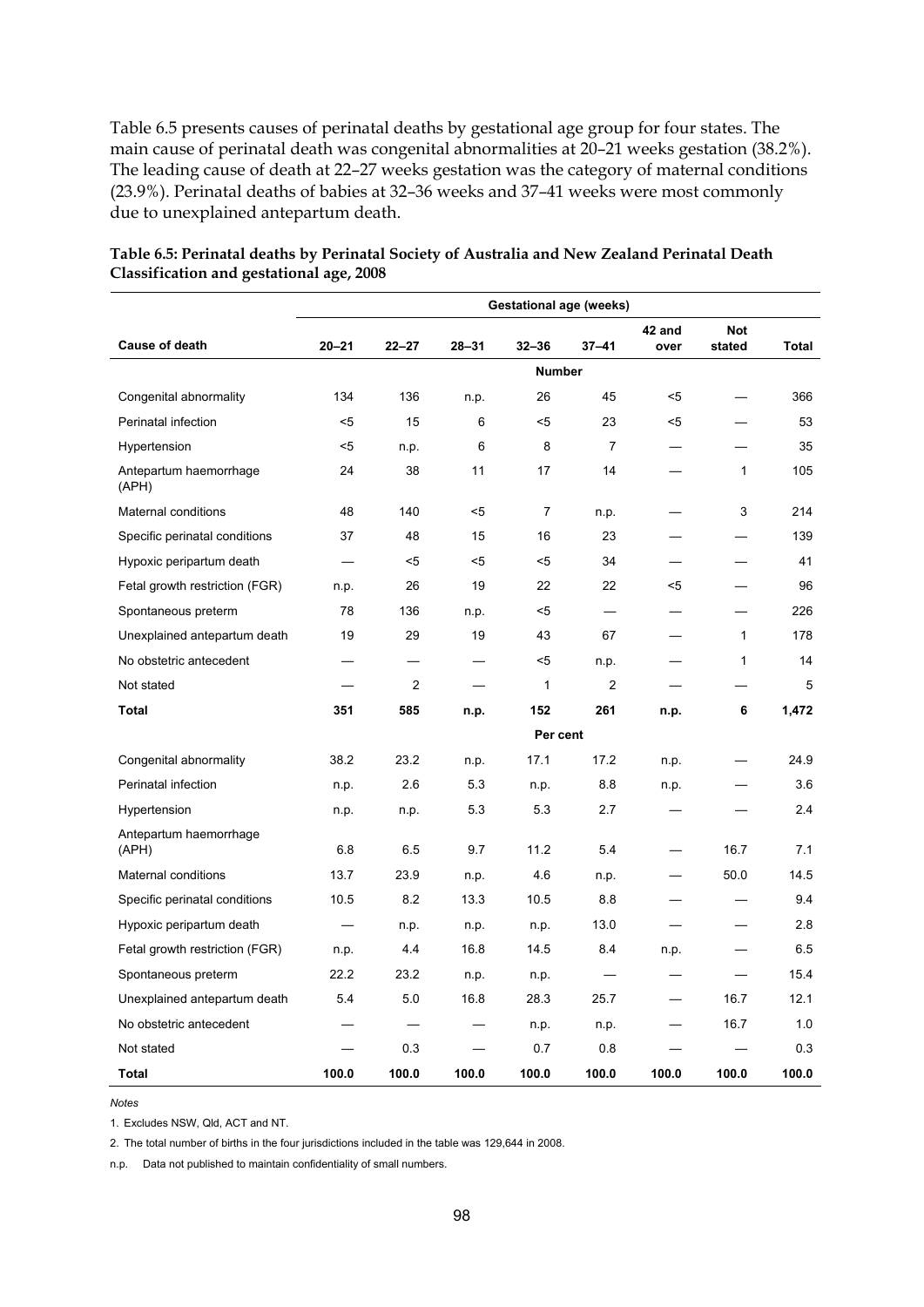The causes of death differed for fetal and neonatal deaths. Congenital abnormality was the leading cause of neonatal deaths (34.0%) and fetal deaths (22.2%). Among neonatal deaths, congenital abnormalities accounted for 70.4% of babies at 32–36 weeks and 48.6% of babies at 37 weeks or more. The second most common cause of fetal deaths was maternal conditions (18.4%) and the proportion was highest among babies of 20–27 weeks (25.2%). Spontaneous preterm birth was a common cause of neonatal death for babies born at 20–27 weeks (46.9%) (Table 6.6).

|                                   | <b>Fetal deaths</b> |                |                |                |                   |              |  |  |
|-----------------------------------|---------------------|----------------|----------------|----------------|-------------------|--------------|--|--|
| Cause of death                    | $20 - 27$           | $28 - 31$      | $32 - 36$      | 37 and over    | <b>Not stated</b> | <b>Total</b> |  |  |
|                                   | <b>Number</b>       |                |                |                |                   |              |  |  |
| Congenital abnormality            | 221                 | 14             | $\overline{7}$ | 10             |                   | 252          |  |  |
| Perinatal infection               | n.p.                | 6              | $5$            | 21             |                   | 41           |  |  |
| Hypertension                      | 8                   | 5              | 8              | 5              |                   | 26           |  |  |
| Antepartum haemorrhage<br>(APH)   | 45                  | $\overline{7}$ | 17             | 13             |                   | 82           |  |  |
| Maternal conditions               | 183                 | $5$            | n.p.           | 13             | 3                 | 209          |  |  |
| Specific perinatal<br>conditions  | 63                  | 13             | 15             | 20             |                   | 111          |  |  |
| Hypoxic peripartum death          | $5$                 | $5$            | $5$            | 19             |                   | 23           |  |  |
| Fetal growth restriction<br>(FGR) | 29                  | 17             | 21             | 21             |                   | 88           |  |  |
| Spontaneous preterm               | 116                 | n.p.           | $5$            |                |                   | 123          |  |  |
| Unexplained antepartum<br>death   | 48                  | 19             | 43             | 67             | $\mathbf{1}$      | 178          |  |  |
| No obstetric antecedent           |                     |                |                |                |                   |              |  |  |
| Not stated                        | 1                   |                | 1              | $\overline{c}$ |                   | 4            |  |  |
| <b>Total</b>                      | 727                 | 90             | 125            | 191            | 4                 | 1,137        |  |  |
|                                   |                     |                | Per cent       |                |                   |              |  |  |
| Congenital abnormality            | 30.4                | 15.6           | 5.6            | 5.2            |                   | 22.2         |  |  |
| Perinatal infection               | n.p.                | 6.7            | n.p.           | 11.0           |                   | 3.6          |  |  |
| Hypertension                      | 1.1                 | 5.6            | 6.4            | 2.6            |                   | 2.3          |  |  |
| Antepartum haemorrhage<br>(APH)   | 6.2                 | 7.8            | 13.6           | 6.8            |                   | 7.2          |  |  |
| Maternal conditions               | 25.2                | n.p.           | n.p.           | 6.8            | 75.0              | 18.4         |  |  |
| Specific perinatal<br>conditions  | 8.7                 | 14.4           | 12.0           | 10.5           |                   | 9.8          |  |  |
| Hypoxic peripartum death          | n p.                | n.p.           | n.p.           | 9.9            |                   | 2.0          |  |  |
| Fetal growth restriction<br>(FGR) | 4.0                 | 18.9           | 16.8           | 11.0           |                   | 7.7          |  |  |
| Spontaneous preterm               | 16.0                | n.p.           | n.p.           |                |                   | 10.8         |  |  |
| Unexplained antepartum<br>death   | 6.6                 | 21.1           | 34.4           | 35.1           | 25.0              | 15.7         |  |  |
| No obstetric antecedent           |                     |                |                |                |                   |              |  |  |
| Not stated                        | 0.1                 |                | 0.8            | 1.0            |                   | 0.4          |  |  |
| <b>Total</b>                      | 100.0               | 100.0          | 100.0          | 100.0          | 100.0             | 100.0        |  |  |

#### **Table 6.6: Fetal and neonatal deaths by Perinatal Society of Australia and New Zealand Perinatal Death Classification and gestational age, 2008**

 *(continued)*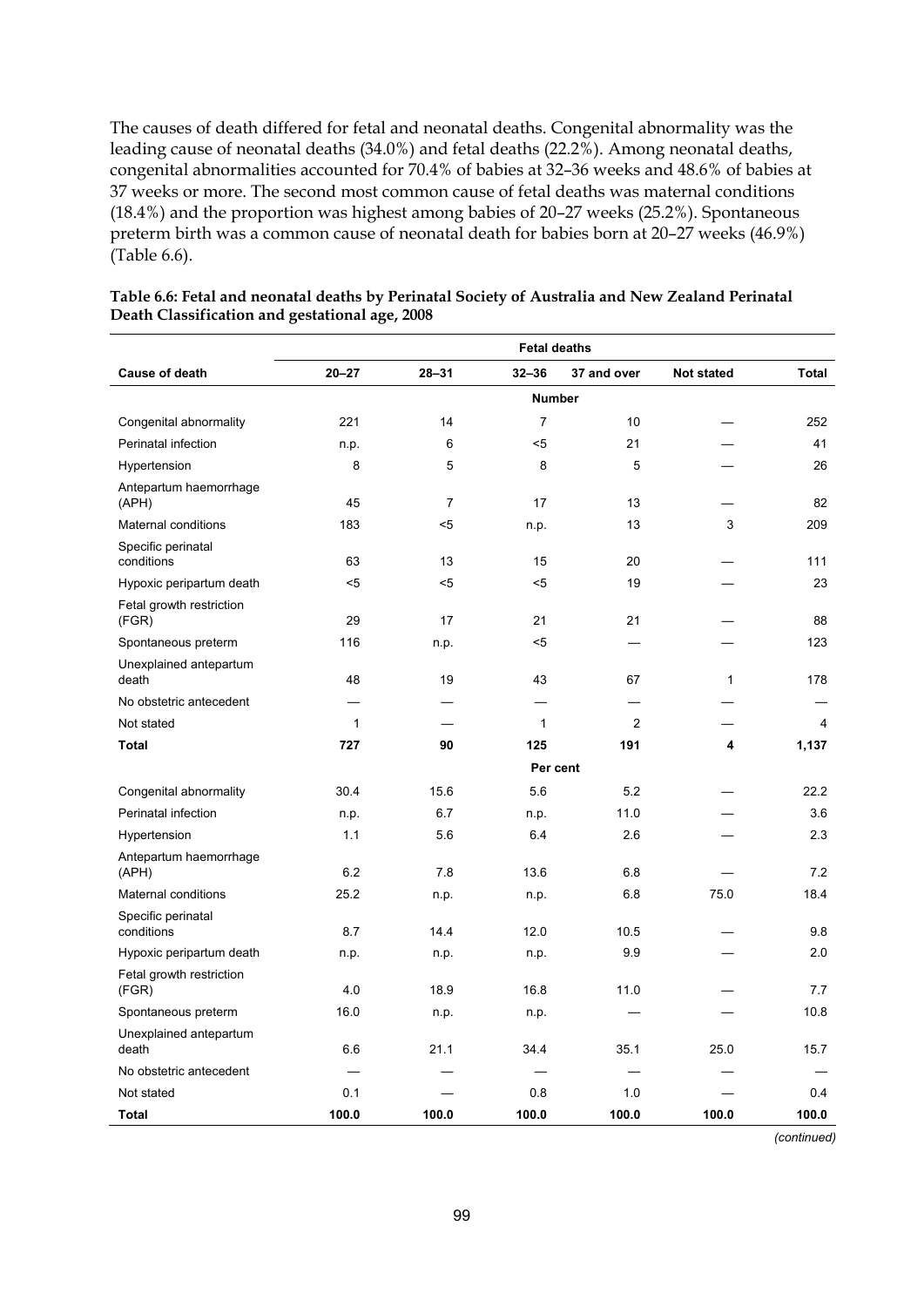|                                   | <b>Neonatal deaths</b> |           |           |             |                   |              |  |  |  |
|-----------------------------------|------------------------|-----------|-----------|-------------|-------------------|--------------|--|--|--|
| Cause of death                    | $20 - 27$              | $28 - 31$ | $32 - 36$ | 37 and over | <b>Not stated</b> | Total        |  |  |  |
|                                   | <b>Number</b>          |           |           |             |                   |              |  |  |  |
| Congenital abnormality            | 49                     | 10        | 19        | 36          |                   | 114          |  |  |  |
| Perinatal infection               | 7                      |           | <5        | <5          |                   | 12           |  |  |  |
| Hypertension                      | 6                      | $5$       |           | <5          |                   | 9            |  |  |  |
| Antepartum haemorrhage<br>(APH)   | 17                     | $5$       |           | $5$         | 1                 | 23           |  |  |  |
| Maternal conditions               | $\sqrt{5}$             |           |           |             |                   | 5            |  |  |  |
| Specific perinatal<br>conditions  | 22                     | $5$       | <5        | <5          |                   | 28           |  |  |  |
| Hypoxic peripartum death          | $5$                    |           | <5        | 15          |                   | 18           |  |  |  |
| Fetal growth restriction<br>(FGR) | $5$                    | $5$       | $5$       | $5$         |                   | 8            |  |  |  |
| Spontaneous preterm               | 98                     | $5$       | $5$       |             |                   | 103          |  |  |  |
| Unexplained antepartum<br>death   |                        |           |           |             |                   |              |  |  |  |
| No obstetric antecedent           |                        |           | <5        | n.p.        | 1                 | 14           |  |  |  |
| Not stated                        | $\mathbf{1}$           |           |           |             |                   | $\mathbf{1}$ |  |  |  |
| <b>Total</b>                      | 209                    | 23        | 27        | 74          | $\mathbf{2}$      | 335          |  |  |  |
|                                   |                        |           | Per cent  |             |                   |              |  |  |  |
| Congenital abnormality            | 23.4                   | 43.5      | 70.4      | 48.6        |                   | 34.0         |  |  |  |
| Perinatal infection               | 3.3                    |           | n.p.      | n.p.        |                   | 3.6          |  |  |  |
| Hypertension                      | 2.9                    | n.p.      |           | n.p.        |                   | 2.7          |  |  |  |
| Antepartum haemorrhage<br>(APH)   | 8.1                    | n.p.      |           | n.p.        | 50.0              | 6.9          |  |  |  |
| Maternal conditions               | 2.4                    |           |           |             |                   | 1.5          |  |  |  |
| Specific perinatal<br>conditions  | 10.5                   | n.p.      | n.p.      | n.p.        |                   | 8.4          |  |  |  |
| Hypoxic peripartum death          | n.p.                   |           | n.p.      | 20.3        |                   | 5.4          |  |  |  |
| Fetal growth restriction<br>(FGR) | n.p.                   | n.p.      | n.p.      | n.p.        |                   | 2.4          |  |  |  |
| Spontaneous preterm               | 46.9                   | n.p.      | n.p.      |             |                   | 30.7         |  |  |  |
| Unexplained antepartum<br>death   |                        |           |           |             |                   |              |  |  |  |
| No obstetric antecedent           |                        |           | n.p.      | n.p.        | 50.0              | 4.2          |  |  |  |
| Not stated                        | 0.5                    |           |           |             |                   | 0.3          |  |  |  |
| <b>Total</b>                      | 100.0                  | 100.0     | 100.0     | 100.0       | 100.0             | 100.0        |  |  |  |

**Table 6.6 (continued): Fetal and neonatal deaths by Perinatal Society of Australia and New Zealand Perinatal Death Classification and gestational age, 2008** 

*Notes* 

1. Excludes NSW, Qld, ACT and NT.

2. The total number of births in the four jurisdictions included in the table was 129,644 in 2008.

n.p. Data not published to maintain confidentiality of small numbers.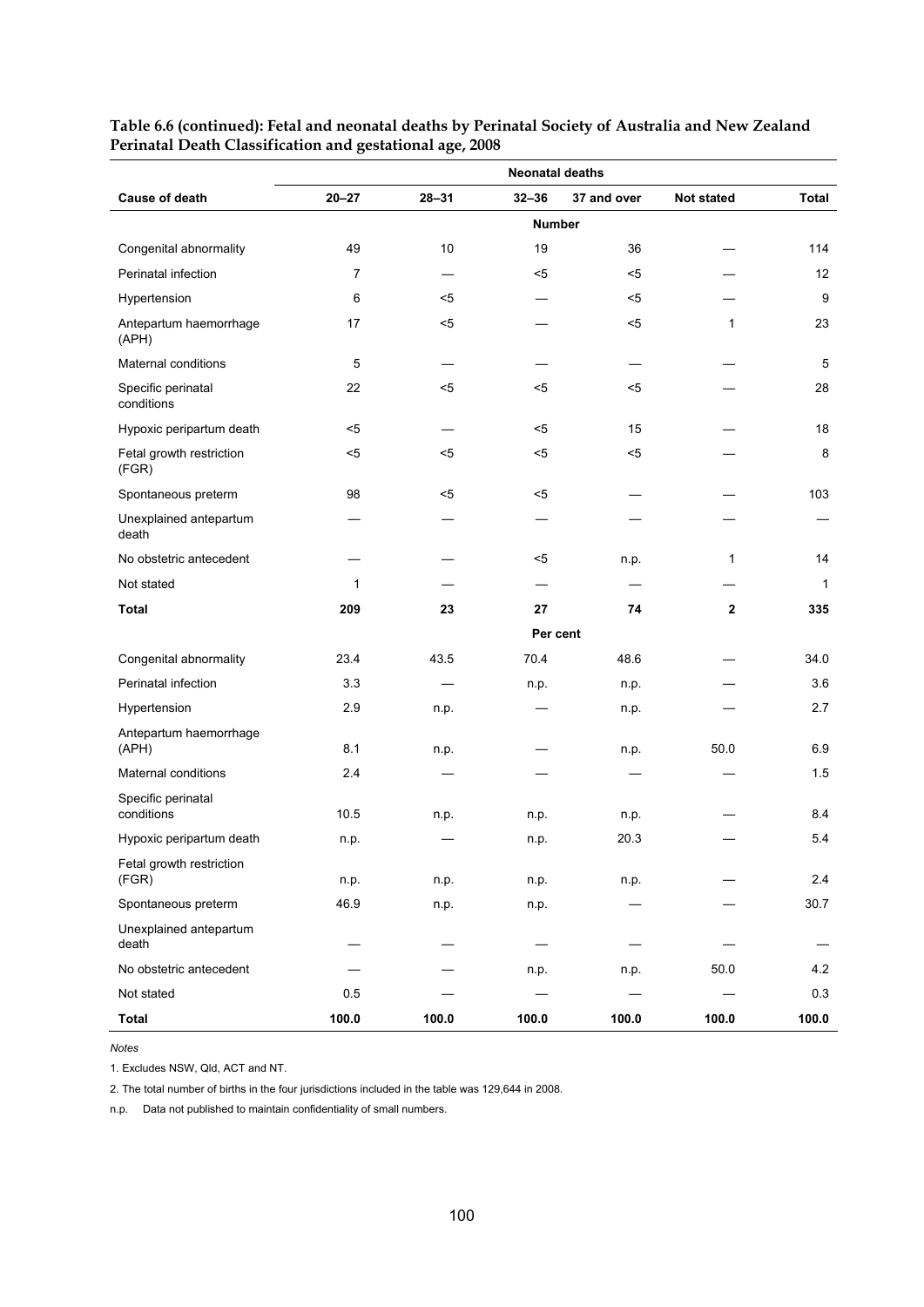The most common cause of perinatal death in singletons was congenital abnormalities (26.3%). Deaths of twins and higher order multiples were mostly due to specific perinatal conditions and spontaneous preterm birth (Table 6.7).

| <b>Cause of death</b>           | <b>Singletons</b> | Twins and higher<br>order multiples | Total |
|---------------------------------|-------------------|-------------------------------------|-------|
|                                 |                   | <b>Number</b>                       |       |
| Congenital abnormality          | 348               | 18                                  | 366   |
| Perinatal infection             | n.p.              | $5$                                 | 53    |
| Hypertension                    | n.p.              | $5$                                 | 35    |
| Antepartum haemorrhage<br>(APH) | 100               | 5                                   | 105   |
| Maternal conditions             | 207               | $\overline{7}$                      | 214   |
| Specific perinatal conditions   | 80                | 59                                  | 139   |
| Hypoxic peripartum death        | n.p.              | $5$                                 | 41    |
| Fetal growth restriction (FGR)  | n.p.              | <5                                  | 96    |
| Spontaneous preterm             | 182               | 44                                  | 226   |
| Unexplained antepartum death    | n.p.              | $<$ 5                               | 178   |
| No obstetric antecedent         | 14                |                                     | 14    |
| Not stated                      | 3                 | 2                                   | 5     |
| <b>Total</b>                    | 1,325             | 147                                 | 1,472 |
|                                 |                   | Per cent                            |       |
| Congenital abnormality          | 26.3              | 12.2                                | 24.9  |
| Perinatal infection             | n.p.              | n.p.                                | 3.6   |
| Hypertension                    | n.p.              | n.p.                                | 2.4   |
| Antepartum haemorrhage<br>(APH) | 7.5               | 3.4                                 | 7.1   |
| Maternal conditions             | 15.6              | 4.8                                 | 14.5  |
| Specific perinatal conditions   | 6.0               | 40.1                                | 9.4   |
| Hypoxic peripartum death        | n p.              | n.p.                                | 2.8   |
| Fetal growth restriction (FGR)  | n.p.              | n.p.                                | 6.5   |
| Spontaneous preterm             | 13.7              | 29.9                                | 15.4  |
| Unexplained antepartum death    | n.p.              | n.p.                                | 12.1  |
| No obstetric antecedent         | 1.1               |                                     | 1.0   |
| Not stated                      | 0.2               | 1.4                                 | 0.3   |
| Total                           | 100.0             | 100.0                               | 100.0 |

<span id="page-108-0"></span>**Table 6.7: Perinatal deaths by Perinatal Society of Australia and New Zealand Perinatal Death Classification and plurality, 2008** 

*Notes* 

1. Excludes NSW, Qld, ACT and NT.

2. The total number of births in the four jurisdictions included in the table was 129,644 in 2008.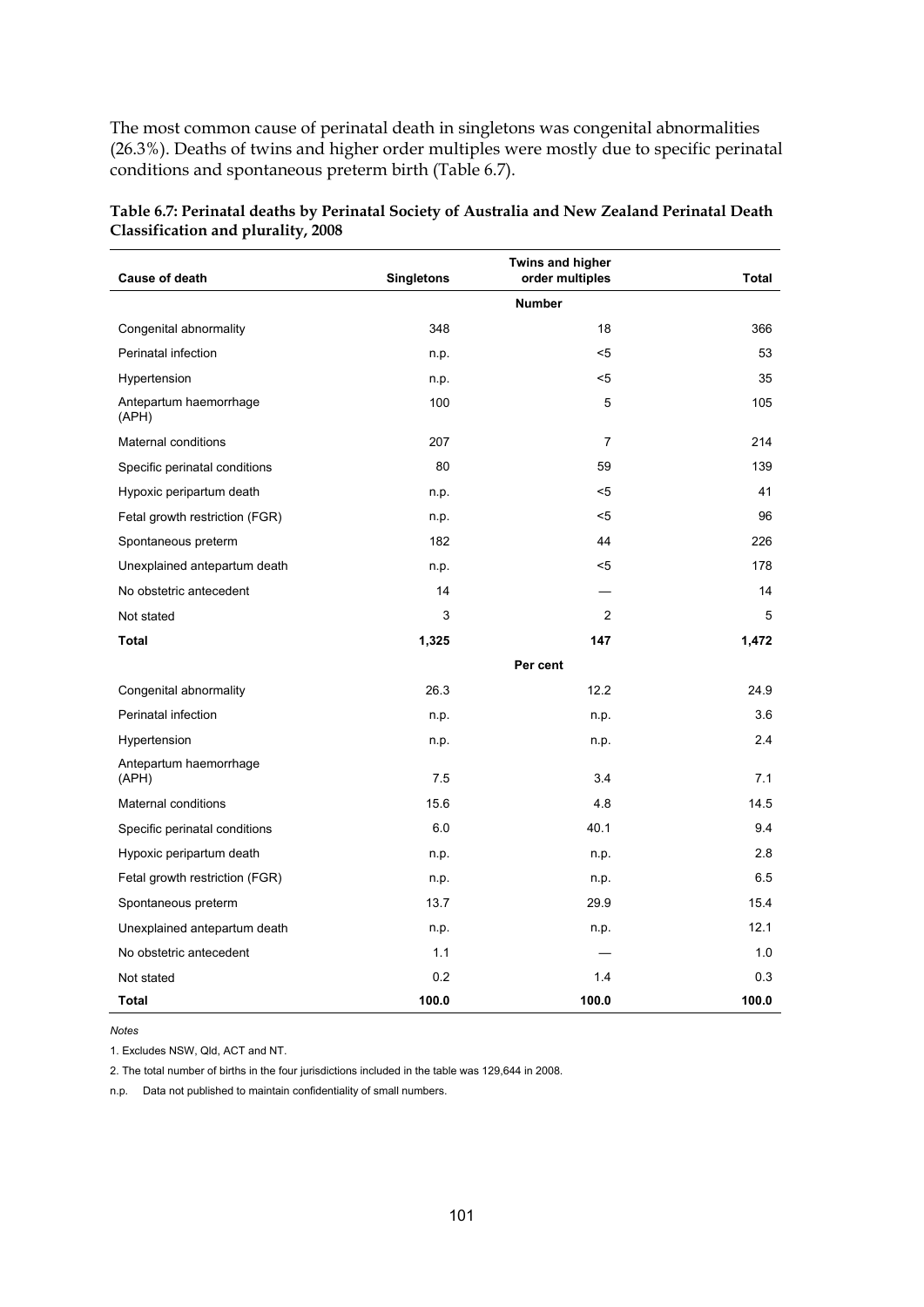Causes of death for singletons were examined by gestational age. This showed that 41.0% of 20–21 week babies had congenital abnormalities. The most common cause of death for 22–27 week babies was maternal conditions (26.6%), while the most common cause for babies of 32–36 weeks was explained antepartum death (31.6%). For term singletons the leading categories were unexplained antepartum death (26.8%), congenital abnormality (16.4%) and hypoxic peripartum death (13.2%) (Table 6.8).

|                                 | <b>Gestational age (weeks)</b> |           |                          |               |                          |                |                          |       |  |
|---------------------------------|--------------------------------|-----------|--------------------------|---------------|--------------------------|----------------|--------------------------|-------|--|
| <b>Cause of death</b>           | $20 - 21$                      | $22 - 27$ | $28 - 31$                | $32 - 36$     | $37 - 41$                | 42 and<br>over | <b>Not</b><br>stated     | Total |  |
|                                 |                                |           |                          | <b>Number</b> |                          |                |                          |       |  |
| Congenital abnormality          | 134                            | 131       | n.p.                     | 21            | 41                       | <5             | $\overline{\phantom{0}}$ | 348   |  |
| Perinatal infection             | $5$                            | 14        | 5                        | $5$           | 23                       | <5             |                          | 51    |  |
| Hypertension                    | <5                             | n.p.      | 6                        | 8             | $\overline{7}$           |                |                          | 32    |  |
| Antepartum haemorrhage<br>(APH) | 22                             | 37        | 11                       | 15            | 14                       |                | $\mathbf{1}$             | 100   |  |
| Maternal conditions             | 48                             | 136       | $5$                      | 5             | n.p.                     |                | 3                        | 207   |  |
| Specific perinatal conditions   | 23                             | 22        | <5                       | n.p.          | 21                       |                |                          | 80    |  |
| Hypoxic peripartum death        |                                | $5$       | $\overline{\phantom{0}}$ | $5$           | 33                       | —              |                          | 39    |  |
| Fetal growth restriction (FGR)  | n.p.                           | 25        | 19                       | 21            | 21                       | $5$            |                          | 93    |  |
| Spontaneous preterm             | 70                             | 104       | n.p.                     | <5            |                          |                |                          | 182   |  |
| Unexplained antepartum death    | 19                             | 29        | 18                       | 42            | 67                       |                | $\mathbf{1}$             | 176   |  |
| No obstetric antecedent         |                                |           |                          | $5$           | n.p.                     |                | $\mathbf{1}$             | 14    |  |
| Not stated                      |                                | 2         | —                        | 1             | $\overline{\phantom{0}}$ | —              | $\overline{\phantom{0}}$ | 3     |  |
| <b>Total</b>                    | 327                            | 512       | n.p.                     | 133           | 250                      | <5             | 6                        | 1,325 |  |
|                                 |                                |           |                          | Per cent      |                          |                |                          |       |  |
| Congenital abnormality          | 41.0                           | 25.6      | n.p.                     | 15.8          | 16.4                     | n.p.           |                          | 26.3  |  |
| Perinatal infection             | n.p.                           | 2.7       | 5.4                      | n.p.          | 9.2                      | n.p.           |                          | 3.8   |  |
| Hypertension                    | n.p.                           | n.p.      | 6.5                      | 6.0           | 2.8                      |                |                          | 2.4   |  |
| Antepartum haemorrhage<br>(APH) | 6.7                            | 7.2       | 11.8                     | 11.3          | 5.6                      |                | 16.7                     | 7.5   |  |
| Maternal conditions             | 14.7                           | 26.6      | n.p.                     | 3.8           | n.p.                     |                | 50.0                     | 15.6  |  |
| Specific perinatal conditions   | 7.0                            | 4.3       | n.p.                     | n.p.          | 8.4                      |                |                          | 6.0   |  |
| Hypoxic peripartum death        |                                | n.p.      |                          | n.p.          | 13.2                     |                |                          | 2.9   |  |
| Fetal growth restriction (FGR)  | n.p.                           | 4.9       | 20.4                     | 15.8          | 8.4                      | n.p.           |                          | 7.0   |  |
| Spontaneous preterm             | 21.4                           | 20.3      | n.p.                     | n.p.          | $\overline{\phantom{0}}$ |                |                          | 13.7  |  |
| Unexplained antepartum death    | 5.8                            | 5.7       | 19.4                     | 31.6          | 26.8                     |                | 16.7                     | 13.3  |  |
| No obstetric antecedent         |                                |           |                          | n.p.          | n.p.                     |                | 16.7                     | 1.1   |  |
| Not stated                      |                                | 0.4       |                          | 0.8           |                          |                |                          | 0.2   |  |
| Total                           | 100.0                          | 100.0     | 100.0                    | 100.0         | 100.0                    | 100.0          | 100.0                    | 100.0 |  |

#### <span id="page-109-0"></span>**Table 6.8: Singleton perinatal deaths by Perinatal Society of Australia and New Zealand Perinatal Death Classification and gestational age, 2008**

*Notes* 

1. Excludes NSW, Qld, ACT and NT.

2. The total number of births in the four jurisdictions included in the table was 129,644 in 2008.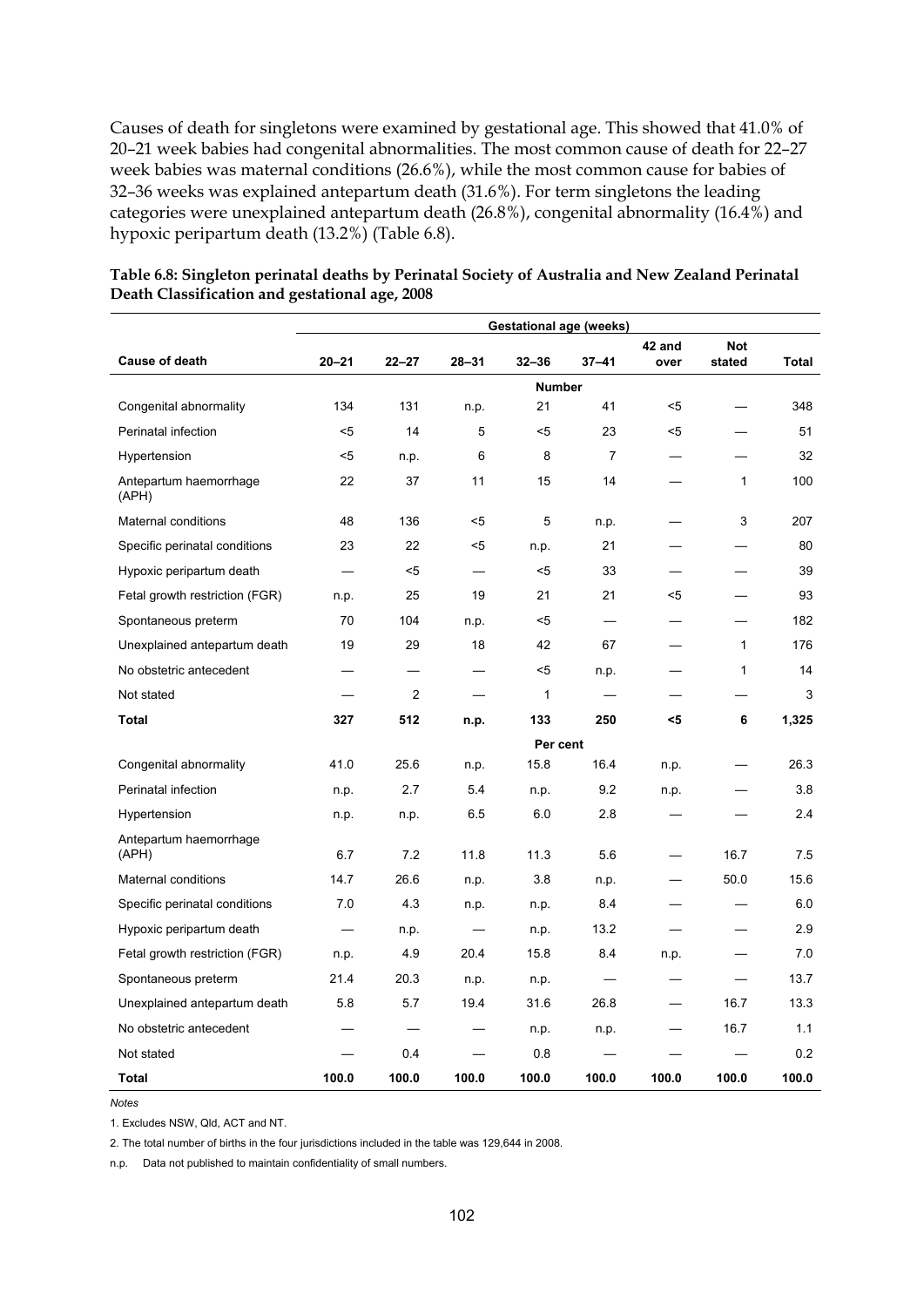Of perinatal deaths to mothers aged less than 20 years, half were due to maternal conditions (50.0%). In mothers aged 40 years and over, 33.7% of perinatal deaths were caused by congenital abnormalities. This figure was 32.4% in the 35–39 year group (Table 6.9).

|                                 | Maternal age (years) |                |              |                |           |                |                          |       |
|---------------------------------|----------------------|----------------|--------------|----------------|-----------|----------------|--------------------------|-------|
| <b>Cause of death</b>           | Less<br>than 20      | $20 - 24$      | $25 - 29$    | $30 - 34$      | $35 - 39$ | 40 and<br>over | <b>Not</b><br>stated     | Total |
|                                 |                      |                |              |                |           |                |                          |       |
|                                 |                      |                |              | <b>Number</b>  |           |                |                          |       |
| Congenital abnormality          | 13                   | 55             | 99           | 88             | 83        | 28             | $\overline{\phantom{0}}$ | 366   |
| Perinatal infection             | $5$                  | 9              | 15           | 17             | 5         | $5$            |                          | 53    |
| Hypertension                    | <5                   | 7              | 8            | 12             | n.p.      | <5             |                          | 35    |
| Antepartum haemorrhage<br>(APH) | 10                   | 15             | n.p.         | 28             | 24        | $5$            |                          | 105   |
| Maternal conditions             | 69                   | 57             | 32           | 24             | 19        | 7              | 6                        | 214   |
| Specific perinatal conditions   | 5                    | 23             | 31           | 45             | 23        | 12             |                          | 139   |
| Hypoxic peripartum death        |                      | $5$            | 12           | n.p.           | 10        | 6              | $\overline{\phantom{0}}$ | 41    |
| Fetal growth restriction (FGR)  | n.p.                 | 17             | 24           | 25             | 20        | <5             |                          | 96    |
| Spontaneous preterm             | 19                   | 41             | 67           | 51             | 39        | 9              |                          | 226   |
| Unexplained antepartum death    | 6                    | 36             | 44           | 56             | 27        | 8              | $\mathbf{1}$             | 178   |
| No obstetric antecedent         | $5$                  | $<$ 5          | $5$          | $5$            | $5$       | $5$            | $\mathbf{1}$             | 14    |
| Not stated                      |                      | $\overline{2}$ | $\mathbf{1}$ | $\overline{2}$ |           |                |                          | 5     |
| Total                           | 138                  | 268            | 359          | 360            | 256       | 83             | 8                        | 1,472 |
|                                 |                      |                |              | Per cent       |           |                |                          |       |
| Congenital abnormality          | 9.4                  | 20.5           | 27.6         | 24.4           | 32.4      | 33.7           |                          | 24.9  |
| Perinatal infection             | n.p.                 | 3.4            | 4.2          | 4.7            | 2.0       | n.p.           |                          | 3.6   |
| Hypertension                    | n.p.                 | 2.6            | 2.2          | 3.3            | n.p.      | n.p.           |                          | 2.4   |
| Antepartum haemorrhage<br>(APH) | 7.2                  | 5.6            | n.p.         | 7.8            | 9.4       | n.p.           | ╾                        | 7.1   |
| Maternal conditions             | 50.0                 | 21.3           | 8.9          | 6.7            | 7.4       | 8.4            | 75.0                     | 14.5  |
| Specific perinatal conditions   | 3.6                  | 8.6            | 8.6          | 12.5           | 9.0       | 14.5           |                          | 9.4   |
| Hypoxic peripartum death        |                      | n.p.           | 3.3          | n.p.           | 3.9       | 7.2            |                          | 2.8   |
| Fetal growth restriction (FGR)  | n.p.                 | 6.3            | 6.7          | 6.9            | 7.8       | n.p.           |                          | 6.5   |
| Spontaneous preterm             | 13.8                 | 15.3           | 18.7         | 14.2           | 15.2      | 10.8           | $\overline{\phantom{0}}$ | 15.4  |
| Unexplained antepartum death    | 4.3                  | 13.4           | 12.3         | 15.6           | 10.5      | 9.6            | 12.5                     | 12.1  |
| No obstetric antecedent         | n.p.                 | n.p.           | n.p.         | n.p.           | n.p.      | n.p.           | 12.5                     | 1.0   |
| Not stated                      |                      | 0.7            | 0.3          | 0.6            |           |                |                          | 0.3   |
| Total                           | 100.0                | 100.0          | 100.0        | 100.0          | 100.0     | 100.0          | 100.0                    | 100.0 |

<span id="page-110-0"></span>**Table 6.9: Perinatal deaths by Perinatal Society of Australia and New Zealand Perinatal Death Classification and maternal age, 2008** 

*Notes* 

1. Excludes NSW, Qld, ACT and NT.

2. The total number of births in the four jurisdictions included in the table was 129,644 in 2008.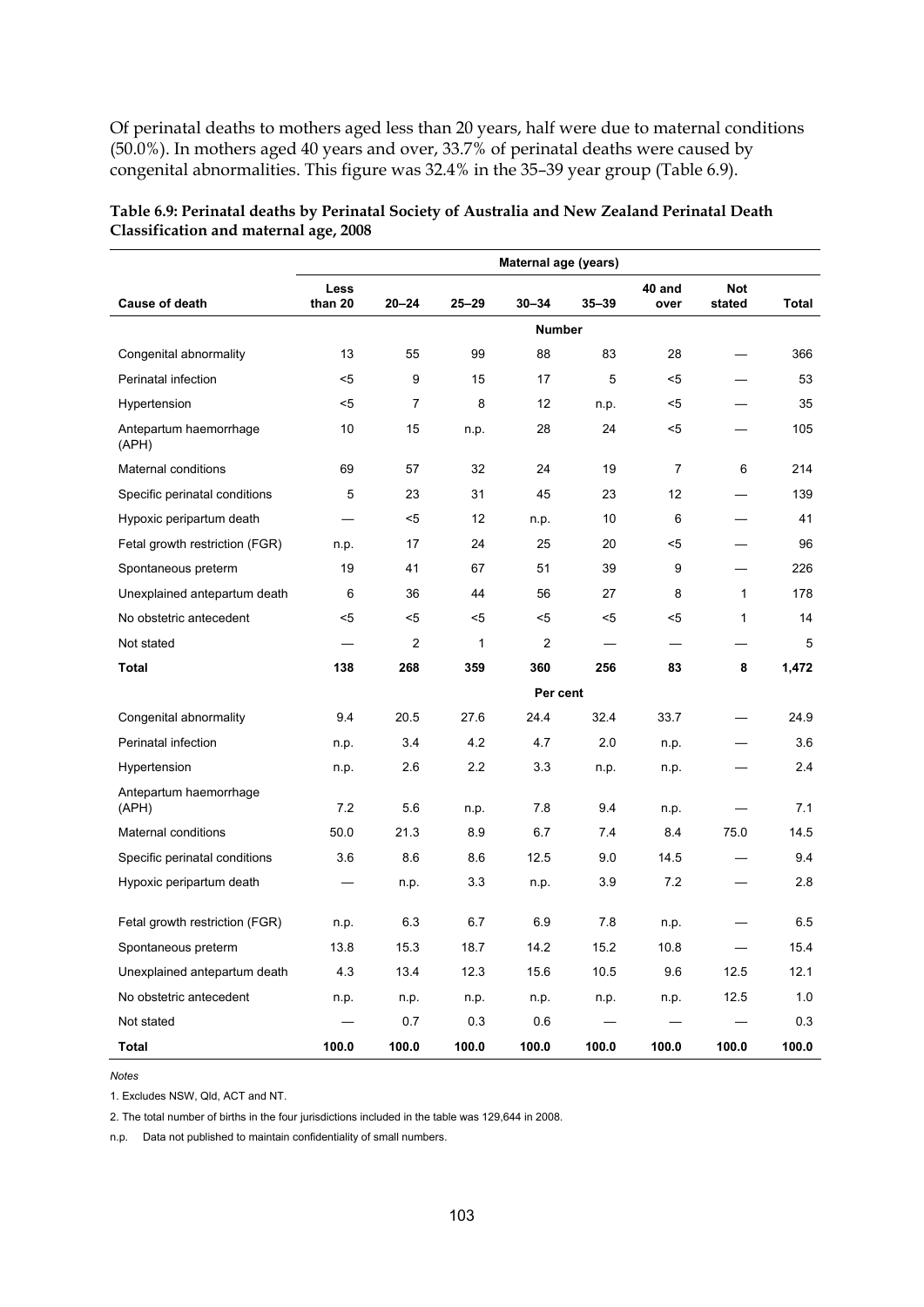Of perinatal deaths to women who gave birth in hospital, 25.3% were due to congenital abnormalities and this proportion was higher in public (30.1%) than in private hospitals (12.5%). Maternal conditions occurred in 46.8% of perinatal deaths to women in private hospitals, compared with 2.8% in public hospitals (Table 6.10). Of all perinatal deaths in hospitals at 32 weeks gestation or more, 26.6% were unexplained antepartum deaths (28.6% in private hospitals and 26.1% in public hospitals), and 17.5% were due to congenital abnormalities (8.3% in private hospitals and 19.9% in public hospitals).

| <b>Cause of death</b>           | <b>Public</b> | Private       | <b>Total</b>      |
|---------------------------------|---------------|---------------|-------------------|
|                                 |               | <b>Number</b> |                   |
| Congenital abnormality          | 316           | 49            | 365               |
| Perinatal infection             | 42            | 8             | 50                |
| Hypertension                    | n.p.          | n.p.          | 35                |
| Antepartum haemorrhage<br>(APH) | 90            | 13            | 103               |
| Maternal conditions             | 29            | 184           | 213               |
| Specific perinatal conditions   | 91            | 44            | 135               |
| Hypoxic peripartum death        | 29            | 9             | 38                |
| Fetal growth restriction (FGR)  | 82            | 14            | 96                |
| Spontaneous preterm             | 192           | 25            | 217               |
| Unexplained antepartum death    | 139           | 36            | 175               |
| No obstetric antecedent         | n.p.          | <5            | $12 \overline{ }$ |
| Not stated                      | 2             | 1             | 3                 |
| <b>Total</b>                    | 1,049         | 393           | 1,442             |
|                                 |               | Per cent      |                   |
| Congenital abnormality          | 30.1          | 12.5          | 25.3              |
| Perinatal infection             | 4.0           | 2.0           | 3.5               |
| Hypertension                    | n.p.          | n.p.          | 2.4               |
| Antepartum haemorrhage<br>(APH) | 8.6           | 3.3           | 7.1               |
| Maternal conditions             | 2.8           | 46.8          | 14.8              |
| Specific perinatal conditions   | 8.7           | 11.2          | 9.4               |
| Hypoxic peripartum death        | 2.8           | 2.3           | 2.6               |
| Fetal growth restriction (FGR)  | 7.8           | 3.6           | 6.7               |
| Spontaneous preterm             | 18.3          | 6.4           | 15.0              |
| Unexplained antepartum death    | 13.3          | 9.2           | 12.1              |
| No obstetric antecedent         | n.p.          | n.p.          | 0.8               |
| Not stated                      | 0.2           | 0.3           | 0.2               |
| Total                           | 100.0         | 100.0         | 100.0             |

<span id="page-111-0"></span>**Table 6.10: Perinatal deaths to women who gave birth in hospital by Perinatal Society of Australia and New Zealand Perinatal Death Classification and hospital sector, 2008** 

*Notes* 

1. Excludes NSW, Qld, ACT and NT.

2. The total number of births in the four jurisdictions included in the table was 129,644 in 2008.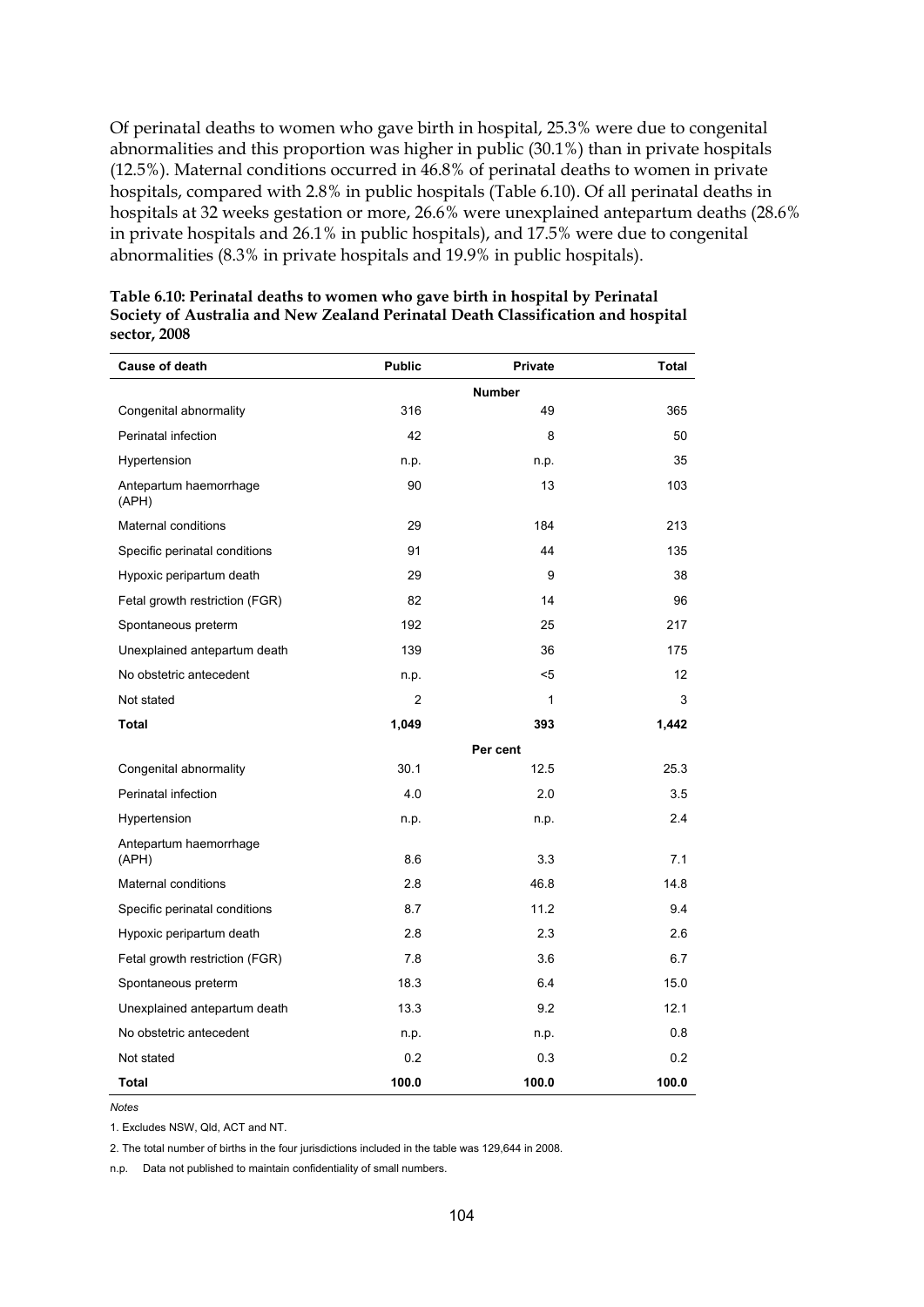# **Appendix 1: State and territory perinatal reports**

Individual state and territory health authorities publish reports based on their state or territory perinatal collection either annually or periodically. For the 2008 data, the following state and territory reports have been published:

### **Queensland**

Queensland Health 2010. Perinatal statistics Queensland 2008. Brisbane: Queensland Health.

### **South Australia**

Chan A, Scott J, Nguyen A-M & Sage L 2009. Pregnancy outcome in South Australia 2008. Adelaide: SA Health.

Maternal, Perinatal and Infant Mortality Committee 2009. Maternal, perinatal and infant mortality in South Australia 2008, including the South Australian protocol for investigation of stillbirths. Adelaide: SA Health.

### **Tasmania**

Council of Obstetric and Paediatric Mortality and Morbidity 2010. Annual report 2008. Hobart: Department of Health and Human Services.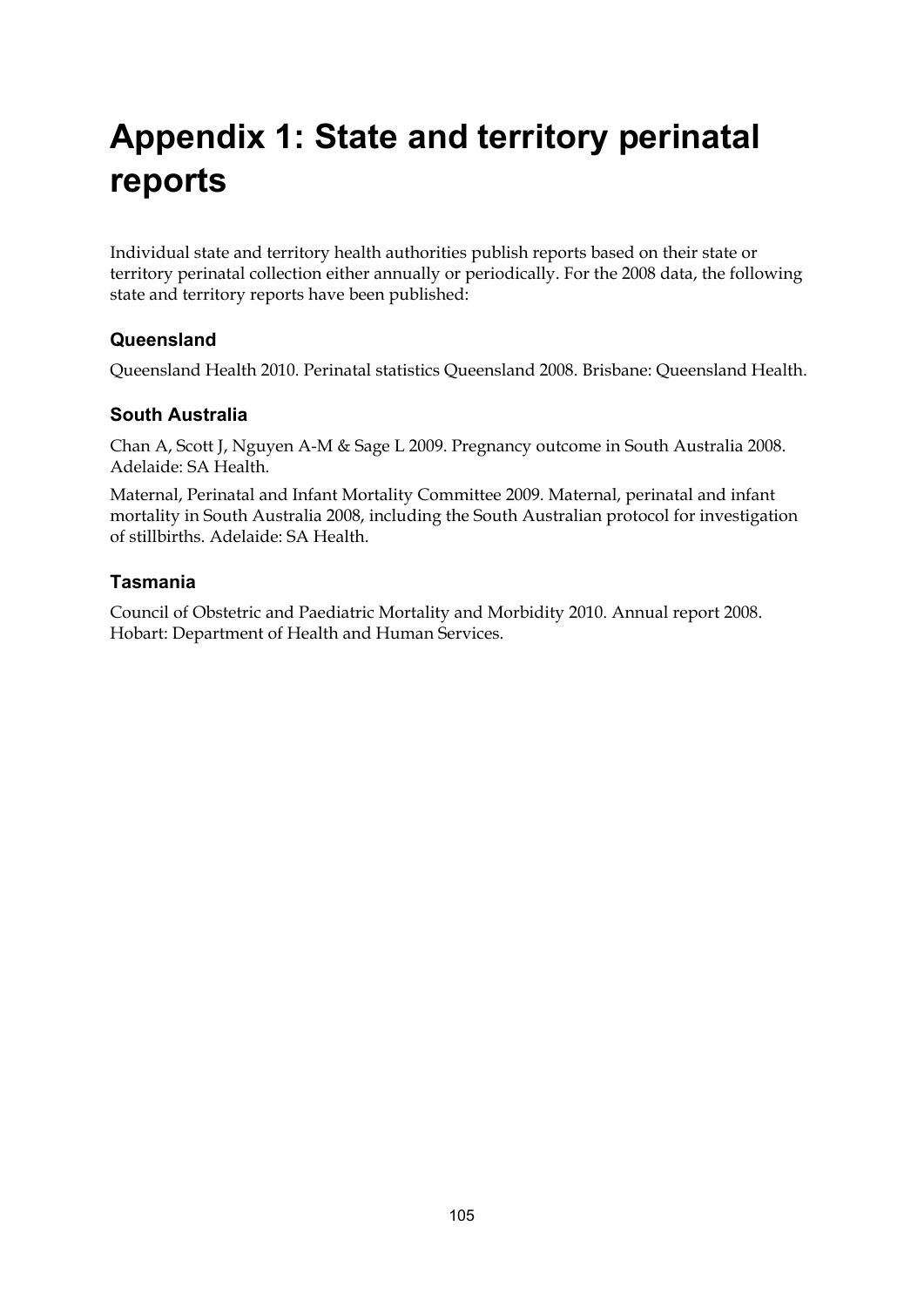## **Appendix 2: State and territory perinatal data collection contacts**

### **New South Wales**

Dr Lee Taylor Manager Surveillance Methods Centre for Epidemiology and Research NSW Department of Health Locked Bag No. 961 North Sydney NSW 2059

Phone: 02 9391 9223 Fax: 02 9391 9232 Email: ltayl@doh.health.nsw.gov.au Website: <www.health.nsw.gov.au/topics/maternal.asp>

## **Victoria**

Ms Anna Cooper Clinical Councils Unit Department of Health GPO Box 4003 Melbourne Vic 3001

Phone: 03 9096 2693 Fax: 03 9096 2700 Email: perinatal.data@health.vic.gov.au Website: <www.health.vic.gov.au/perinatal>

## **Queensland**

Ms Sue Cornes Senior Director Health Statistics Centre Queensland Health GPO Box 48 Brisbane Qld 4001

Phone: 07 3234 0921 Fax: 07 3234 0564 Email: suzanne\_cornes@health.qld.gov.au Website: <www.health.qld.gov.au/hic>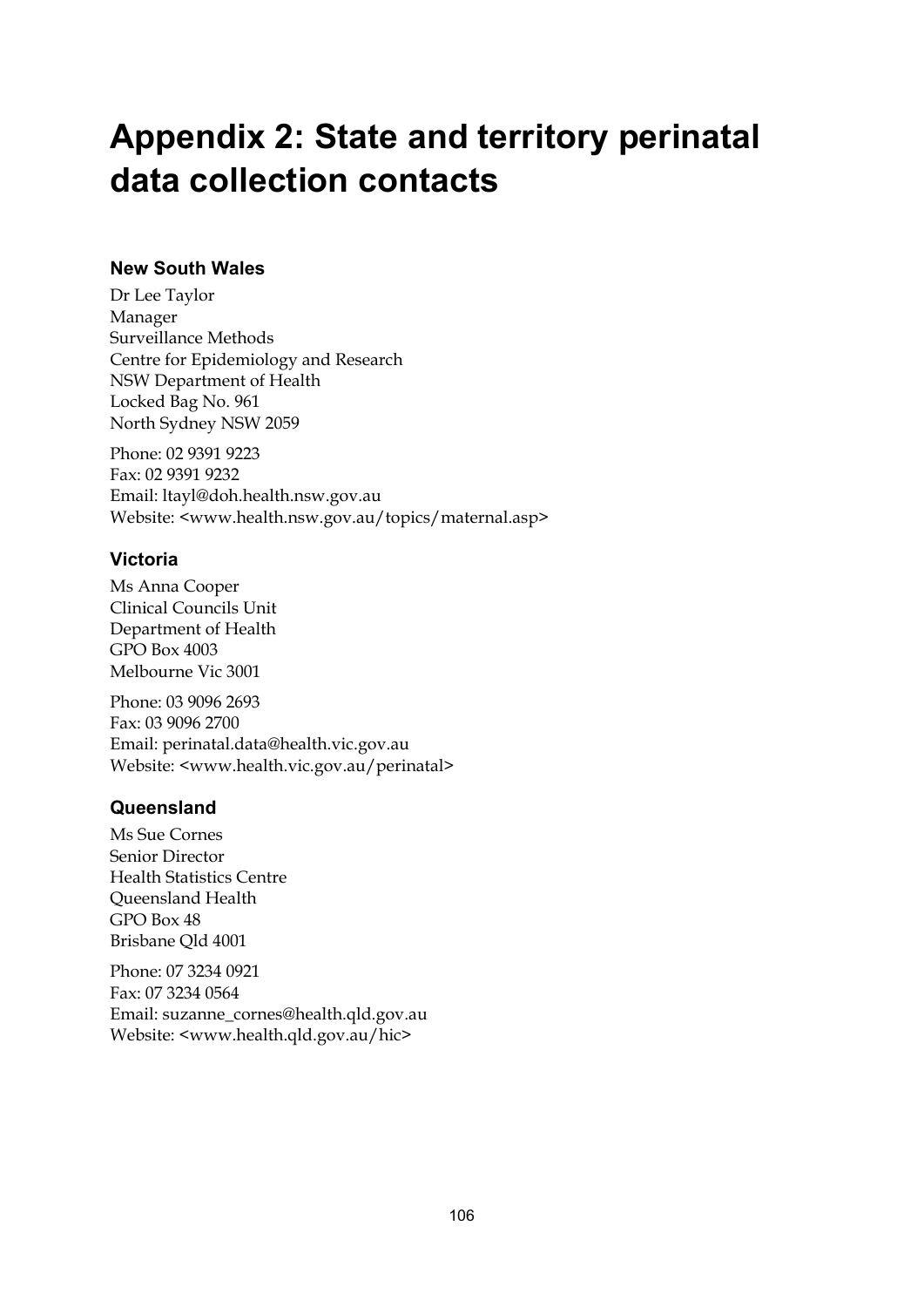### **Western Australia**

Mr Tony Satti Program Manager Data Collection & Analysis Data Integrity Directorate Performance Activity and Quality Division Department of Health, Western Australia 189 Royal Street East Perth WA 6004

Phone: 08 9222 2321 Fax: 08 9222 4236 Email: tony.satti@health.wa.gov.au Website: <www.health.wa.gov.au>

### **South Australia**

Dr Wendy Scheil Medical Epidemiologist Pregnancy Outcome Statistics Unit Department of Health PO Box 6, Rundle Mall Adelaide SA 5000

Phone: 08 8226 6031 Fax: 08 8226 6291 Email: Wendy.Scheil@health.sa.gov.au Website: <www.dh.sa.gov.au/pehs/pregnancyoutcome.htm>

### **Tasmania**

Mr Peter Mansfield Manager Clinical Data Services Resources and Health System Performance Health Services Department of Health and Human Services Level 2, 10 Murray Street Hobart Tas 7000

Phone: 03 6233 2173 Fax: 03 6233 3550 Email: peter.mansfield@dhhs.tas.gov.au Website: <www.dhhs.tas.gov.au>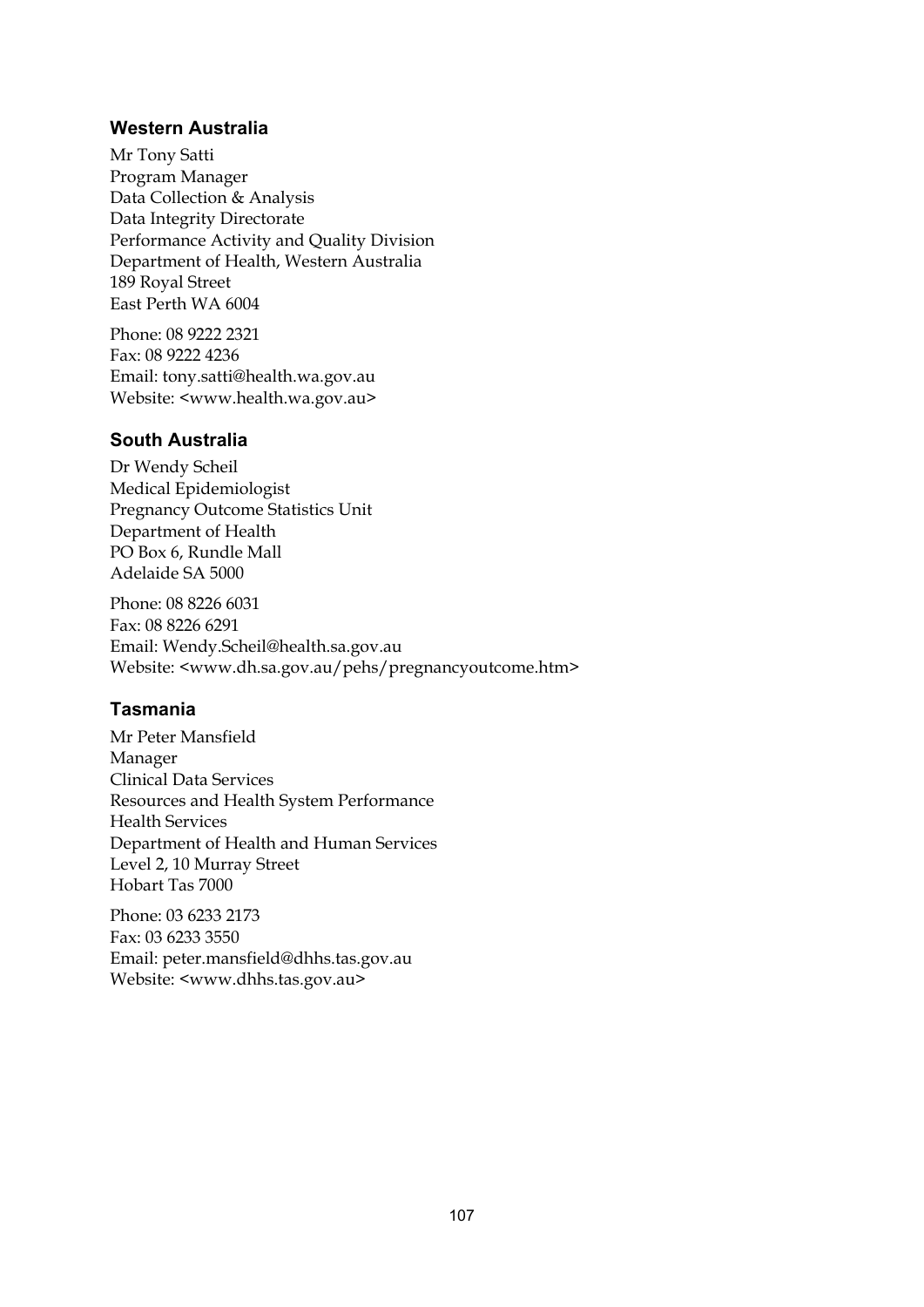### **Australian Capital Territory**

Ms Rosalind Sexton Senior Research Officer Epidemiology Branch ACT Health Building 5, Level 1 The Canberra Hospital PO Box 11 Woden ACT 2606

Phone: 02 6207 4032 Fax: 02 6244 4138 Email: perinataldata@act.gov.au Website: <www.health.act.gov.au/healthinfo>

### **Northern Territory**

Ms Lee O'Neil Perinatal Data Business Analyst Acute Care Information Systems Department of Health and Families Building 6, Royal Darwin Hospital PO Box 41326 Casuarina NT 0810

Phone: 08 8922 7673 Fax: 08 8922 7787 Email: leanne.o'neil@nt.gov.au Website: <www.health.nt.gov.au>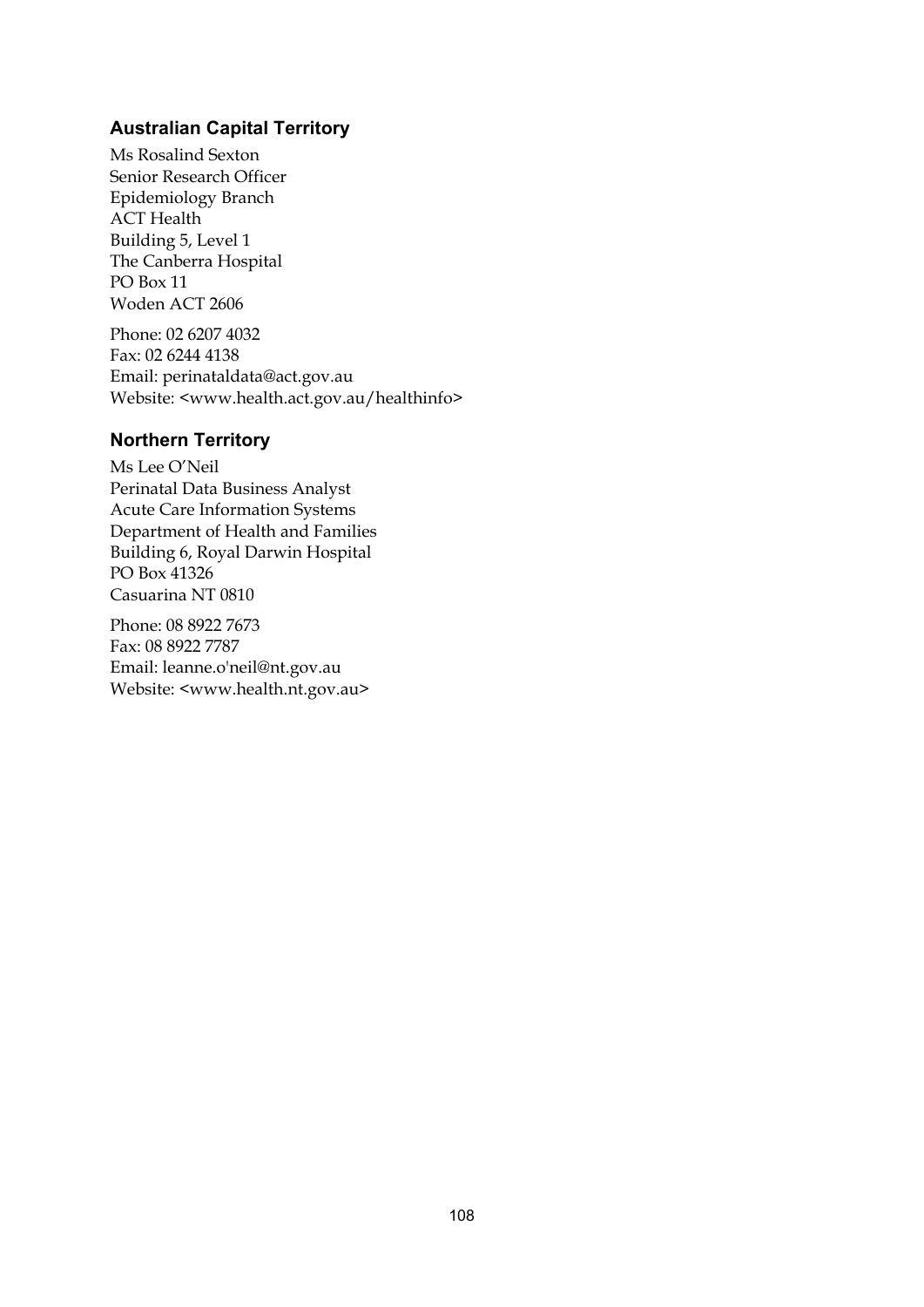## **Appendix 3: Perinatal National Minimum Data Set items**

| Data element name                                                                                 | <b>METeOR</b> identifier |
|---------------------------------------------------------------------------------------------------|--------------------------|
| Birth-Apgar score (at 5 minutes), code NN                                                         | 289360                   |
| Birth-birth order, code N                                                                         | 269992                   |
| Birth-birth status, code N                                                                        | 269949                   |
| Birth--birth weight, total grams NNNN                                                             | 269938                   |
| Birth event--birth method, code N                                                                 | 295349                   |
| Birth event-birth plurality, code N                                                               | 269994                   |
| Birth event-birth presentation, code N                                                            | 299992                   |
| Birth event-labour onset type, code N                                                             | 269942                   |
| Birth event—setting of birth (actual), code N                                                     | 269937                   |
| Birth event-state/territory of birth, code N                                                      | 270151                   |
| Episode of admitted patient care—separation date, DDMMYYYY                                        | 270025                   |
| Establishment-organisation identifier (Australian), NNX[X]NNNNN                                   | 269973                   |
| Female (pregnant)—estimated gestational age, total weeks NN                                       | 269965                   |
| Female (pregnant)—number of cigarettes smoked (per day after 20 weeks of pregnancy), number N[NN] | 365445                   |
| Female (pregnant)—tobacco smoking indicator (after twenty weeks of pregnancy), yes/no code N      | 365417                   |
| Female (pregnant)—tobacco smoking indicator (first twenty weeks of pregnancy), yes/no code N      | 365404                   |
| Person—area of usual residence, geographical location code (ASGC 2007) NNNNN                      | 362291                   |
| Person-country of birth, code (SACC 1998) NNNN                                                    | 270277                   |
| Person-date of birth, DDMMYYYY                                                                    | 287007                   |
| Person-Indigenous status, code N                                                                  | 291036                   |
| Person-person identifier, XXXXXX[X(14)]                                                           | 290046                   |
| Person-sex, code N                                                                                | 287316                   |
| Pregnancy— estimated duration (at the first visit for antenatal care), completed weeks N[N]       | 379597                   |

*Note:* Includes Perinatal NMDS items current at November 2010.

*Source:<* [http://meteor.aihw.gov.au/content/index.phtml/itemId/363256>](http://meteor.aihw.gov.au/content/index.phtml/itemId/363256).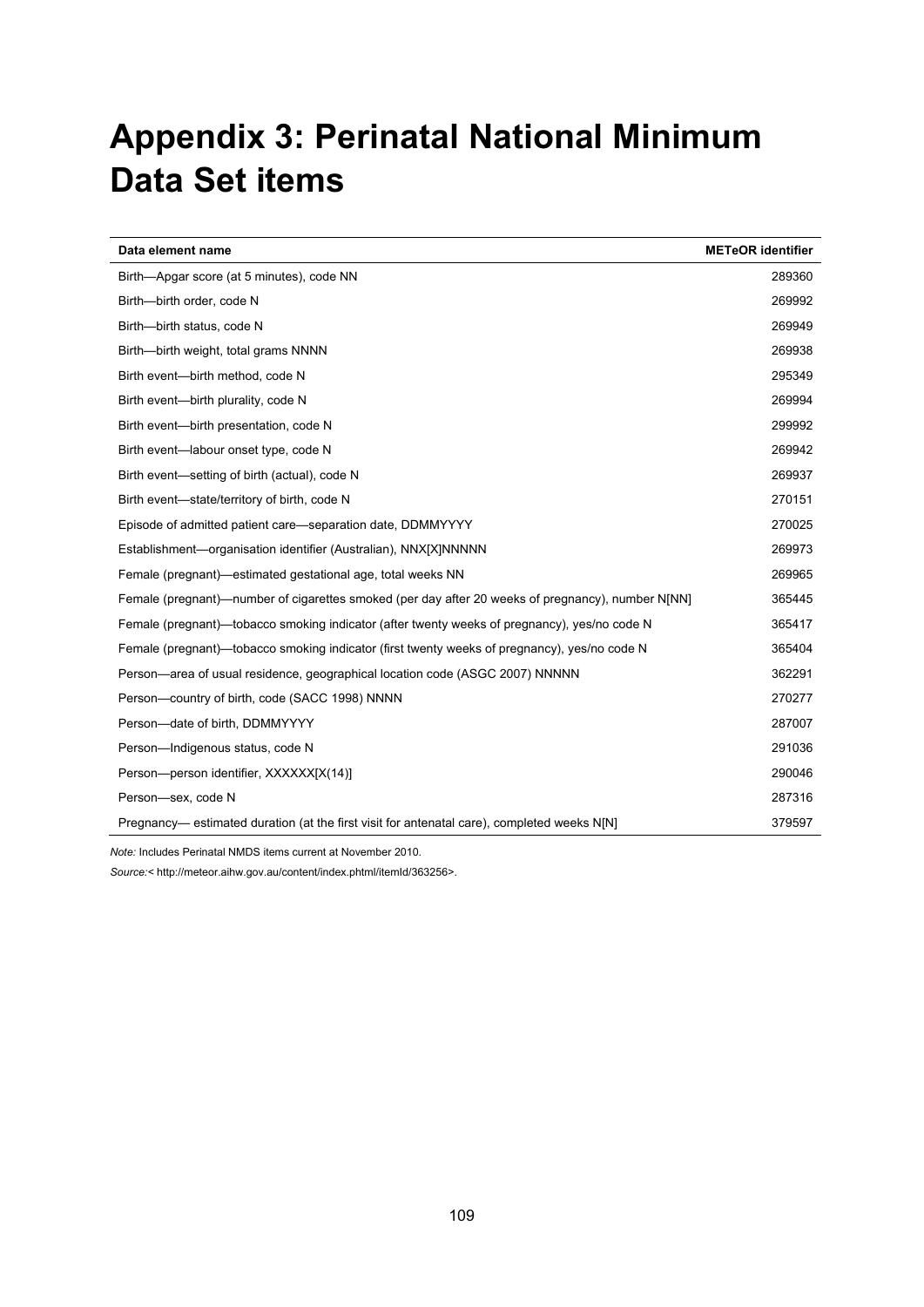## **Appendix 4: Data used in figures**

| Year | <b>Births</b> |
|------|---------------|
| 1999 | 257,430       |
| 2000 | 257,245       |
| 2001 | 254,326       |
| 2002 | 255,095       |
| 2003 | 256,925       |
| 2004 | 257,205       |
| 2005 | 272,419       |
| 2006 | 282,169       |
| 2007 | 294,205       |
| 2008 | 296,925       |

#### <span id="page-117-0"></span>**Table A4.1: Number of births, 1999 to 2008**

#### <span id="page-117-1"></span>**Table A4.2: Rates of women giving birth in the population, 1999 to 2008**

| Rate         | 1999 | 2000 | 2001 | 2002 | 2003 | 2004 | 2005 | 2006 | 2007 | 2008 |
|--------------|------|------|------|------|------|------|------|------|------|------|
| Crude        | 60.4 | 60.0 | 58.9 | 58.7 | 58.7 | 58.5 | 61.5 | 63.1 | 64.9 | 64.4 |
| Age-adjusted | 59.8 | 59.6 | 58.8 | 58.7 | 58.9 | 58.7 | 61.8 | 63.6 | 65.5 | 64.6 |

#### <span id="page-117-2"></span>**Table A4.3: Primiparous women who gave birth by maternal age, 1999 and 2008 (per cent)**

| Maternal age (years) | 1999 | 2008 |
|----------------------|------|------|
| Less than 20         | 82.1 | 83.2 |
| $20 - 24$            | 54.0 | 55.1 |
| $25 - 29$            | 44.5 | 47.2 |
| $30 - 34$            | 32.0 | 36.3 |
| $35 - 39$            | 24.0 | 26.6 |
| 40 and over          | 22.4 | 25.3 |

#### <span id="page-117-3"></span>**Table A4.4: Women who gave birth by onset of labour, 1999 to 2008 (per cent)**

| Onset of<br>labour | 1999 | 2000 | 2001 | 2002 | 2003 | 2004 | 2005 | 2006 | 2007 | 2008 |
|--------------------|------|------|------|------|------|------|------|------|------|------|
| Spontaneous        | 61.9 | 61.5 | 59.0 | 57.9 | 57.3 | 57.6 | 56.5 | 56.6 | 56.6 | 57.0 |
| Induced            | 26.0 | 25.6 | 26.7 | 26.6 | 26.1 | 25.3 | 25.6 | 25.1 | 25.3 | 24.8 |
| No labour          | 12.1 | 12.9 | 14.3 | 15.5 | 16.5 | 17.1 | 17.9 | 18.3 | 18.1 | 18.2 |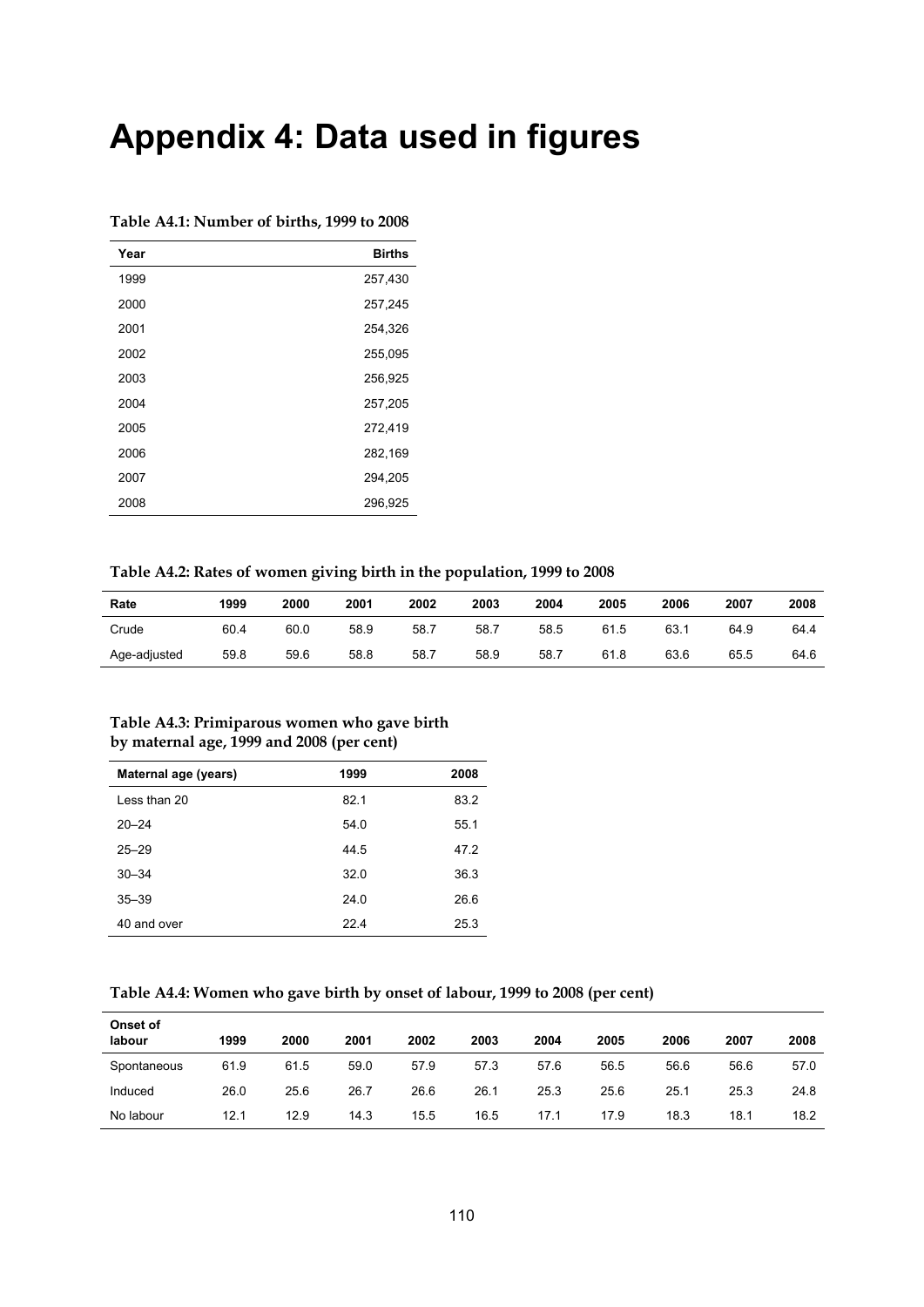|                      | 1999 | 2000 | 2001 | 2002 | 2003 | 2004 | 2005 | 2006 | 2007 | 2008 |
|----------------------|------|------|------|------|------|------|------|------|------|------|
| Caesarean<br>section | 21.8 | 23.3 | 25.4 | 27.0 | 28.5 | 29.4 | 30.3 | 30.8 | 30.9 | 31.1 |
| Instrumental         | 11.1 | 11.2 | 10.9 | 10.8 | 10.7 | 11.0 | 10.8 | 10.7 | 11.2 | 11.4 |

<span id="page-118-0"></span>**Table A4.5: Women who gave birth by caesarean section and instrumental birth, 1999 to 2008 (per cent)** 

### <span id="page-118-1"></span>**Table A4.6: Women who gave birth by caesarean section by maternal age and hospital sector, 2008 (per cent)**

| Maternal age (years) | <b>Public</b> | <b>Private</b> |
|----------------------|---------------|----------------|
| Less than 20         | 17.0          | 19.7           |
| $20 - 24$            | 21.6          | 29.5           |
| $25 - 29$            | 25.9          | 35.2           |
| $30 - 34$            | 31.0          | 40.4           |
| $35 - 39$            | 36.3          | 46.6           |
| 40 and over          | 41.9          | 57.1           |

#### <span id="page-118-2"></span>**Table A4.7: Length of stay of five days or more for babies born in hospital, 1999 to 2008 (per cent)**

| Length of stay  | 1999 | 2000 | 2001 | 2002 | 2003 | 2004 | 2005 | 2006 | 2007 | 2008 |
|-----------------|------|------|------|------|------|------|------|------|------|------|
| 5 days and over | 36.6 | 34.6 | 33.8 | 32.6 | 31.5 | 30.3 | 28.2 | 27.C | 25.3 | 24.1 |

*Note:* Only babies who were discharged home are included.

### **Table A4.8: Instrumental vaginal births, 1999 to 2008 (per cent)**

<span id="page-118-3"></span>

|                   | 1999 | 2000 | 2001 | 2002 | 2003 | 2004 | 2005 | 2006 | 2007 | 2008 |
|-------------------|------|------|------|------|------|------|------|------|------|------|
| Forceps           | 5.6  | 5.1  | 4.6  | 4.2  | 3.9  | 3.9  | 3.5  | 3.5  | 3.6  |      |
| Vacuum extraction | 5.4  | 6.1  | 6.3  | 6.6  | 6.8  | 7.1  | 7.2  |      | 7.5  |      |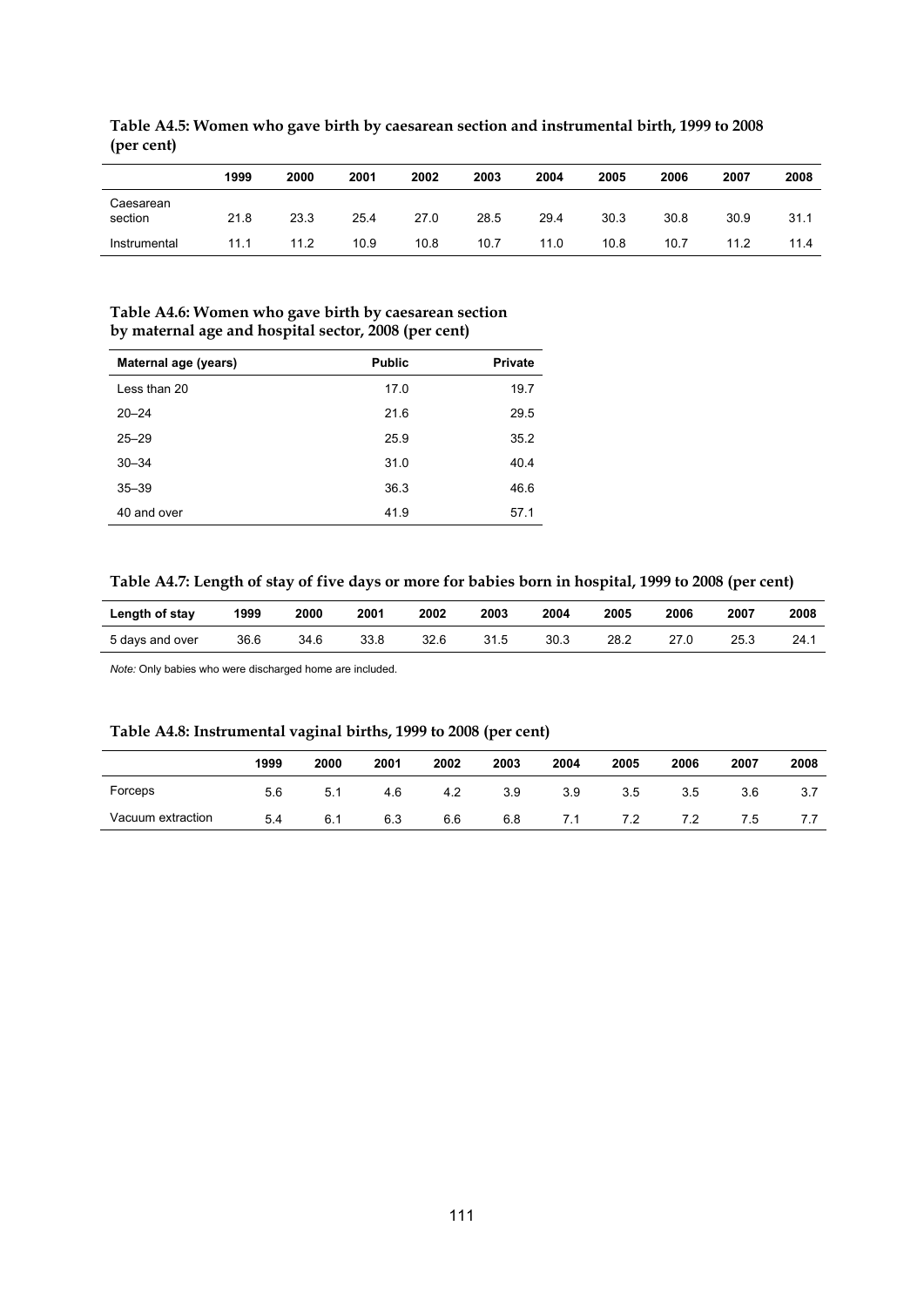| <b>Gestational age (weeks)</b> | <b>Forceps</b> | Vacuum extraction |
|--------------------------------|----------------|-------------------|
| 20                             | 1.0            | 0.4               |
| 21                             | 3.6            | 0.5               |
| 22                             | $4.2\,$        | 0.4               |
| 23                             | $4.2\,$        | 0.7               |
| 24                             | 4.5            | $0.6\,$           |
| 25                             | 3.4            | 0.4               |
| 26                             | 1.5            | $0.2\,$           |
| $27\,$                         | 1.8            | 0.1               |
| 28                             | 1.0            | 0.1               |
| 29                             | $2.0\,$        | 0.4               |
| $30\,$                         | 2.1            | $0.2\,$           |
| 31                             | $3.0\,$        | 0.5               |
| 32                             | 3.2            | 0.5               |
| 33                             | $2.8\,$        | $1.2\,$           |
| 34                             | $3.8\,$        | 2.3               |
| 35                             | $3.0\,$        | 4.4               |
| 36                             | 2.7            | 5.8               |
| $37\,$                         | 2.5            | 5.8               |
| 38                             | $2.3\,$        | 5.3               |
| 39                             | 3.2            | 7.1               |
| 40                             | 4.4            | 9.4               |
| 41                             | 5.2            | 10.1              |
| 42                             | $5.8\,$        | 9.3               |
| 43                             | 4.1            | 8.3               |

<span id="page-119-0"></span>**Table A4.9: Instrumental vaginal births by gestational age, 2006–2008 (per cent)** 

*Note:* Percentages have been calculated within each gestational age group.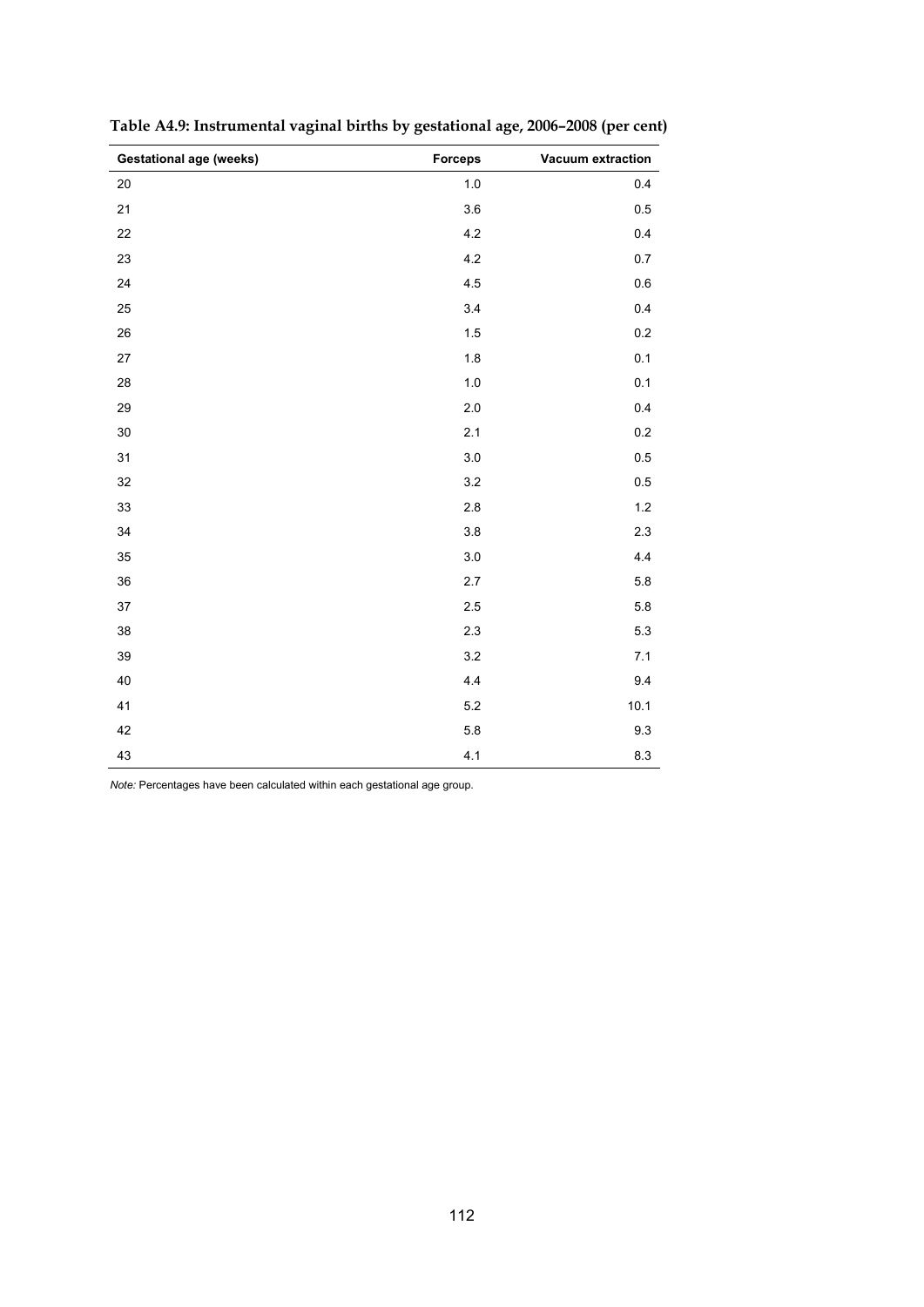## **Glossary**

**Age standardisation:** a method of removing the influence of age when comparing populations with different age structures.

**Antepartum fetal death:** fetal death occurring before the onset of labour.

**Apgar score:** numerical score used to indicate the baby's condition at 1 minute and 5 minutes after birth. Between 0 and 2 points are given for each of five characteristics: heart rate, breathing, colour, muscle tone and reflex irritability, and the total score is between 0 and 10.

**Assisted reproductive technology:** treatments or procedures that involve the in vitro handling of human oocytes (eggs) and sperm or embryos for the purposes of establishing a pregnancy.

**Augmentation of labour:** intervention after the onset of labour to assist the progress of labour.

**Baby's length of stay:** number of days between date of birth and date of separation from the hospital of birth (calculated by subtracting the date of birth from the date of separation).

**Birth status:** status of the baby immediately after birth.

**Birthweight:** the first weight of the baby (stillborn or liveborn) obtained after birth (usually measured to the nearest 5 grams and obtained within one hour of birth).

**Caesarean section:** operative birth by surgical incision through the abdominal wall and uterus.

**Chorioamnionitis:** an inflammation, usually from an infection, of the membranes surrounding the fetus.

**Early neonatal death:** death of a liveborn baby within seven days of birth.

**Epidural:** injection of anaesthetic agent into the epidural space of the spinal cord.

**Episiotomy:** an incision of the perineum and vagina to enlarge the vulval orifice.

**Extremely low birthweight:** birthweight of less than 1,000 grams.

**Fetal death (stillbirth):** death prior to the complete expulsion or extraction from its mother of a product of conception of 20 or more completed weeks of gestation or of 400 grams or more birthweight. The death is indicated by the fact that after such separation the fetus does not breathe or show any other evidence of life, such as beating of the heart, pulsation of the umbilical cord, or definite movement of voluntary muscles.

**Forceps:** assisted birth using a metallic obstetric instrument.

**Gestational age:** the duration of pregnancy in completed weeks calculated from the date of the first day of a woman's last menstrual period and her baby's date of birth, or via ultrasound, or derived from clinical assessment during pregnancy or from examination of the baby after birth.

**Grand multipara:** pregnant woman who has had four or more previous pregnancies resulting in a live birth or stillbirth.

**Induction of labour:** intervention to stimulate the onset of labour.

**Instrumental delivery:** vaginal delivery using forceps or vacuum extraction.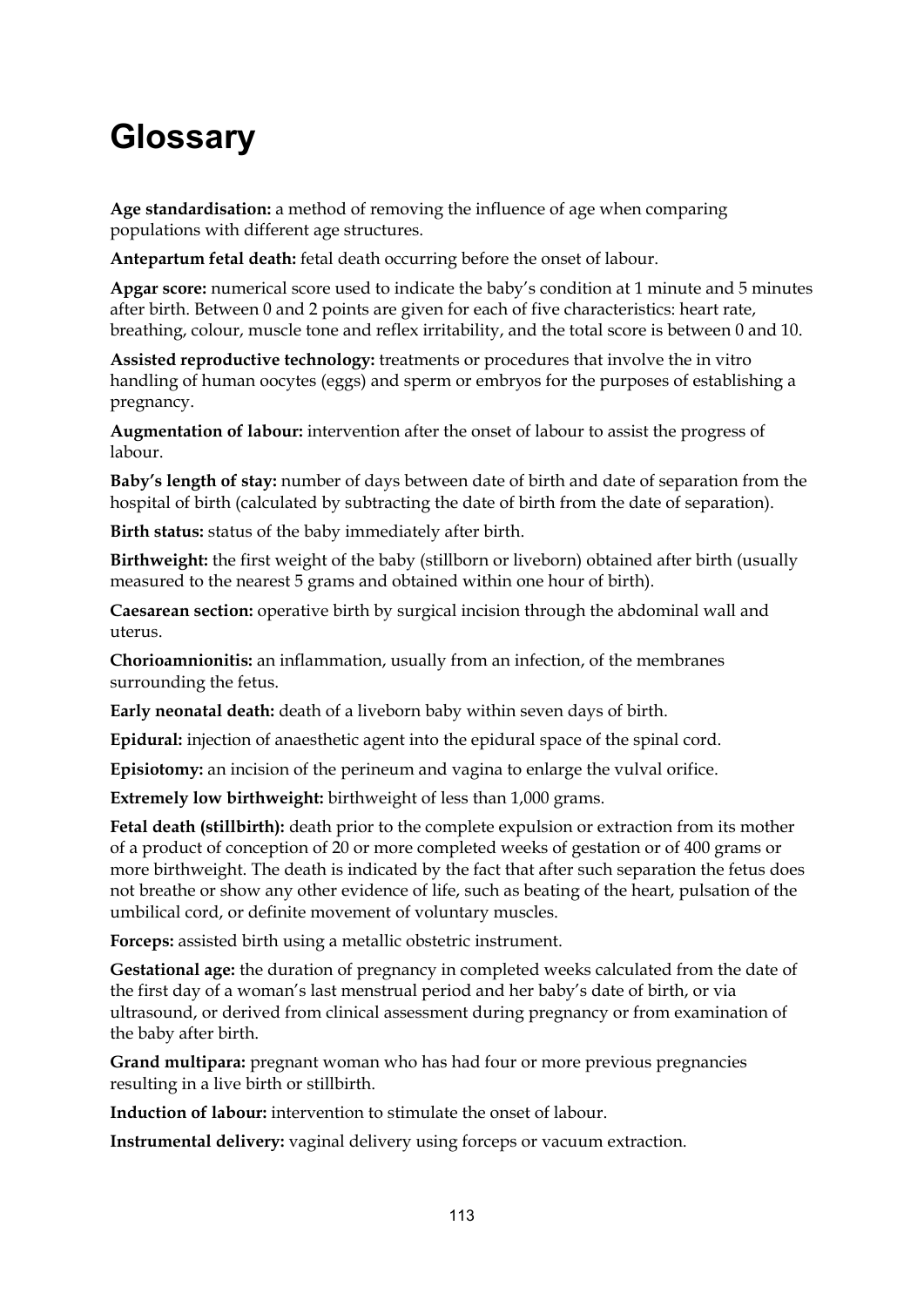**Intrapartum fetal death:** fetal death occurring during labour.

**Intrauterine growth restriction:** a fetus whose estimated weight is below the 10th percentile for its gestational age.

**Isoimmunisation:** development of antibodies directed at the red blood cells of the baby in utero. This occurs when there is an incompatibility between the baby's blood type and that of its mother.

**Late neonatal death:** death of a liveborn baby after 7 completed days and before 28 completed days.

**Live birth:** the complete expulsion or extraction from its mother of a product of conception, irrespective of the duration of the pregnancy, which, after such separation, breathes or shows any other evidence of life, such as beating of the heart, pulsation of the umbilical cord, or definite movement of voluntary muscles, whether or not the umbilical cord has been cut or the placenta is attached; each product of such a birth is considered liveborn (WHO definition).

**Low birthweight:** birthweight of less than 2,500 grams.

**Maternal age:** mother's age in completed years at the birth of her baby.

**Mode of separation:** status at separation of patient (discharge/transfer/death) and place to which patient is released (where applicable).

**Mother's length of stay:** number of days between admission date (during the admission resulting in a birth) and separation date (from the hospital where birth occurred). The interval is calculated by subtracting the date of admission from the date of separation.

**Multipara:** pregnant woman who has had at least one previous pregnancy resulting in a live birth or stillbirth.

**Neonatal care levels:** Level I care is for normal healthy term babies, some of whom may need short-term observation during the first few hours of life.

Level II refers to a nursery that generally has babies born at 32–36 weeks gestation weighing around 1,500 to 2,500 grams at birth. It includes care for babies who require intravenous therapy or antibiotics, and/or those who are convalescing after intensive care, and/or those who need their heart rate or breathing monitored, and/or those who need short-term oxygen therapy.

Level III or intensive care refers to the care of newborn infants who require more specialised care and treatment. It includes most babies born at less than 32 weeks gestation or less than 1,500 grams birthweight, and others who may require such interventions as intravenous feeding, and/or surgery, and/or cardiorespiratory monitoring for management of apnoea or seizures, and/or require assisted ventilation, and/or supplemental oxygen over 40% or long-term oxygen (ANZNN 2009).

**Neonatal death:** death of a liveborn baby within 28 days of birth.

**Neonatal morbidity:** any condition or disease of the baby diagnosed after birth and before separation from care.

**Parity:** number of previous pregnancies resulting in live births or stillbirths, excluding the current pregnancy.

**Perinatal death:** a fetal or neonatal death of at least 20 weeks gestation or at least 400 grams birthweight.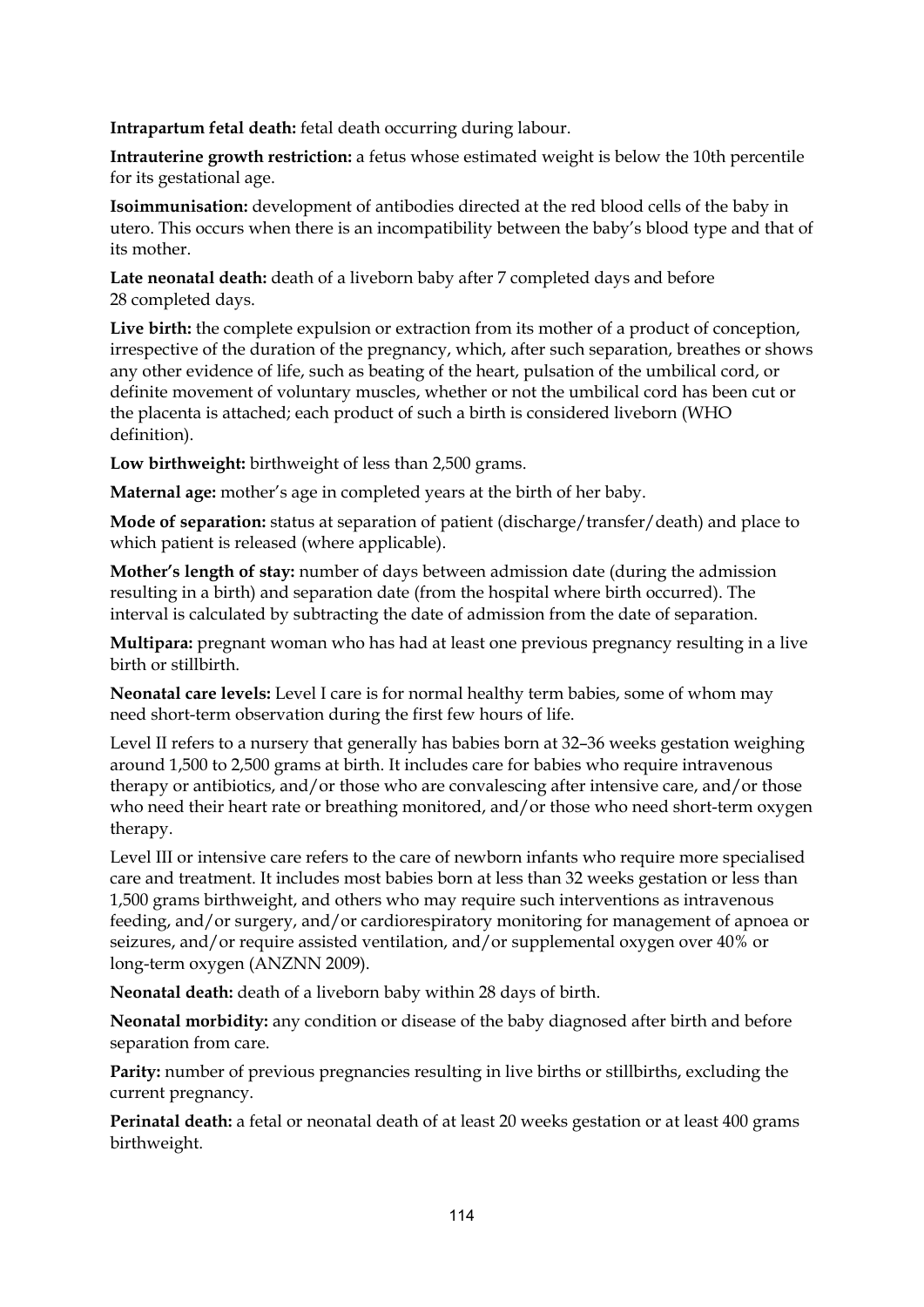**Perineal status:** status of the perineum after the birth. It may involve surgical suturing of perineal laceration or episiotomy incision.

**Plurality:** the number of births resulting from a pregnancy.

**Postneonatal death:** death of a liveborn baby after 28 days and within one year of birth.

**Post-term birth:** birth at 42 or more completed weeks of gestation.

**Presentation at birth:** presenting part of the fetus at birth.

**Preterm birth:** birth before 37 completed weeks of gestation.

**Primary caesarean section:** caesarean section to mother with no previous history of caesarean section.

**Primipara:** pregnant woman who has had no previous pregnancy resulting in a live birth or stillbirth.

**Pudendal:** local anaesthetic to block the pudendal nerves.

**Resuscitation of baby:** active measures taken shortly after birth to assist the baby's ventilation and heartbeat, or to treat depressed respiratory effort and to correct metabolic disturbances.

Sex ratio: number of male liveborn babies per 100 female liveborn babies.

**Spontaneous vaginal:** birth without intervention in which the baby's head is the presenting part.

**Stillbirth:** see Fetal death (stillbirth).

**Teenage mother:** mother aged less than 20 years at the birth of her baby.

**Vacuum extraction:** assisted birth using a suction cap applied to the baby's head.

**Vaginal breech:** vaginal birth in which the baby's buttocks is the presenting part.

**Very low birthweight:** birthweight of less than 1,500 grams.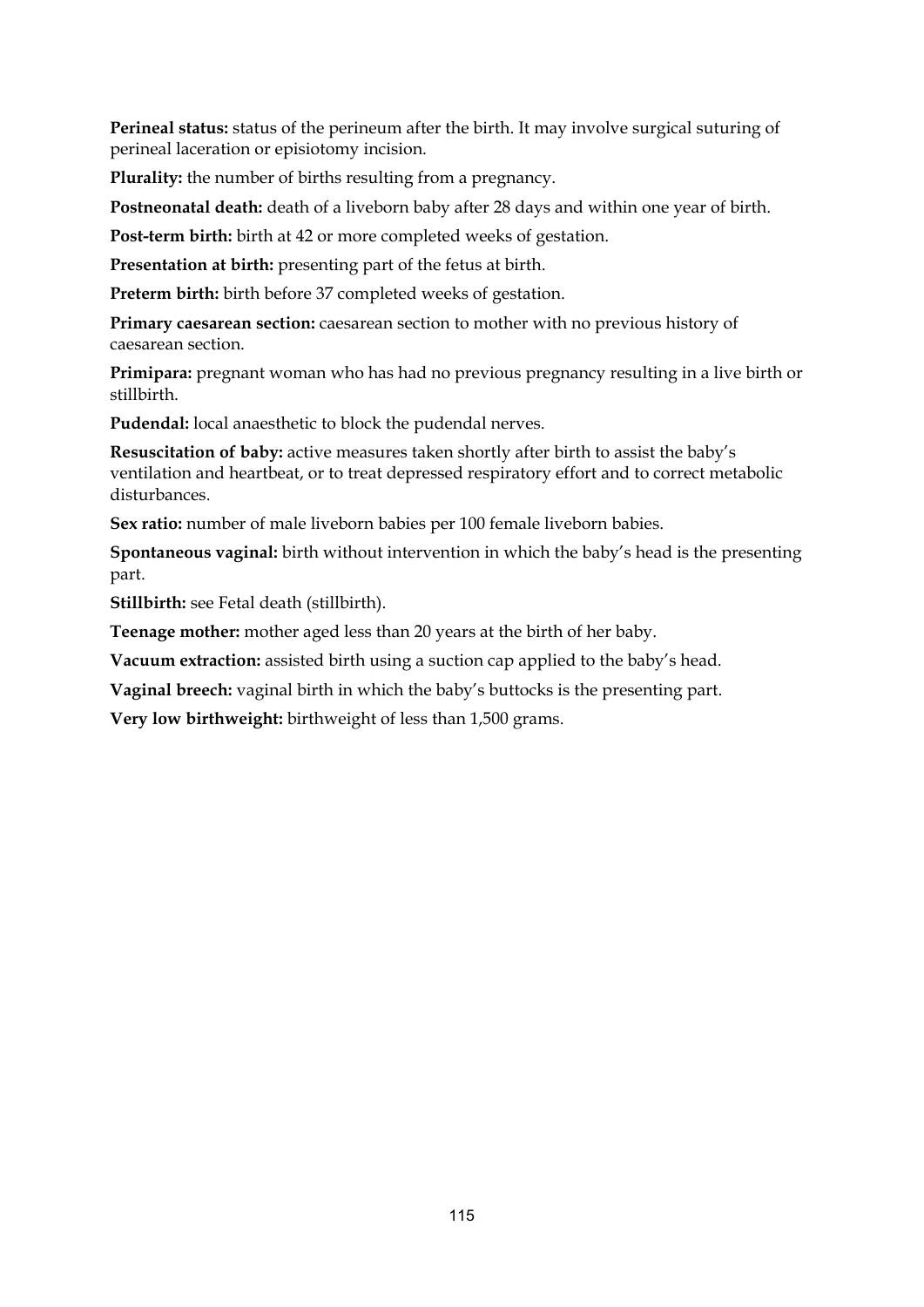## **References**

ABS (Australian Bureau of Statistics) 1998. Standard Australian Classification of Countries (SACC). Cat. no. 1269.0. Canberra: ABS.

ABS 2009. Births, Australia, 2008. Cat. no. 3301.0. Canberra: ABS.

ABS 2010. Perinatal deaths, Australia, 2008. Cat. no. 3304.0. Canberra: ABS.

AIHW (Australian Institute of Health and Welfare) 2010. National health data dictionary, Version 15. National health data dictionary series. Cat. no. HWI 107. Canberra: AIHW.

ANZNN (Australian and New Zealand Neonatal Network) 2009. Report of the Australian and New Zealand Neonatal Network 2006. Sydney: ANZNN.

Ashdown-Lambert JR 2005. A review of low birth weight: predictors, precursors and morbidity outcomes. Journal of the Royal Society for the Promotion of Health 125:76–83.

Carolan M 2003. The graying of the obstetric population: implications for the older mother. Journal of Obstetric, Gynecologic, and Neonatal Nursing 32:19–27.

CCOPMM (The Consultative Council on Obstetric and Paediatric Mortality and Morbidity) 2010. Annual report for the year 2007, incorporating the 46th survey of perinatal deaths in Victoria. Melbourne: Department of Health.

Cleary-Goldman J, Malone FD, Vidaveer J, Ball RH, Nyberg DA, Comstock CH, Saade GR, Eddleman KA, Klugman S, Dugoff L, Timor-Tritsch IE, Craigo SD, Carr SR, Wolfe HM, Bianchi DW & D'Alton M 2005. Impact of maternal age on obstetric outcome. Obstetrics and Gynecology 105(1):983–90.

Goldenberg RL & Culhane JF 2007. Low birth weight in the United States. American Journal of Clinical Nutrition 85:584S–90S.

Gortzak-Uzan L, Hallak M, Press F, Katz M & Shoham-Vardi I 2001. Teenage pregnancy: risk factors for adverse perinatal outcome. Journal of Maternal-Fetal Medicine 10(6):393–7.

HDSC (Health Data Standards Committee) 2006. National health data dictionary, Version 13. AIHW cat. no. HWI 88. Canberra: AIHW.

HDSC 2008. National health data dictionary, Version 14. AIHW cat. no. HWI 101. Canberra: AIHW.

Joseph KS, Allen AC, Dodds L, Turner LA, Scott H & Liston R 2005. The perinatal effects of delayed childbearing. Obstetrics and Gynecology 105(6):1410–17.

Laws PJ 2008. Perinatal National Minimum Data Set compliance evaluation 2001 to 2005. Perinatal statistics series no. 21. Cat. no. PER 44. Sydney: AIHW National Perinatal Statistics Unit.

Laws PJ, Abeywardana S, Walker J & Sullivan EA 2007. Australia's mothers and babies 2005. Perinatal statistics series no. 20. Cat. no. PER 40. Sydney: AIHW National Perinatal Statistics Unit.

Laws PJ, Grayson N & Sullivan EA 2006. Smoking and pregnancy. Cat. no. PER 33. Sydney: AIHW National Perinatal Statistics Unit.

Laws PJ & Sullivan EA 2004. Australia's mothers and babies 2002. Perinatal statistics series no. 15. AIHW cat. no. PER 28. Sydney: AIHW National Perinatal Statistics Unit.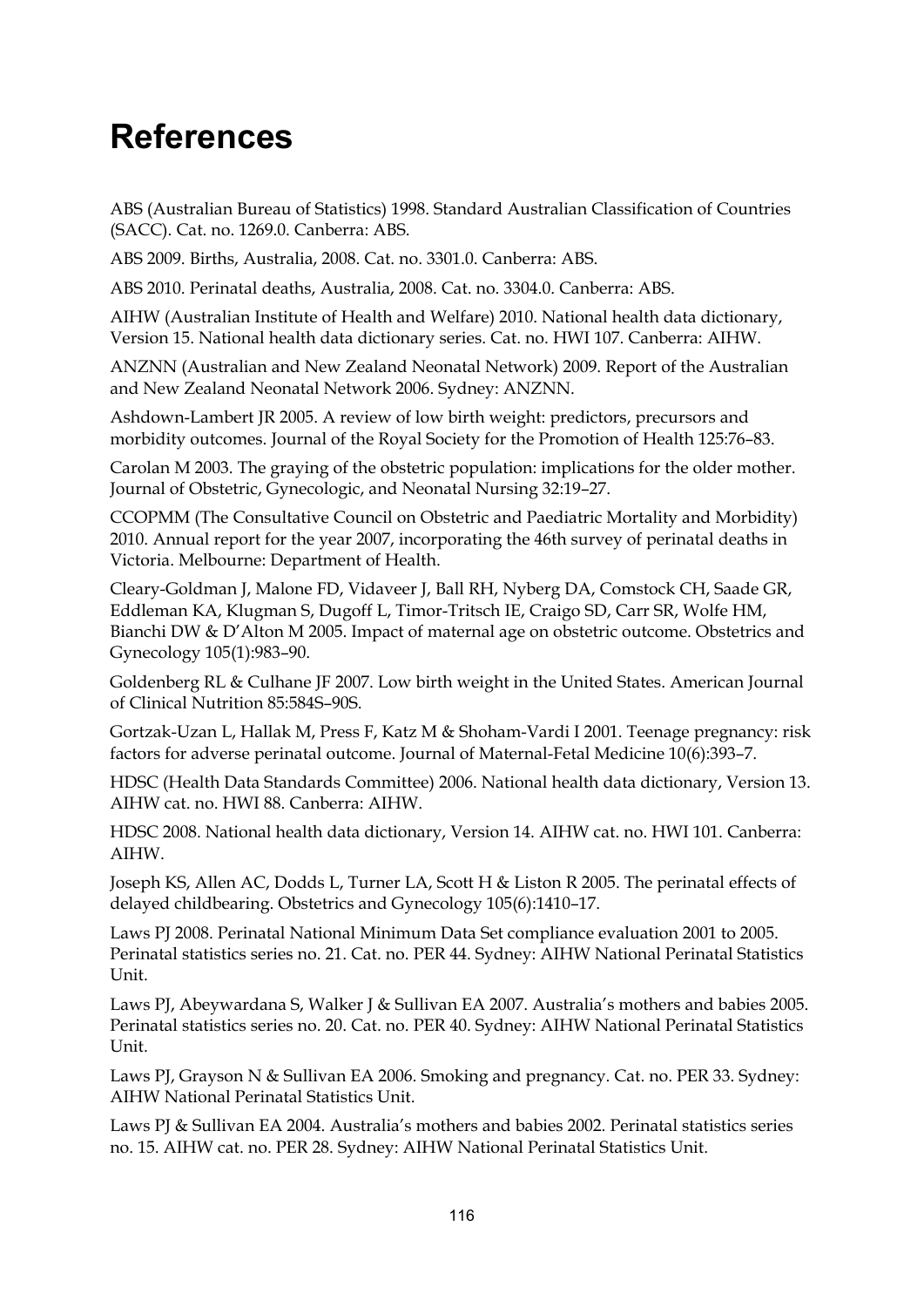Laws PJ & Sullivan EA 2009. Australia's mothers and babies 2007. Perinatal statistics series no. 23. Cat. no. PER 48. Sydney: AIHW National Perinatal Statistics Unit.

Leeds KL, Gourley M, Laws PJ, Zhang J, Al-Yaman F & Sullivan EA 2007. Indigenous mothers and their babies, Australia 2001–2004. Perinatal statistics series no. 19. Cat. no. PER 38. Canberra: AIHW.

Mohsin M, Wong F, Bauman A & Bai J 2003. Maternal and neonatal factors influencing premature birth and low birth weight in Australia. Journal of Biosocial Science 35(2):161–74.

SIMC (Statistical Information Management Committee) 2007. Guidelines for the use and disclosure of health data for statistical purposes. Available at: <www.aihw.gov.au/committees/simc/guidelines\_statistical\_purposes.doc>

Tough S, Greene C, Svenson L & Belik J 2000. Effects of in vitro fertilization on low birth weight, preterm delivery, and multiple birth. Journal of Pediatrics 136(5):618–22.

Tough S, Newburn-Cook C, Johnston D, Svenson L, Rose S & Belik J 2002. Delayed childbearing and its impact on population rate changes in lower birth weight, multiple birth, and preterm delivery. Pediatrics 109(3):399–403.

WHO (World Health Organization) 1992. International statistical classification of diseases and related health problems: 10th revision. Geneva: WHO.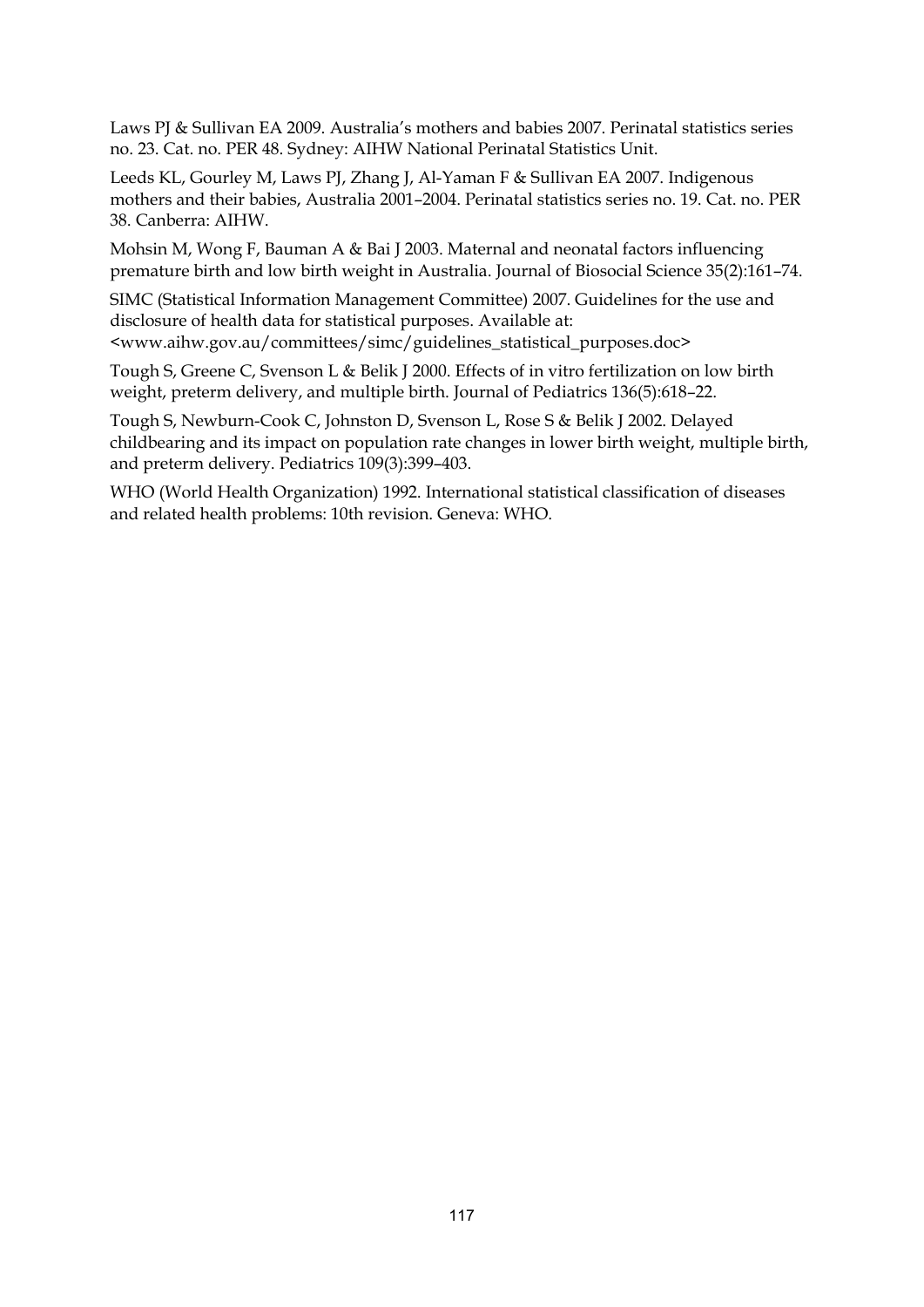## **List of tables**

| Table 2.1:  |                                                                                                                                                         |  |
|-------------|---------------------------------------------------------------------------------------------------------------------------------------------------------|--|
| Table 3.1:  | Women who gave birth by maternal age and state and territory, 2008 9                                                                                    |  |
| Table 3.2:  | Women who gave birth by maternal age and state and territory of usual                                                                                   |  |
| Table 3.3:  | Women who gave birth by Indigenous status and state and territory, 2008  11                                                                             |  |
| Table 3.4:  | Women who gave birth by state and territory of usual residence and state and                                                                            |  |
| Table 3.5:  | Women who gave birth by Remoteness Area of usual residence and state and                                                                                |  |
| Table 3.6:  | Women who gave birth by Remoteness Area of usual residence and Indigenous                                                                               |  |
| Table 3.7:  | Women who gave birth by country of birth and state and territory, 2008 15                                                                               |  |
| Table 3.8:  |                                                                                                                                                         |  |
| Table 3.9:  |                                                                                                                                                         |  |
| Table 3.10: | Multiparous women who gave birth by number of previous caesarean sections                                                                               |  |
| Table 3.11: | Women who gave birth by whether pregnancy was the result of assisted                                                                                    |  |
| Table 3.12: | Women who gave birth by number of antenatal visits and state and territory,                                                                             |  |
| Table 3.13: | Women who gave birth by tobacco smoking status during pregnancy and state                                                                               |  |
| Table 3.14: | Women who gave birth by actual place of birth and state and territory, 2008 24                                                                          |  |
| Table 3.15: | Women who gave birth by intended place of birth and state and territory, 2008  25                                                                       |  |
| Table 3.16: | Women who gave birth by duration of pregnancy and state and territory, 2008 26                                                                          |  |
| Table 3.17: |                                                                                                                                                         |  |
| Table 3.18: | Women who gave birth by onset of labour and state and territory, 2008 28                                                                                |  |
| Table 3.19: | Women who gave birth and had an induction by main reason for induction and                                                                              |  |
| Table 3.20: | Women who laboured by whether analgesia was administered to relieve pain for                                                                            |  |
| Table 3.21: | Types of analgesia administered to relieve pain for labour by state and territory,                                                                      |  |
| Table 3.22: | Women who gave birth and had caesarean section or instrumental vaginal<br>deliveries by whether anaesthetic was administered for the operative delivery |  |
| Table 3.23: | Types of anaesthetic administered for caesarean sections by state and territory,                                                                        |  |
| Table 3.24: | Types of anaesthetic administered for instrumental vaginal deliveries by state                                                                          |  |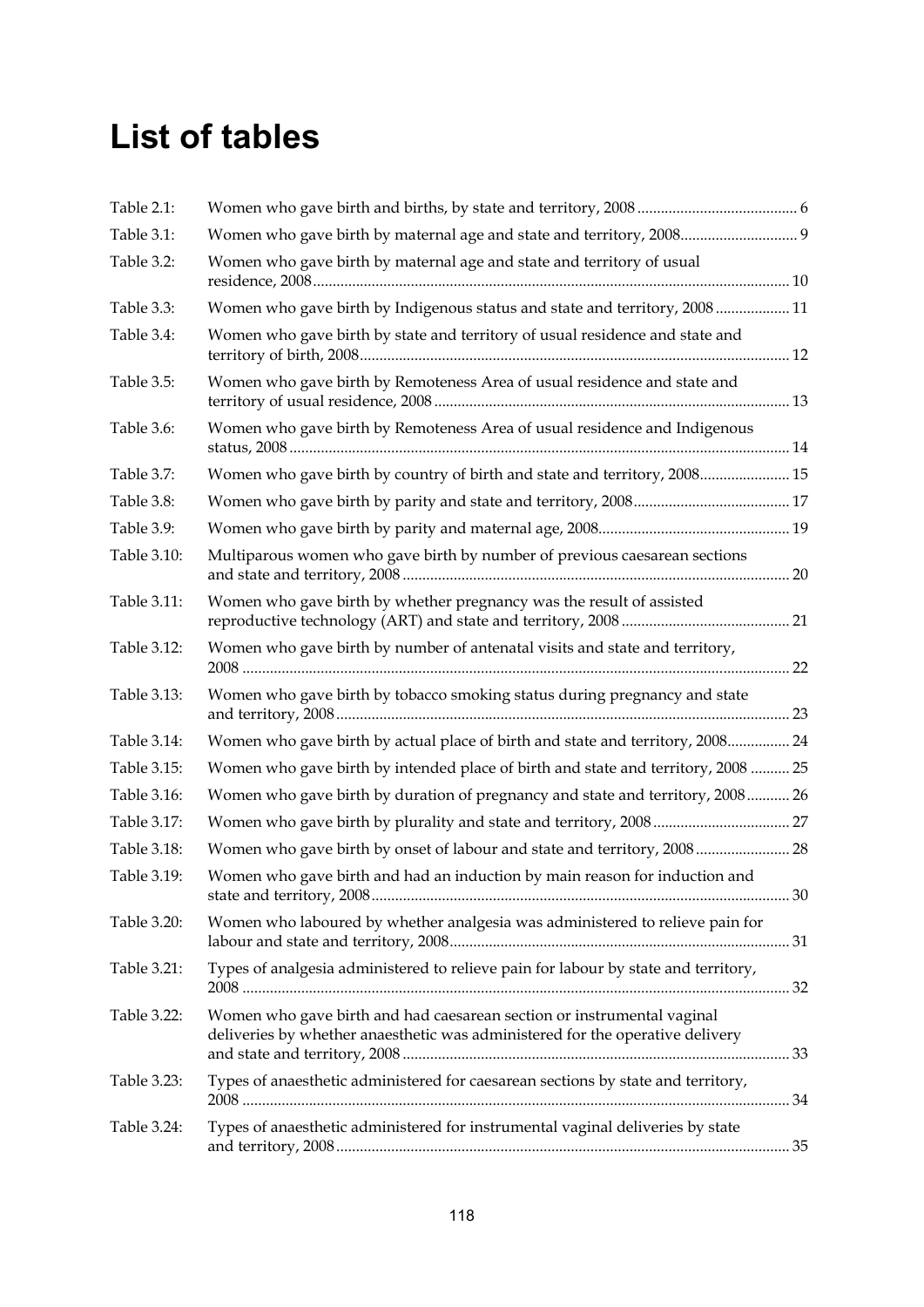| Table 3.25: | Women who gave birth by presentation at birth and state and territory, 2008 36      |  |
|-------------|-------------------------------------------------------------------------------------|--|
| Table 3.26: | Women who gave birth by method of birth and state and territory, 2008 38            |  |
| Table 3.27: | Women who gave birth by caesarean section by age and state and territory, 2008  40  |  |
| Table 3.28: | Women who gave birth by caesarean section by main reason for caesarean              |  |
| Table 3.29: |                                                                                     |  |
| Table 3.30: | Women who gave birth by Indigenous status, method of birth and state and            |  |
| Table 3.31: | Women who gave birth by caesarean section by Indigenous status and age, 2008 44     |  |
| Table 3.32: | Primary caesarean sections by parity and state and territory, 2008 44               |  |
| Table 3.33: | Multiparous mothers who previously had a caesarean section by current method        |  |
| Table 3.34: | Women who gave birth to term singleton babies and had a caesarean section by        |  |
| Table 3.35: | Women who gave birth vaginally by perineal status and state and territory, 2008  47 |  |
| Table 3.36: | Women who gave birth by selected maternal medical and obstetric conditions          |  |
| Table 3.37: | Hospitals and birth centres by number of women who gave birth and state and         |  |
| Table 3.38: | Women who gave birth in hospital by hospital sector and state and territory,        |  |
| Table 3.39: | Women who gave birth in hospital by admitted patient election status and state      |  |
| Table 3.40: | Women who gave birth in hospital by method of birth, hospital sector and state      |  |
| Table 3.41: | Women who gave birth in hospital by length of antenatal stay and state and          |  |
| Table 3.42: | Women who gave birth in hospital by length of postnatal stay and state and          |  |
| Table 3.43: | Women who gave birth in hospital by length of postnatal stay and method of          |  |
| Table 3.44: | Women who gave birth in hospital by mode of separation and state and territory,     |  |
| Table 3.45: |                                                                                     |  |
| Table 4.1:  |                                                                                     |  |
| Table 4.2:  |                                                                                     |  |
| Table 4.3:  | Births by maternal Indigenous status and state and territory, 2008  63              |  |
| Table 4.4:  |                                                                                     |  |
| Table 4.5:  |                                                                                     |  |
| Table 4.6:  |                                                                                     |  |
| Table 4.7:  |                                                                                     |  |
| Table 4.8:  |                                                                                     |  |
| Table 4.9:  |                                                                                     |  |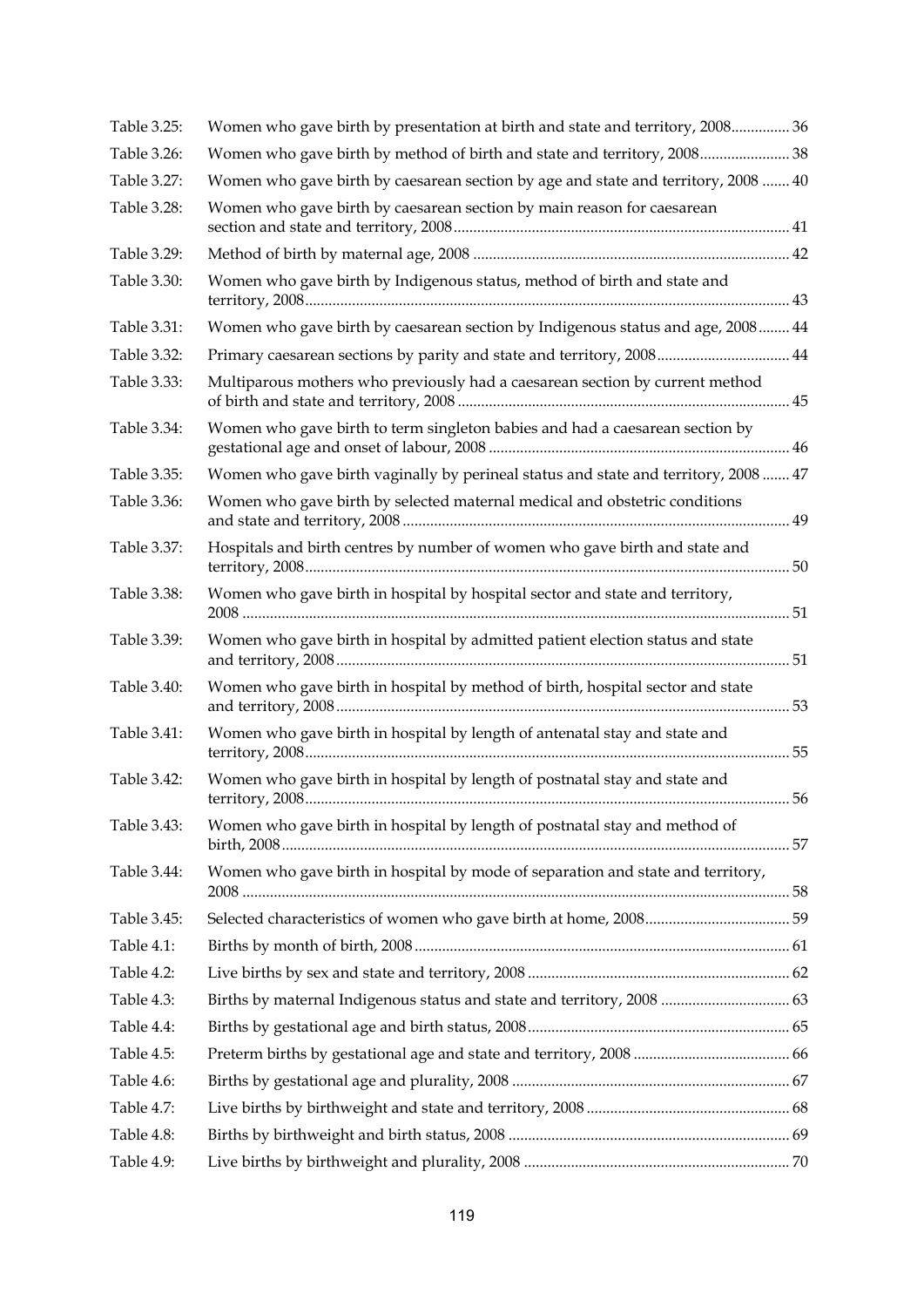| Table 4.10: | Live births of Aboriginal or Torres Strait Islander mothers by birthweight and                                                                                |  |
|-------------|---------------------------------------------------------------------------------------------------------------------------------------------------------------|--|
| Table 4.11: |                                                                                                                                                               |  |
| Table 4.12: |                                                                                                                                                               |  |
| Table 4.13: | Babies with breech presentations by method of birth and state and territory, 2008 73                                                                          |  |
| Table 4.14: | Term singleton babies with breech presentations by method of birth and state                                                                                  |  |
| Table 4.15: | Live births by Apgar score at 5 minutes and state and territory, 2008  75                                                                                     |  |
| Table 4.16: | Live births by active resuscitation measures at birth and state and territory, 2008 76                                                                        |  |
| Table 4.17: | Live births by admission to special care nursery or neonatal intensive care unit                                                                              |  |
| Table 4.18: | Babies born in hospital by length of stay and state and territory, 2008 78                                                                                    |  |
| Table 4.19: | Babies born in hospital by mode of separation and state and territory, 2008 80                                                                                |  |
| Table 5.1:  | 83. Selected characteristics of women who had vaginal births, 2006-2008 83                                                                                    |  |
| Table 5.2:  | Selected labour and birth characteristics and outcomes of women who had                                                                                       |  |
| Table 5.3:  | Selected perinatal outcomes for term singleton babies of women who had vaginal                                                                                |  |
| Table 5.4:  | Selected perinatal outcomes for multiple babies of women who had vaginal                                                                                      |  |
| Table 5.5:  | Selected perinatal outcomes for non-vertex babies of women who had vaginal                                                                                    |  |
| Table 6.1:  |                                                                                                                                                               |  |
| Table 6.2:  | Fetal, neonatal and perinatal deaths by state and territory of mother's usual                                                                                 |  |
| Table 6.3:  | Rates of fetal, neonatal and perinatal deaths by selected characteristics, 2008  93                                                                           |  |
| Table 6.4:  | Perinatal deaths by Perinatal Society of Australia and New Zealand Perinatal                                                                                  |  |
| Table 6.5:  | Perinatal deaths by Perinatal Society of Australia and New Zealand Perinatal                                                                                  |  |
| Table 6.6:  | Fetal and neonatal deaths by Perinatal Society of Australia and New Zealand                                                                                   |  |
| Table 6.7:  | Perinatal deaths by Perinatal Society of Australia and New Zealand Perinatal                                                                                  |  |
| Table 6.8:  | Singleton perinatal deaths by Perinatal Society of Australia and New Zealand                                                                                  |  |
| Table 6.9:  | Perinatal deaths by Perinatal Society of Australia and New Zealand Perinatal                                                                                  |  |
| Table 6.10: | Perinatal deaths to women who gave birth in hospital by Perinatal Society of<br>Australia and New Zealand Perinatal Death Classification and hospital sector, |  |
|             |                                                                                                                                                               |  |
| Table A4.1: |                                                                                                                                                               |  |
| Table A4.2: |                                                                                                                                                               |  |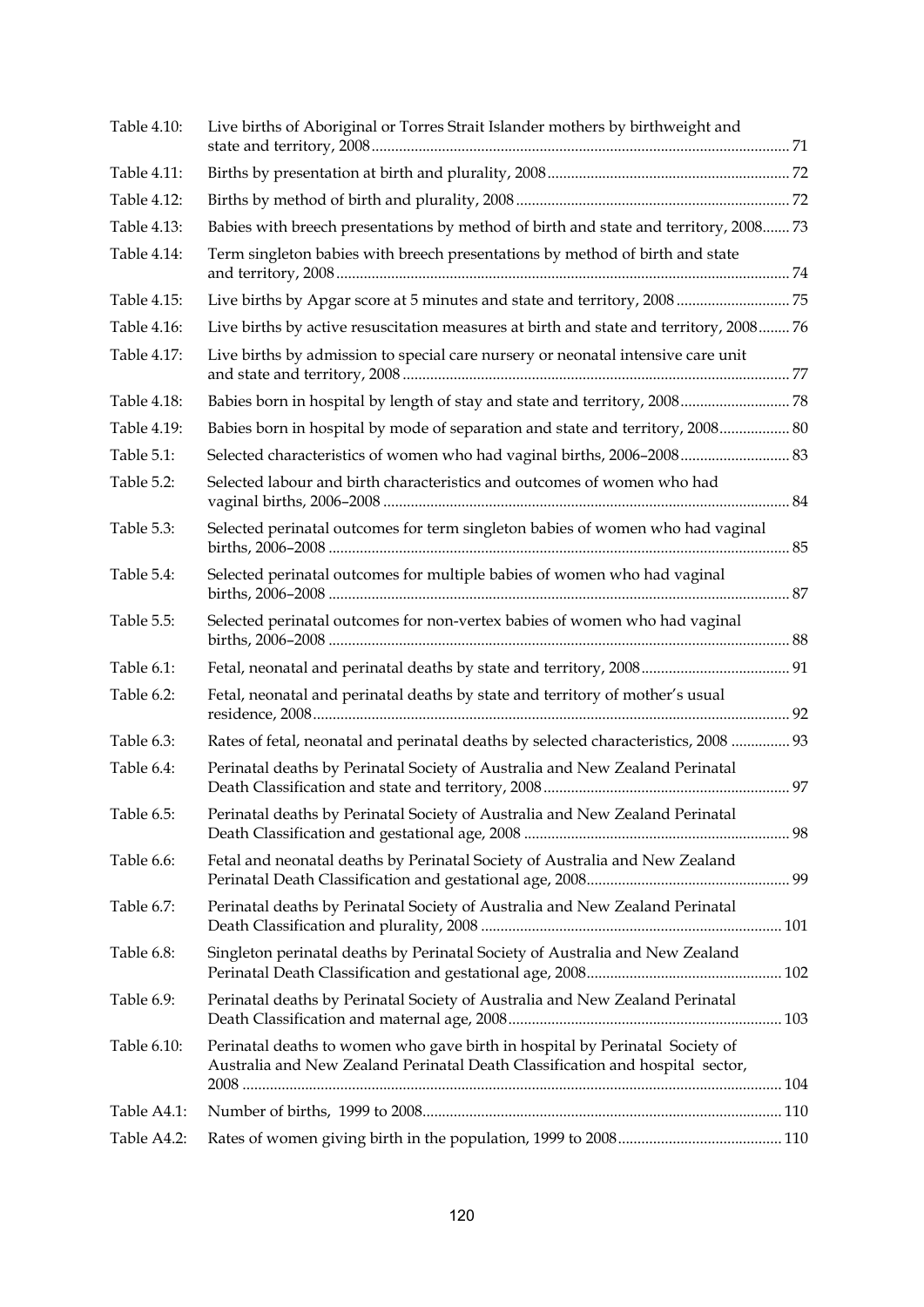| Table A4.3: | Primiparous women who gave birth by maternal age, 1999 and 2008 (per cent)  110 |  |
|-------------|---------------------------------------------------------------------------------|--|
| Table A4.4: | Women who gave birth by onset of labour, 1999 to 2008 (per cent)  110           |  |
| Table A4.5: | Women who gave birth by caesarean section and instrumental birth, 1999 to 2008  |  |
| Table A4.6: | Women who gave birth by caesarean section by maternal age and hospital          |  |
| Table A4.7: | Length of stay of five days or more for babies born in hospital, 1999 to 2008   |  |
| Table A4.8: |                                                                                 |  |
| Table A4.9: | Instrumental vaginal births by gestational age, 2006-2008 (per cent)  112       |  |